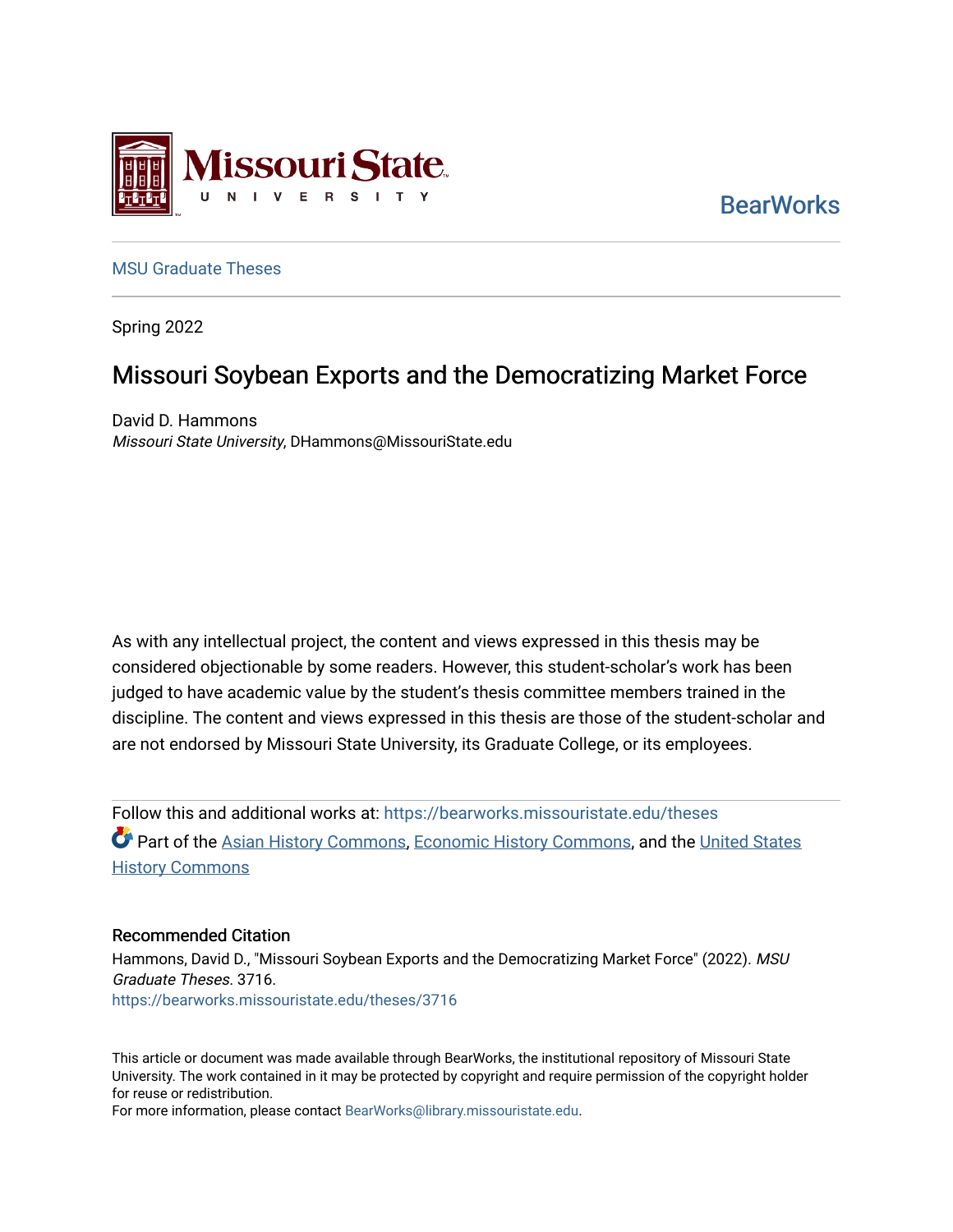## **MISSOURI SOYBEAN EXPORTS AND THE**

### **DEMOCRATIZING MARKET FORCE**

A Master's Thesis

Presented to

The Graduate College of

Missouri State University

In Partial Fulfillment

Of the Requirements for the Degree

Master of Arts, History

By

David D. Hammons

May 2022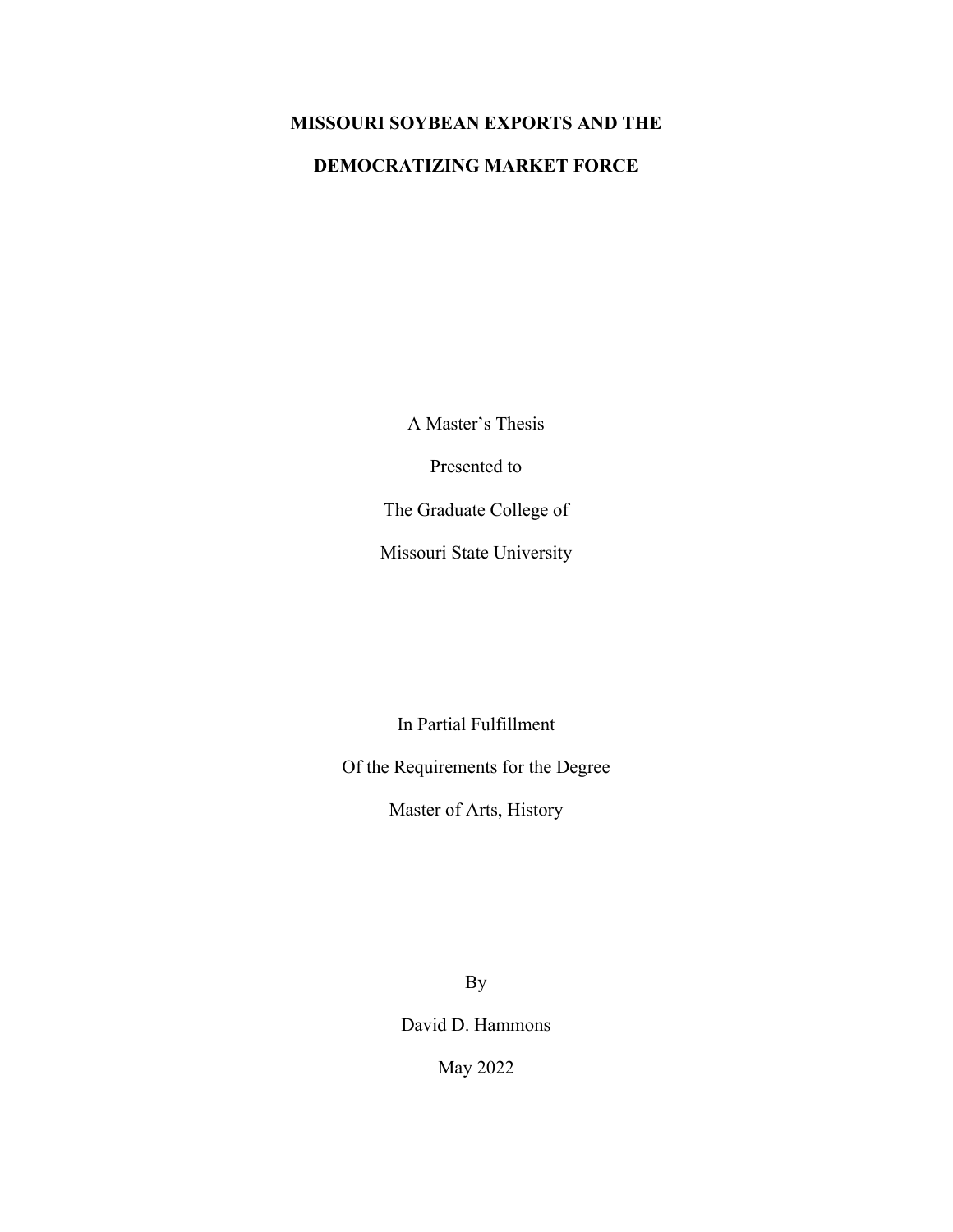Copyright 2022 By David D. Hammons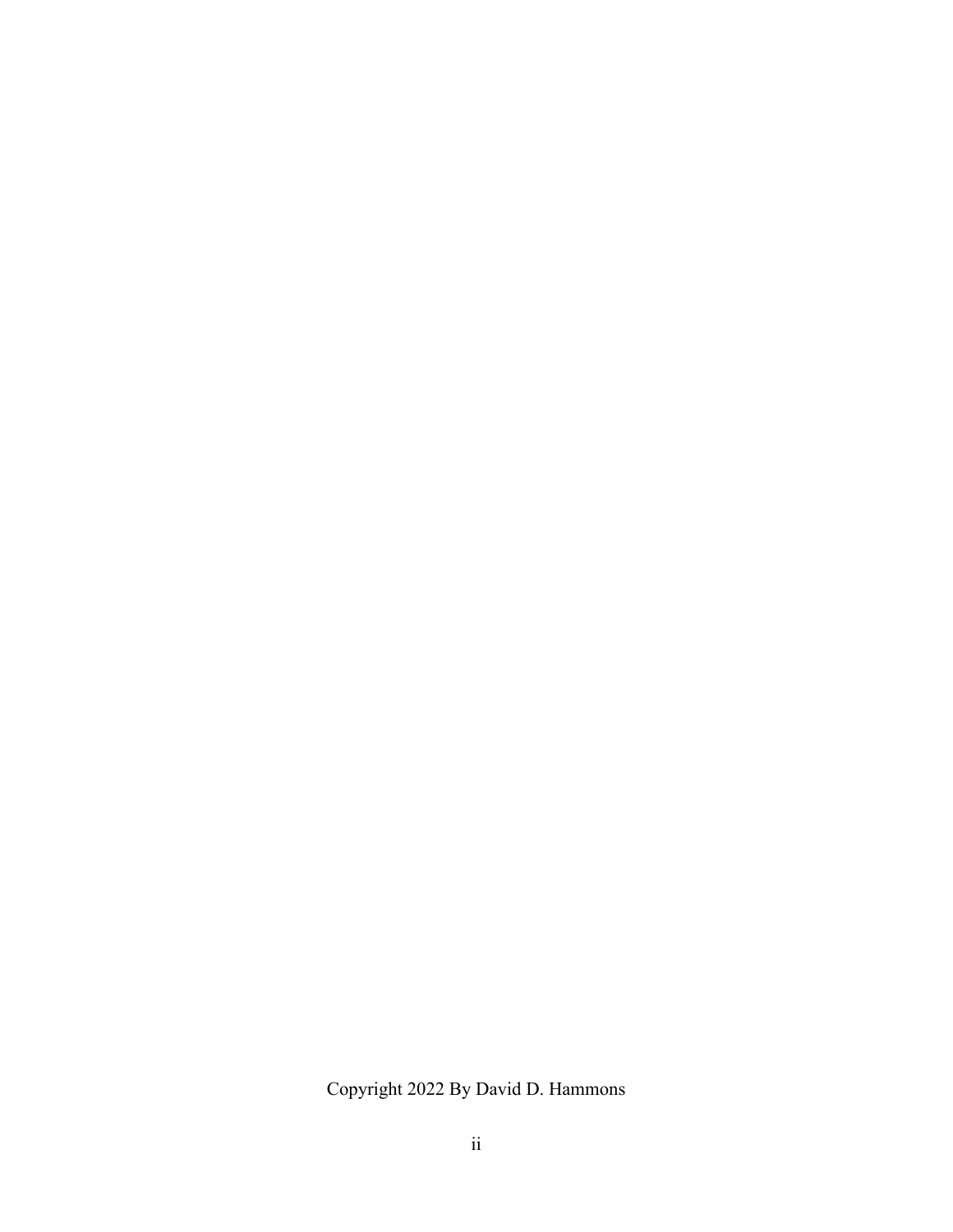### **MISSOURI SOYBEAN EXPORTS AND THE DEMOCRATIZING MARKET FORCE**

History

Missouri State University, May 2022

Master of Arts

David D. Hammons

### **Abstract**

A commonly held assumption of America's post-Cold War place in the world is that prolonged contact with American capitalism and democracy will lead to the adoption of these systems in all nations that participate in international trade. This paper attempts to verify or disprove that assumption by examining a specific traded commodity between two specific nations, the institutions that support this trade, and the people actively participating in it. The growth of soybean exports from the state of Missouri provides this vehicle for examining the trade history between the United States of America and China, and provides evidence that disproves the assumption that democracy is an inevitable outcome of this trade. Through agricultural exports data provided by the US government, past analyses of US-China trade relations, as well as personal interviews conducted with policy and government advocates, businesspeople experienced in US-China trade, and personal experiences participating in US-China trade, I examine the recent history of US-China agricultural trade relations and why these did not satisfy American foreign policy expectations of creating a democratic China. In order to do this, I have divided the periods after which soybean trade between the United States and China began into three periods: the period of Domestic Self-Sufficiency, the Strategic Period, and the State-Owned Enterprise Period. Along with the relevant historical and economic background information underlying Modernization Theory, I introduce the concept of a force in a capitalistic market that propels a state toward democracy through private exchanges, which I term the Democratizing Market Force (DMF). I show that, contrary to expectations, American individuals participating in soybean exchanges with China since the early 1970s did not act primarily out of ideological interest. Based on this case study, it is also evident that a naturally occurring Democratizing Market Force never manifested itself in the soybean trade between Missouri and China, thus disproving the social scientific theories about the ideologically deterministic nature of such exchanges.

**KEYWORDS**: China, Modernization Theory, democracy, soybeans, Missouri, trade, selfinterest, markets, US, trade war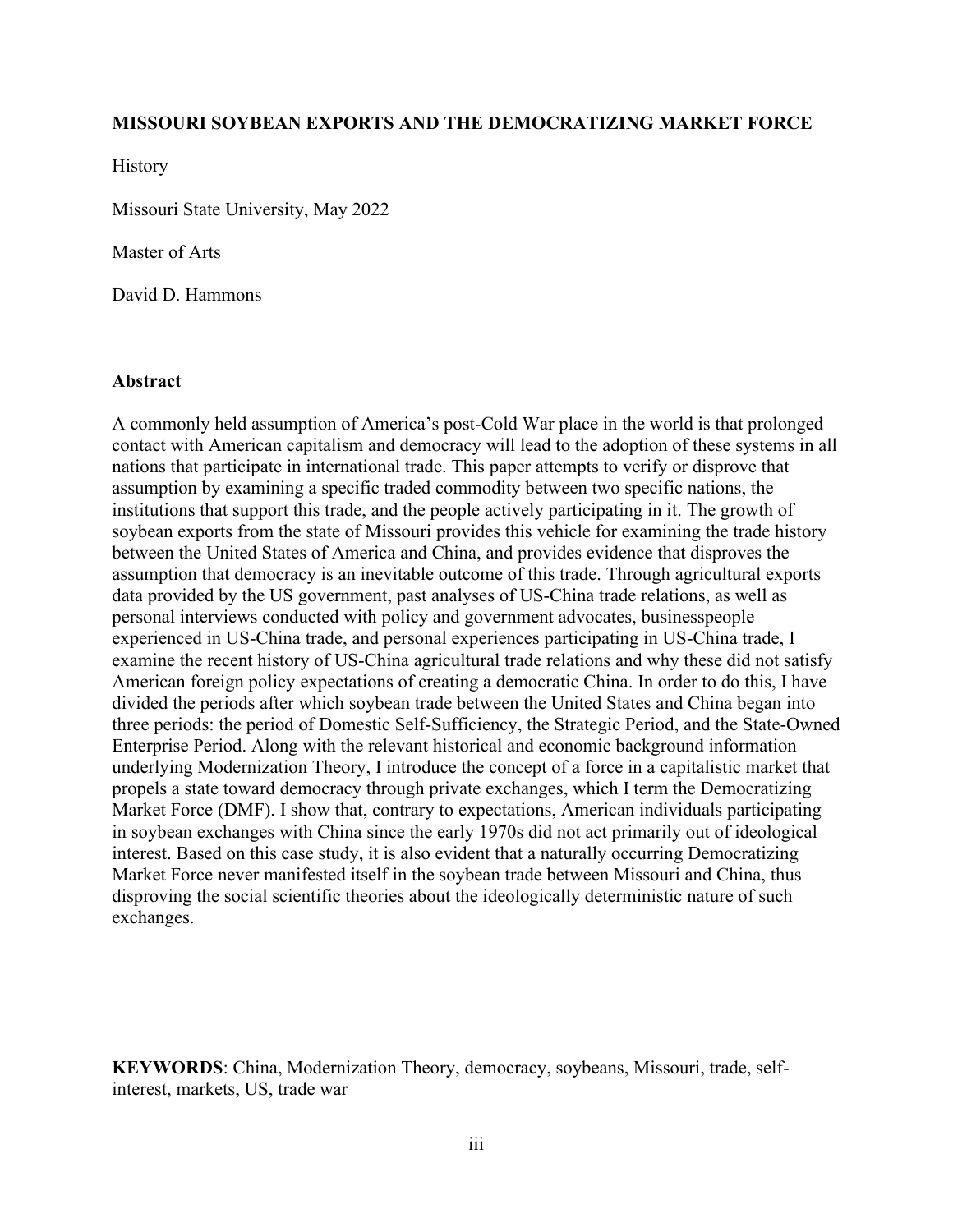### **MISSOURI SOYBEAN EXPORTS AND THE**

### **DEMOCRATIZING MARKET FORCE**

By

David D. Hammons

A Master's Thesis Submitted to the Graduate College Of Missouri State University In Partial Fulfillment of the Requirements For the Degree of Master of Arts, History

May 2022

Approved:

Sarah Mellors, Ph.D., Thesis Committee Chair

Troche, Julia, Ph.D., Committee Member

Bajalan, Djene R., Ph.D., Committee Member

Julie Masterson, Ph.D., Dean of the Graduate College

In the interest of academic freedom and the principle of free speech, approval of this thesis indicates the format is acceptable and meets the academic criteria for the discipline as determined by the faculty that constitute the thesis committee. The content and views expressed in this thesis are those of the student-scholar and are not endorsed by Missouri State University, its Graduate College, or its employees.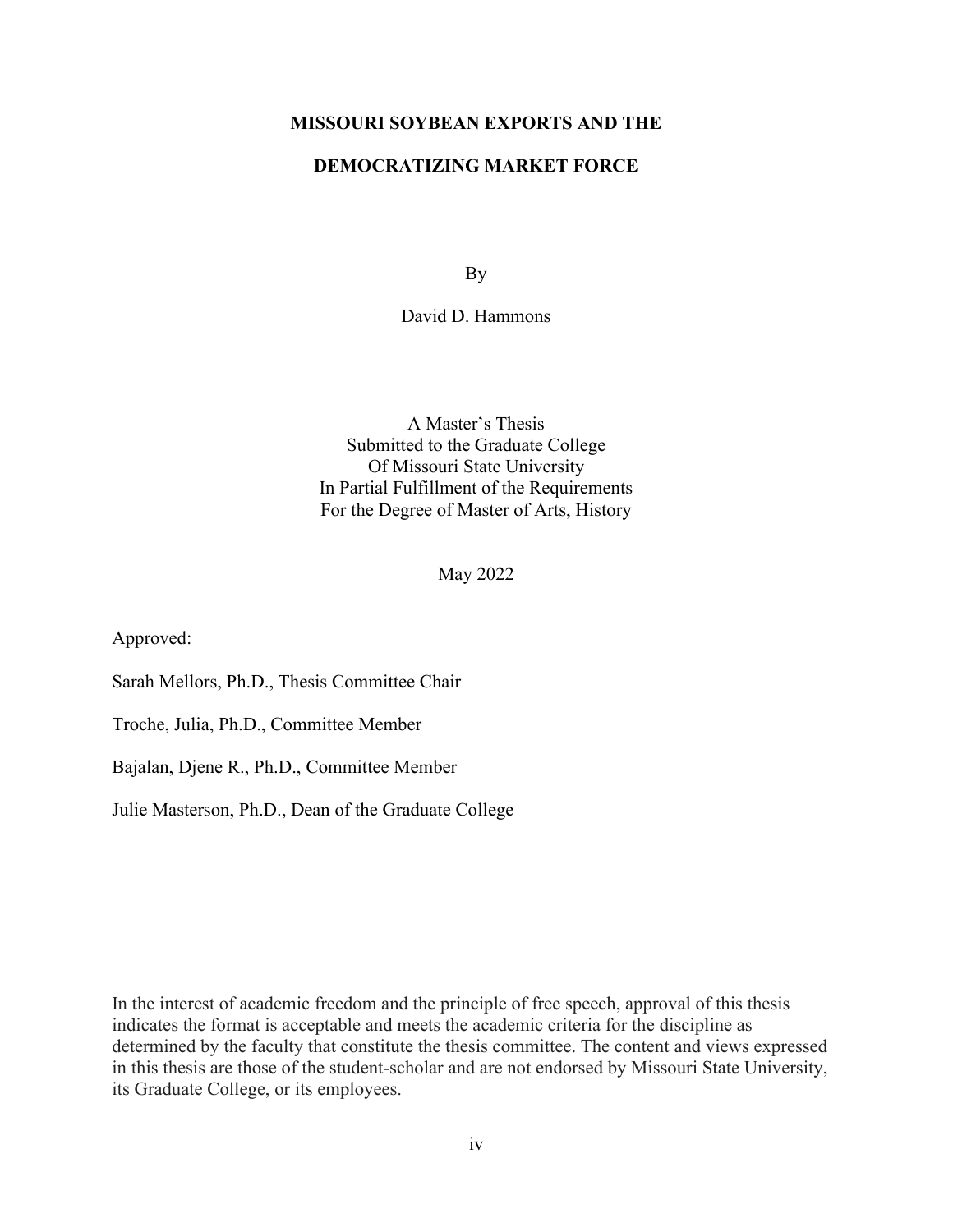### **ACKNOWLEDGEMENTS**

I would like to thank the many people who allowed me to interview them, and the businesses and institutions they represent. I would also like to thank Missouri State University for allowing me to pursue this degree as a continuing study completely separate from but supporting my business studies.

I would like to thank Dr. Sarah Mellors for encouraging me to pursue this particular line of inquiry, and for her support and encouragement.

I would also like to thank the government employees and NGO members of the State of Missouri. Their willingness to pursue and grow agricultural trade is the reason this industry exists, and without their support and willingness to share details about this industry, this paper would not be possible. I would also like to thank the state for allowing me to personally participate in many of these trade talks.

Lastly, thank you to my father and his business, Hammons Products Company. It was while working for that business that I gained the supply chain management insights that allowed me to pursue a career in academia, and it was during their attempts to sell black walnuts into the growing Chinese market that allowed me to bear witness to events covered in this paper.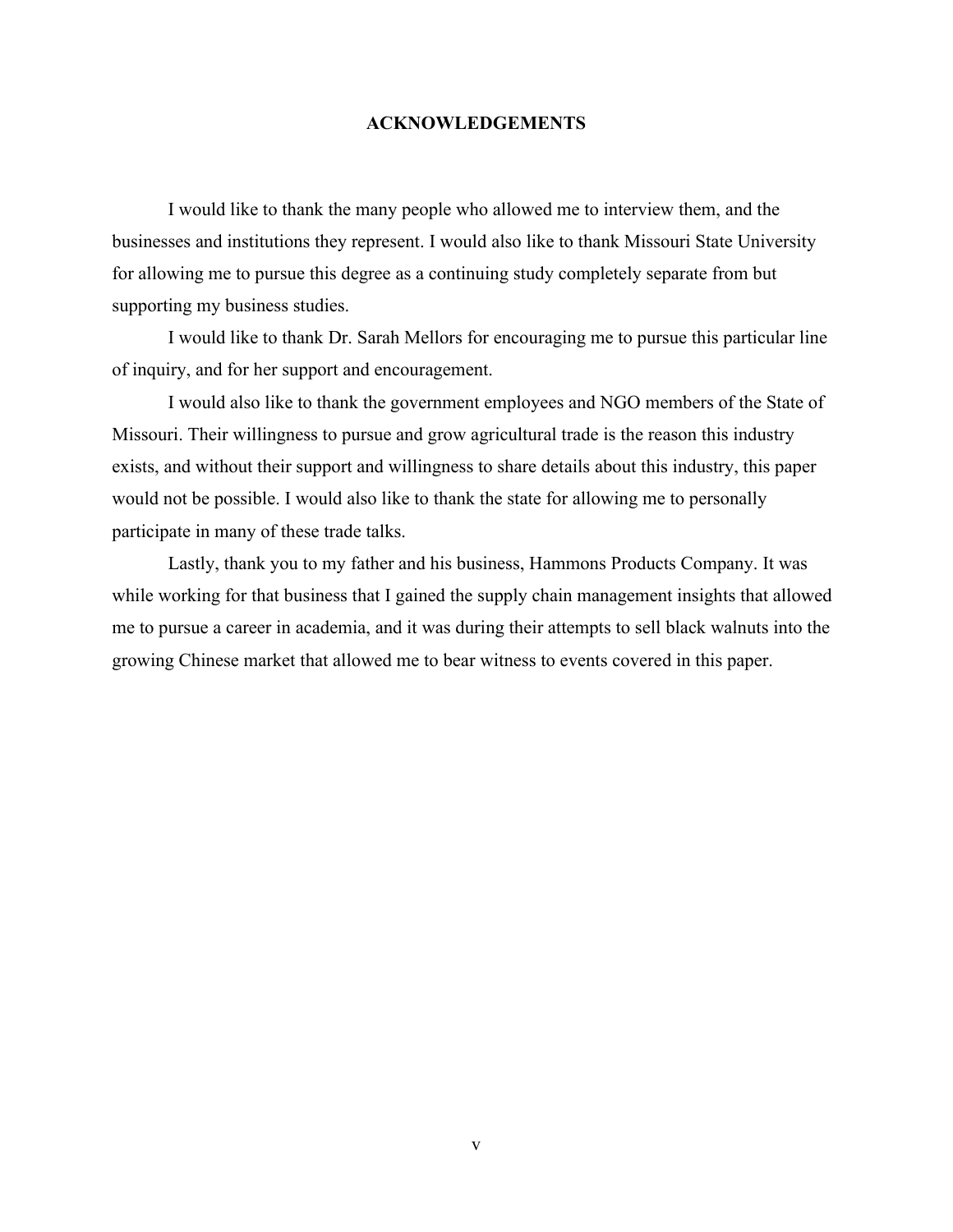## **TABLE OF CONTENTS**

| Introduction                                     | Page 1  |
|--------------------------------------------------|---------|
| The Democratizing Market Force                   | Page 12 |
| The Invisible Hand                               | Page 12 |
| Self-Interest                                    | Page 13 |
| Justifications for Globalized Trade              | Page 17 |
| Modernization Theory                             | Page 19 |
| The Democratizing Market Force                   | Page 26 |
| The Domestic Self-Sufficiency Period (1972-1991) | Page 33 |
| China's Agriculture First Policy                 | Page 33 |
| Missouri's Farm Industrialization                | Page 36 |
| Soybean Farming in Missouri                      | Page 36 |
| Hog Farming in Missouri                          | Page 40 |
| A History through Export Data                    | Page 40 |
| The Strategic Period (1992-2004)                 | Page 47 |
| China's Grain Policy                             | Page 50 |
| US Farm and Hog Industry                         | Page 55 |
| US Export of Ideas                               | Page 56 |
| The SOE Period (2004-Present)                    | Page 59 |
| <b>State-Owned Enterprises</b>                   | Page 59 |
| Missouri Soybean Exports                         | Page 62 |
| A New Nixon Goes to China                        | Page 66 |
| The Rise of Xi Jinping                           | Page 72 |
| The Trade War                                    | Page 73 |
| The Myth of the Democratizing Market Force       | Page 79 |
| Why China Hasn't Become a Democracy              | Page 79 |
| The Myth of the Democratizing Market Force       | Page 83 |
| <b>Flawed US Strategy</b>                        | Page 86 |
| The Myth of the Market as a Self-Isolated Force  | Page 89 |
| Conclusion                                       | Page 91 |
| Bibliography                                     | Page 97 |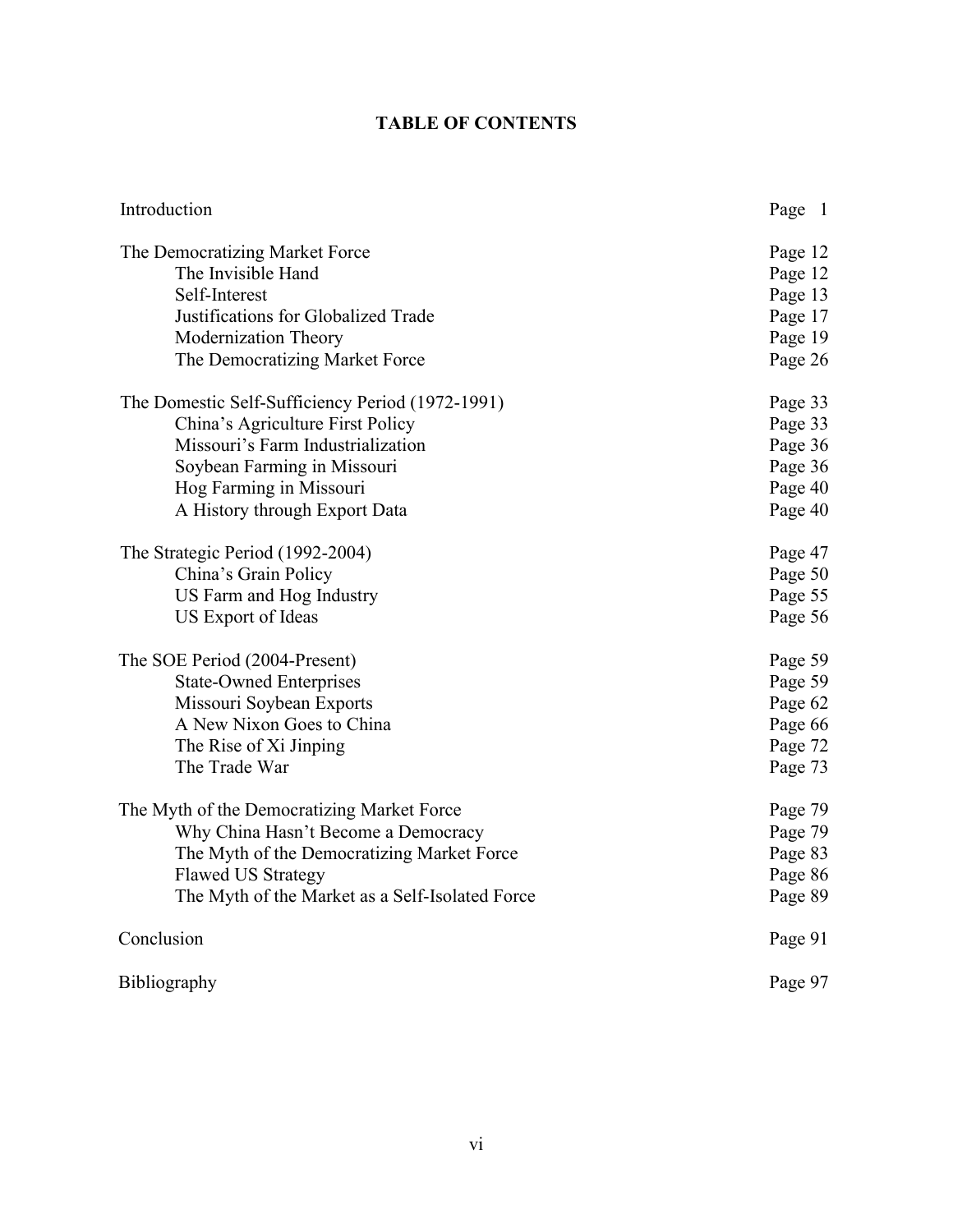## **LIST OF TABLES**

| Table 1. GATS Data (1967-1991)               | Page 42 |
|----------------------------------------------|---------|
| Table 2. GATS Data (1992-2004)               | Page 52 |
| Table 3. Missouri-Only GATS Data (2004-2020) | Page 63 |
| Table 4. GATS Data (2005-2020)               | Page 64 |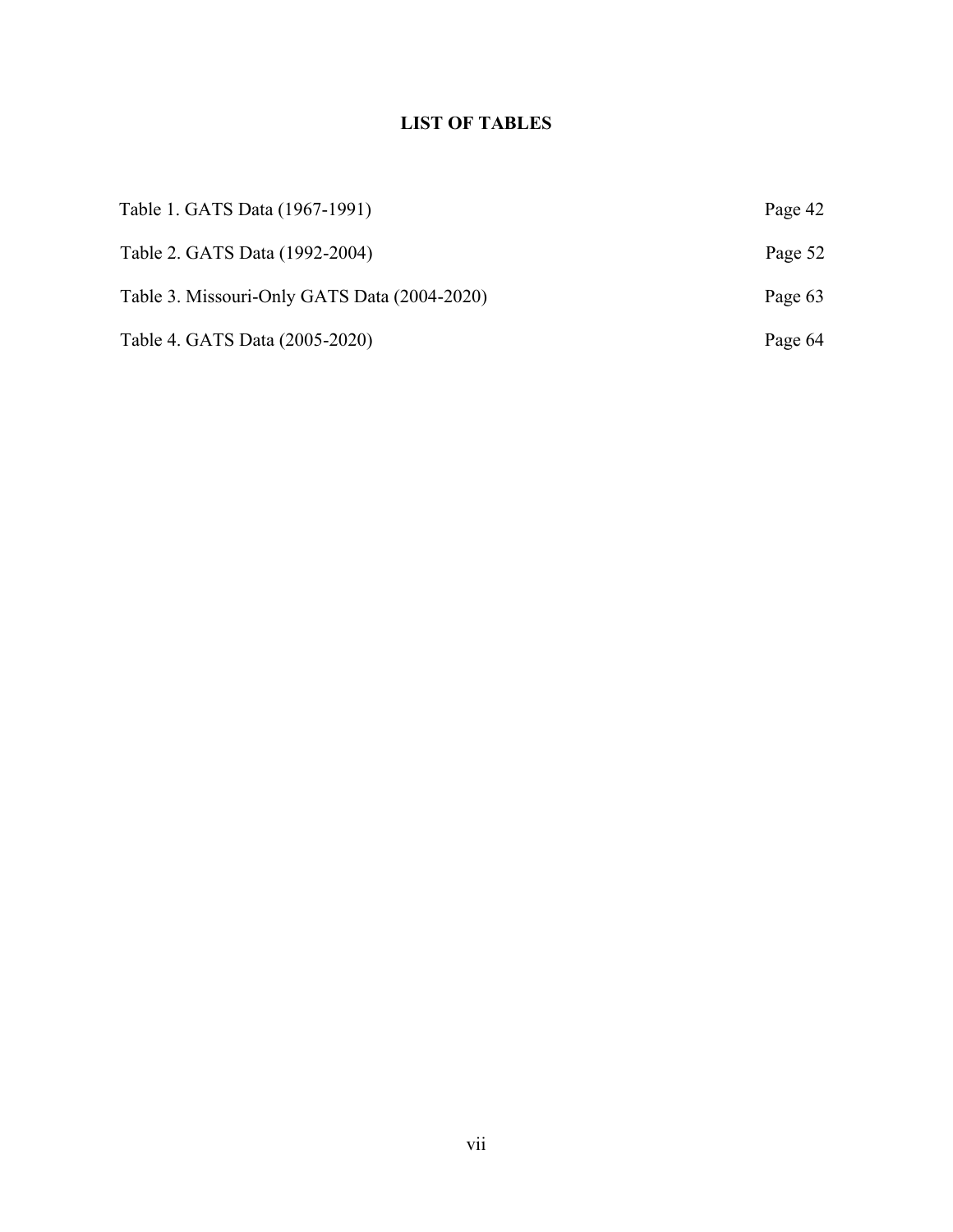## **LIST OF FIGURES**

| Figure 1. China GDP Per-Capita              | Page 65 |
|---------------------------------------------|---------|
| Figure 2. Value of US-China Soybean Exports | Page 65 |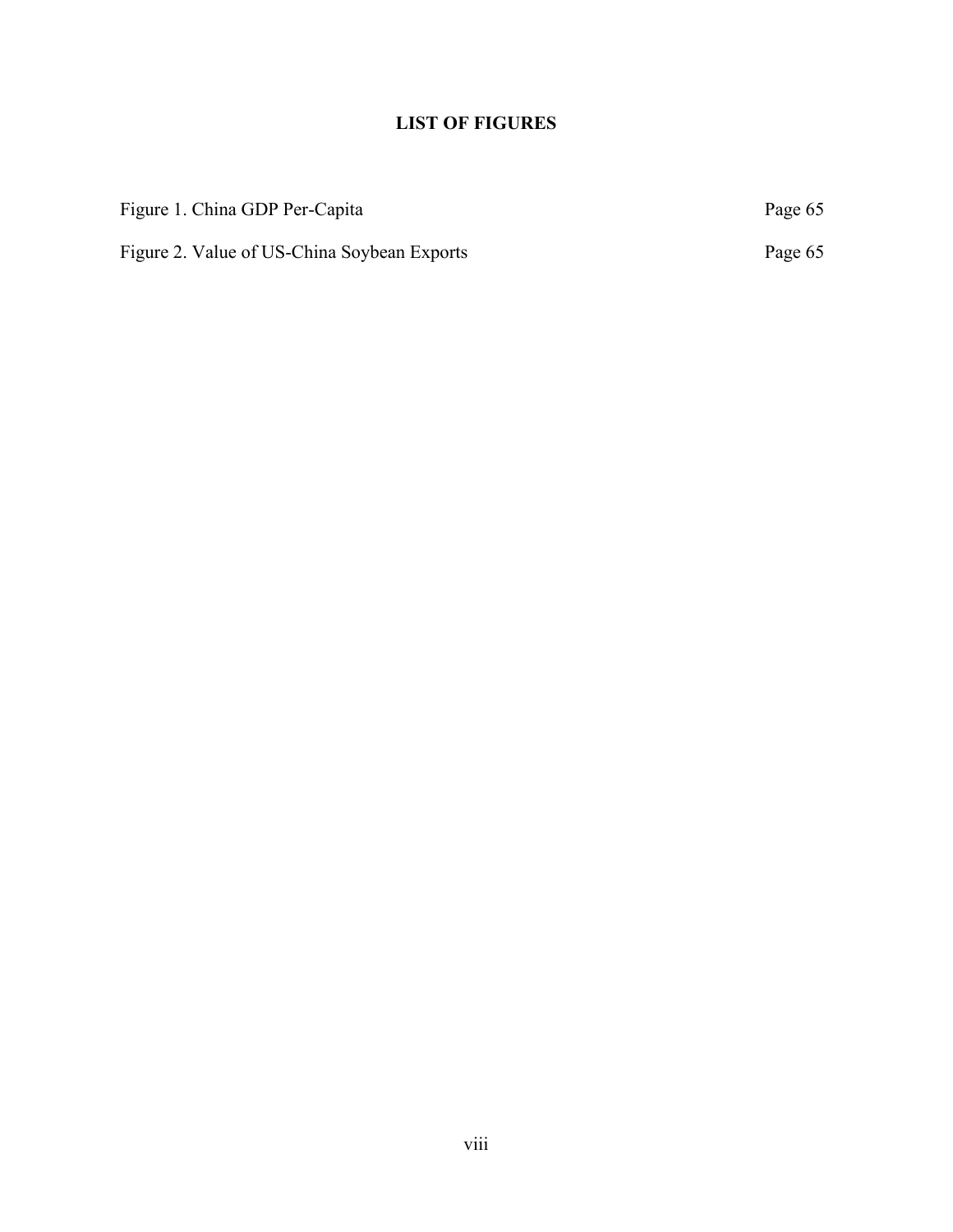### **INTRODUCTION**

Two Nixons attempted to grow trade between the United States of America and China. The first was President Richard Nixon, who in 1972 visited the People's Republic of China (PRC) to begin the process of opening up market exchanges between the two countries. There followed a spectacular growth of trade, with agricultural and manufactured products exported and imported in both directions. By 2011, the state of Missouri saw China as a key export partner for its many agricultural commodities, most importantly soybeans, spurring Governor Jeremiah 'Jay' Nixon to create a trade mission that would visit the state's sister province of Hebei. Optimism led to conflict, however, as ideologies and political matters interfered with economic goals. These issues only grew, and in 2018 a Trade War began between the United States and the People's Republic of China that has yet to be resolved.

All the while, however, those who grew, processed, and exported soybeans to China, as well as those in China who purchased them, continued pursuing their self-interests without concern over their respective governments' ideologies. Economic metrics, not ideologies, guided the actions of those in the soybean industry. This means that there was no force present that would lead to democracy in China.

Much scholarly work has been done regarding the trends and greater forces at work as nations industrialized in the late nineteenth and early twentieth centuries. The seeking out of trends, and the desire to universalize them, is common, but especially present with such ideologically motivated theories as Modernization Theory. Modernization Theory essentially advocates for the existence of a universal path all nations follow toward modernity. They evolve from a 'traditional,' non-industrialized state to a 'modern,' industrialized state with a democratic

1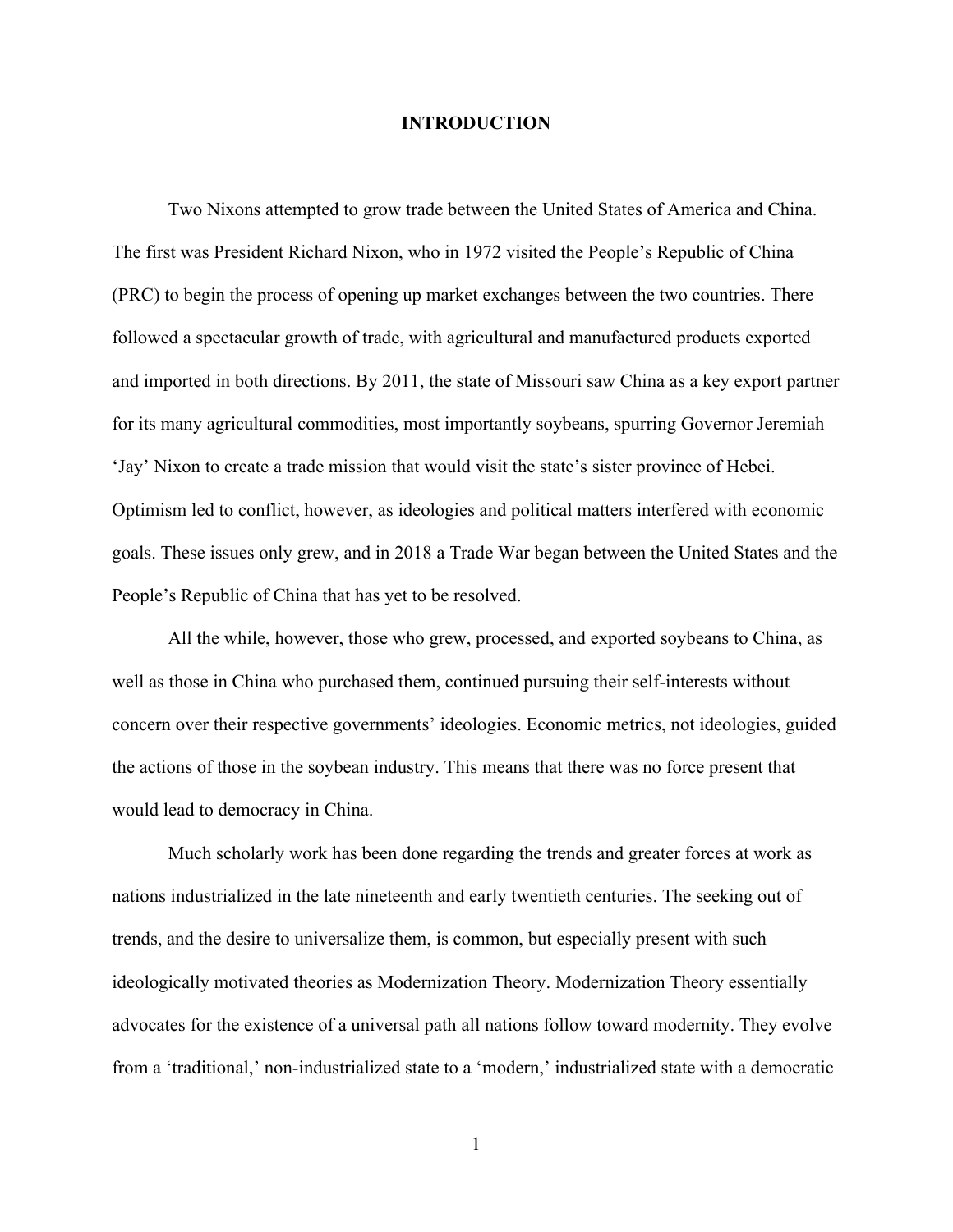government in place to protect private property rights with the rule of law. Along this universal path, nations would discover that "Westernization, industrialization, and economic growth would generate the preconditions for the evolution of greater social equality and consequently the rise of stable, democratic institutions."<sup>1</sup> In addition, any deviations, such as the embrace of communism or an autocratic government, would be corrected, as they would lead to inferior outcomes.<sup>2</sup> While Modernization Theory was never explicitly stated as a foreign policy goal or doctrine of the United States, to Western scholars, officials, and everyday individuals in the West by the end of the twentieth century, "democracy was increasingly viewed as a universal principal to which all could aspire."<sup>3</sup> Since such historical concepts as Modernization Theory advocate for an inevitable outcome resistant to the effects of human agency, they are described as 'deterministic.' This universalism of democracy led to the creation of significant contradictions within Modernization Theory, which is a common failure of most deterministic theories.

Marxist perspectives of historical analysis that focus on the intersection between material exchanges and human behavior touch on this as well, while diminishing the impact of nonmaterial pursuits. In this way, this paper is a Marxist paper. It focuses on the material, and how material exchanges do not intersect with ideologies without intentional effort. Modernization Theory attempts to make a strictly material basis for the evolution of what could potentially be considered ideologically based aspects of civilizations, such as the supposed superiority of democracy versus autocracy, and communism versus capitalism. This paper continues the long-

<sup>1</sup> Kevin E. Davis and Michael J. Trebilcock, "The Relationship between Law and Development: Optimists versus Skeptics," *The American Journal of Comparative Law* 56, no. 4 (Fall, 2008): 900.

<sup>&</sup>lt;sup>2</sup> Davis and Trebilcock, "The Relationship between Law and Development: Optimists versus Skeptics," 900.

<sup>&</sup>lt;sup>3</sup> Robert W. Strayer and Eric Nelson, *Ways of the World: A Brief Global History* (Boston: Bedford/St. Martin's, 2016), 1000.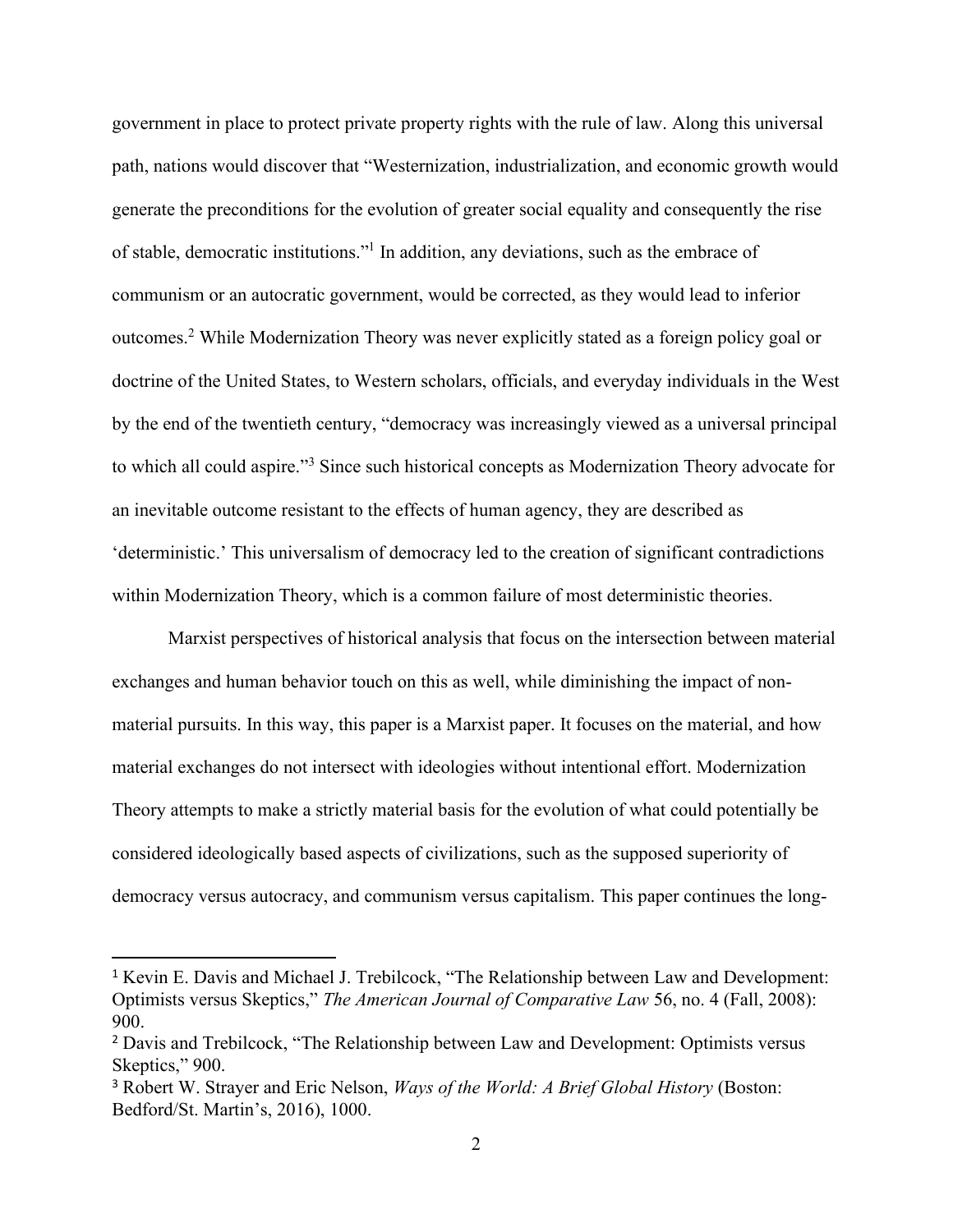standing analysis of the ideological versus the material, as well as the agency versus trends and forces studies seen throughout history, by framing its arguments strictly in the realm of material, self-interest-motivated, rational exchanges, which reveal the ideological biases of Modernization Theory that are responsible for its flaws.

The author interviewed several experienced professionals and public servants for this paper. The author was also a participant in several of the main events featured in this paper. Statistics and trade data provided by government and NGO sources are used to corroborate the information provided in these interviews and experiences, while journal writing, books, official policies, and statements from political leaders are used to examine the broader trends and ideological perspectives of the time period. The goal of this paper is to take the broader historical trends discussion and analyze it on the individual level, to see if these trends are at all present in the actions of individuals. Specifically, those who trade in soybeans between Missouri and China are thought by social scientists to act a certain way and to create a certain outcome. That such an outcome has yet to occur means that, perhaps, these trade participants acted in a different way than expected, and that the theories are flawed. With this experiment, the author hopes to elevate the impact of individual agency, and the stubbornness of humanity to avoid sticking to predictable trends.

The first chapter is dedicated to providing an historical framework. A brief history of China's Communist Party rule after World War Two is provided, along with a history of soybean farming in the United States, as well as the history of trade between the US and China following the opening up of trade in 1972. In chapter two, the ideologies and concepts at work within this history are presented. The first are the economic rationales for globalized trade, including discussions of self-interest and the concept of value as defined by modern economists and

3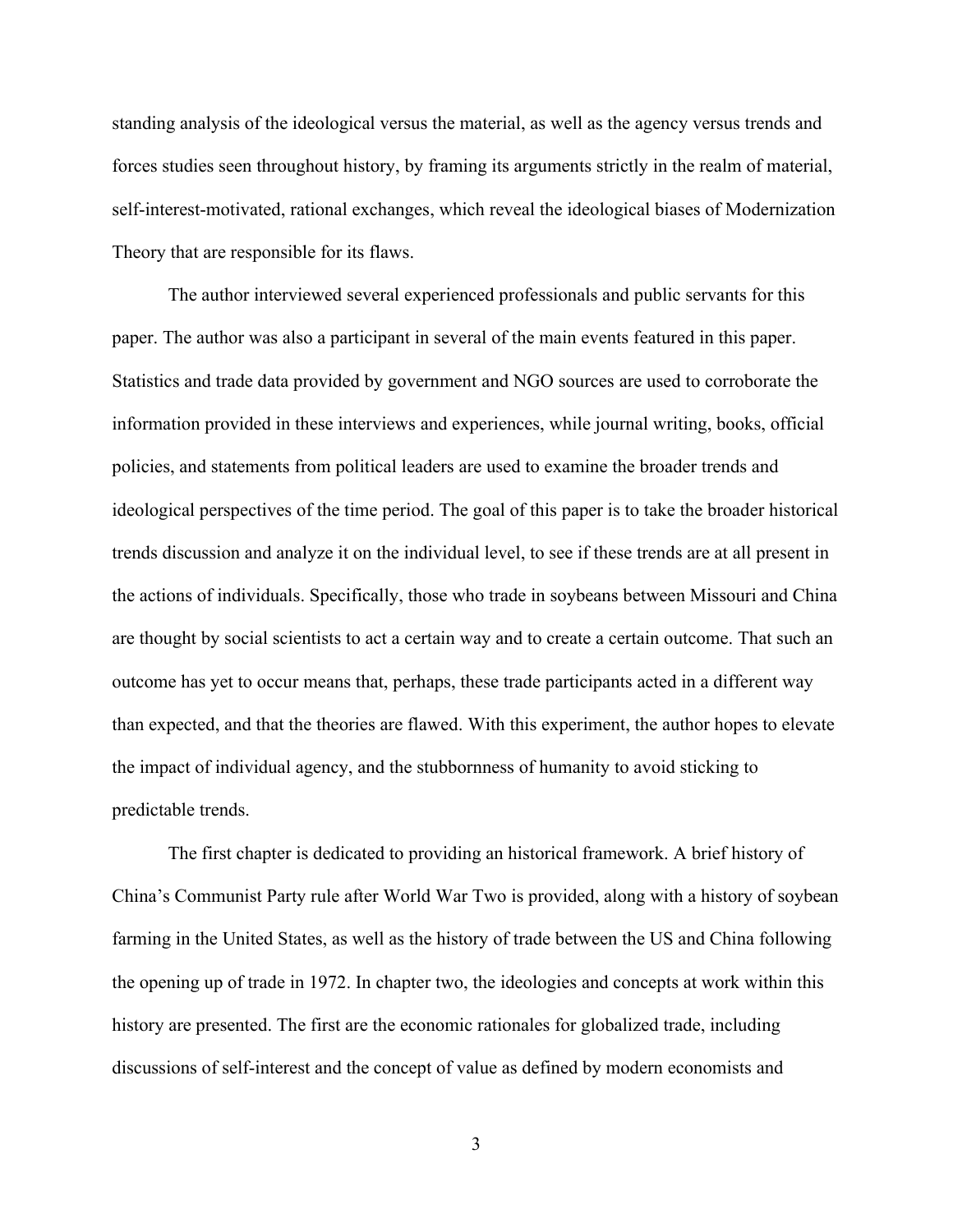business decision-makers. The ideology of Modernization Theory, its origins and philosophies, is then presented, along with the introduction of the Democratizing Market Force thought to be present according to Modernization Theorists.

The actual history of soybean trade between the US and China is then presented in three parts, framed according to the Chinese Communist Party's (CCP) strategy. This is because the CCP actually had a strategy, and one that visibly changed in the sources, and the US did not. Chapter three presents the history of the Domestic Self-Sufficiency Period, when China reluctantly purchased soybeans to keep its population fed while attempting to eliminate the need for future agricultural imports. Chapter four shows how the CCP shifted to a Strategic Period, where they abandoned efforts to eliminate all agricultural imports and chose soybeans instead of corn as their grain import of choice in order to minimize strategic threats and maintain a food supply for its more affluent population, while the US sought to integrate its market with China more and more, educating Chinese buyers about hog-feed operations without thought to anything other than increased sales. In chapter five, China's shift to favoring State-Owned Enterprises, which are for-profit businesses owned by the Chinese government, is discussed in The SOE Period, with the challenges of CCP policies and conflicts with US ideology and trade leading to the 2018 Trade War and present-day challenges. In chapter six, a retrospective of this history is used to form the conclusion that China's actions deviated from the supposedly inevitable path proposed by Modernization Theory, and that a Democratizing Market Force was not present in the US-China soybean trade. The consequences of social scientists' failure to perceive this are presented, as well as justifications for why China did not become a democracy. Chapter seven concludes with a summary of the discussion, along with a warning against placing an ideological burden upon non-ideologically motivated actors.

4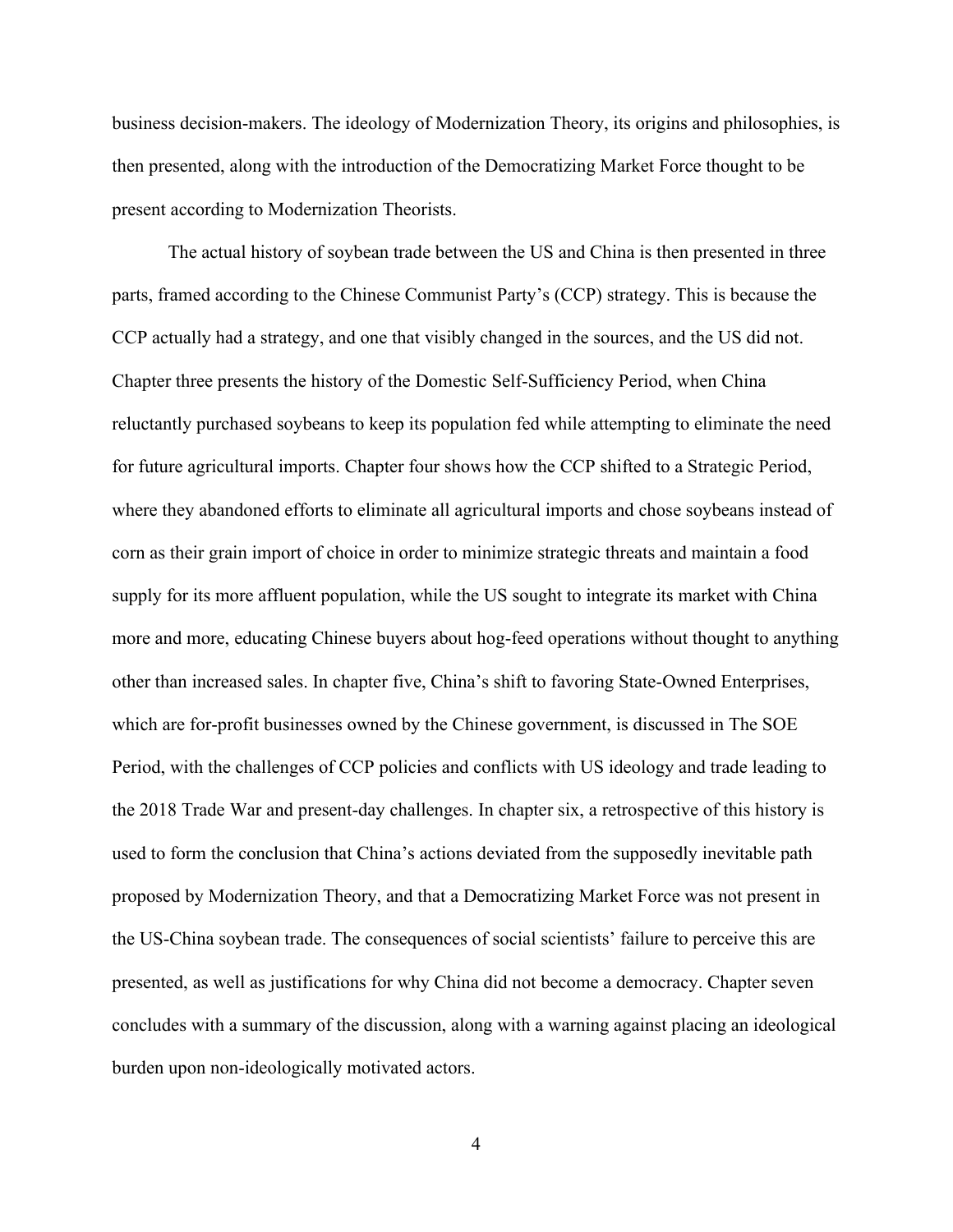The concept of the Democratizing Market Force did not occur in isolation, but was the product of several decades of economic theory and historical context. This historical context was always seen through a US and Western-based lens, disavowing alternative economic theories and cultural contexts. The dominance of the US, especially following the Cold War and the adoption of the Washington Consensus model of economics and globalization under the World Trade Organization (WTO), contributed to the belief in the underlying principles of the DMF and Modernization Theory.

Many scholars have written about the origins of the soybean and its growth as a worldwide crop. The plant was first cultivated in northern China, and only became a widespread US crop in the twentieth century, where, before World War One, they "were grown almost exclusively for hay and forage."<sup>4</sup> It was primarily during World War Two that the US soybean industry grew to significant size. The US needed glycerin to produce nitroglycerin for its war munitions, and one of the primary ways to acquire this valuable commodity was through processing palm and coconut oil. These oils had been used to produce margarine and other food products before, but the US needed to preserve these oils for the production of glycerin. Soybean oil was identified as a suitable oil alternative, and government support and encouragement led to widespread cultivation of the crop. With this government-led change in the market, the government was successful in acquiring sufficient tropical oils for munitions, while "consumers were urged to save waste oils and fats for recycling and farmers were encouraged by price supports to plant more oilseeds such as soybeans."<sup>5</sup>

<sup>4</sup> Harry D. Fornari, "The Big Change: Cotton to Soybeans," *Agricultural History* 53, no. 1 (Jan., 1979): 246.

<sup>5</sup> Ernst Langthaler, "The Soy Paradox: The Western Nutrition Transition Revisited, 1950-2010," *Global Environment* 11, no. 1 (Nov., 2018): 10.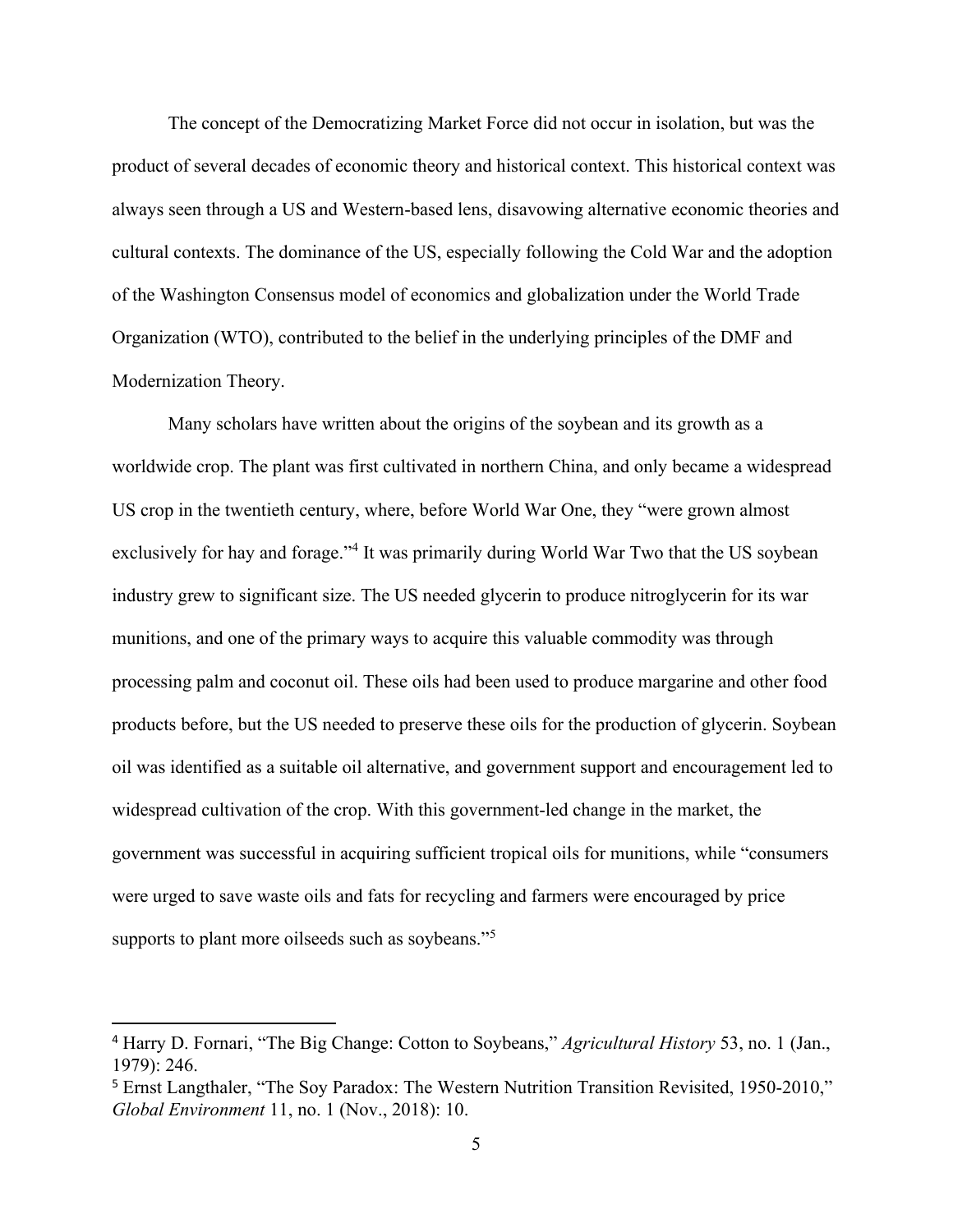In addition to the subsidies and the strong market, farmers soon found that soybeans served as a solid rotational crop that would rejuvenate the soil and make it easier for future corn plantings. Paul Burke, Senior Director of U.S. Soy Marketing at the Soybean Export Council, is a key expert on understanding both how soybeans are exported to China as well as how farmers operate within their globalized supply chain. His goal is to maximize volume, yields, and returns for farmers, and he has a long period of success in doing so. But he is not necessarily a soybean fanatic—he is a farmer fanatic. He understands that farmers are interested in whatever crop will give them a greater economic return, be it soybeans or something else. In his experience, farmers "love to grow corn because the volume of corn you can get per acre is so much higher than all other commodities. But after you click the corn bucket, you're looking at cotton, wheat, or soy"<sup>6</sup> in order to prepare the soil for another corn crop. And so, soybeans were not only a good crop themselves, with lots of government encouragement and support, they enabled the more profitable corn crop, all of which contributed to the widespread adoption of soybean farming in the US.

In China, cultivation of soybeans in Manchuria had been common for centuries, and it is considered to have originated in the Manchuria area. The crop's trade and availability became a diplomatic point of contention between Japanese and Russian occupiers for several decades during the late nineteenth and early twentieth centuries, but whether it was warlords, invaders, "Chinese contribution to Manchurian development,"<sup>7</sup> or western imperialists, soybean cultivation in Manchuria has continued without interruption to the present day. With the rise of

<sup>6</sup> Paul Burke (Senior Director, U.S. Soy Marketing at Soybean Export Council) in discussion with the author, September 2020.

<sup>7</sup> David Wolff, "Bean There: Toward a Soy-Based History of Northeast Asia," *The South Atlantic Quarterly* 99, no. 1 (Winter, 2000): 247.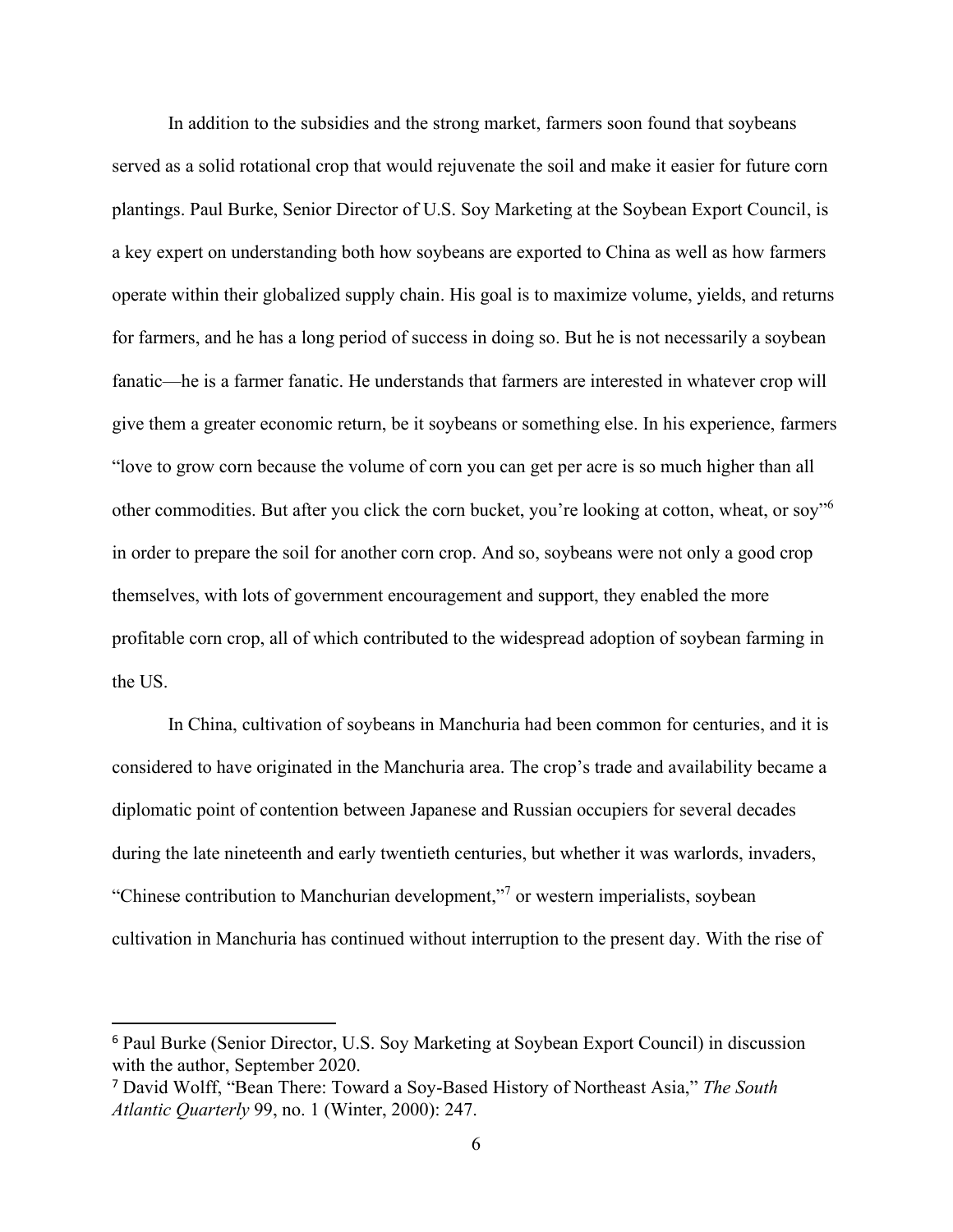the Chinese Communist Party, soybean cultivation became a part of the state-directed economy, subject to the myriad changes, reforms, setbacks, and improvements of the early Mao era.

When the People's Republic of China expelled Chiang Kai-shek's forces and solidified control of China in 1949, the CCP set about creating its ideologically driven economic structure. Chairman Mao Zedong's concept of Marxism-Leninism, which focused on class restructuring of the means of production, became the "theoretical basis guiding"<sup>8</sup> CCP policy. Land reform, specifically the breaking up of large privately owned landholdings, became a top priority, as did the rapid industrialization of China. Mao was driven to both prove that his ideology was effective, and to establish China as a modern, industrialized, militarily powerful state. All of this led to Mao's and the CCP's Great Leap Forward from 1958-1962, with disastrous results. The state confiscated the property of feudal-style landlords, forbid any private ownership of land, and farmers were divided into People's Communes. No one could farm for personal use or have a private garden, and, notably, the private raising of pigs was forbidden. By the end of 1956, "only 3.7 percent of rural households remained independent"<sup>9</sup> of collectivized farms.

This collectivization was expected to yield higher agricultural results. However, since the collective efforts were also collectively rewarded, individual incentives to produce results disappeared, and poorly executed improvements to drainage and irrigation did not create improved yields. In fact, yields went down. The Great Leap Forward's industrial efforts, focused on heavy machinery and steel production, also took huge numbers of farmers out of the fields. Focusing on quotas rather than quality, outdoor furnaces attempted to melt cooking implements,

<sup>8</sup> Mao Tse-Tung, *Quotations from Mao Tse Tung*, ed. Brian Baggins and David Quentin (Pattern Books, 2020), 1.

<sup>9</sup> Wei Li and Dennis Tao Yang. "The Great Leap Forward: Anatomy of a Central Planning Disaster." *Journal of Political Economy* 113, no. 4 (Aug., 2005): 845.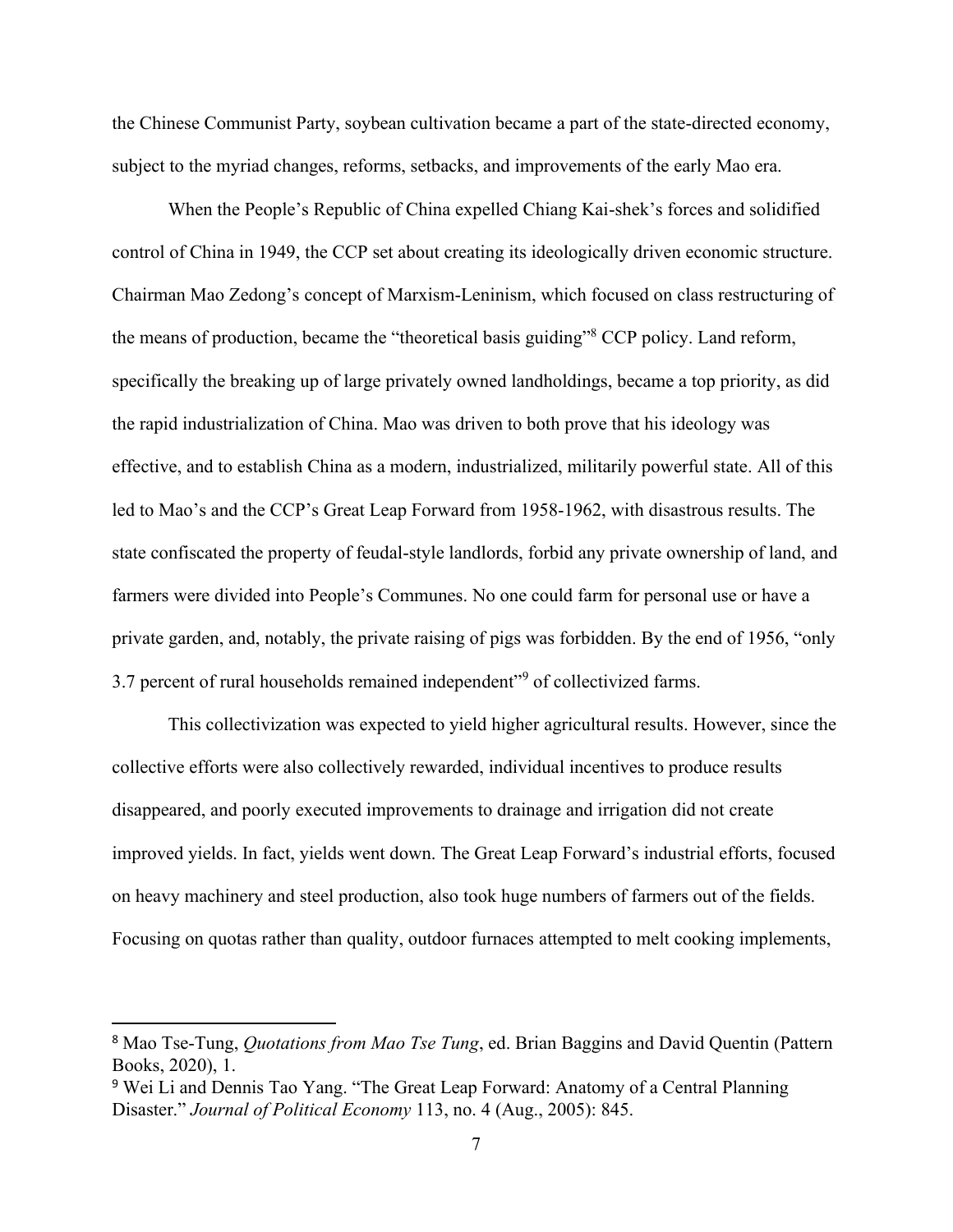which were deemed unnecessary as farmers were fed in people's kitchens, into pig iron to be used for industrial purposes. These burned enormous amounts of lumber, required many labor hours, and since the fires could never get hot enough and the metal they produced cracked too easily, all this effort effectively transformed formerly useful metal objects "into something totally useless."<sup>10</sup> Administrators attempting to prove their loyalty by raising their quotas made the situation worse. Reporting accurate numbers of declining results was punished, and party members failed to report policy failures "out of fear of being labeled a right deviationist."<sup>11</sup> This, along with a drought, resulted in the starvation deaths of tens of millions of Chinese citizens, turning the Great Leap Forward into what became known as the Great Famine. It would be many years before the failures of the Great Leap Forward were corrected, and Mao's ideological purity would allow for any deviation from a failing execution of Marxism-Leninism.

Early on, due to its ideological unity, the People's Republic of China relied upon its fellow communist ally, the USSR. However, border disputes and disagreements over technology sharing and support soon disrupted this alliance. "Disillusioned by the experience of leaning too much on trade with other Communist nations, Peking shifted in the early 1960's to a policy of "self-reliance.""<sup>12</sup> China was willing to look for any support it could find in this regard, even if it was from an ideological enemy. The split with the USSR convinced China "to put aside ideology, to contemplate at least temporary compromise on Taiwan, and to turn to new relations with the United States"<sup>13</sup> in order to not only protect China from Soviet interference, but to

<sup>10</sup> R. Keith Schoppa, *Revolution and its Past: Identities and Change in Modern Chinese History* (New York: Routledge, 2020), 316.

<sup>11</sup> Yang Jisheng, *Tombstone* (New York: Farrar, Straus and Giroux, 2008), 32.

<sup>12</sup> S. H. Chou, "The Pattern of China's Trade," *Current History* 75, no. 439 (Sept, 1978): 65. <sup>13</sup> Evelyn Goh, "Nixon, Kissinger, and the "Soviet Card" in the U.S. Opening to China, 1971-1974," *Diplomatic History* 29, no. 3 (Jun., 2005): 476.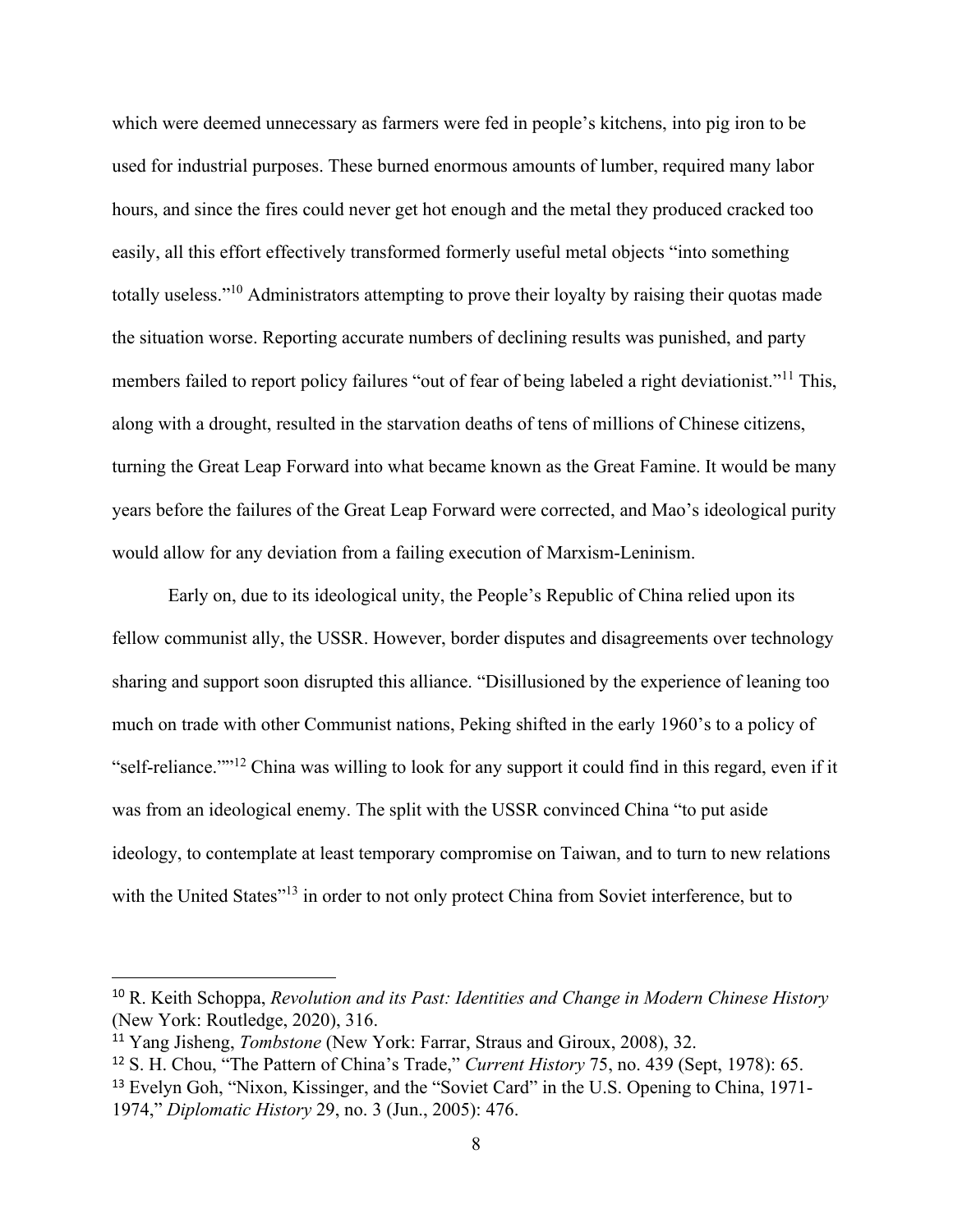acquire new technology and opportunities for industrial growth. The Cold War between the US and the USSR led then US President Richard Nixon to pursue this new relationship with China, mostly "to tip the balance in its dealings with the Soviet Union."<sup>14</sup> This strategy ultimately succeeded, as did China's. Soybeans joined the myriad other products the two nations exchanged from the very beginning.<sup>15</sup> Flashpoints of history are evident in the volume of soybean exports, and trends found within this data reveal insights into the changing nature of the relationship between the two countries. The United States, and the state of Missouri, thus became linked with China through the soybean market.

Trade with the US did not stop Mao from continuing his ideologically driven authoritarianism. Nixon's 1972 trip to China coincided with Mao's Cultural Revolution, an effort Mao launched in 1966 to prevent "his brand of Communism"<sup>16</sup> from degenerating, but which also ensured Mao's continued authoritarian rule. Ideological purity in the form of loyalty to Mao and his vision for China purged a great deal of leaders from the government, and led to many deaths and economic disruptions. Mao was certainly willing to express pragmatism in geopolitics in order to support China's self-sufficiency and growth. But it wasn't until his death in 1976 that a more economic and ideological pragmatism formed in China itself.

Deng Xiaoping, who had been a party leader under Mao and who faced persecution during the Cultural Revolution, used his political connections and clear vision for China to overcome Mao's successors and rise to supreme authority in the CCP in 1978.<sup>17</sup> He could plainly see the failures of Mao's regime. His series of reforms, known as the Four Modernizations, did

<sup>14</sup> John Bryan Starr, "Sino-American Relations," *Current History* 87, no. 530 (Sept., 1988): 302. <sup>15</sup> "Global Agricultural Trade System," United States Department of Agriculture Foreign Agricultural Service, accessed August 24, 2020. https://apps.fas.usda.gov/gats/default.aspx. <sup>16</sup> Roderick MacFarquhar, "Mao's Last Revolution," *Foreign Affairs* 45, no. 1 (Oct., 1966): 112.

<sup>17</sup> Schoppa, *Revolution and its Past: Identities and Change in Modern Chinese History*, 350.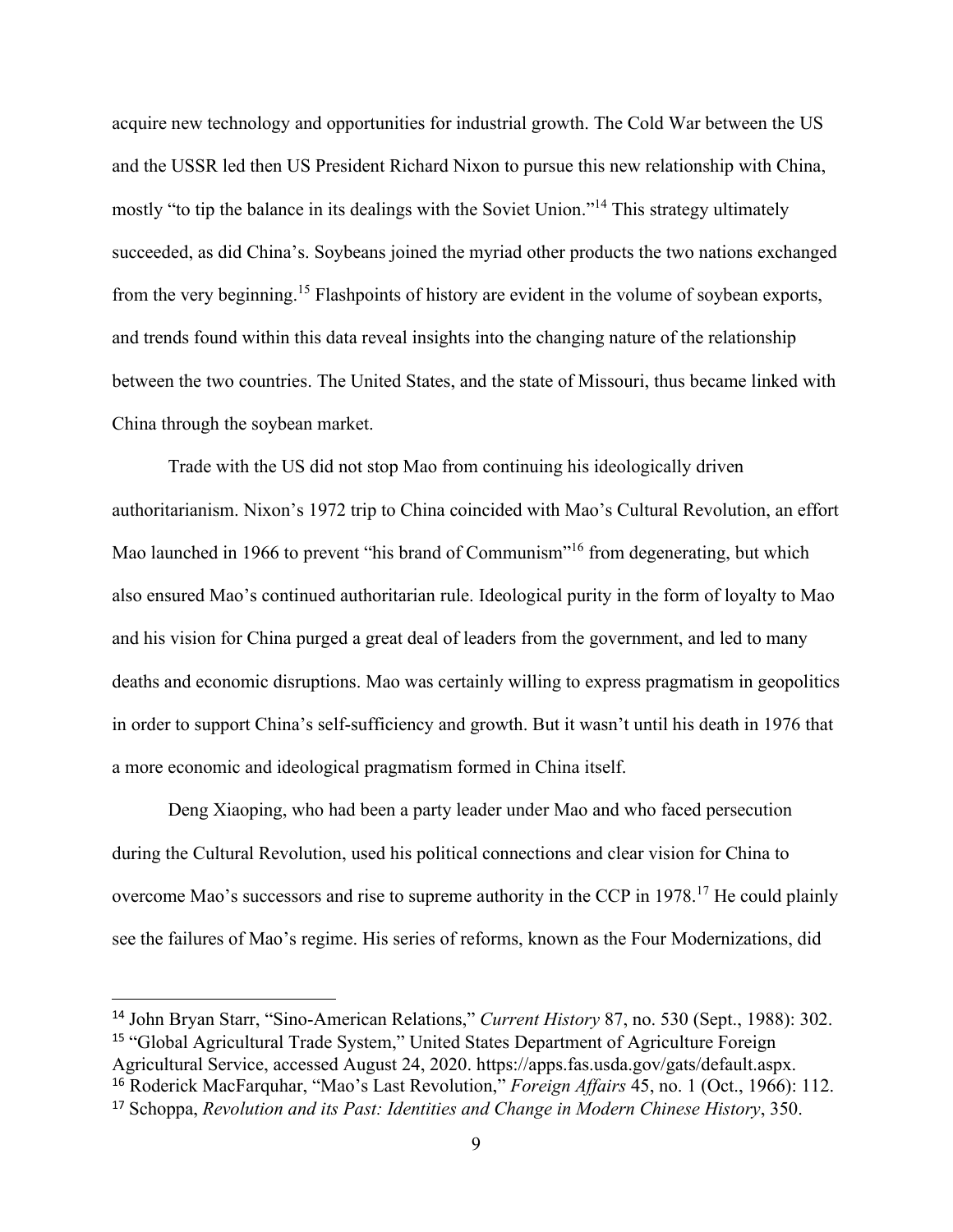not concern themselves with ideology. Instead, he urged CCP leaders to "emancipate our minds, use our heads, seek truth from facts and unite as one in looking to the future"<sup>18</sup> in order to carry out the four modernizations of agriculture, science and technology, national defense, and industry. China would find what worked, regardless of its source. Deng called this form of economic pragmatism "socialism with Chinese Characteristics."<sup>19</sup> Whatever it was called, it led to economic liberalization. Farms were de-collectivized, with the private raising of crops, including the raising of pigs, once more allowed and even encouraged. Market and individual incentives soon drove improvements in China's economy. Democracy, considered the "Fifth Modernization<sup>320</sup> by many reformers in China, was thought to be an inevitable aspect of this economic growth. However, despite rejecting Mao's ideological narrow-mindedness, Deng maintained Mao's practice of authoritarian control, going so far as to kill hundreds, if not thousands, of protesters during the 1989 protests for democracy in Tiananmen Square.<sup>21</sup> Still, Deng maintained his economic liberalization as communism failed worldwide in the breakup of the Soviet Union. Many scholars tied these forces of capitalism with the forces of democracy, and came to believe strongly in their inevitable power to shape nation-states.

During this time period, the US faced its own domestic and geopolitical challenges as it underwent many societal changes in the latter half of the twentieth century, all while it struggled to win the Cold War with its version of a capitalistic democracy against the Soviet Union's communist authoritarianism. The historical record during the Cold War shows that change occurred through human agency, whether it was through Mao's Cultural Revolution, Deng's

<sup>18</sup> Janet Chen, Pei-Kai Cheng, Michael Lestz and Jonathan D. Spence, *The Search for Modern China* (New York: W. W. Norton & Company, Inc., 2014), 494.

<sup>19</sup> Rai Singh, "Chinese Brand of Socialism," *India Quarterly* 58, no. 1 (Jan.-Mar., 2002): 181. <sup>20</sup> Chen, Cheng, Lestz and Spence, *The Search for Modern China*, 497.

<sup>21</sup> Chen, Cheng, Lestz and Spence, *The Search for Modern China*, 560.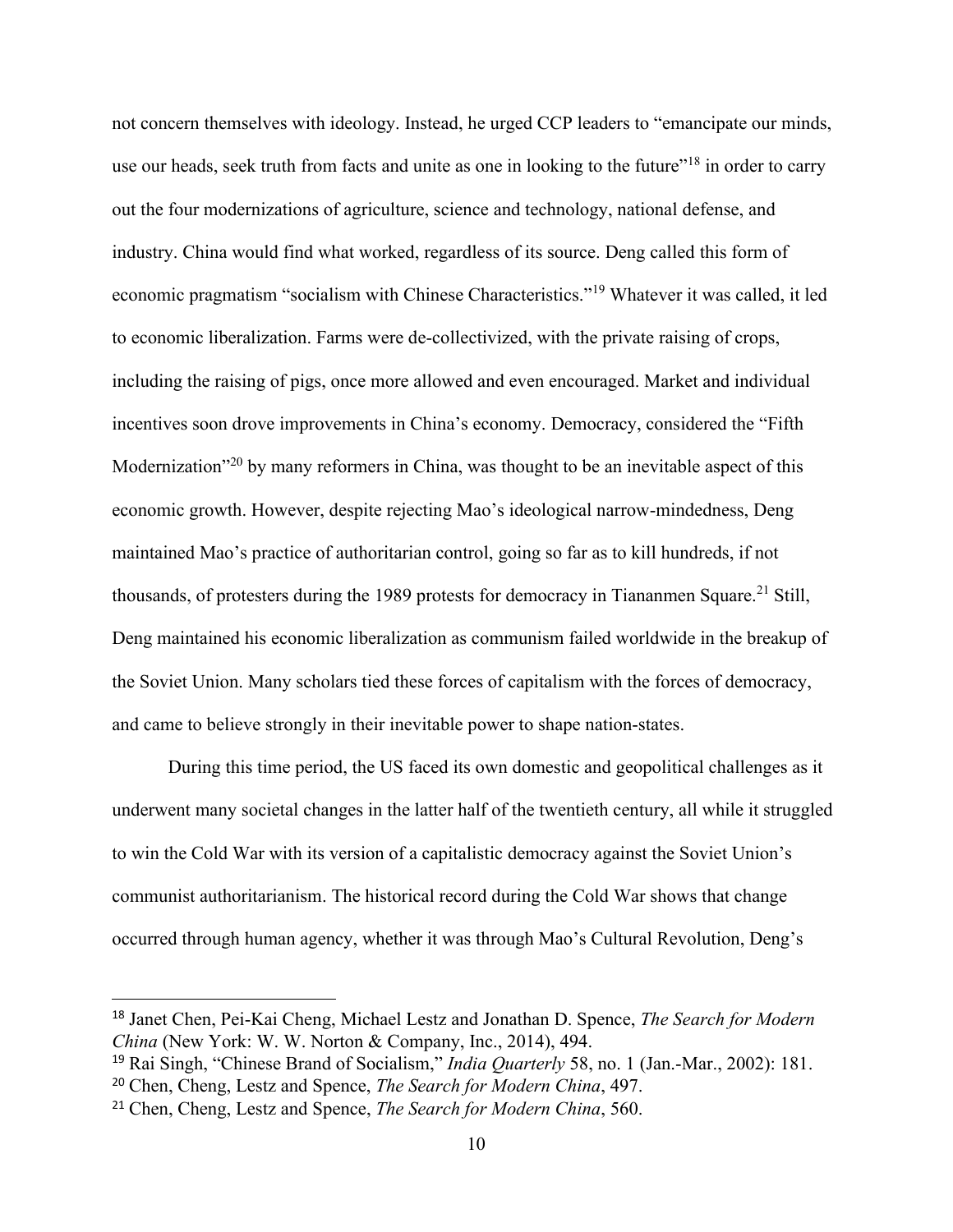Four Modernizations, or even President Johnson's Great Society. It also showed how human agency could stop change. However, the path of change occurred within the context of larger historical, and economic, trends. Modernization Theory derived itself from the supposition that these larger forces are stronger than any individual act of agency. Upon closer inspection, whether it was Nixon choosing to open up trade relations, Mao choosing to ignore the failures of his policies, or Deng doing the opposite, individual agency had a tremendous impact. This complication of individual agency can be translated all the way down to the individual businessperson trading soybeans and disrupting any Democratizing Market Force.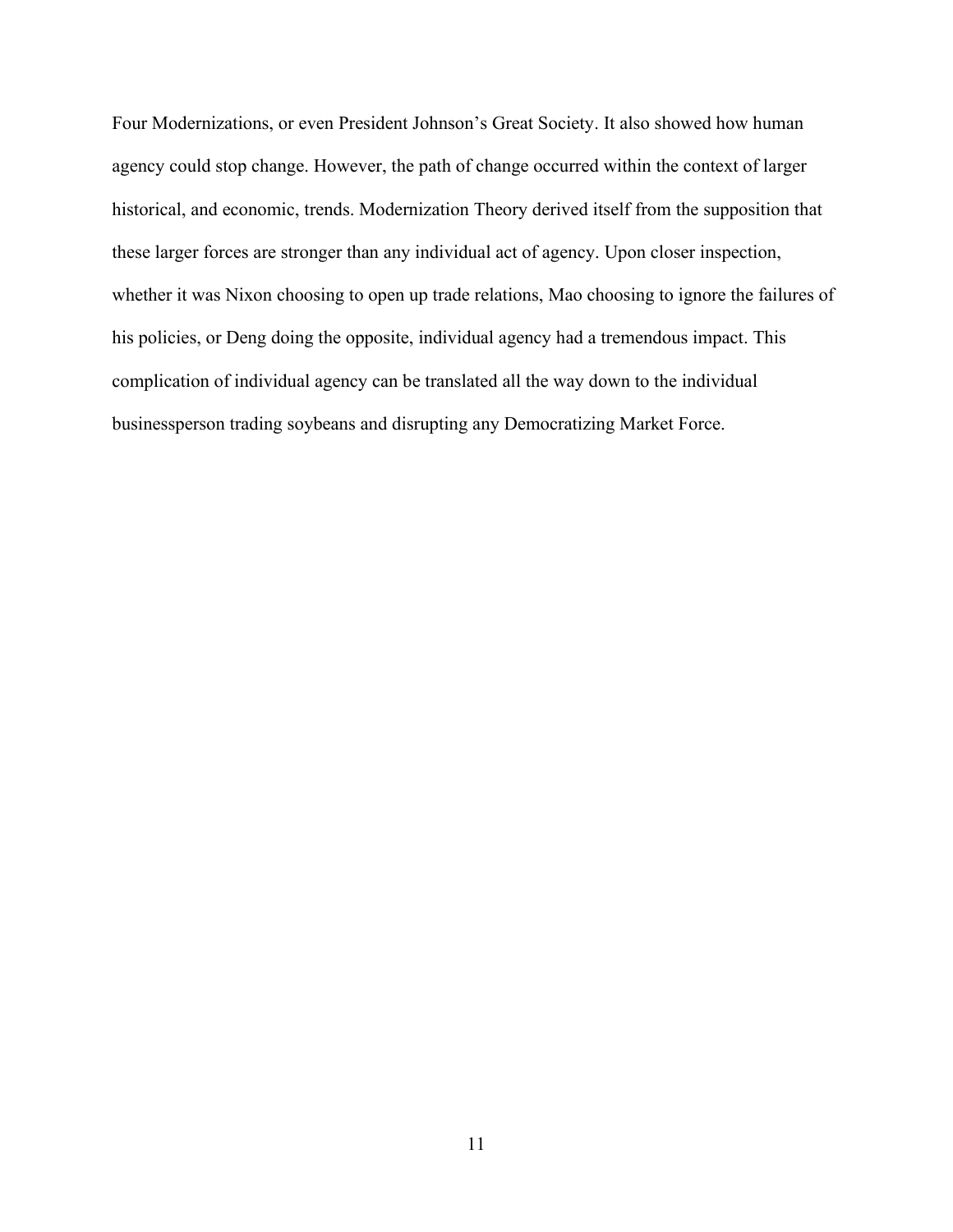### **THE DEMOCRATIZING MARKET FORCE**

Economic and social scientific theory progressed in parallel with much of the historical changes of the twentieth century. In many ways, they fed each other, with economic success driving the many changes seen in the historical record, and the historical record of success justifying the proposed economic theories. These economic theories not only guided policymakers, they were also the bedrock of understanding taught in US business schools. Rather than informing economic actors, however, these theories examined existing behavior and justified it, meaning that a businessperson was expected to act according to these theories even if they were unaware of them. When these economic theories merged with analyses of historical trends, however, social scientists continued this too-distant perspective to make leaps of judgement that led to the creation of Modernization Theory and the Democratizing Market Force. Western Economics is far more rigid in its analysis of human behavior than social scientists' modeling, due to its reliance on the concept of rationality versus irrationality. The silent, historically forgotten impact of millions of individual acts of self-interest could potentially counteract any force intending to stop it, but that self-interest lacks a universalism that is required to create a Democratizing Market Force.

### **The Invisible Hand**

Much scholarly work has been written regarding Adam Smith's original theory on the Invisible Hand of the market. The basic concept is that market force incentives of self-interest encourage ethical behavior. For instance, if a farmer were to sell tainted soybeans, their customers would buy from an alternative supplier that did not sell tainted soybeans, incentivizing

12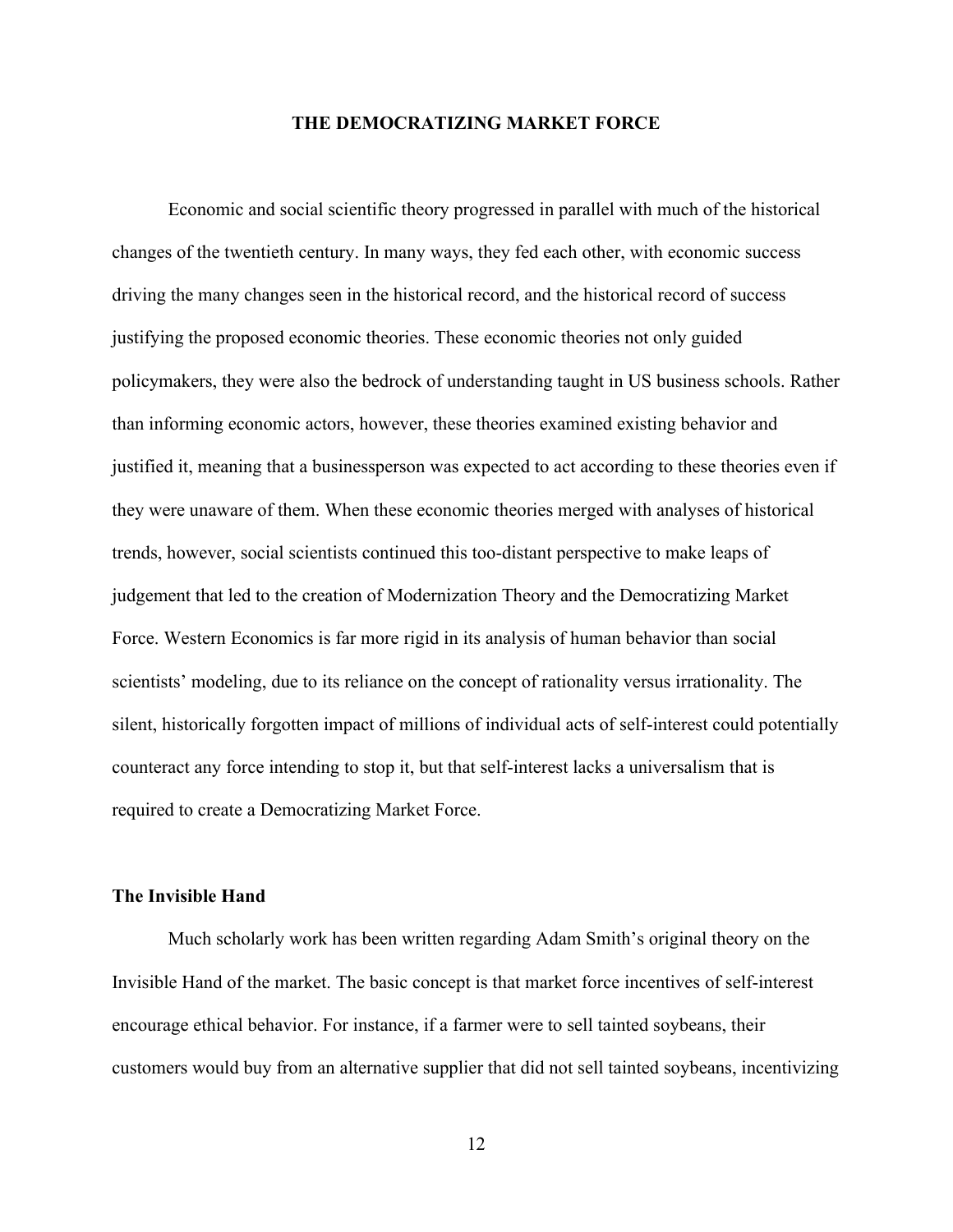the farmer toward ensuring food safety or risk going out of business from a loss of sales. This businessman is thus "led by an invisible hand to promote an end which was no part of his intention. Nor is it always the worse for the society that it was no part of it. By pursuing his own interest, he frequently promotes that of the society more effectually than when he really intends to promote it."<sup>22</sup> Self-interest, therefore, creates ethical outcomes. Regardless of the veracity of this theory when applied to real events, the concept of the Invisible Hand has become a commonly held notion in business circles and government actors. It has guided US policy in both domestic and international economic affairs so much that "any interference with free market forces is interpreted as an attack on the paramount value of freedom because it restricts the ability to trade."<sup>23</sup> The purpose of this paper is not to prove or disprove the realism of this theory, but rather to examine the role of the belief in the Invisible Hand in government liberalization.

### **Self-Interest**

Self-interest is the guiding principle behind value-added exchanges, and the basis of capitalism. It also intersects with the basic understanding of the Invisible Hand. Firstly, value can be defined as the difference between what one must provide in exchange for something they desire. In other words, it's the difference between what you 'give' and what you 'get.' A valueadded exchange can be defined as an exchange that leaves the two parties in such an exchange with more value than they previously possessed.<sup>24</sup> For example, a soybean farmer uses their land,

<sup>22</sup> Adam Smith, *An Inquiry into the Nature and Causes of the Wealth of Nations, Volume I*, (Hertfordshire, England: Wordsworth Editions, 2013), 237.

<sup>23</sup> Shannon Kathleen O'Byrne, "Economic Justice and Global Trade: An Analysis of the Libertarian Foundations of the Free Trade Paradigm," *The American Journal of Economics and Sociology* 55, no. 1 (Jan., 1996): 12.

<sup>&</sup>lt;sup>24</sup> Harvey S. James Jr. and Farhad Rassekh, "Smith, Friedman, and Self-Interest in Ethical Society," *Business Ethics Quarterly* 10, no. 3 (Jul., 2000): 665.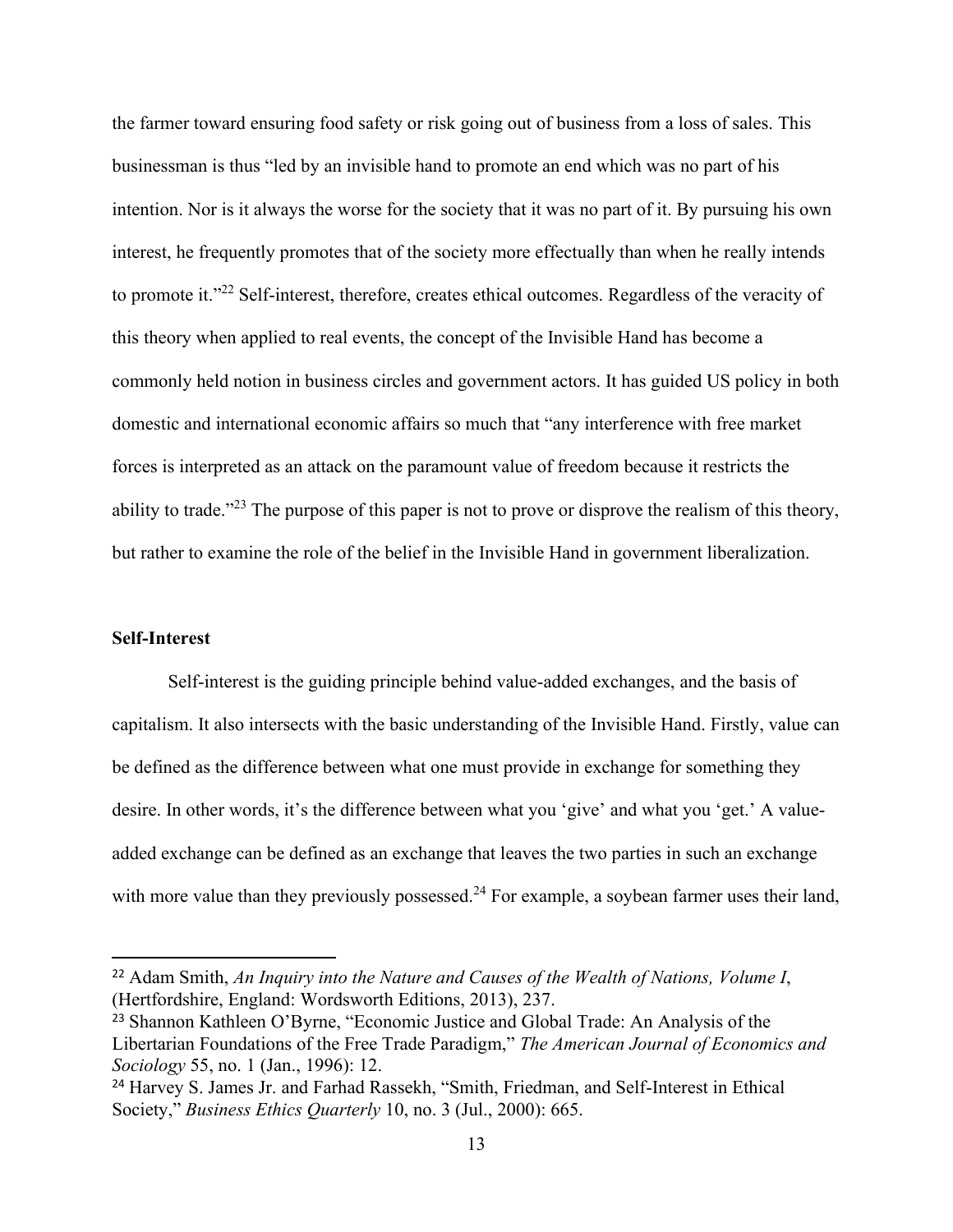labor, capital, and entrepreneurism to produce soybeans. The soybean farmer then sells the soybeans to a baker who comes to the farm. The baker has produced bread using their own land, labor, capital, and entrepreneurism, and has sold it to make money. They then use this money to purchase soybeans. The farmer values the money they receive for the soybeans more than the soybeans because the farmer is more efficiently capable of producing soybeans than they are at producing the other things they desire, such as bread. The baker similarly is more efficient at producing bread than they are at producing soybeans. In this specific exchange, the baker values the soybeans more than they value the money they must give up in exchange for the soybeans. And so, the baker 'gives' money and 'gets' soybeans while the farmer 'gives' soybeans and 'gets' money. Both parties depart the exchange with more valuable items than they had before, and when this process happens systematically across a tremendous number of transactions, the total value of the system as a whole increases. This is the basic concept of how wealth is created in a capitalistic economy.

Both the farmer and the baker are driven by self-interest, and this governs their interpretation of the value in the exchange. Both parties seek to maximize the value they receive in the exchange, meaning they want to 'give' less and 'get' more. However, both parties must agree to the terms of the exchange without coercion in order for the exchange to take place, otherwise it is not a free market exchange.<sup>25</sup> If, for instance, the farmer asks too high a price for the soybeans, the baker may refuse to buy them. This is because at a certain price, the baker does not value the soybeans more than they value their money, which can be used to make alternative purchases. The same is true in reverse for the farmer. If the baker asks for too low of a price, the farmer will refuse, and withhold selling their soybeans until they find a buyer who offers an

<sup>25</sup> James and Rassekh, "Smith, Friedman, and Self-Interest in Ethical Society," 668.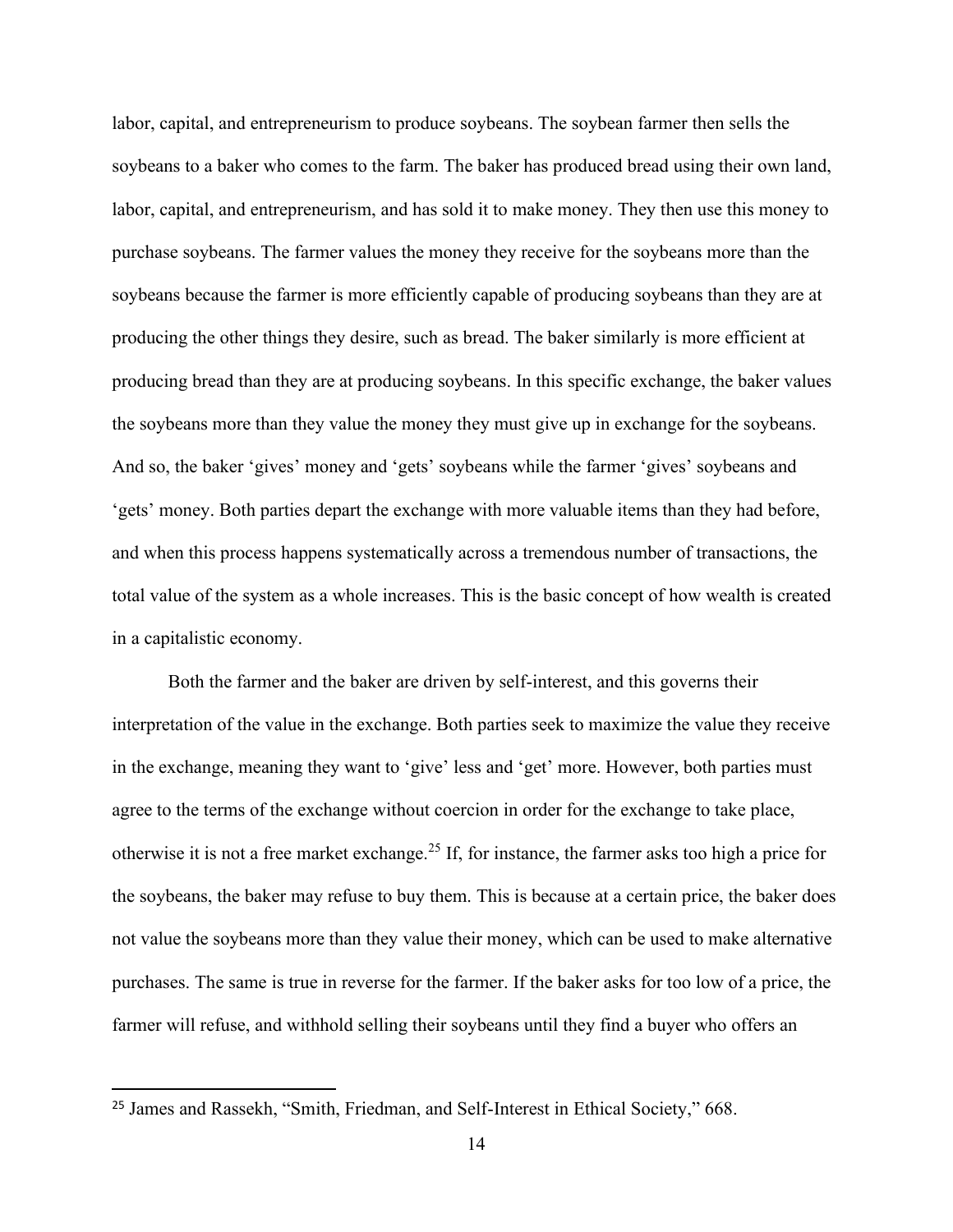amount of money they value more than the soybeans. The same is true when examining Missouri's exports of soybeans. Farmers sell to wholesalers according to a market price. A farmer might, however, place their soybeans in storage to await a better price. Or, if they anticipate a low price, they might plant an alternative crop, such as corn or wheat, or even allow their field to be used for the growing of hay grass and the grazing of cattle.

The choice of what to plant, how much to sell, and at what price, are all decisions based on the self-interest of the farmer, who chooses the highest valuable alternative, i.e., the option that requires them to 'give' the least and 'get' the most. This is not a system which requires any directive from an outside entity, and in fact ceases to function efficiently and effectively in the presence of coercion.<sup>26</sup> All that the farmer requires is the knowledge of what option will bring them the greatest value. When the farmer chooses to do so, it is said that they are acting rationally. There is nothing, however, preventing the farmer from making a lower-value choice, such as accepting a lower price than they could potentially receive, or planting an alternative crop that would bring a lesser return. Therefore, participants in such exchanges are capable of exercising agency, in that they have the freedom to decide their course of action. However, according to modern economists, to choose the lower-value alternative is said to be irrational, and that "rational agents will drive the irrational agents from the market because the former make higher profits."<sup>27</sup> In this way, while participants in economic exchanges have agency, their actions are not unpredictable.

Since participants in value-added exchanges will seek out the highest value alternative, if this highest value alternative is known to social scientists, they would expect participants to

<sup>26</sup> James and Rassekh, "Smith, Friedman, and Self-Interest in Ethical Society," 668.

<sup>27</sup> Ernst Fehr and Jean-Robert Tyran, "Individual Irrationality and Aggregate Outcomes," *The Journal of Economic Perspectives* 19, no. 4 (Autumn, 2005): 44.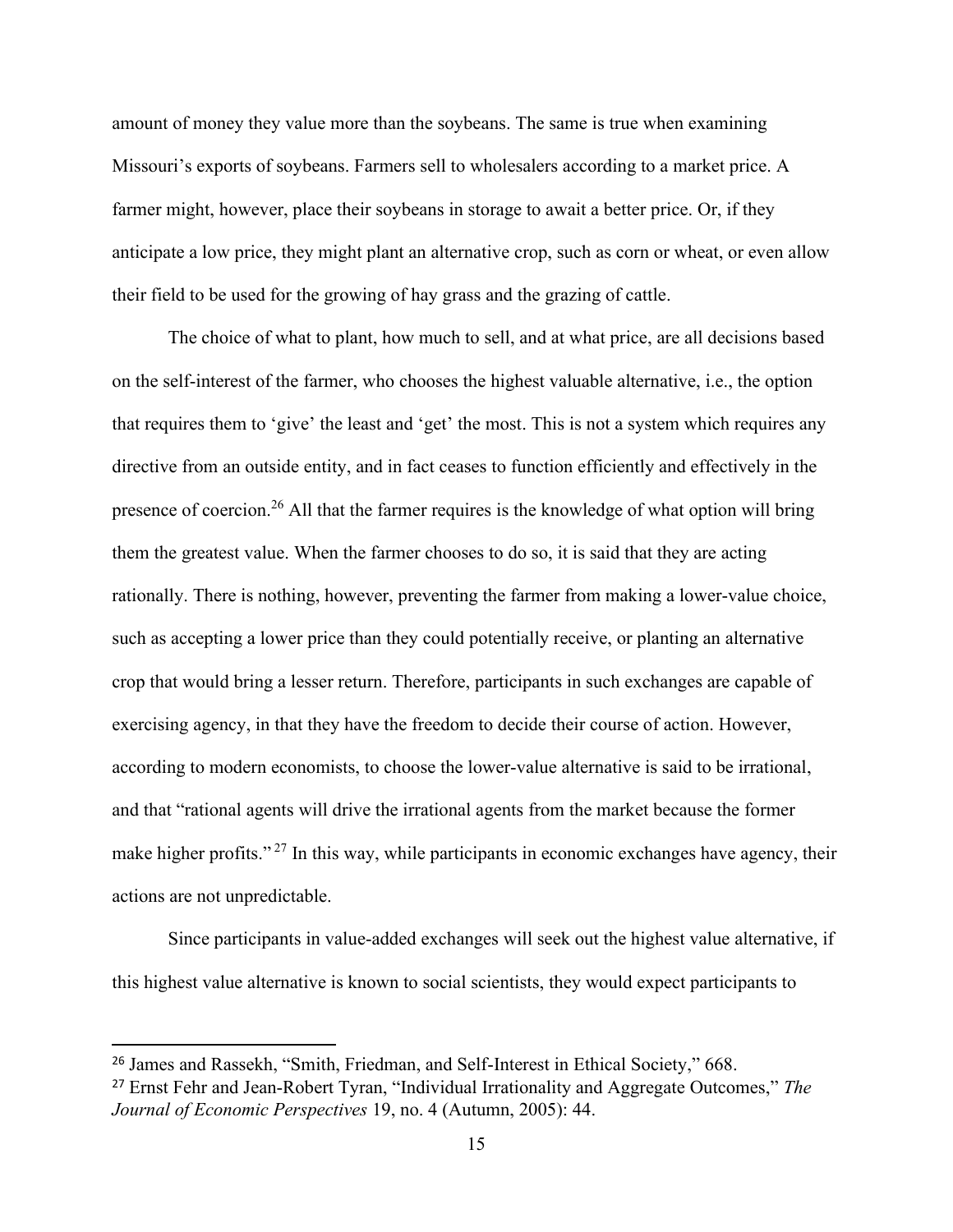make this decision. Otherwise, the participant is acting irrationally. An irrational participant is expected to quickly "learn from their mistakes"<sup>28</sup> and adjust. For instance, if a farmer accepted too low a price for their soybeans and saw other farmers get more money for their crop, they would adjust, out of self-interest, and make a more rational choice in the future. This is because it is to their personal benefit to act rationally. To act irrationally would be to their own detriment. In this way, social scientists and economists may be able to analyze what systems lead to superior and inferior outcomes, and expect a common trend to appear, since they expect all participants to act rationally in their own self-interest.

If the self-interest of the Invisible Hand can be considered a force that directs such actions, it can be considered a natural one, since it does not require active human decisionmaking to enforce. The concept of a natural force, in this context, refers to the idea of rationality. A rational actor in an economy would respond to incentives and be expected to behave a certain way. For instance, if it cost more to manufacture in one country over another, a rational economic actor would choose to operate in the country with the lower costs. No external actor is compelling this actor to make this decision. It is a reaction to something that exists without human effort, and therefore can be considered 'natural.' If an economic actor required external pressure from another actor, then that could be characterized as 'unnatural.' This is a way of comparing the concept of the free market to the concept of the state-directed economy. In a statedirected, or command economy, individuals acting according to their own individual agency direct economic actors. In a market economy, economic actors respond to the marketplace, which is guided by actors responding to rational incentives. In this way, a definition of a 'natural' force can be crafted. First, it is a force that does not require human agency to be shaped.

<sup>&</sup>lt;sup>28</sup> Fehr and Tyran, "Individual Irrationality and Aggregate Outcomes," 43.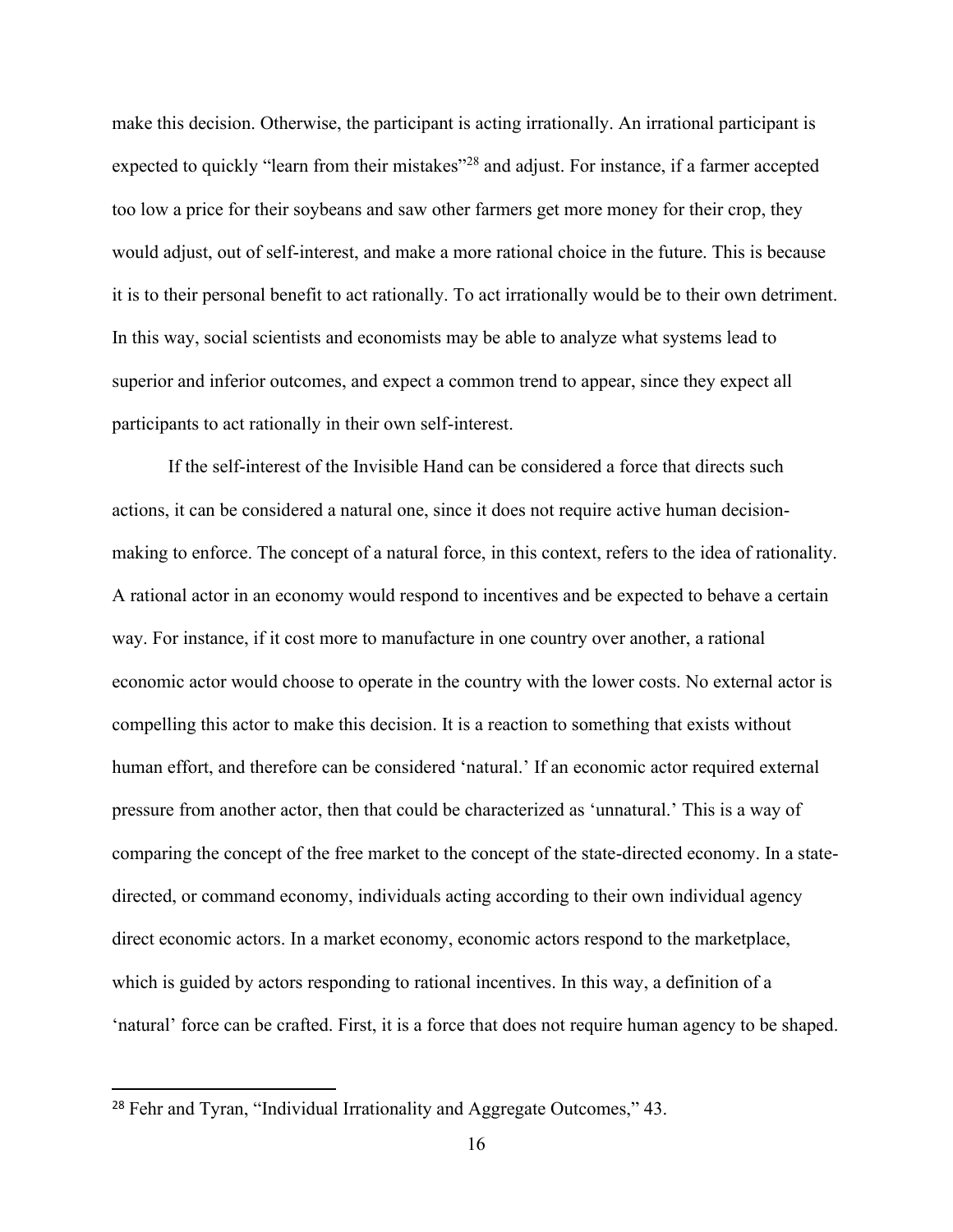A market could be considered the results of thousands of individual, rational actors, but on an individual level it is considered a faceless force. Still, this force determines "the equilibrium in a market with many agents."<sup>29</sup> In order to better complete the definition, then, a 'natural' economic force could be defined as something that triggers a common response for a rational economic actor. In other words, any rational participants in the market would respond the same way to the market's circumstances. Such a faceless force that can only be responded to, but never shaped, is the concept of a natural force that underpins the rationality of Modernization Theory.

### **Justifications for Globalized Trade**

Adam Smith, in his *Wealth of Nations*, not only proposes the concept of the Invisible Hand as a self-interest-guided force of morality, he also includes a justification for why nations trade with one another. This is called the Theory of Absolute Advantage,  $30$  and can be illustrated by comparing the productive forces of two different nations. For example, suppose France is capable of using one unit of labor to produce thirty units of wine and one unit of labor to produce two units of machinery. Germany, meanwhile, is capable of using one unit of labor to produce twenty units of wine and three units of machinery. The total labor used is four units, the total wine produced is fifty units, and the total machinery produced is five units. Smith proposes that both nations should specialize in the production of the good for which they have an absolute advantage. Therefore, France should now use two units of labor to produce sixty units of wine, and expend no units of labor in the production of machinery. Germany should also specialize, and use zero units of labor in the production of wine, and two units of labor in the production of

 $29$  Fehr and Tyran, "Individual Irrationality and Aggregate Outcomes," 44.

<sup>30</sup> Smith, *An Inquiry into the Nature and Causes of the Wealth of Nations, Volume II*, ed. James E. Thorold Rogers, (Oxford: Clarendon Press, 1869), 175.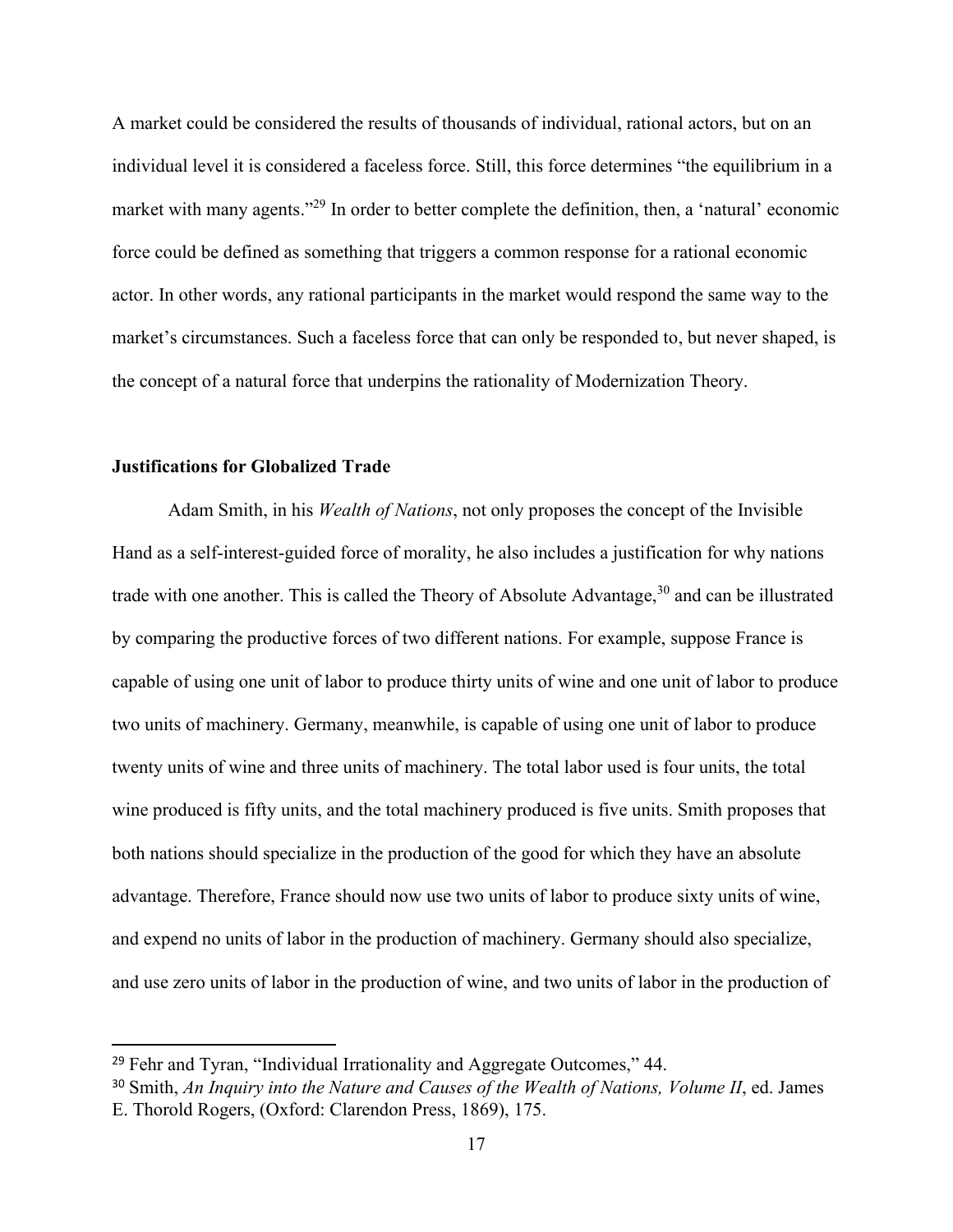six units of machinery. France will then trade thirty units of wine for three units of machinery, leaving both nations with thirty units of wine and three units of machinery.<sup>31</sup> The total labor used is still four units, however the total wine produced is now sixty units, and the total machinery produced is now six units. Self-interested nations, therefore, should specialize in what they have an absolute advantage in, and trade for the things they do not.

Subsequent economists have modified Smith's original theory, with Ricardo's Theory of Comparative Advantage, suggesting that even if a nation has an absolute advantage in everything they produce, they should still specialize in the production of items for which they have a comparative advantage in and trade for the rest.<sup>32</sup> This helps to justify why China purchases soybeans from the US even though they also produce soybeans domestically. The US could be argued to have a comparative advantage in soybean farming, while China has a comparable advantage in low-cost manufacturing, which is why China buys and produces soybeans and the US buys and produces manufacturing capacity, to the mutual economic benefit of both countries. The Theory of Factor Endowment further explains why nations trade by "equating factors embodied in net trade to excess factor endowments,"<sup>33</sup> such as one nation having more land, a more educated labor pool, more available capital, or better-rewarded entrepreneurs than another. Michael Porter's Cluster Theory further expanded this reasoning by stating that the specialization of trading nations "promotes clusters of competitive industries,"<sup>34</sup> because when industries

<sup>31</sup> Pierre A. David, *International Logistics: The Management of International Trade Operations*, (Berea, OH: Cicero Books LLC, 2021), 23-24.

<sup>32</sup> David Ricardo, *On the Principles of Political Economy, and Taxation,* (London: Woodfall, 1819), 10.

<sup>33</sup> John Romalis, "Factor Proportions and the Structure of Commodity Trade," *The American Economic Review* 94, no. 1 (Mar., 2004): 69.

<sup>&</sup>lt;sup>34</sup> Michael Porter, "The Competitive Advantage of Nations," Harvard Business Review, August 1, 2014. https://hbr.org/1990/03/the-competitive-advantage-of-nations.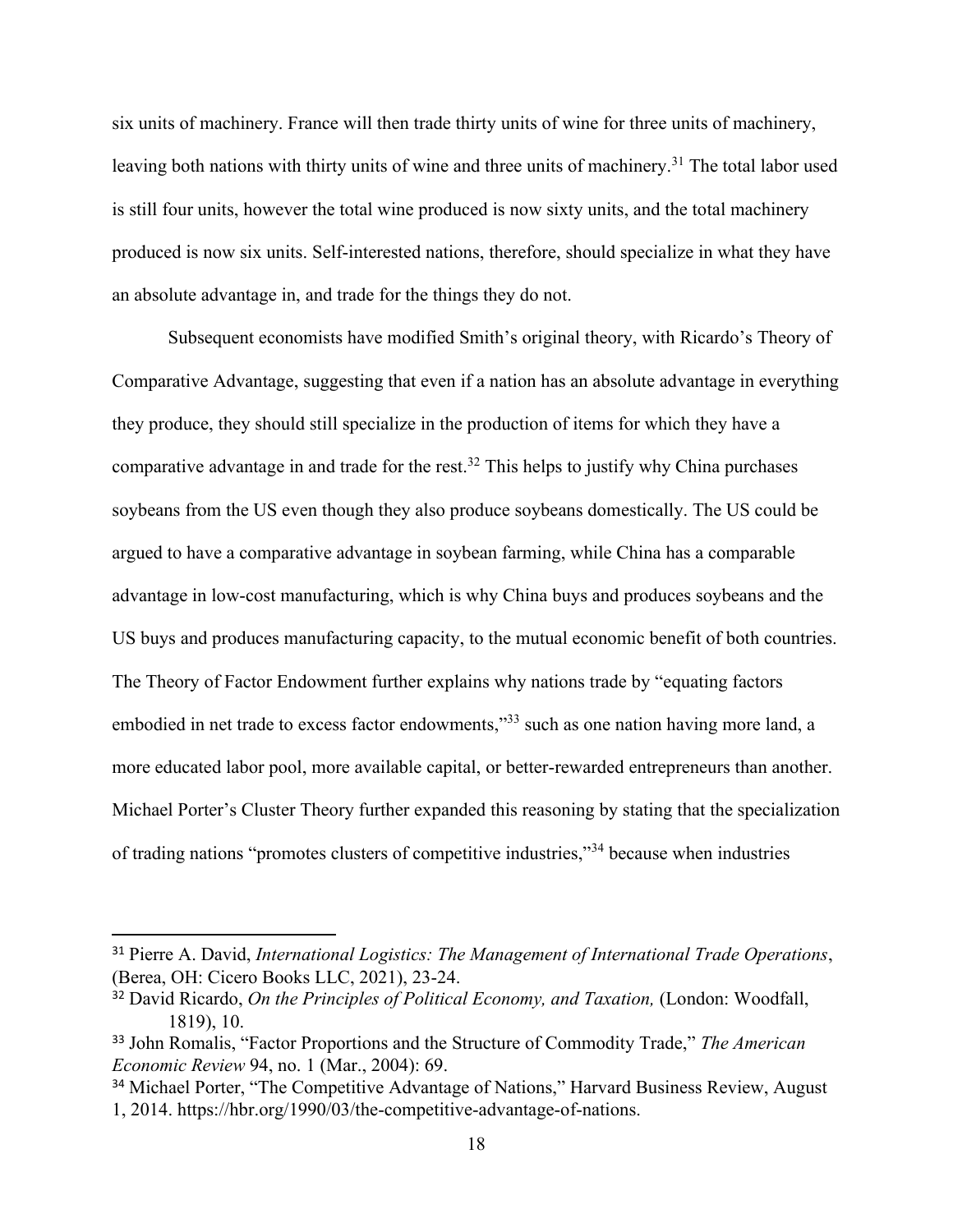cluster, they tend to attract more industries, due to the advantage of a concentrated supply base, labor pool, and knowledge base amongst the participants.

All of these justifications came to the same conclusion: that international trade is a rational exercise by economic actors seeking the greatest value in an exchange. In many ways, however, they were all later justifications for how individuals already behaved. Smith explained why he saw nations trading with one another. His concepts likely encouraged the growth of international trade, but he did not invent it. The same is true with Ricardo's theory, and the Factor Endowment Theory was also a way of answering the question of why nations traded, not encouraging them to do so or inventing the concept. And it was after international trade took off following the success of the United States during World War Two that economists like Porter not only justified this growth in trade, but contributed to an orthodoxy of how nations were supposed to behave.

#### **Modernization Theory**

Modernization Theory is linked to Smith's Invisible Hand in that both assume behavioral changes based on rational economic incentives. The United States became the primary model for the creation of Modernization Theory, since "eras in which economic expansion has delivered ongoing material benefits to the majority of the country's population have mostly corresponded to eras when opportunities and freedoms have broadened, political institutions have become more democratic, and the treatment of society's unfortunates has become more generous."<sup>35</sup> Since communism has been shown to produce poorer long-term economic outcomes, such as less

<sup>35</sup> Benjamin M. Friedman, "Capitalism, Economic Growth & Democracy," *Daedalus* 136, no. 3 (Summer, 2007): 50.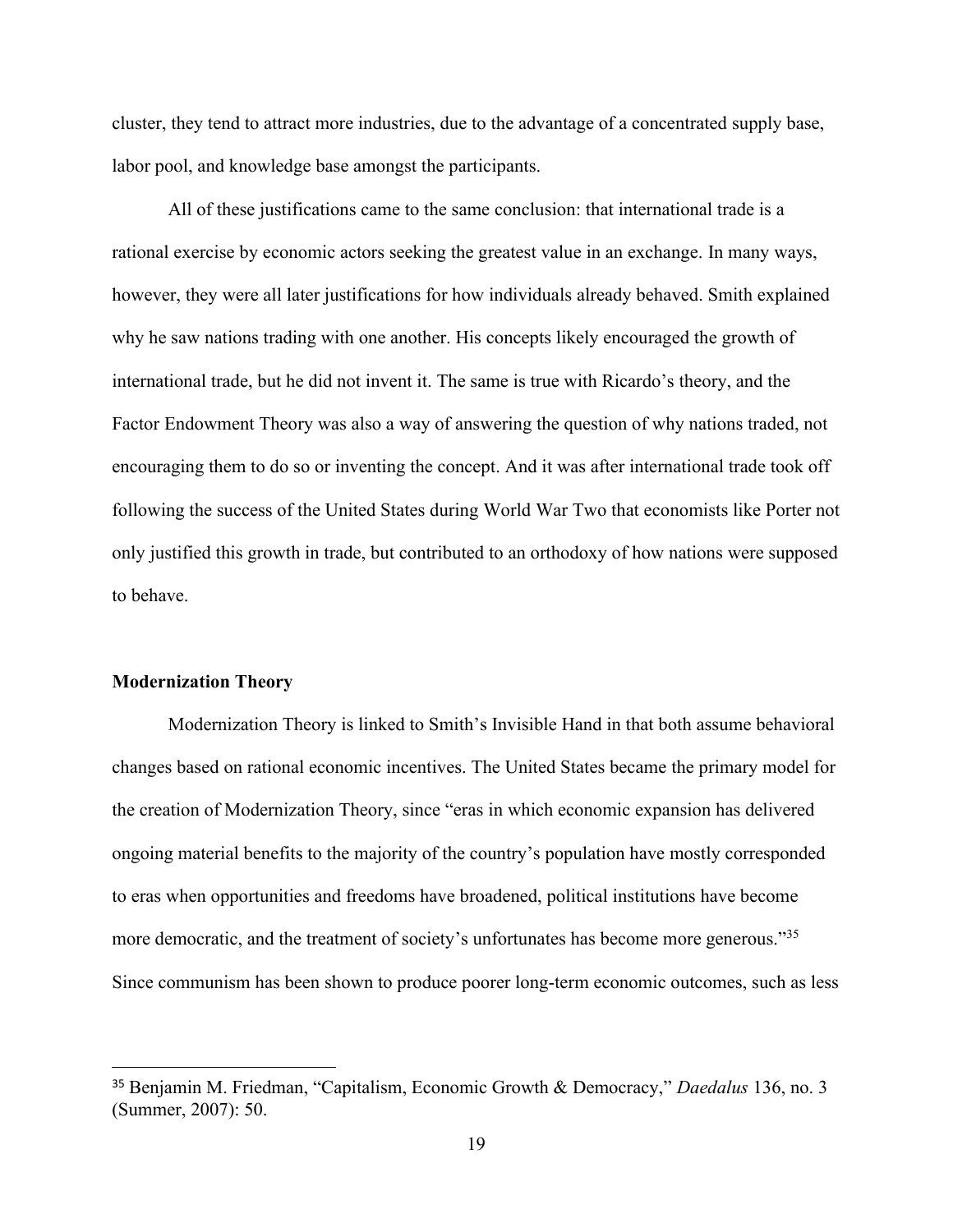GDP growth, inferior consumer product quality and availability, comparatively fewer technological innovations, and overall inferior living standards,  $36$  it was theorized that the natural incentives of self-interest would inevitably lead all nations toward capitalism. This foundational belief of Modernization Theory has guided US foreign and domestic policy.<sup>37</sup> But what separates Modernization Theory from the Invisible Hand is its application of these incentives to the government itself, not just the economy.

Modernization Theory came about following World War Two, with a similar timeframe as the Bretton-Woods Conference and the General Agreement on Tariffs and Trade (GATT). The Bretton-Woods Conference was a meeting of world leaders in 1944, where the basic principles of post-war trade were ironed out. Central to this principle was the agreement to "set up a machinery for international co-operation, but limit its scope to co-operation in respect of international payments and the international value of the means of payments."<sup>38</sup> This evolved into the GATT, which created rules "focused on safeguarding the tariff concessions, i.e., reductions or bindings, negotiated between its signatories,"<sup>39</sup> with tariff reductions becoming the basis of free market economic neoliberalism. Tariffs are a tax on an imported good. Since they are often used to protect domestic industries by making competitive imports artificially more expensive, they are considered anti-competitive and anti-free market to Bretton-Woods free market economists.

<sup>36</sup> Friedman, "Capitalism, Economic Growth & Democracy," 48.

<sup>37</sup> Michael E. Latham, *The Right Kind of Revolution* (Ithaca, NY: Cornell University Press, 2011), 44.

<sup>38</sup> Ernest H. Stern, "The Agreements of Bretton Woods," *Economica* 11, no. 44 (Nov., 1944): 165.

<sup>39</sup> John W. Evans, "The General Agreement on Tariffs and Trade," *International Organization* 22, no. 1 (Winter, 1968): 74.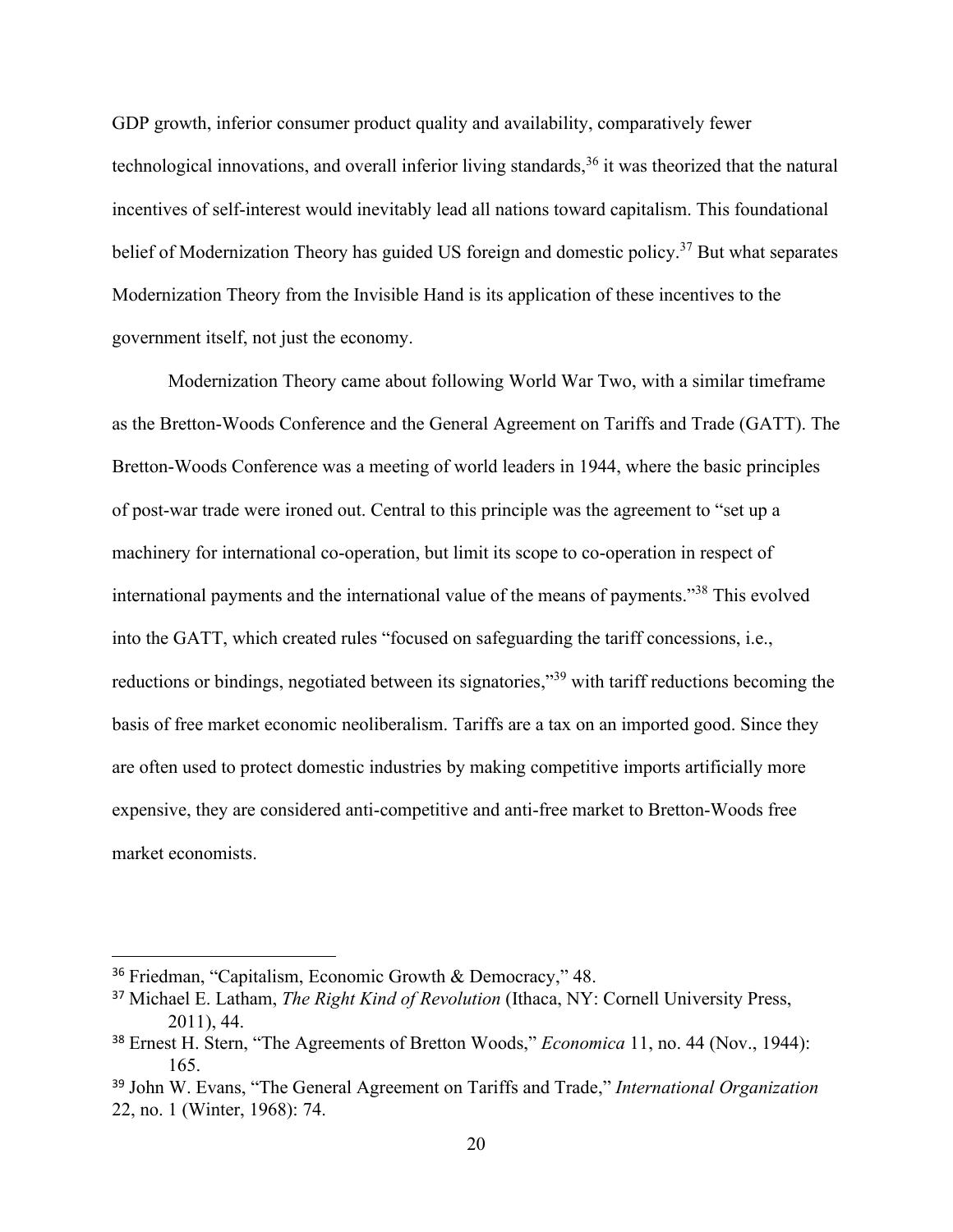While economists examined operational efficiency to elevate models and theories that maximized it, Modernization Theorists examined economics and industrialization from a social science perspective. Poorer nations rapidly began to industrialize following World War Two, including China. Modernization Theorists rose following previous schools of thought that saw societal advancement as sharing a common pattern. The theory has several deterministic elements, although the theory is not itself wholly deterministic.

According to Modernization Theory, a nation followed a general pattern that led, broadly, from a deindustrialized, or traditional, economy to an industrialized, or modern, one. It saw modern societies as the result of humans responding to natural incentives, which meant that "underdeveloped societies would have to undergo the same process of evolution from traditionalism to modernity previously experienced by more developed societies."<sup>40</sup> Modernization Theory does not allow for the possibility that the end result of modernization is a socialist state. Its core concept is that an industrialized society creates greater wealth than an unindustrialized, "traditional," society, so a society will respond to the wealth incentives of this advancement and industrialize. Since "de-centralized market economies have had a proven record of delivering rising living standards over sustained periods of time,"<sup>41</sup> a society will also evolve in the direction of capitalism.

In tandem with this is the proposal that democracy also creates superior economic outcomes within a capitalistic society by protecting private property rights through a separate executive and judiciary that focuses on enforcing the rule of law. Therefore, a society will evolve in that direction as well. A "modern" society is, therefore, one that utilizes a capitalistic

<sup>&</sup>lt;sup>40</sup> Davis and Trebilcock, "The Relationship between Law and Development: Optimists versus Skeptics," 900.

<sup>41</sup> Friedman, "Capitalism, Economic Growth & Democracy," 48.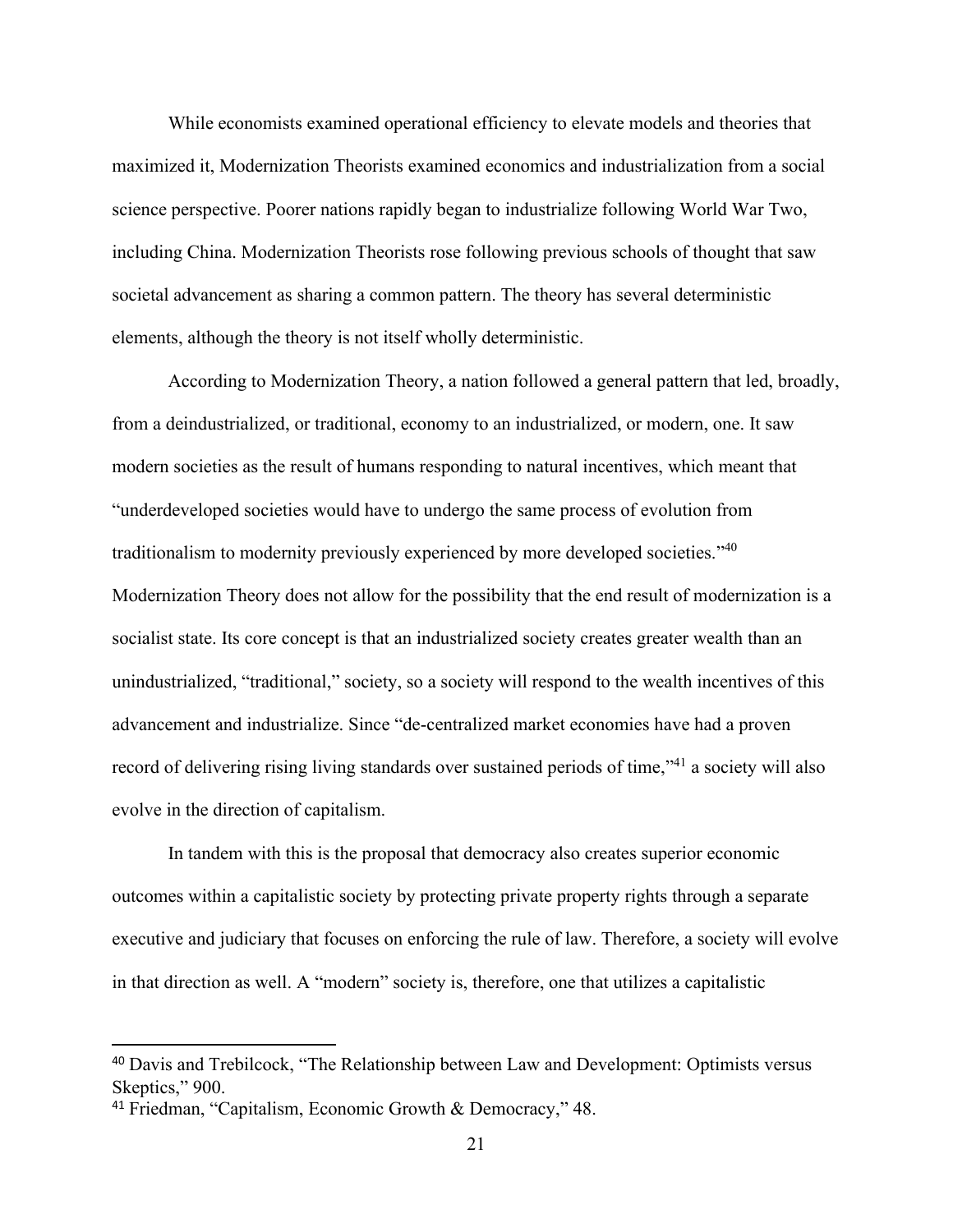economic system of private wealth generation reinforced with the rule of law featured in a liberalized democracy. By universalizing this evolution from traditionalism to free market democratic capitalism, Modernization Theorists propose a link between democracy and capitalism, and "a mechanism by which the connection between the two might indeed be causal."<sup>42</sup>

At the time of Modernization Theory's development, alternative semi-deterministic theories were already in circulation. Karl Marx theorized that structures of power situated in different classes "consisted in the development of class antagonisms"<sup>43</sup> that would inevitably lead to revolution. Ownership of the means of production by the state, and therefore the dictatorship of the working class, called the proletariat, would be the inevitable result of the ruling class's oppression of the working class. Marxism, and the Marxist-Leninist philosophies of central planning that came from it, served as a Cold War-era alternative to Modernization Theory, and in the early twentieth century "the open question was whether central planning or a de centralized private market could better deliver efficient production of goods and services."<sup>44</sup> Both Marxism and Modernization Theory imply the presence of a natural force in historical advancement. For Marxism, it was class conflict. For Modernization Theory, it was rational responses to self-interest incentives.

Neither theory achieved a monopoly of supporters during the Cold War era. Being a comparatively younger historical theory, the widespread embrace of Modernization Theory principles really took off with the fall of the Berlin Wall and the breakup of the Soviet Union in

<sup>42</sup> Friedman, "Capitalism, Economic Growth & Democracy," 48.

<sup>43</sup> Karl Marx and Friedrich Engels, *The Communist Manifesto* (New York, NY: Simon and Schuster, 1964), 92.

<sup>44</sup> Friedman, "Capitalism, Economic Growth & Democracy," 47.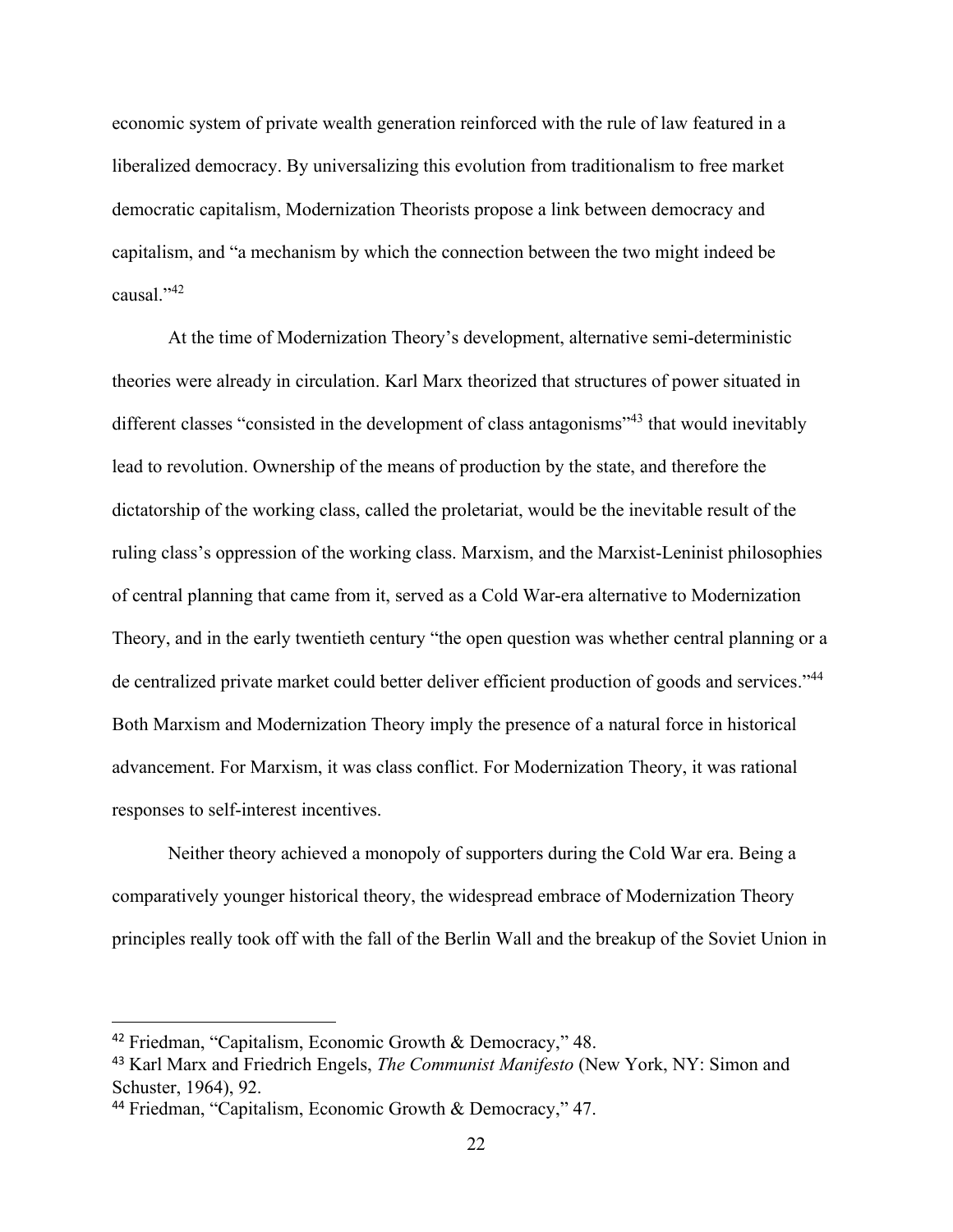1991. Its proponents seemed emboldened by the supposed proof of their theory, as "traditional Communist societies committed to both one-party political systems and centrally planned economies have suddenly become a rare species,"<sup>45</sup> and proposed that the end of the Cold War was an inevitability, and that Russia, once the home of Marxism in action, was following the pattern of all other industrialized, modern societies.

Modernization Theorist social scientists could possibly be compared to Whig Historians, in that they saw a common pattern of development. Whig historians, or "Whiggish" historians, as they came to be known, saw European nations evolving to a state of modernization as well, by "dividing the world into the friends and enemies of progress,"<sup>46</sup> with a focus on how Protestantism led to parliamentarianism and liberty and Catholicism did the opposite. It was a flawed, and completely self-congratulatory historiographical theory that served mostly to praise the history and government of Great Britain, and has become synonymous with such types of historical analysis. To call Modernization Theory 'Whiggish' would not be an unfair statement. Both Whig Historians and Modernization Theory-promoting social scientists proposed a common pattern of development that considered their own society to be at the pinnacle of this development.

Thus far, however, all these theories have focused on economics, not ideology. To claim that a democracy is superior to an autocracy would either require an ideological stance or an economic one. An ideological stance that advocates for concepts of personal liberty requires cultural contexts, and therefore is a subjective means of comparison. Economic outcomes, however, are simply numbers, and therefore objective. And so to measure one society against

<sup>45</sup> Benjamin M. Friedman, "Capitalism, Economic Growth & Democracy," 46.

<sup>46</sup> Herbert Butterfield, *The Whig Interpretation of History* (New York, NY: Norton, 1965), 5.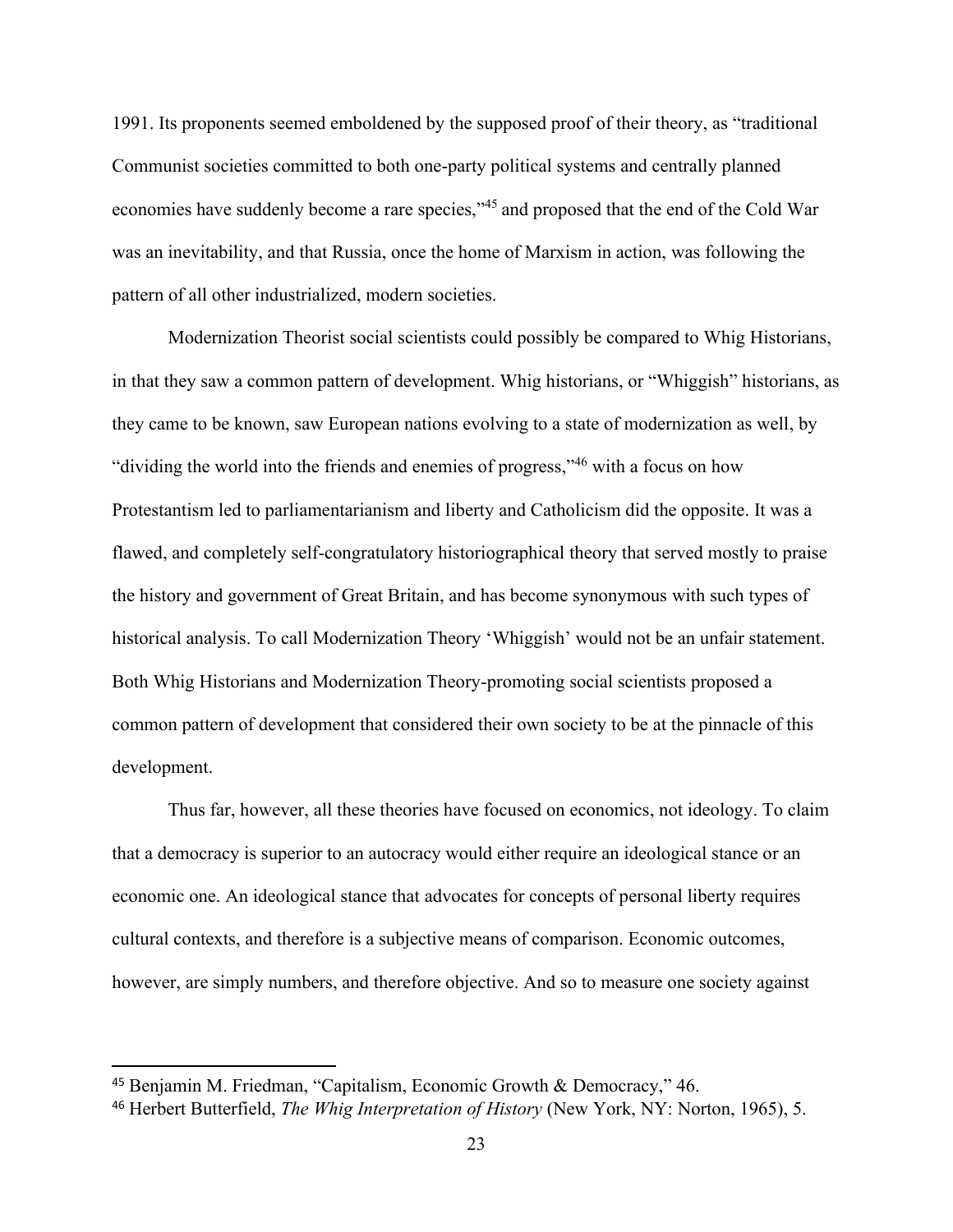another as either modern or not, economic metrics provide a more scientific basis than ideological ones.

Modernization Theory does not make an ideological argument in favor of democracy. It states that a democracy allows for greater individual self-determination, and that strong courts and individual rights that protect private property encourage greater economic outcomes for the individual, which, as a whole, leads to greater economic outcomes for the state. Under an autocracy, individual choice and initiative are diminished, and since wealth is not protected, there is less of it, which means that "at least some elements of what is normally meant by democracy are not just consequences of rising living standards but also key preconditions to the form of economic organization that makes sustained increases in living standards possible."<sup>47</sup> Therefore, rational nations will inevitably alter their governments to become more and more democratic, and will eventually become fully liberalized democracies. The greatest evidence for the veracity of this theory is in the fall of the Soviet Union. When the Soviet Union broke up, the "apparent triumph of the market economy and democratic polity"<sup>48</sup> was seen not only as a triumph of the democratic capitalistic system, but as an inevitable outcome.

This change is not theorized to be instantaneous, or even guided by decisions that cause visible change. Instead, Modernization Theory proposes that the market causes gradual changes over time. It might take time for a farmer to see the failure of their tainted soybeans in the marketplace, or they might be reluctant to invest time and money into making changes. They would have to purchase cleaning supplies, change their storage methods, and potentially retrain laborers. But these things must be done, otherwise the farmer will lose so much business that

<sup>47</sup> Benjamin M. Friedman, "Capitalism, Economic Growth & Democracy," 53.

<sup>48</sup> Tu Wei-ming, "Intellectual Effervescence in China," *Daedalus* 121, no. 2 (Spring, 1992): 251.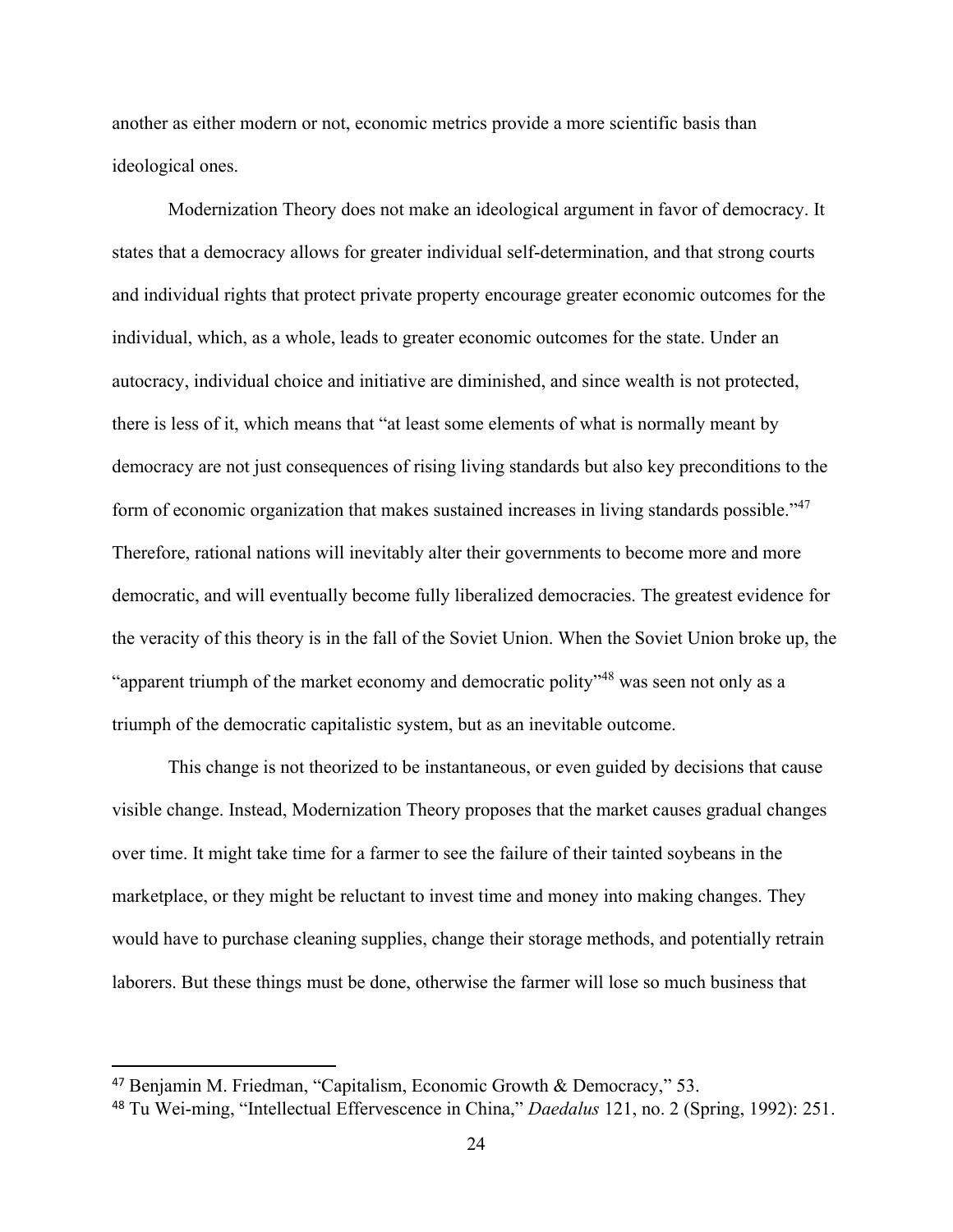they can no longer compete. The same is true, in theory, regarding a nation and democracy, since social scientists have found "empirical support for a positive linear relationship between levels of economic development and democracy in a system."<sup>49</sup>

Governments and elites might be reluctant to give up their absolute autocratic power. But with democratic, capitalistic nations competing for global resources and wealth, autocratic nations will have no choice but to democratize or they will lose their ability to create wealth as the capitalist nations gain a greater and greater share of supplier and consumer markets. None of this requires explicit action on the part of government actors. In fact, many economists and policymakers believed that reactions to market incentives and "improvements in living standards would inevitably and naturally lead to liberal political systems."<sup>50</sup> The market will naturally create the most profit, and the most profitable suppliers will be those who make decisions that most benefit the customer, and this itself is naturally self-sustaining. The same is considered to be true for an autocracy becoming a democracy. No revolution is required. Incalculable selfinterested incentive-based decisions will dismantle an autocracy and inevitably lead to democracy by a force that is both natural and sustainable.

Much scholarly work has been written to dismantle the deterministic flaws of Modernization Theory. However, "the ideas linger in foreign policy circles."<sup>51</sup> These ideas orient around the idea that the market is a natural force that drives human behavior. The concept that the market is a great natural force that guides decision-making, that government interference will lead to inferior economic outcomes, the promotion of "private property rights, economic

<sup>49</sup> Zehra F. Arat, "Democracy and Economic Development: Modernization Theory Revisited," *Comparative Politics* 21, no. 1 (Oct., 1988): 23.

<sup>50</sup> Michael E. Latham, *The Right Kind of Revolution*, 60.

<sup>51</sup> Scott Reynolds Nelson, "Who Put their Capitalism in My Slavery?" *Journal of the Civil War Era* 5, no. 2 (Jun., 2015): 292.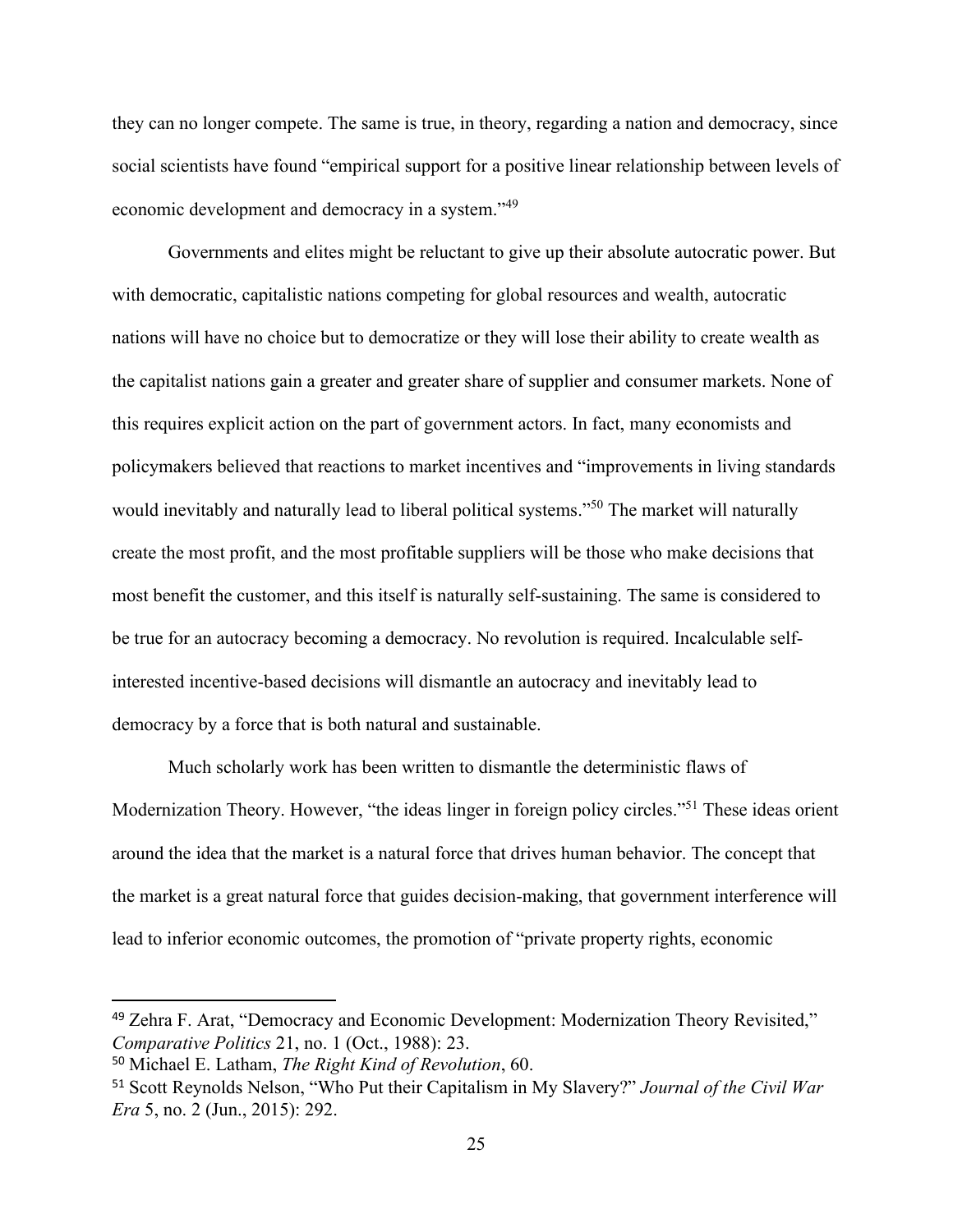opening, financial reforms, macroeconomic stability, and political liberalization to promote economic growth,"<sup>52</sup> has become so widespread it has come to be known as the Washington Consensus. It is visible in institutions such as the World Trade Organization (WTO), which replaced the GATT, and the World Bank, which offers loans to governments under the condition that government interference, such as tariffs meant to protect domestic industries, be limited, as well as limiting "certain types of domestic legal arrangements on the theory that they constitute disguised barriers to trade."<sup>53</sup> The effectiveness of markets and market incentives in altering behavior has also guided much policy and theory toward China. China had been gradually liberalizing its economy since the late 1970s. Modernization Theory states that, just as the Soviet Union gradually liberalized its economy and faced democratic liberalization shortly thereafter, China will also inevitably become democratic. The self-interest of the Invisible Hand, therefore, not only touches economic activity, it touches governments as well.

### **The Democratizing Market Force**

No metaphor exists to describe the incentivized move toward democracy proposed by Modernization Theory. The concept of the Invisible Hand is assumed to apply. However, its inventor, Adam Smith, drew a clear line between an economy of individuals and the government that rules them, and "was notoriously suspicious of the efforts of lawgivers to influence norms."<sup>54</sup> We will, therefore, leave the Invisible Hand solely in the economic realm, as its

<sup>52</sup> Yasheng Huang, "Debating China's Economic Growth: The Beijing Consensus or The Washington Consensus," *Academy of Management Perspectives* 24, no. 2 (May, 2010): 31. <sup>53</sup> Davis and Trebilcock, "The Relationship between Law and Development: Optimists versus Skeptics," 912.

<sup>54</sup> Emma Rothschild, "Adam Smith and the Invisible Hand," *The American Economic Review* 84, no. 2 (May, 1994): 321.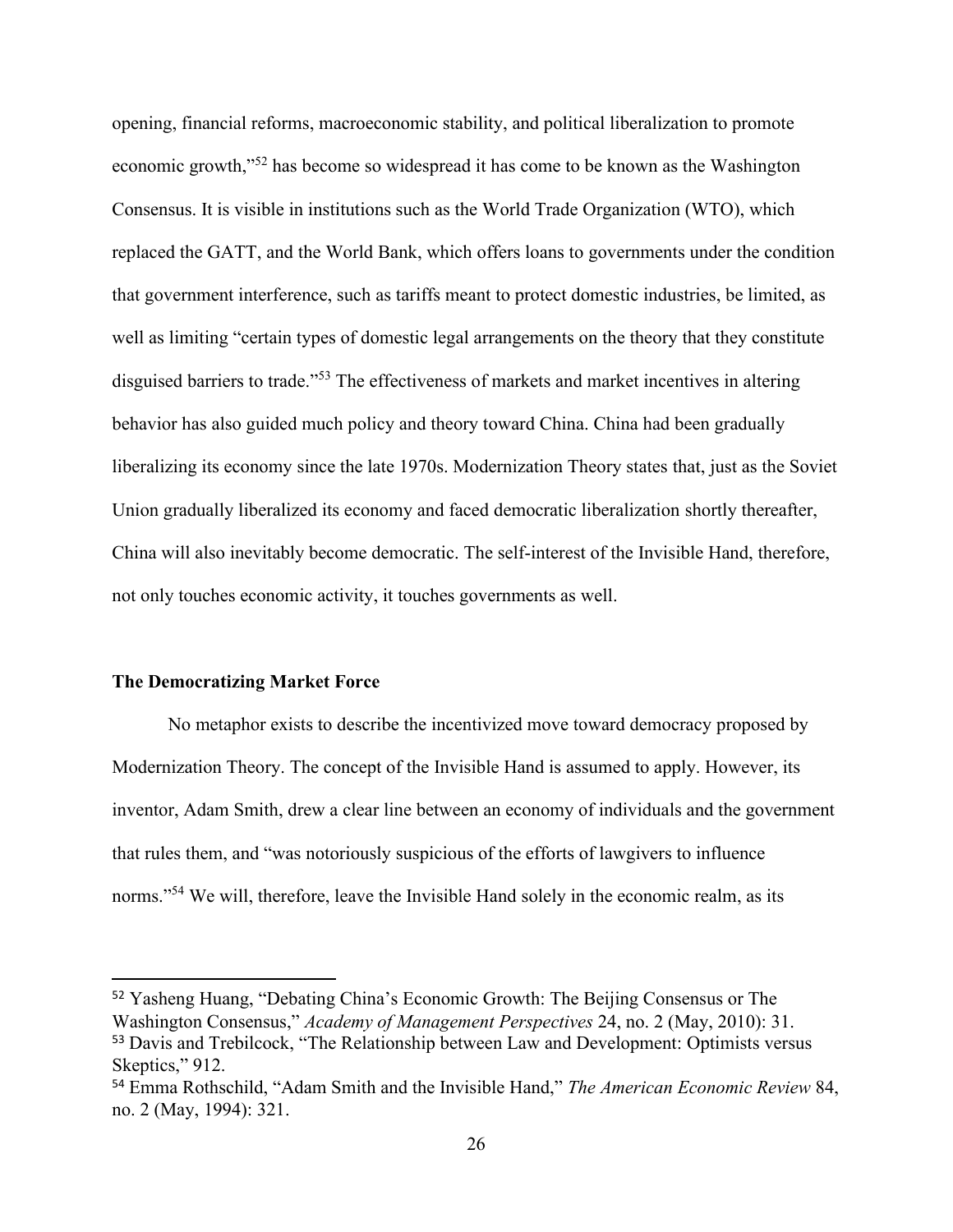creator intended, and instead address the self-interest incentives that will supposedly inevitably lead an autocratic government toward democracy. Modernization Theory proposes that this is a natural force, that it requires no explicit action, that it will occur through myriad incentivized decisions from countless individual actors seeking to satisfy their self-interest. To separate it from the Invisible Hand and concepts of self-interest, I will call this supposedly natural force the Democratizing Market Force, or DMF. The DMF assumes that continued economic contact between nations will inevitably lead to democratic liberalization. Its key feature is not that democracy is seen as desirable or superior, but that it is inevitable. Actions taken to prevent democratic liberalization are seen as merely delaying an unavoidable outcome. However, the DMF is not driving toward political liberalization arbitrarily. The idea revolves around the principle that democracy creates superior economic outcomes, and therefore a nation will shift towards democracy through rational economic actors acting in their own self-interest.

While self-interest could be said to be the energy behind the DMF, they, like the Invisible Hand, are not the same. Most economists would consider self-interest to be unrelated to ideology. In fact, avoiding ideological conflict is considered preferable to the rational economic actor.<sup>55</sup> Self-interest is simply the recognition of a rational economic actor choosing the most beneficial option when making economic decisions. In this way, if creating an autocracy creates superior economic outcomes, it would be rational for a nation to do so. Modernization Theorists claim that such a society produces inferior outcomes, though, so only an irrational nation would choose to do so. This irrational nation would then see their rational competitors, nations who have adopted democracy, out-compete them, or would be overwhelmed by their superior competitors, and choose to act rationally either to achieve greater outcomes or to avoid negative

<sup>55</sup> James and Rassekh, "Smith, Friedman, and Self-Interest in Ethical Society," 661.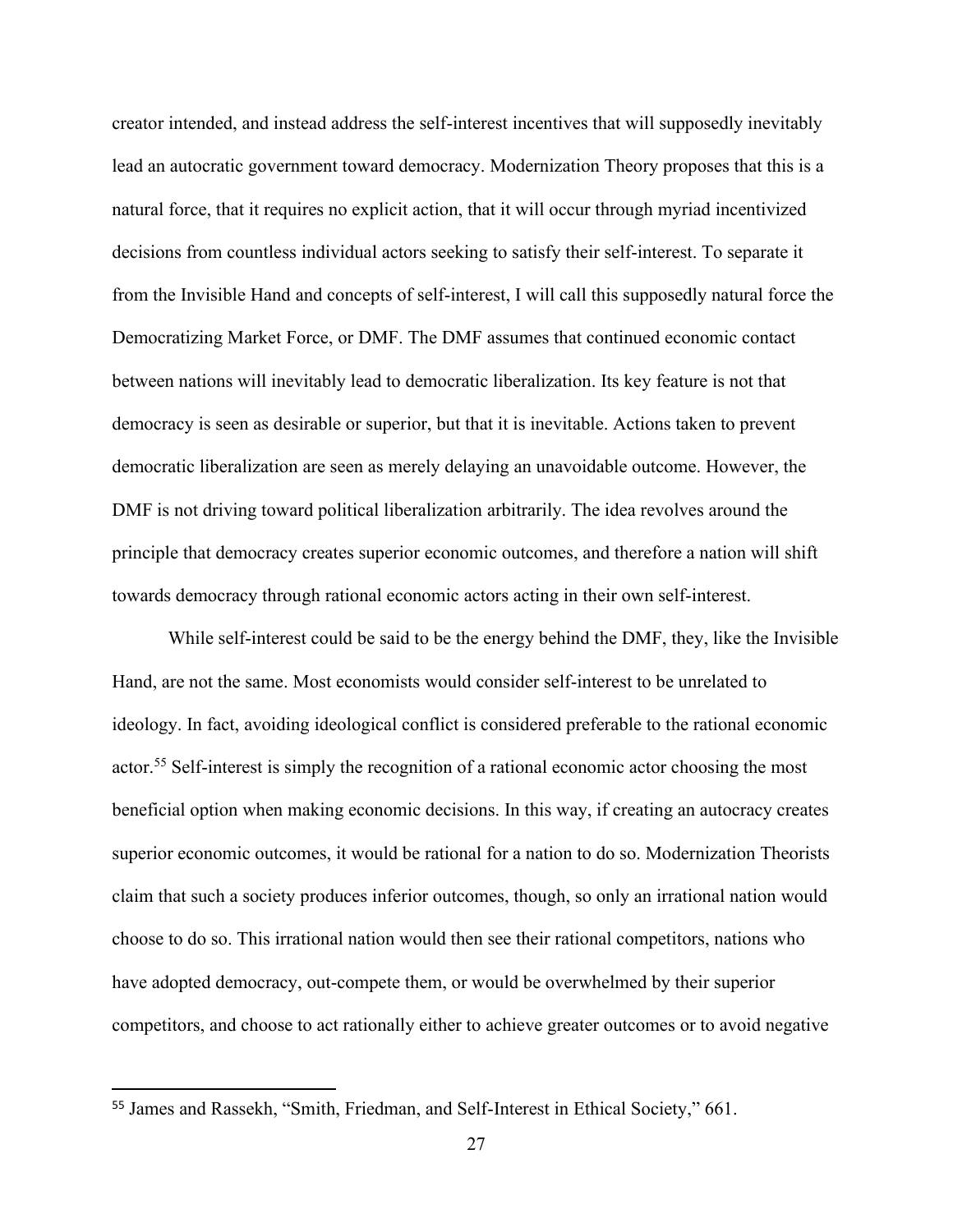outcomes. Therefore, self-interest drives a nation toward becoming a democracy. But this requires a definition of self-interest contained within the mindset of the Washington Consensus. It is culturally linked to Enlightenment ideas, such as individualism and personal liberty. Selfinterest, however, is not so simple.

Compare two individuals who are each given \$100. One person invests their money in the stock market, gaining a high rate of return. The other person uses it to buy an expensive dinner. The first person is left with more money than they started, while the second is left with nothing. However, each can be said to have acted according to their own self-interest. The first person valued the increased wealth they received in investing, while the second person valued the enjoyment derived from a nice dinner more than they valued any future wealth they might have gained from investing. Just because one party is left with no money does not mean that they acted irrationally.

In this extremely simplified example, we can see how different definitions of self-interest can drastically alter the decisions of rational economic actors. The concept of value is itself subjective. The value of a dinner versus investment returns is entirely subjective according to the personal preferences, risk tolerance, the demographics of the persons, etc., in the exchange. If self-interest is defined as making decisions to maximize value, then those decisions will themselves require significant context in order to be identified as rational or irrational. Economists have evolved their understanding of self-interest and rationality due to the fact that many market conditions are "heterogeneous with regard to rationality."<sup>56</sup> The investor who already has significant wealth but never spends any money and starves can be said to be irrational because they are not acting according to their own self-interest. And the person who

<sup>56</sup> Fehr and Tyran, "Individual Irrationality and Aggregate Outcomes," 44.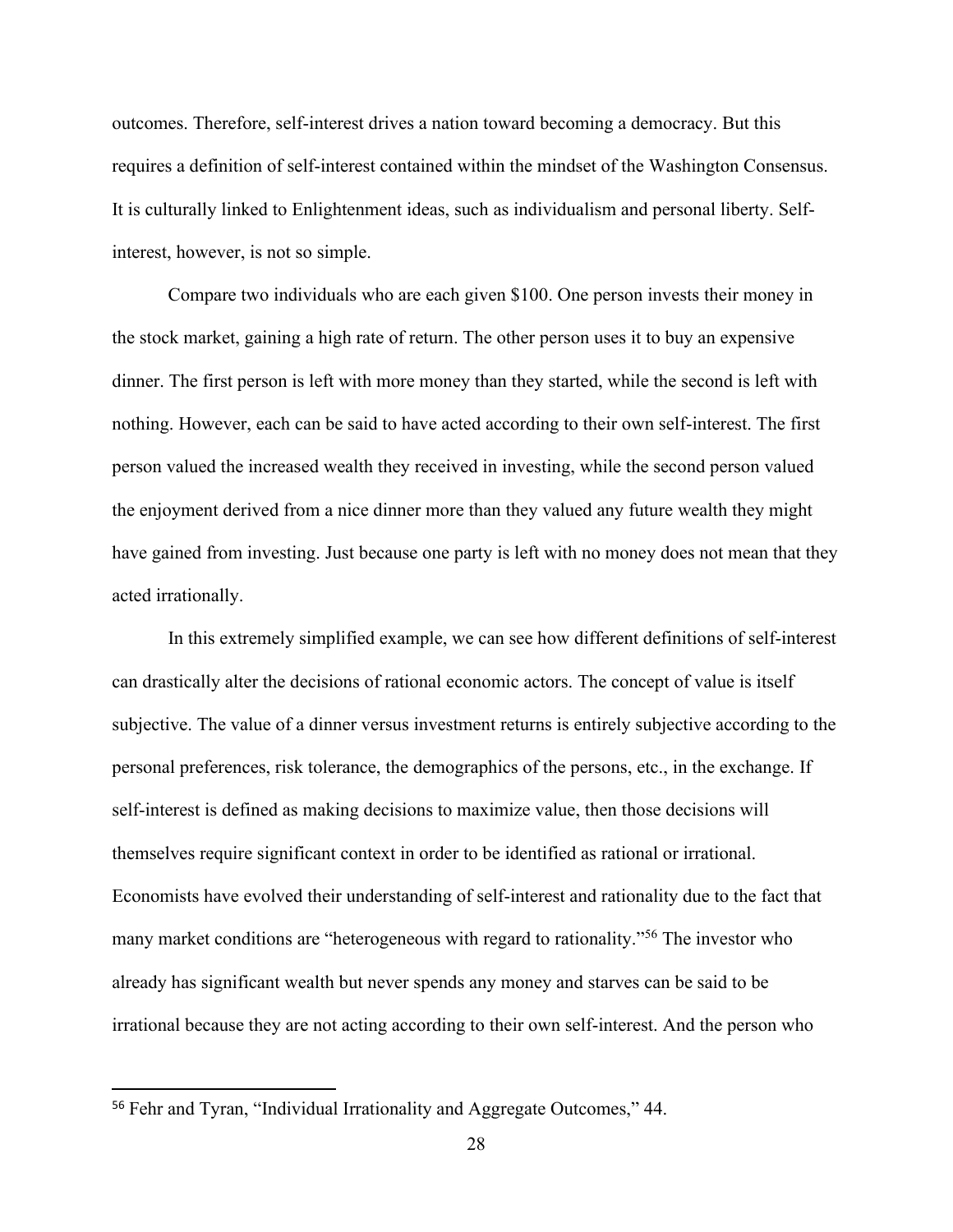needs to pay \$100 to a bank to prevent their farm from being foreclosed on would be irrational if they splurged on an expensive dinner and chose to lose their farm. But even these might require further context in order to make judgements of rationality versus irrationality. Humans are complicated creatures, within and across cultures, and understanding self-interest requires an understanding of these complexities.

The idea that self-interest will always lead to democracy is simply not true. A dictator is self-interested in maintaining their dictatorship if a democracy will vote them out of office or have them arrested. A criminal is self-interested in maintaining a corrupt system in order to avoid prosecution. Modernization Theorists propose that these individual cases of self-interest are insufficient to overcome the combined effects of the self-interested push toward democracy, as traditional economists propose that acts of irrationality are so rare that they "more or less cancel out at the aggregate level."<sup>57</sup> However, just because there are fewer of these examples does not mean these actors are not acting according to self-interest. The idea that the power of the selfinterest of those who benefit from democratization is superior to the power of the self-interest of those who would benefit from maintaining autocracy is a bedrock concept of Modernization Theory. But it makes self-interest too all-encompassing a term to apply to this force. And so, the DMF is not just self-interest, it is not just rationality, it is the collected force of self-interested rational actors, and one that is supposedly more powerful than all other forms of self-interested rational actors, powerful enough that its success is considered inevitable. This creates a disconnect, incorrectly putting self-interest on a single, inevitable trajectory regardless of economic context based only on past historical trends. This is why the DMF is its own force, and not the same as self-interest.

<sup>57</sup> Fehr and Tyran, "Individual Irrationality and Aggregate Outcomes," 43.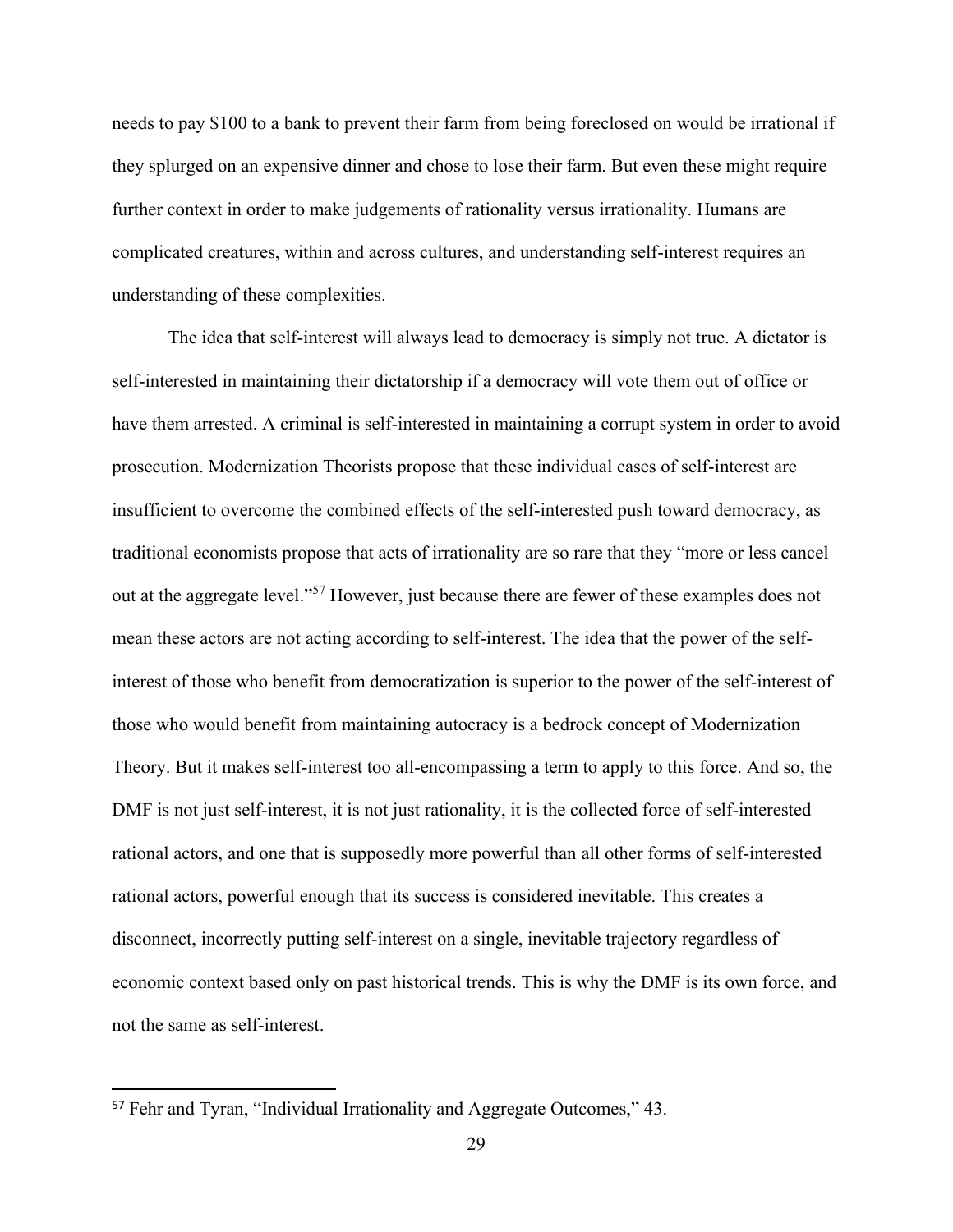Whether it is seen as a balm against setbacks<sup>58</sup> or as a justification for continuing existing policy decisions,<sup>59</sup> the idea that trade with the US will inevitably lead to China becoming a democracy has influenced the trade policies of many US government actors and NGOs. Its proponents exist to this day, one of whom is the former governor of Missouri, Bob Holden. Holden was governor of the state of Missouri between 2001 and 2005, during the critical time in which China first became a WTO member. He was an early advocate for cultural communication between the US and China, and since leaving office has become the CEO of the United States Heartland China Association, which is a "bipartisan organization committed to building stronger ties between USHCA Region (20 states located in the USA between the Great Lakes to the Gulf) and the People's Republic of China."<sup>60</sup> A democrat from the southern portion of Missouri, Governor Holden has a lot of experience with, and concern for, Missouri farmers. He grew up in rural Missouri, and spent his youth collecting and selling wild black walnuts to pay for things like baseball gloves.<sup>61</sup> His story is as red-blooded American as they come, and his philosophy on China is shared amongst many Americans.

As governor of a US state, Holden was responsible for promoting trade policies and business opportunities within his state, but, perhaps more significantly, his status gave him significant authority to advocate for certain policy positions. His policy position was then, and is now, that both Missouri and China benefit from open, non-hostile interactions, and that democracy is "going to happen in degrees,"<sup>62</sup> meaning that all that is required for China to

<sup>58</sup> Yang Jisheng, *Tombstone* (New York: Farrar, Straus and Giroux, 2008), 522.

<sup>59</sup> Hu Jintao and Luc Guo, *Selected works of Hu Jintao: 2001-2012*, Edited by Luc Guo (Scotts Valley, CA: Createspace Independent Pub, 2012) 156.

<sup>60</sup> Ben Ward, "About USHCA," usheartlandchina.org, November 26, 2018, https://usheartlandchina.org/about-ushca/.

<sup>&</sup>lt;sup>61</sup> Bob Holden (former Governor of Missouri) in discussion with the author, October 2020.

<sup>62</sup> Bob Holden (former Governor of Missouri) in discussion with the author, October 2020.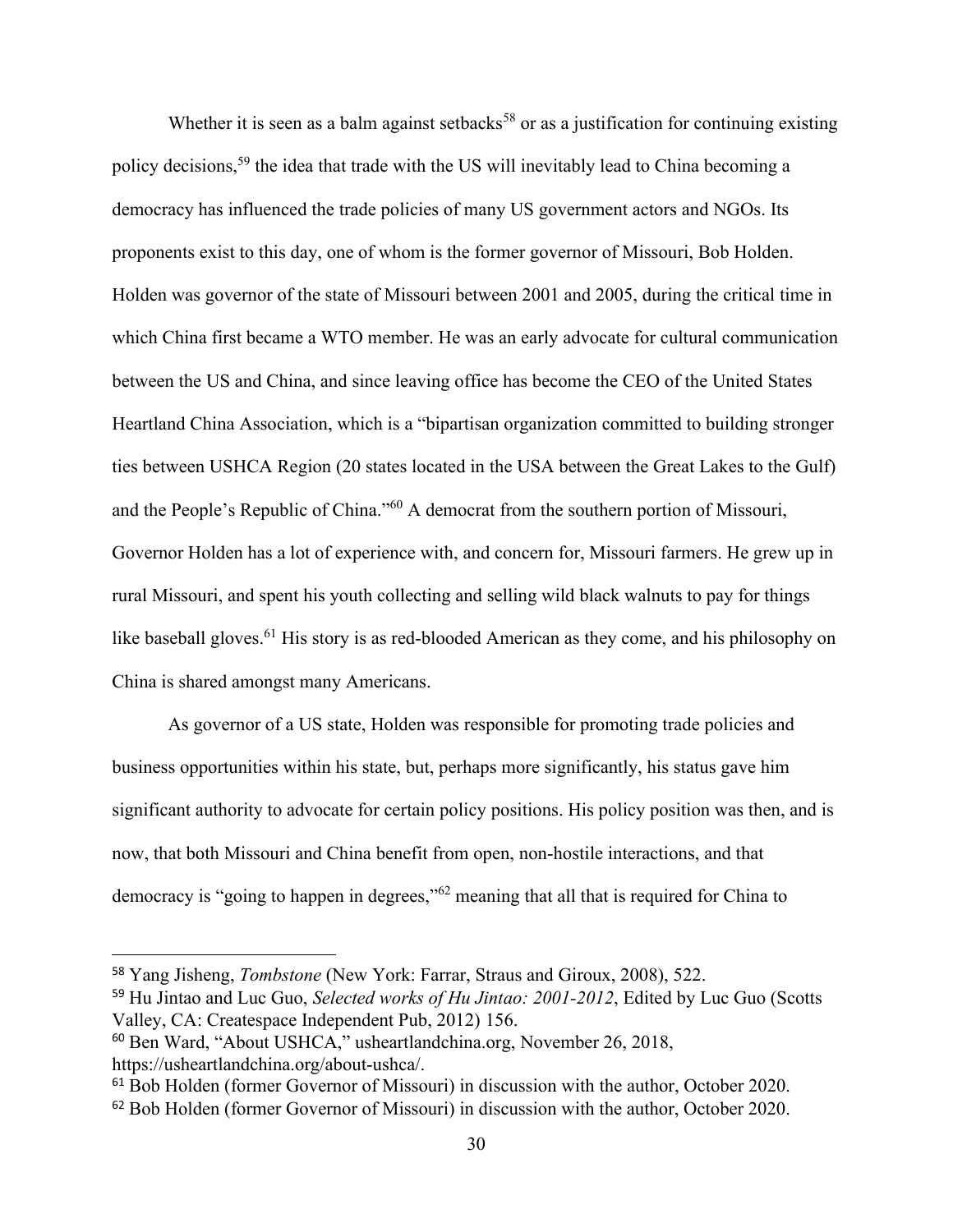become a democracy is time. If this were true, it would be evidence of the Democratizing Market Force in action. The key to this force is not that it is good or bad, or that it even acknowledges its own moral basis. Holden is not an idealist, nor does he come across as naïve. His philosophy in dealing with China is just as seemingly pragmatic, and seemingly logical, as Modernization Theory itself. He sees mutual benefit to a long-term relationship, with cultural gives and takes, and that it is in China's "own self-interest to have that long-term, stable relationship."<sup>63</sup>

Self-interest, therefore, is the energy behind the DMF, but it is a specific, singular application of self-interest, one that disavows any alternative outcome. Modernization Theorists align with this perspective, and explicitly caution against exercising agency in shaping a developing nation, a policy with which the former governor agrees. Holden certainly seems to believe that China becoming a democracy, and more culturally linked with the US and the West, is a good thing, but he cautions that "you don't change China by demanding that China change, you change China by letting young Chinese see the value and importance of what we bring to the table."<sup>64</sup> Recent actions, and the history of the soybean trade between the US and China, however, reveals this belief to be as deterministically flawed as Modernization Theory itself.

To say that a businessperson is a victim of larger forces, lacking in agency, eliminates their ability to act in self-interest. And if they lack the ability to act in self-interest, how can they contribute to a DMF that requires democratization as a result of self-interested actions? Either businesspeople are victims of forces that lead them to propel the DMF, or they have the ability to act according to a self-interest that sometimes leads them away from democratization. Modernization Theory ignores this contradiction and puts businesspeople in the dual role of

<sup>63</sup> Bob Holden (former Governor of Missouri) in discussion with the author, October 2020.

<sup>64</sup> Bob Holden (former Governor of Missouri) in discussion with the author, October 2020.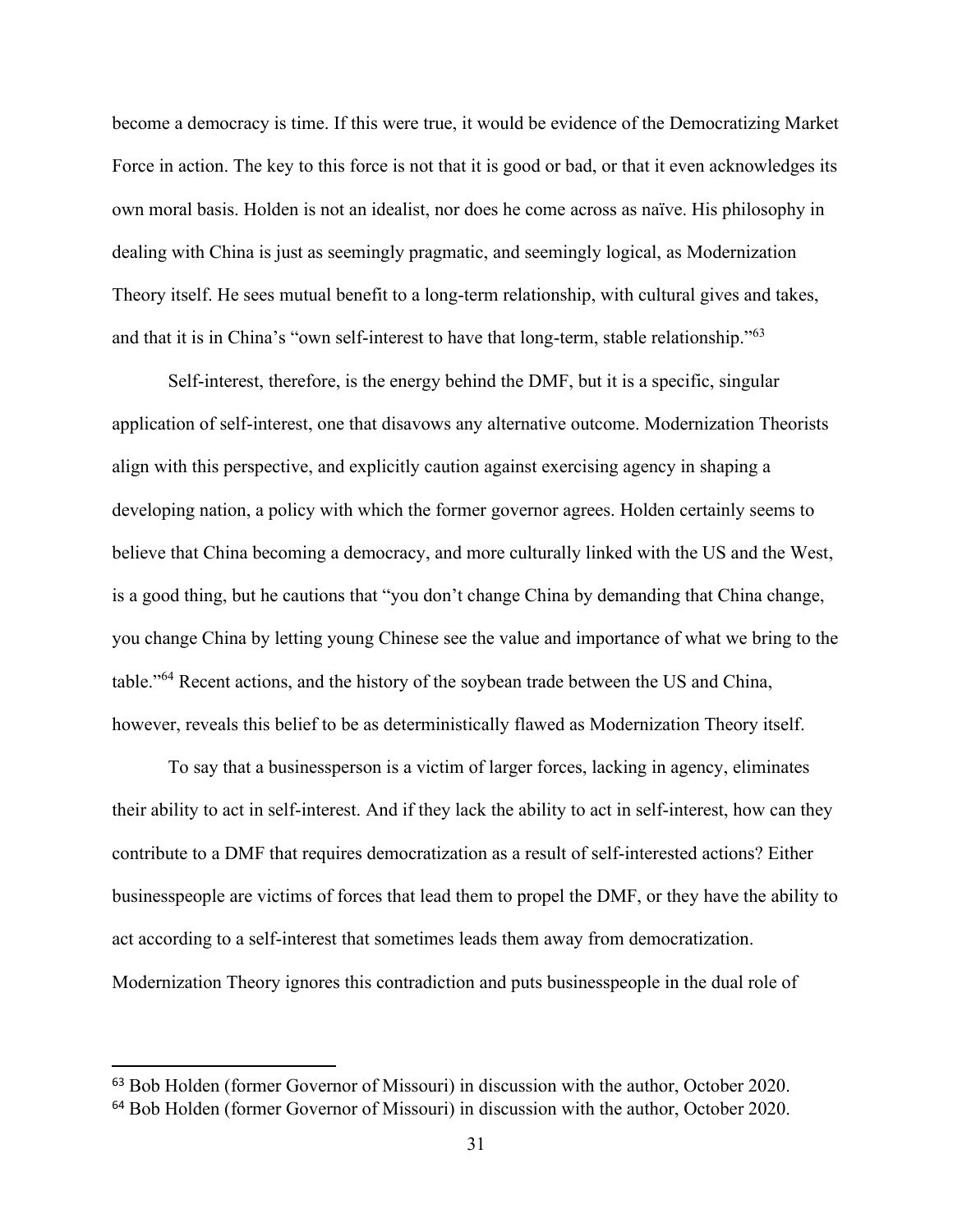agency-possessing seekers of self-interest and agent-less victims of historical trends. A businessperson must see democracy as being in their own self-interest in order to be motivated by economic rationality to embrace democracy, otherwise they are motivated by ideology, which is not present in Modernization Theory and the DMF, and not present in self-interested economic trade. The history of the soybean trade between Missouri and China reveals neither ideological actors, nor actors who see democracy as always in their self-interest.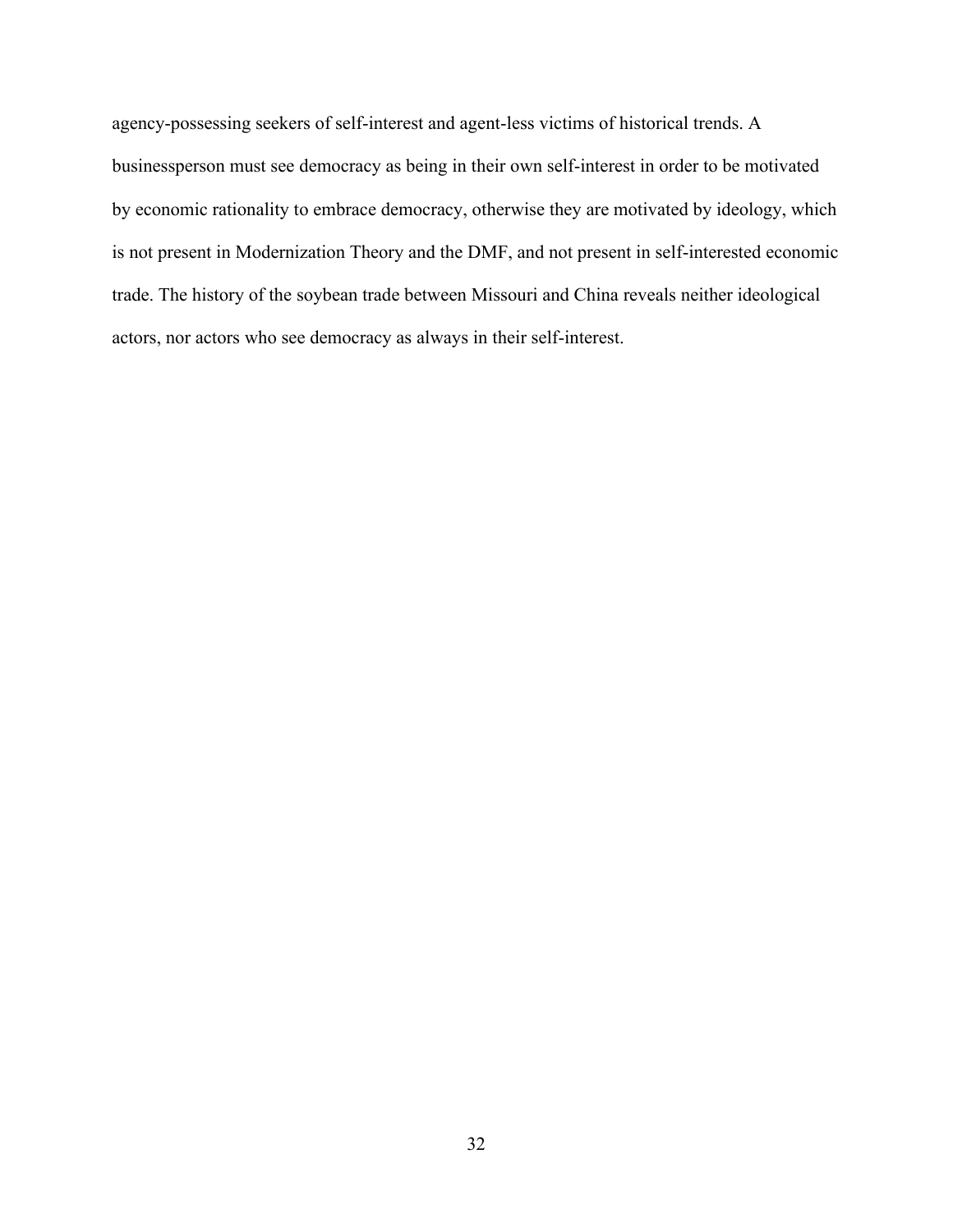### **THE DOMESTIC SELF-SUFFICIENCY PERIOD (1972-1991)**

Between 1972 and the end of the Cold War, since the US had other priorities, namely containing and combatting the Soviet Union, and since its foreign policy towards CCP-ruled China was focused primarily on increasing trade, changes in Chinese policy provide a more visible framework with which to discuss the history of the soybean trade between Missouri and China. Chinese priorities also changed dramatically during three separate periods, based on the success or failure of these policies. In the first period, China's priorities existed largely outside the influence of the United States, which was allowed to develop its own theories and concepts while doing its best to grow sales. Throughout this period, two priorities are clear: first, that China never wavered in its desire for development. Second, that US farmers and businesspeople never wavered in their desire to sell more goods to China. These priorities intersected, but they did not address democracy.

#### **China's Agriculture First Policy**

Policy mistakes of the Great Leap Forward were "the direct cause of the Great Famine"<sup>65</sup> that allowed millions of Chinese to unnecessarily starve to death between 1959 and 1961. This means that there was great pressure on China's leadership to ensure their people were fed. The horrors of the Great Famine revealed the scale of the challenge China's government faced in feeding its people while converting their agrarian economy to a modern industrial one. But the risk of over-reliance on imports put China in what many considered to be a worse peril: reliance on outsiders. One ideology in China trumped even communism, that of "self-reliance with a

<sup>65</sup> Yang Jisheng, *Tombstone*, 87.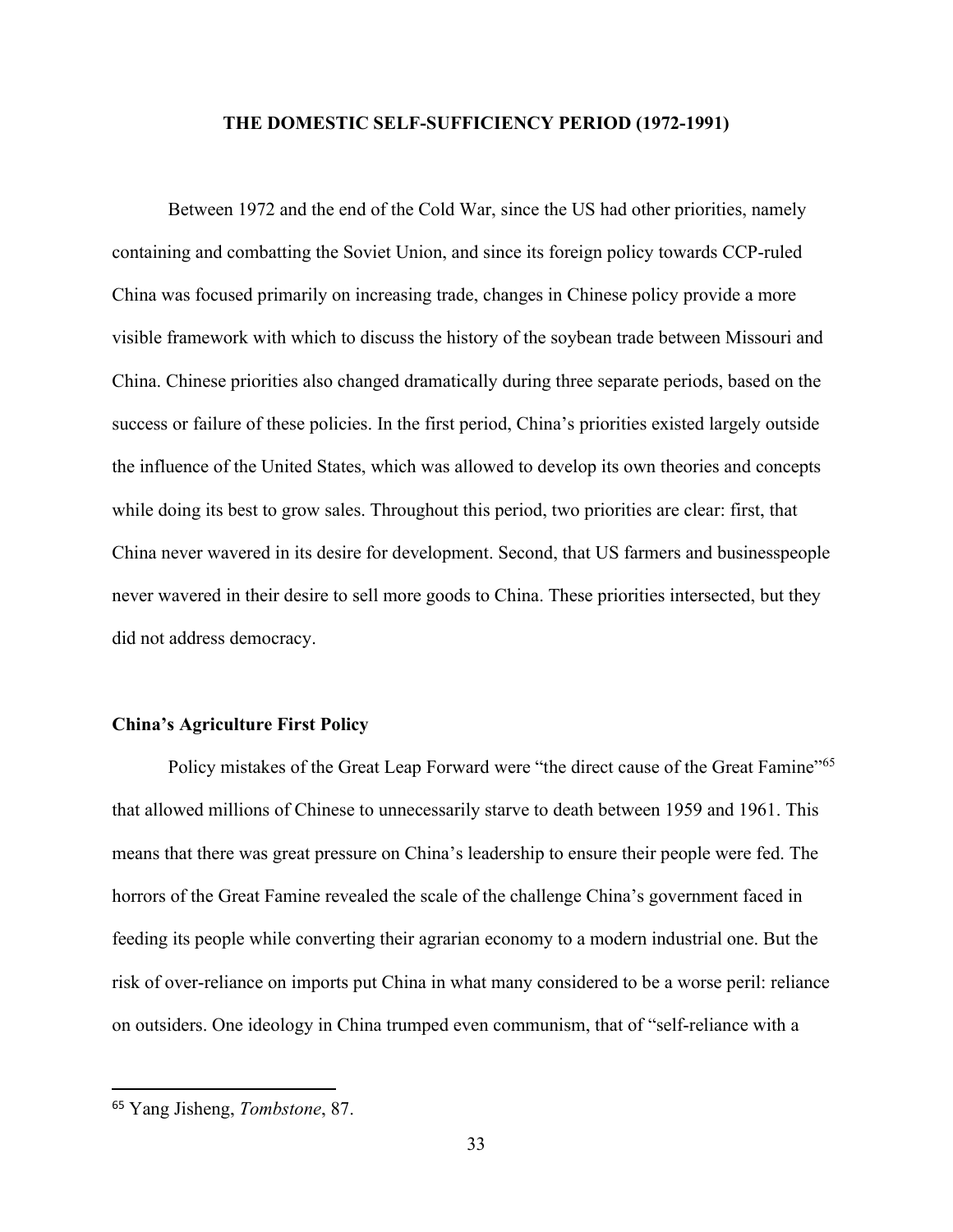minimum dependence on foreign supplies for "strategic" needs."<sup>66</sup> This became especially true after the breakup of China's alliance with the Soviet Union and the opening up of trade with the United States. But China's initial goals during this period were not to import agricultural commodities from Western nations. Its primary goal was "the importation of Western capital and Western technology."<sup>67</sup> It hoped that these materials, and the insights gained from their use, would grow China's fledgling industrial economy, and lead its agricultural industry to eventually become self-sufficient. Thus, China's goal was to only import commodities like soybeans when absolutely necessary, while promoting policies that would encourage larger crops that would eliminate the need for such imports.

Chinese leaders boasted that China had an Agriculture First policy during the entirety of the Domestic Self-Sufficiency Period. Critics both inside and outside of China have pointed out that in execution, "more lip service than real support has been paid to this policy."<sup>68</sup> However, the idea of Agriculture First was pushed in many speeches and policy statements as an ideological goal, if not one that existed in practical reality. Crop yields remained unreliable, and the "disappearance of farmland"<sup>69</sup> became a worsening problem during this period. Some improvements were made, and yields and farm industrialization made moderate growth.<sup>70</sup> However, several policies diminished potential gains. Price controls were considered to be a major drawback to growth. The CCP's "efforts to keep urban prices  $\text{low}^{\cdot}$ " to ensure that

<sup>66</sup> S. H. Chou, "China's Foreign Trade," *Current History* 71, no. 419 (Sept., 1976): 68-72, 68. <sup>67</sup> John Bryan Starr, "Sino-American Relations," 243.

<sup>68</sup> Kuan-I Chen, "Agricultural Reform in China," *Current History* 80, no. 467 (Sept., 1981): 264. <sup>69</sup> Chu-yuan Cheng, "China's Economy: New Strategies and Dilemmas," *Current History* 87, no. 530 (Sept., 1988): 256.

<sup>70</sup> Vaclav Smil, "Food in China," *Current History* 75, no. 439 (Sept., 1978): 70.

<sup>71</sup> Terry Sicular, "Grain Pricing: A Key Link in Chinese Economic Policy," *Modern China* 14, no. 4 (Oct., 1988): 480.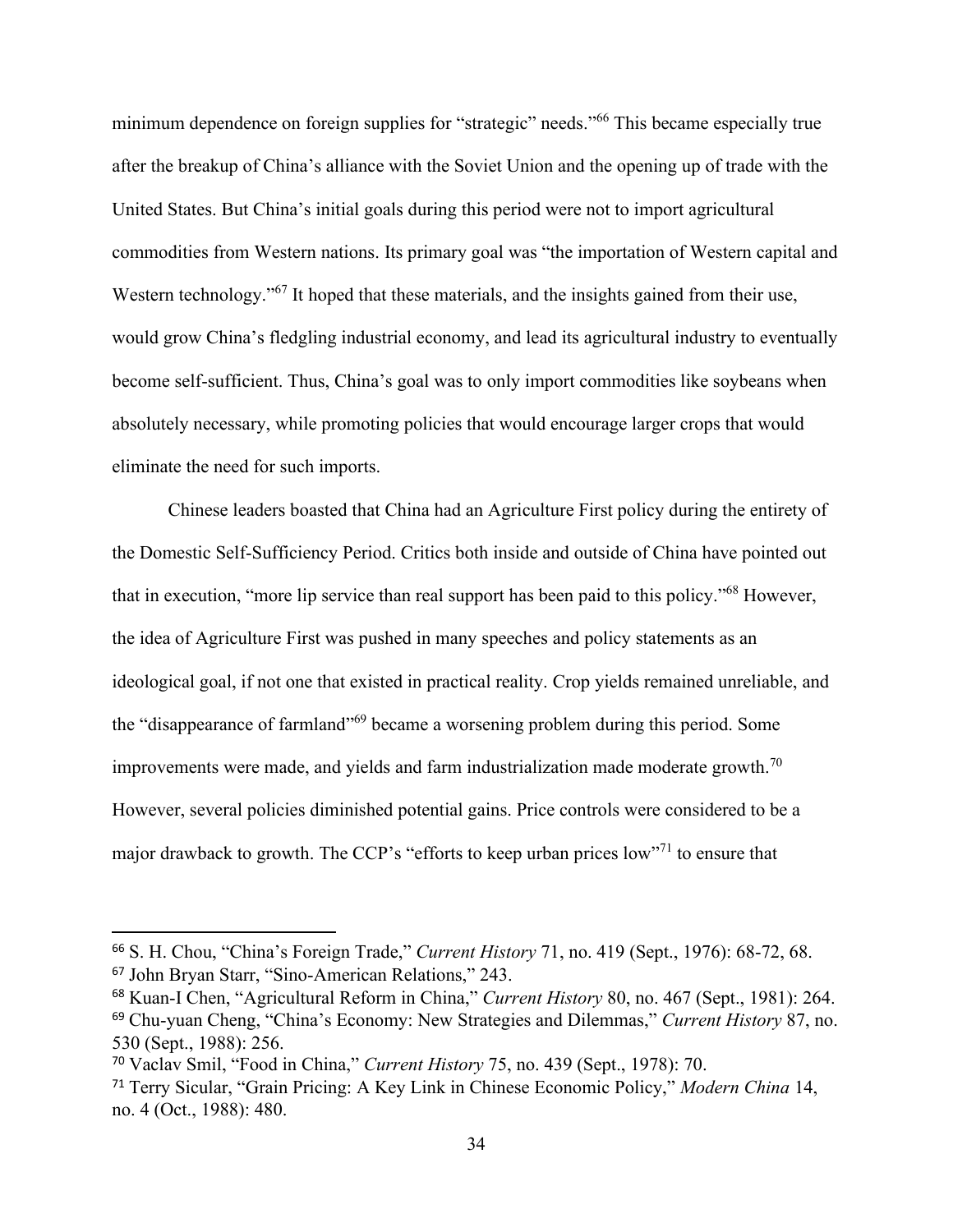industrial workers had reasonably priced food dis-incentivized farmers and increased production costs. In addition, while party leaders boasted about putting agricultural independence as a priority, the government continued to export huge amounts of its domestic grain production.

With its industries still underdeveloped, rice became one of the few products for which China could find an export market. The imports of high-tech materials and technologies required a significant amount of money, which meant Chinese domestic policy encouraged larger and larger rice crops to fund these purchases. Exports can certainly be used to spur economic development and create jobs over the long-term. However, during this period, the CCP's primary goal for exports was "to finance necessary imports rather than to augment employment or the growth of the domestic economy."<sup>72</sup> This meant that "production of crops that competed with"<sup>73</sup> export rice, such as soybeans, suffered. And when domestic supplies did not meet domestic demand, China reluctantly had to purchase soybeans for import from the US.

In this period, the pork industry in China remained largely unindustrialized. Hog farming was done as it had been in China for centuries, and its methods were not terribly different from those in the West. Pigs were raised one or two at a time as part of family farms, and were fed food scraps. The pig was seen as a symbiotic part of a multi-crop household farm, meant "to eat up the rice hulls, the soy bean refuse, and wastes from the household and at the same time provide manure to build up the soil and furnish meat for food."<sup>74</sup> Collectivization policies, however, had diminished many farmers' ability to raise pigs. The nature of hog farming in China, done on a small, individual farmer scale was "considered competitive with collective

<sup>72</sup> S. H. Chou, "The Pattern of China's Trade," 66.

<sup>73</sup> Terry Sicular, "Grain Pricing: A Key Link in Chinese Economic Policy," 466.

<sup>74</sup> Earl B. Shaw, "Swine Industry of China," *Geography* 14, no. 4 (Oct., 1938): 383.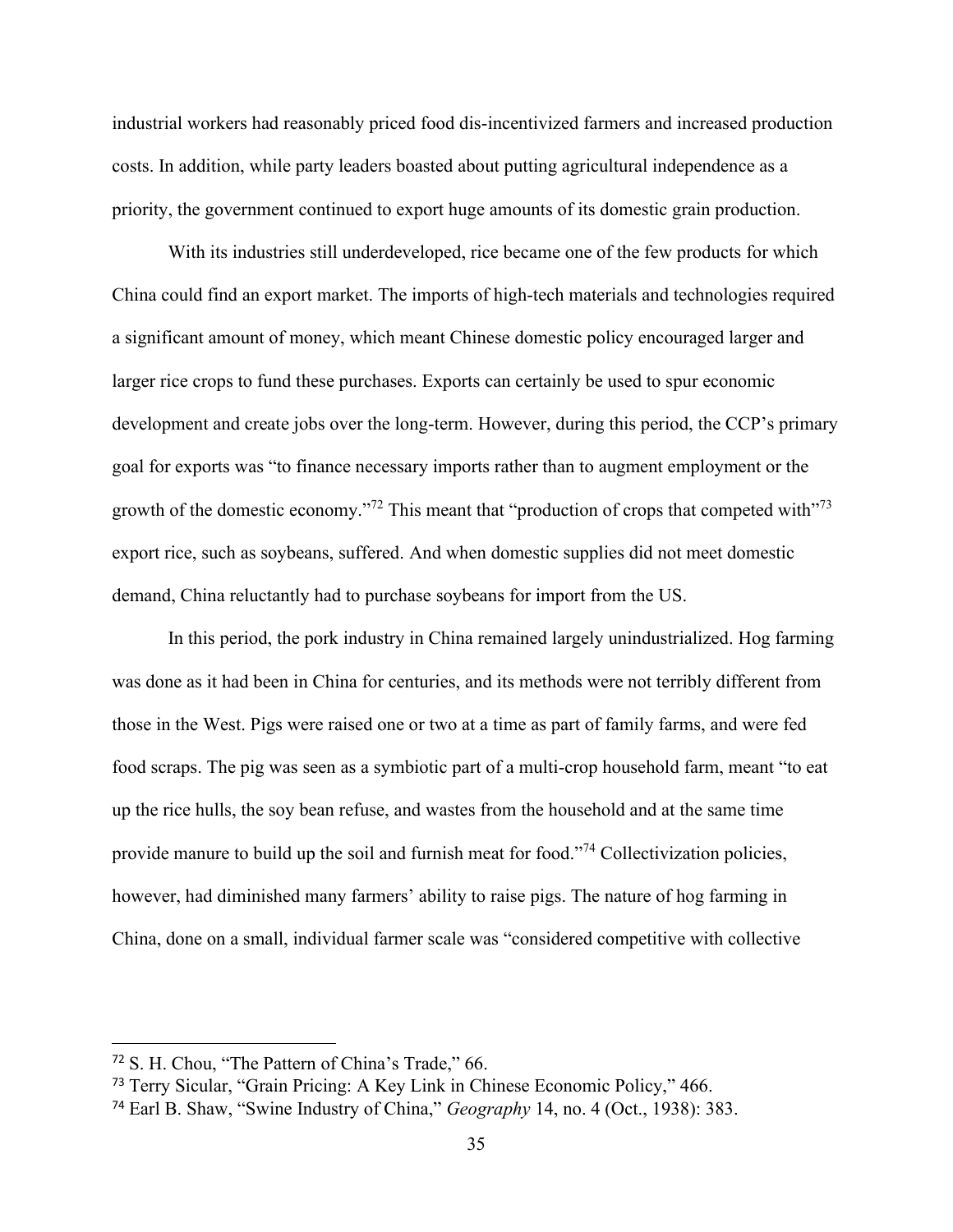work."<sup>75</sup> Like grain commodities, pork supply constantly struggled to meet demand, even after Deng's reforms once more allowed pigs to be raised on private farms. The shocks of the Great Leap Forward not only had lingering effects on China's agricultural capacity, but Deng's reforms in the late 1970s still struggled to create the results demanded for agricultural independence. The practice of feeding soybeans to hogs on a large scale did not exist in China at this time.

## **Missouri's Farm Industrialization**

As part of the overall trend of industrialization and urbanization in the twentieth century, the population of farmers in the United States and in the state of Missouri gradually declined. But while the number of farmers declined, the amount of land that was farmed remained largely unchanged. Instead, the twentieth century saw "a fairly rapid increase in the average size of farms"<sup>76</sup> worked by fewer people with industrialized equipment. Chemical fertilizers and pesticides allowed for greater yields, and soon the United States found itself with a significant surplus of farm commodities. Soybeans fit this trend.

# **Soybean Farming in Missouri**

Soybean farming in the US grew primarily as a replacement for other plant oil products during World War Two, and only later became an integral part of grain and meat supply chains. Soybeans are rarely eaten by themselves, due to their unpleasant flavor. Unripe soybeans, referred to as edamame, were not popular in the early twentieth century, and even today are a microscopic portion of the total soybean harvest, the remaining of which must be processed in

<sup>75</sup> Terry Sicular, "Grain Pricing: A Key Link in Chinese Economic Policy," 466. <sup>76</sup> William L. Cavert, "The Technological Revolution in Agriculture, 1910-1955 (In Part with Special Reference to the North Central States)," *Agricultural History* 30, no. 1 (Jan., 1956): 26.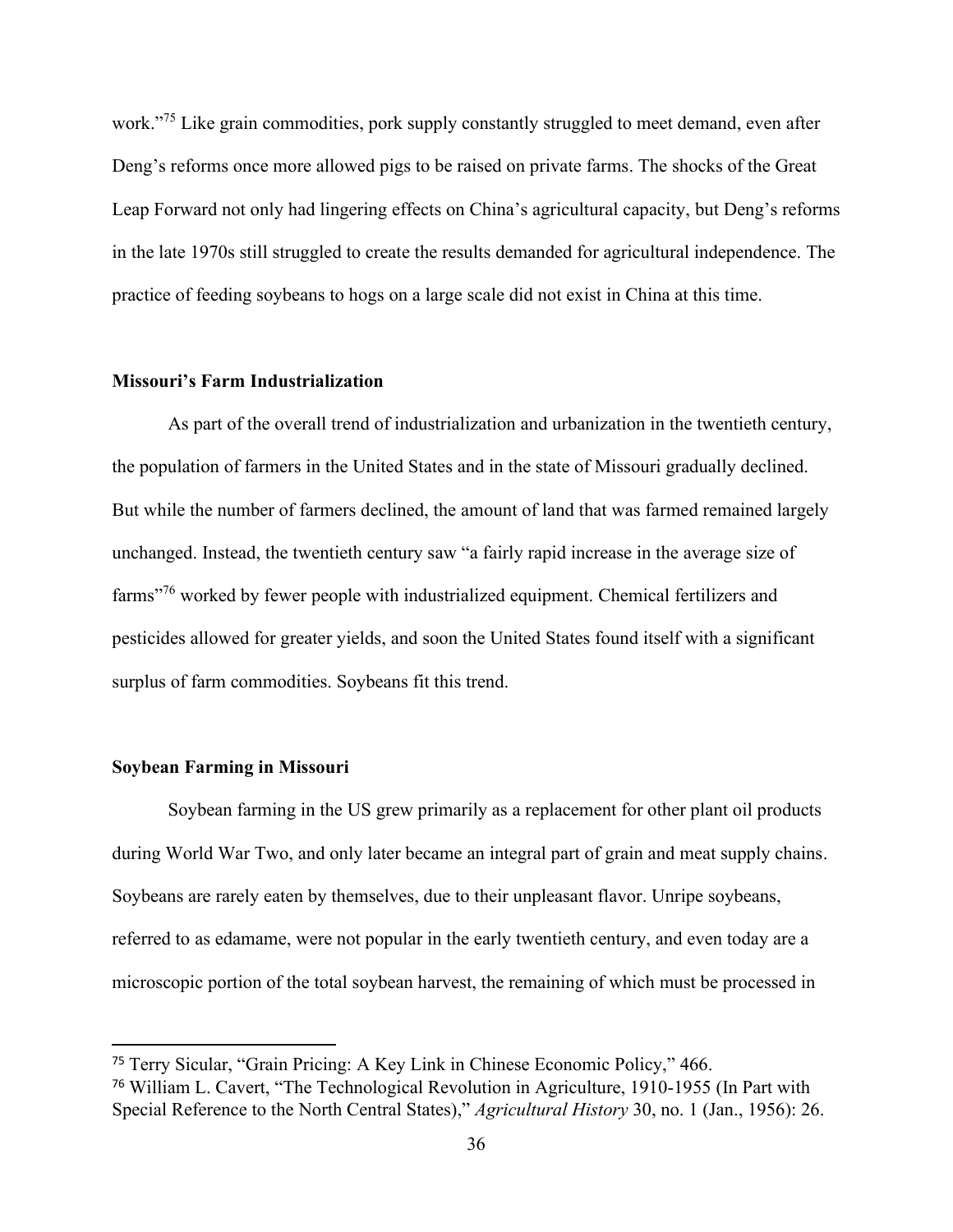order to be palatable.<sup>77</sup> Once the soybeans are harvested, they are typically taken either to crushing facilities or to large collection grain elevators. Crushers, as they are typically referred to, crush the oil-rich soybeans in order to separate the oils from the solids.<sup>78</sup> Once the process is complete, the oils are collected and sold for everything from cosmetic products to margarine and cooking oil, or for a myriad of other food and non-food uses.

The solids, referred to as meal or cake, are a protein and mineral-rich compound. The cake has been used as a fertilizer, but chemical fertilizers are cheaper and more effective, and the high protein-per-gram characteristic of the soybean meal makes it an attractive animal feed, which has become its primary use.<sup>79</sup> Crushers will sell the meal to feed companies, who sell it to cattle ranchers and hog farmers. There are several crushing facilities in the state of Missouri, and the state has a long history of hog farming and cattle ranching. Soybeans collected in elevators are often bound for export. In the state of Missouri, this usually happens at silos along the Missouri or Mississippi Rivers. The soybeans are mixed in the silos with soybeans from surrounding states, with Illinois producing a larger crop than Missouri and Iowa producing a significant amount as well. Barges then transport the collected soybeans and deliver them down the Mississippi River to New Orleans, where they are loaded onto dry-bulk ships and transported across the ocean.

The state of Missouri has a significant agricultural economy, and therefore has multiple agencies and specialists to research, promote, and support agricultural commodity production. Much of this is overseen by the Missouri Department of Agriculture. John Hensley is a

<sup>77</sup> Jia-Chen Fu, *The Other Milk: Reinventing Soy in Republican China* (Seattle, WA: University of Washington Press, 2018), 21-22.

<sup>78</sup> Paul Burke, in discussion with the author.

<sup>79</sup> Alvin A. Munn, "Production and Utilization of the Soybean in the United States," *Economic Geography* 26, no. 3 (Jul., 1950): 231.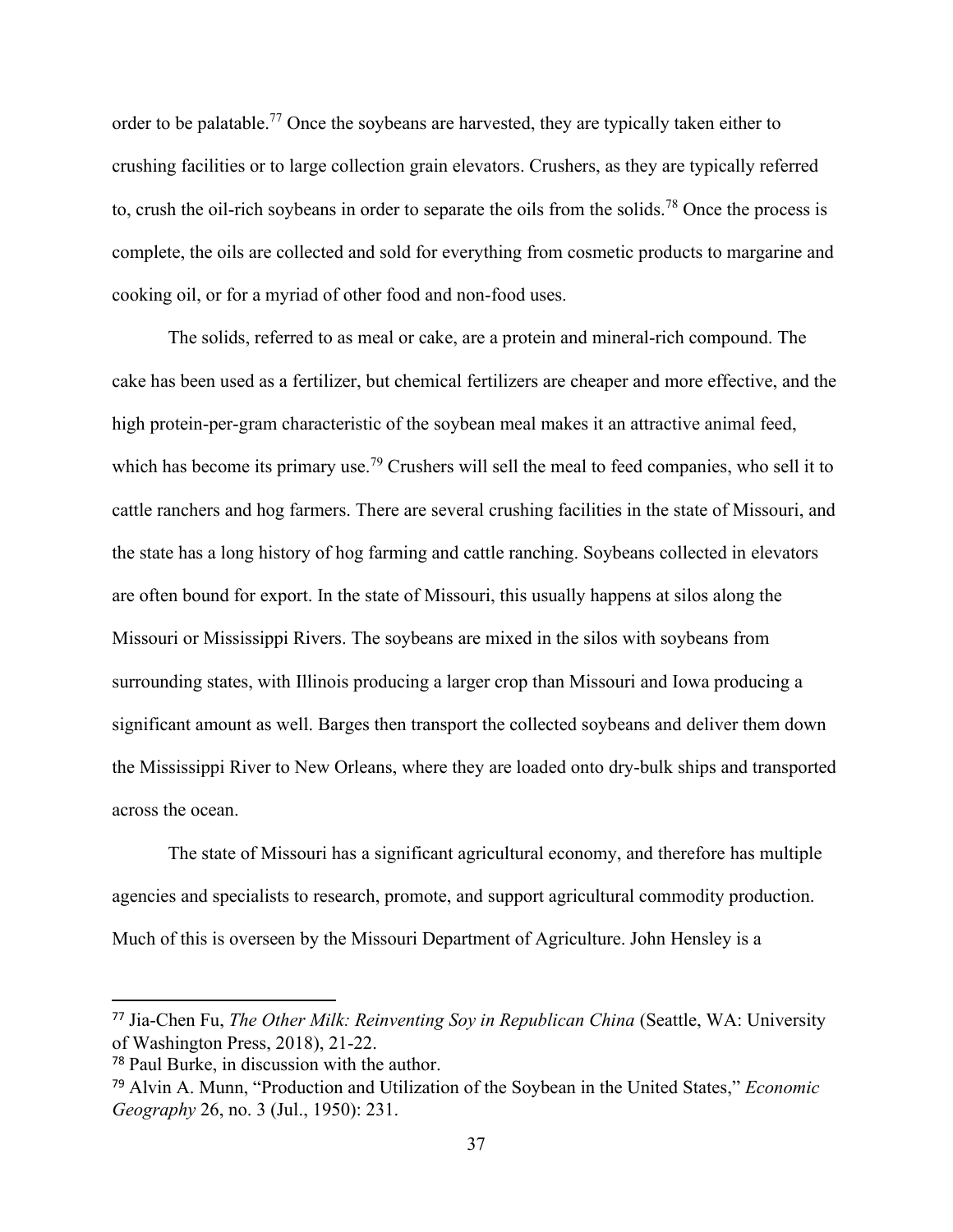Marketing Specialist at the Missouri Department of Agriculture, and serves to promote and find markets for Missouri's agricultural commodities. He is a combination of promoter, cheerleader, and salesperson, all of which requires a significant amount of knowledge regarding the operations of Missouri soybean farmers. In his observation, "the vast majority of US exports of soybeans to China are in bulk cargoes,"<sup>80</sup> primarily for livestock feed, especially for pigs. Soybeans bound for China pass through the Panama Canal and continue west, where they are unloaded at various port facilities, including in Northern China, where soybean processing has a long history. This process has gone largely unchanged in the time period of this thesis. The only key difference is the scale.

The soybean's natural advantages, as well as Missouri's unique geography, soon made it a popular crop. University researchers, using government-funded grants, discovered ideal cultivars and educated farmers on how soybeans could replenish the soil between crops of corn. Corn can damage soil, and leaving fields empty to replenish had become common practice. Instead of having an empty field, a farmer could plant soybeans in between corn plantings and achieve the same replenishing results but with a sellable commodity. Once enterprising farmers and university researchers spread the word about how this was done, and farmers saw how much money could be made while still making money planting and selling corn, soybeans were rapidly adopted as a common farm staple. The US government also guaranteed strong prices for farmers in order to encourage a stable food supply. In short, the soybean became "a major crop in the United States through Government Policy, a critical wartime need for vegetable oils, and the

<sup>80</sup> John Hensley (Marketing Specialist, Missouri Department of Agriculture) in discussion with the author, September 2020.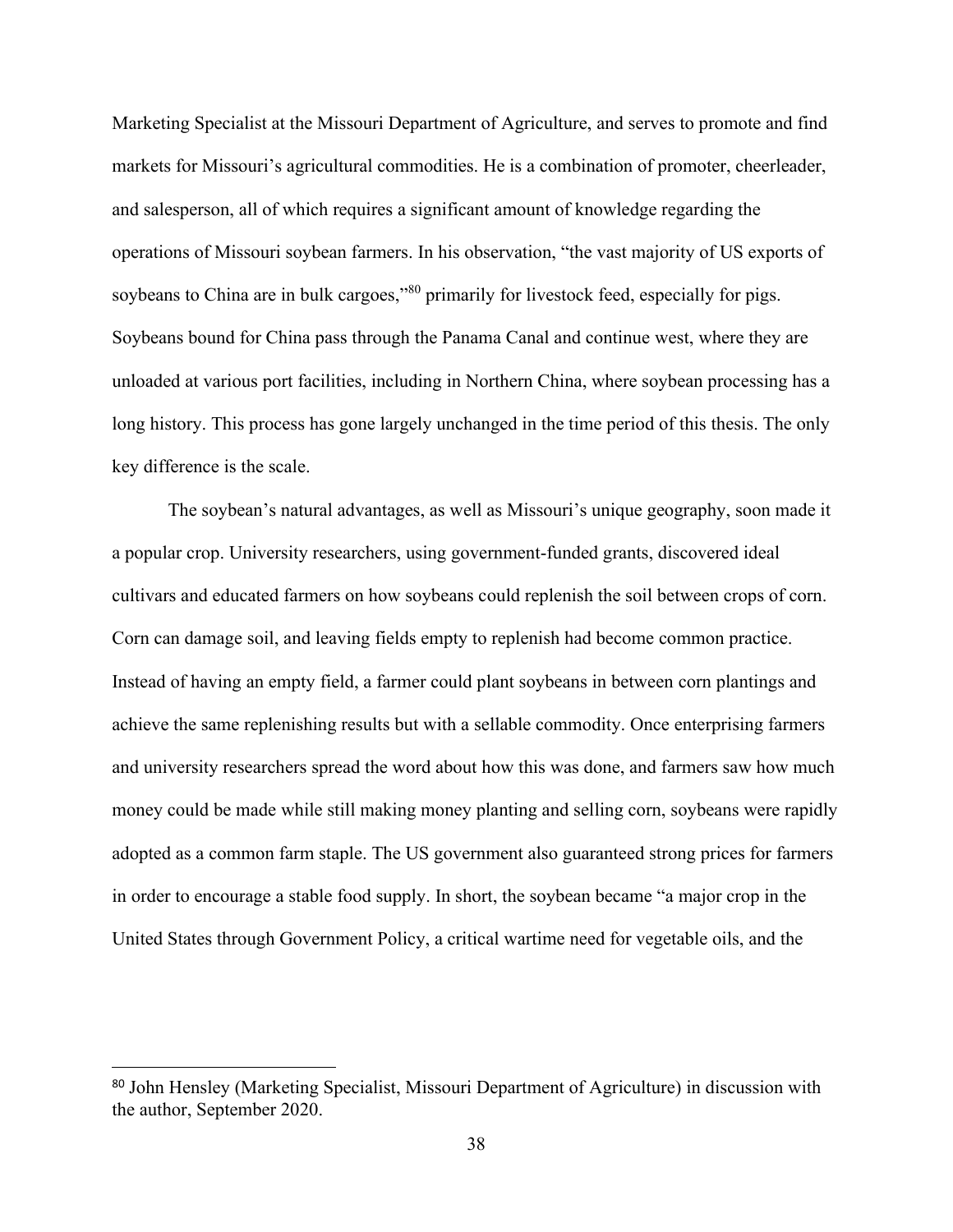initiative of a small group of pioneers."<sup>81</sup> Exports were not an initial priority, but this eventually changed.

The conditions which led to widespread soybean plantings also created a surplus of the crop, allowing for large exports. Exports of many other US farm commodities, including corn and wheat, soon became common, and US agricultural personnel knew that in order to sell more US commodities, they had to create markets for those commodities, especially as US farm capacity far exceeded domestic demand. So while agricultural experts helped encourage the growth of the soybean crop, similar experts sought international markets for it to be sold.

One such expert is John Hagler, former Missouri Director of Agriculture and strong advocate for Missouri farm commodities. Your typical Missouri cattle rancher, John is a strikingly tall, lean man who is rarely seen without his cowboy hat. On a 2011 governorsponsored Missouri trade mission to China that attempted to gain more markets for Missouri farmers, John and the governor's delegation took a site-seeing trip to the Great Wall of China. John reluctantly found himself a more intriguing tourist attraction though, as domestic tourists who spotted the tall, cowboy-hatted Missouri farmer standing on the wall found him far more interesting than the wall itself, and constantly hounded him for pictures. John's passion for sales and new markets, however, never deterred him from seeking out partners, regardless of any shared cultural affinity, and he saw opportunity in China. He didn't care where they sold, because "farmers are looking for markets and we were starting to liberalize relations with China in terms of trade, so therefore it was an easy sell<sup>382</sup> to seek out soybean buyers in China.

<sup>81</sup> Alvin A. Munn, "Production and Utilization of the Soybean in the United States," 234.

<sup>&</sup>lt;sup>82</sup> Jon Hagler (former Missouri Director of Agriculture) in discussion with the author, June 2021.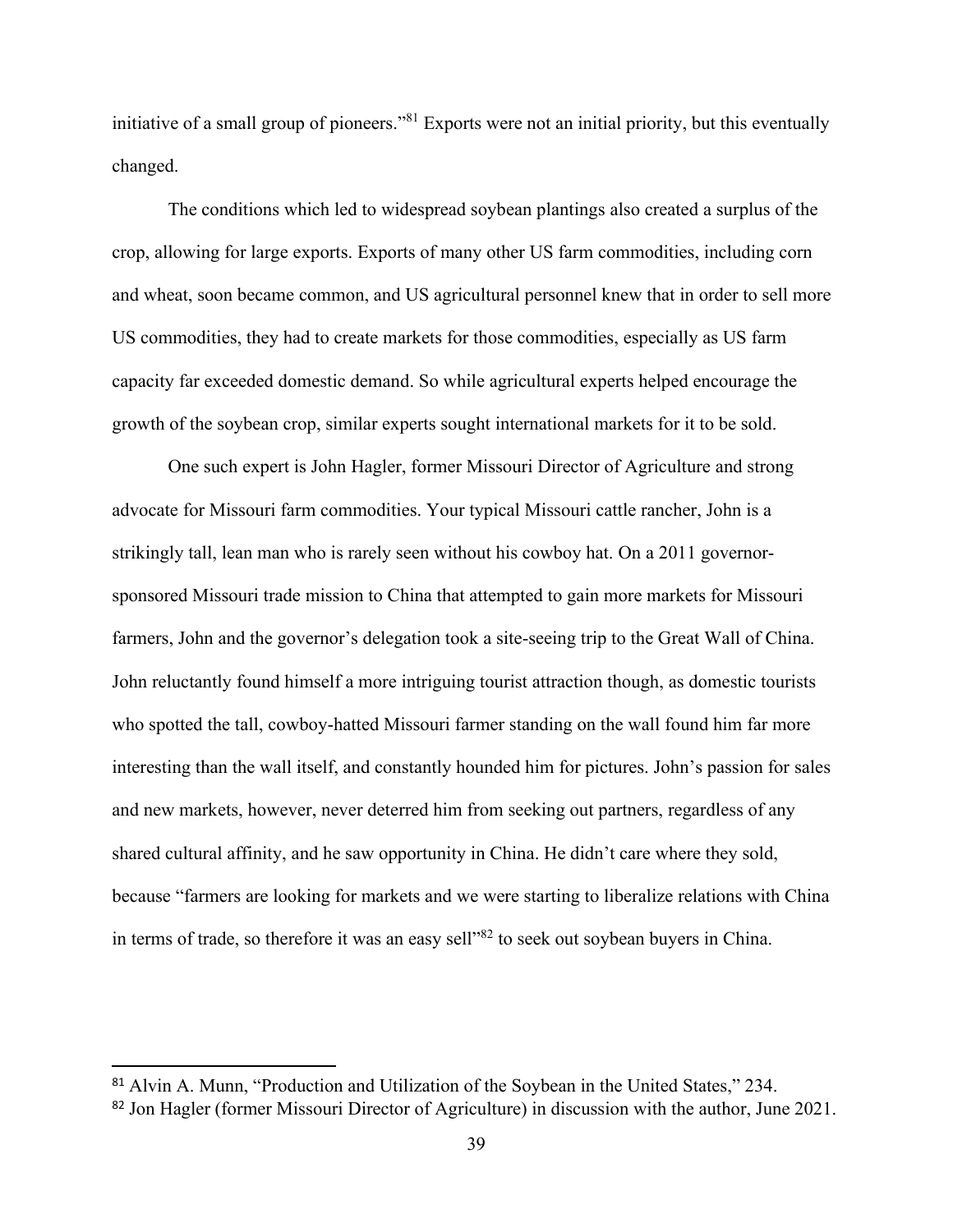## **Hog Farming in Missouri**

Hog farming in Missouri began rapidly changing in the 1970s. The concept of the family pig went away as economies of scale encouraged larger herds. The farm itself also changed. The farmer now had much, much more land to cultivate in order to turn a profit, which left little time for other activities such as raising a few pigs. Like in other industries, specialization replaced the diverse array of products that used to be common on farms. Pig rearing used to be an easy addition to a grain farm, like having a vegetable garden, but "by 1980, hog production was no longer considered a part-time job, but instead a committed business."<sup>83</sup> University research also helped the development of Concentrated Animal Feeding Operations (CAFO). Disease and the challenge of waste disposal required much research, and successful techniques were shared and encouraged by private entrepreneurs as well as NGO and university researchers. CAFO hog farming could not be sustained by household food scraps, and animal feed has always been a concern for the cost-conscious farmer. The return on investment in terms of pounds of feed compared with the resulting pounds of animal protein, referred to as yield, was significantly higher with soybean meal than other animal feed products, such as corn. This meant that "no longer were hogs fed the garbage or leftovers of former years; in fact this became forbidden by CAFOs."<sup>84</sup> While CAFO techniques were still relatively in their infancy in this time, standards were being identified and feed techniques were being discovered that would lead to rapid growth in the industry and create a symbiotic market for soybeans.

## **A History through Export Data**

<sup>83</sup> Chris Mayda, "Pig Pens, Hog Houses, and Manure Pits: A Century of Change in Hog Production," *Material Culture* 36, no. 1 (Spring, 2004): 29.

<sup>84</sup> Chris Mayda, "Pig Pens, Hog Houses, and Manure Pits," 37.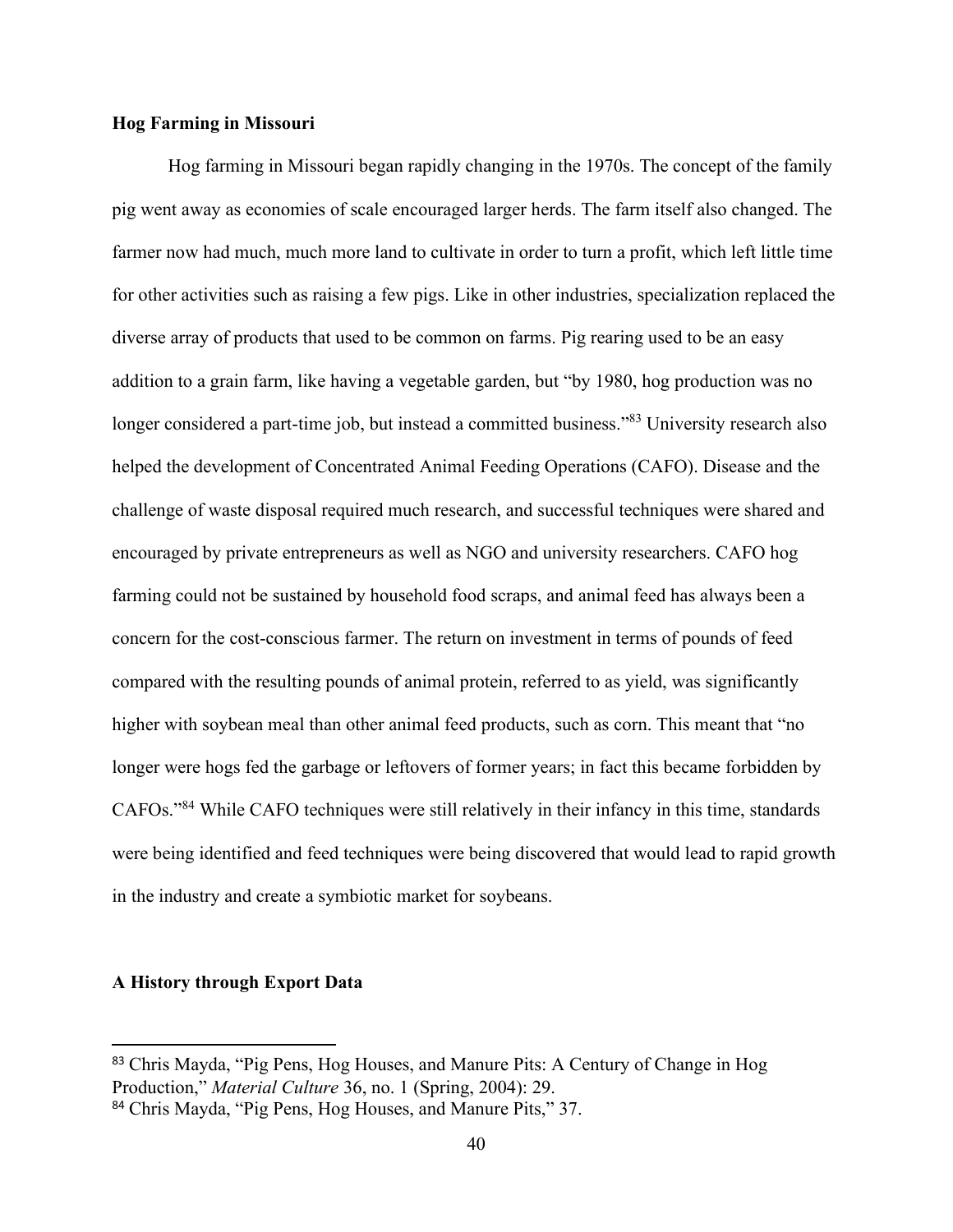The year after US President Richard Nixon and Chairman Mao opened up trade between the US and China in 1972, China purchased a sizable volume of soybeans. Some years it purchased more, sometimes less, and sometimes none at all. Missouri export data was not disaggregated from the national data until 2007, and even this data is unreliable. Much of the data comes from federal agencies, who collect data at the port of export or by the exporter, which for Missouri soybeans occurs in the Port of New Orleans, where combining crops from various states in the same ship makes it difficult to identify specific origins.<sup>85</sup> This data is collected in the Global Agricultural Trade System (GATS) databanks, and is available online (see Table 1).

The export volume for 1973-1974 demonstrates both China's goodwill in opening trade with the US, and the fact that soybeans were satisfying a significant need within China. Chinese farmers still did not produce enough volume to meet China's domestic needs. Therefore, if China "imported anything in the 70s and 80s it was because they actually had a need or they had a shortage."<sup>86</sup> Some years, however, they imported no amount of soybeans from the US. This reflects China's continued desire to pursue agricultural independence and eliminate agricultural imports, and their repeated failure to do so.

In the 1970s, poor harvests and drought caused a global food crisis. Industrialized farming techniques and chemical fertilizers allowed the US to create a surplus of grain, and the US began to see itself as a global grain supplier. China purchased grain from the US to overcome the deficiencies in their own supply, but their commitment to the Agriculture First Policy shows a reluctance by CCP leaders to commit to any long-term international trade or international organization, regardless of the crisis. Hence the many years of zero US soybean imports.

Discussions were held at the World Food Conference of 1974, where "all delegations,

<sup>85</sup> John Hensley, in discussion with the author.

<sup>86</sup> Paul Burke, in discussion with the author.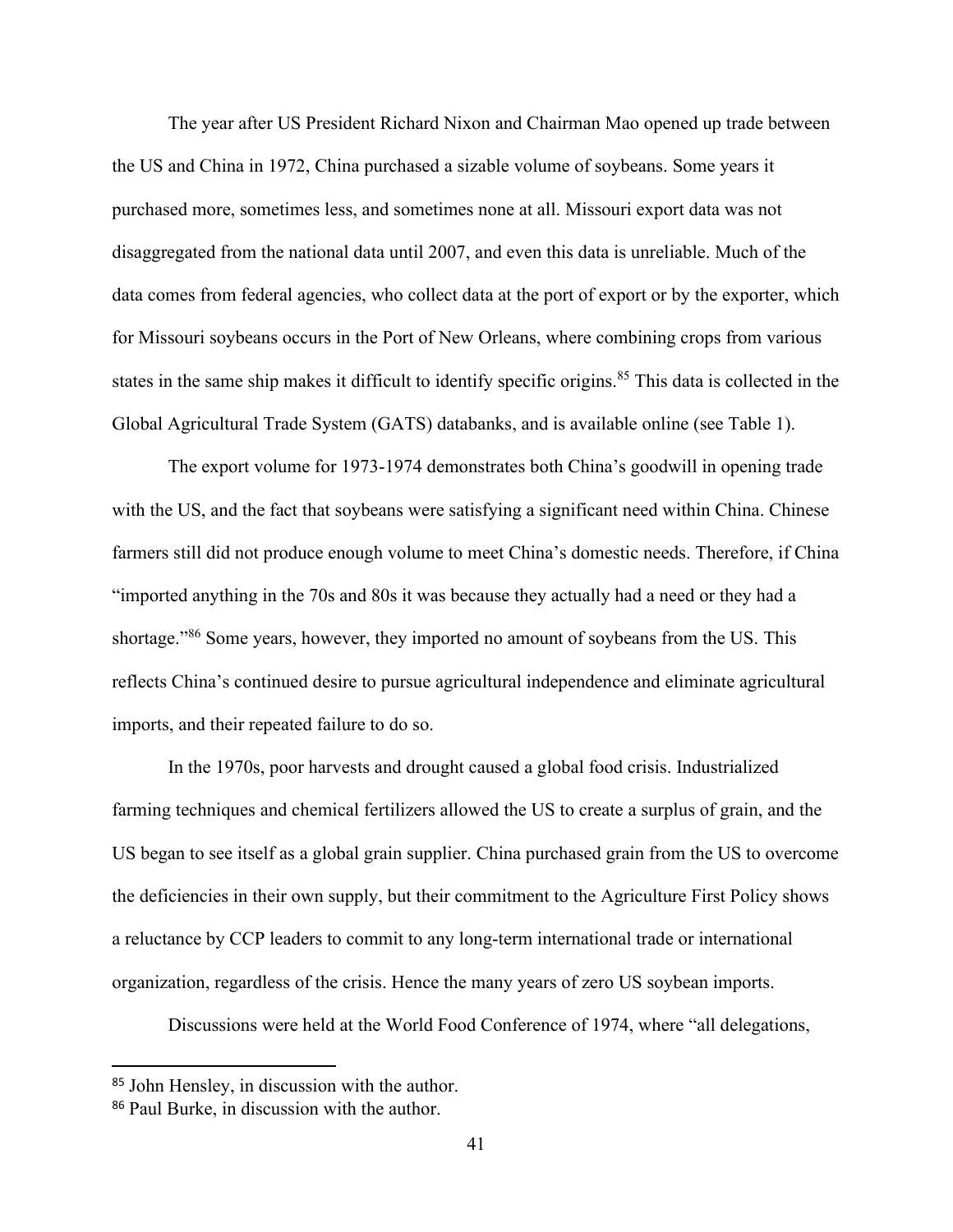| Year | Value            |  |
|------|------------------|--|
| 1967 | $\boldsymbol{0}$ |  |
| 1968 | $\overline{0}$   |  |
| 1969 | $\overline{0}$   |  |
| 1970 | $\overline{0}$   |  |
| 1971 | $\overline{0}$   |  |
| 1972 | $\boldsymbol{0}$ |  |
| 1973 | 43,365           |  |
| 1974 | 126,519          |  |
| 1975 | 8                |  |
| 1976 | 0                |  |
| 1977 | 14,386           |  |
| 1978 | 15,300           |  |
| 1979 | 106,722          |  |
| 1980 | 155,191          |  |
| 1981 | 129,708          |  |
| 1982 | 63,225           |  |
| 1983 | $\boldsymbol{0}$ |  |
| 1984 | 0                |  |
| 1985 | 12,564           |  |
| 1986 | 25,407           |  |
| 1987 | 85,895           |  |
| 1988 | $\boldsymbol{0}$ |  |
| 1989 | $\overline{0}$   |  |
| 1990 | $\overline{0}$   |  |
| 1991 | $\overline{0}$   |  |

|                                    | Table 1. GATS Data of Value of US Soybean Exports in Thousands of US Dollars (1967-1991) <sup>87</sup> |  |  |
|------------------------------------|--------------------------------------------------------------------------------------------------------|--|--|
| $V_{\text{com}} = V_{\text{char}}$ |                                                                                                        |  |  |

<sup>87 &</sup>quot;Global Agricultural Trade System," United States Department of Agriculture Foreign Agricultural Service, accessed August 24, 2020. https://apps.fas.usda.gov/gats/default.aspx.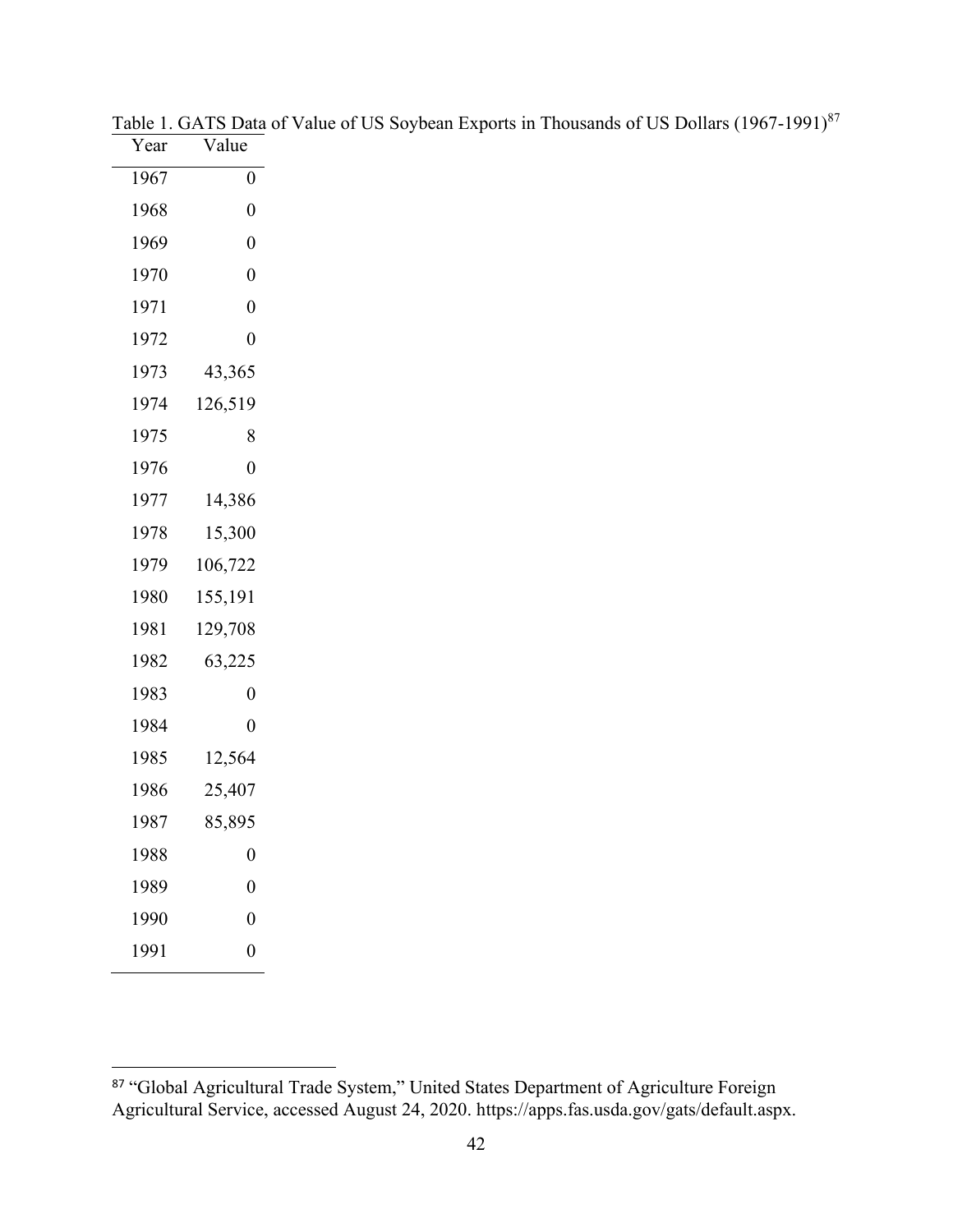with the exception of China, had agreed that in order to bolster food security a grain reserve was of central importance."<sup>88</sup> When the US launched a grain embargo against the Soviet Union in 1980 in response to the Soviet invasion of Afghanistan, China purchased a significantly larger quantity of soybeans. US farmers lost an important market in the embargo, though. The Soviet Union had suffered under the global food shortage, and supply chain deficiencies kept the Soviets from taking advantage of their union's sizable quantities of arable land, so they had been purchasing large volumes of US soybeans. With the loss of such demand, even if it was created by state actions, the market for soybeans fell, creating a much more attractive price point that China clearly took advantage of in the comparatively high import numbers of 1979-1982. All US soybean imports to China ceased in 1983, though, when the embargo ended and prices stabilized.

Between 1983 and 1992, China constantly played catch up with its own reforms. Deng's efforts to create "socialism with Chinese characteristics" remained in full-swing, and his efforts were bearing economic fruit. Farms started to rapidly decollectivize. Industry in general shifted to private ownership, and the pursuit of profit was no longer deemed unacceptable, and in many ways was encouraged.<sup>89</sup> However, conservatives within the CCP constantly pushed back against Deng's rejection of Maoist economics. Deng pushed through various stages of "serious leadership dissension<sup>"90</sup> to gain and continue to preserve an uncontestable grip on policy, and managed to placate critics with evidence of China's economic advancement and his willingness to preserve CCP rule, especially following his crackdown of the Democracy Wall movement.

<sup>88</sup> Ruth Jachertz, "The World Food Crisis of 1972-1975," *Contemporanea* 18, no. 3 (Jul.-Sept., 2015): 435.

<sup>89</sup> Deng Xiaoping, *Selected Works of Deng Xiaoping (1975-1982)*, trans. Hsiao-Ping Teng (San Francisco, CA: China Books & Periodicals, 1985), 295.

<sup>90</sup> Lyman H. Miller, "The Politics of Reform in China," *Current History* 80, no. 467 (Sept., 1981): 258.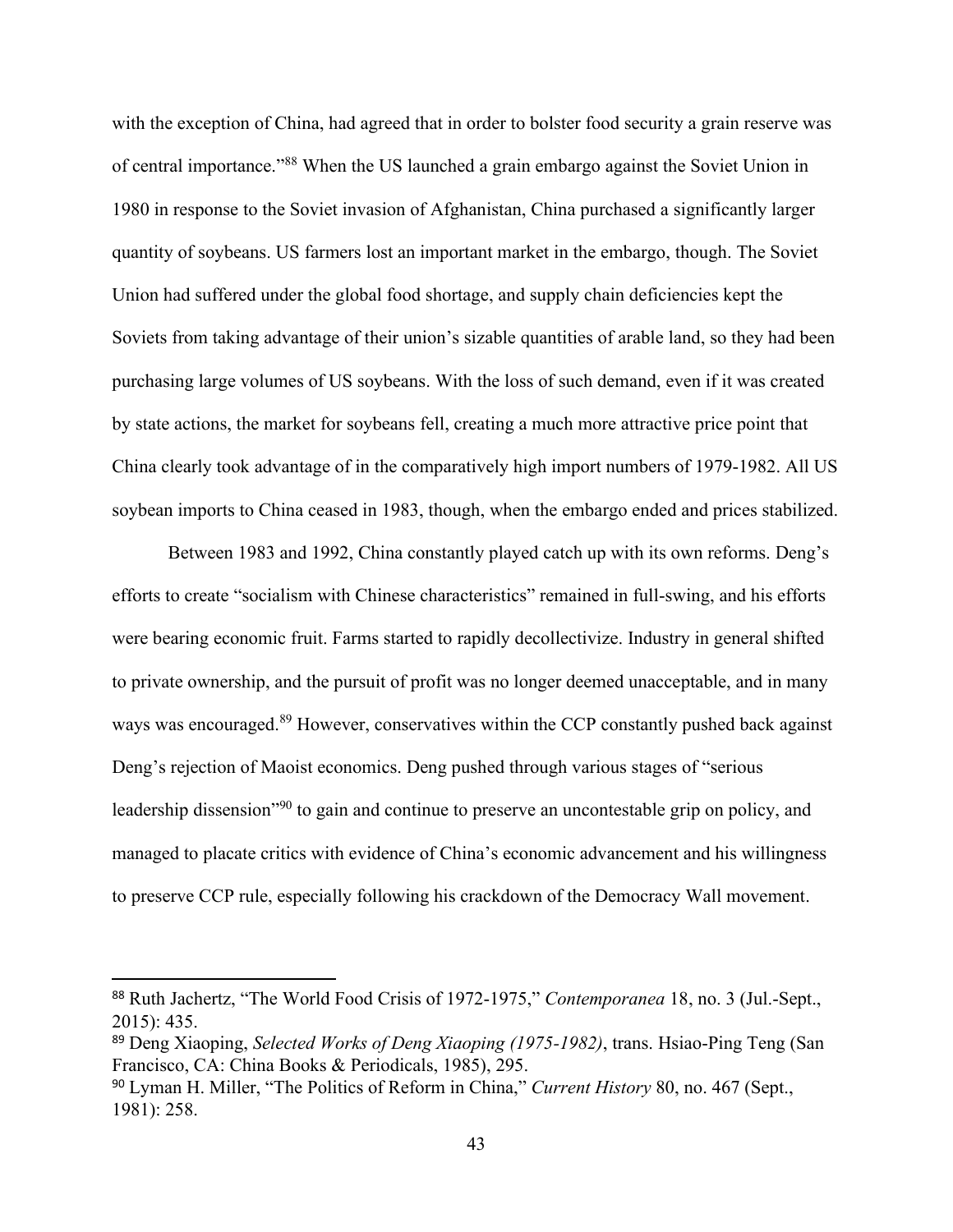In 1978-1979, protestors hung up posters in Tiananmen Square calling for the "Fifth Modernization<sup>", 91</sup> of democracy, attempting to push for multiparty democracy in China. Deng had defended the movement "publicly in its early stages,"<sup>92</sup> but his unwillingness to share power included both the masses as well as party leadership, and so the leaders of the movement were arrested. Still, GDP grew, industrial output grew, as did agricultural yields, and Deng aligned himself with these as proof of the validity of his Four Reforms movement's success, while seeing no need for a fifth reform.

Conservatives' pushback within the CCP does not seem to have motivated Deng to do anything more than prove them wrong. Still, it is quite evident that Deng fell in line with the Maoists when it came to political policy, even if he went in a completely different direction economically. Any lingering fears CCP conservatives might have had regarding Deng's embrace of the fifth modernization of democracy disappeared during the crackdown of protestors at Tiananmen Square in 1989. There, student protestors sought to resurrect the Democracy Wall movement, and even declared a hunger strike to try and convince CCP leadership to open a dialog for democratic reform. Even though the protestors saw themselves as "a patriotic and democratic student movement,"<sup>93</sup> Deng dismissed them as disturbers of the peace. After using the military to disperse the protestors, killing a significant number of students in the process, Deng justified his actions by declaring that the students had sought to "overthrow the Communist Party and topple the socialist system."<sup>94</sup> Deng proved himself to be ruthlessly willing to hold

<sup>91</sup> Chen, Cheng, Lestz and Spence, *The Search for Modern China*, 497.

<sup>92</sup> Miller, "The Politics of Reform in China," 259.

<sup>93</sup> Chen, Cheng, Lestz and Spence, *The Search for Modern China*, 555.

<sup>94</sup> Chen, Cheng, Lestz and Spence, *The Search for Modern China*, 561.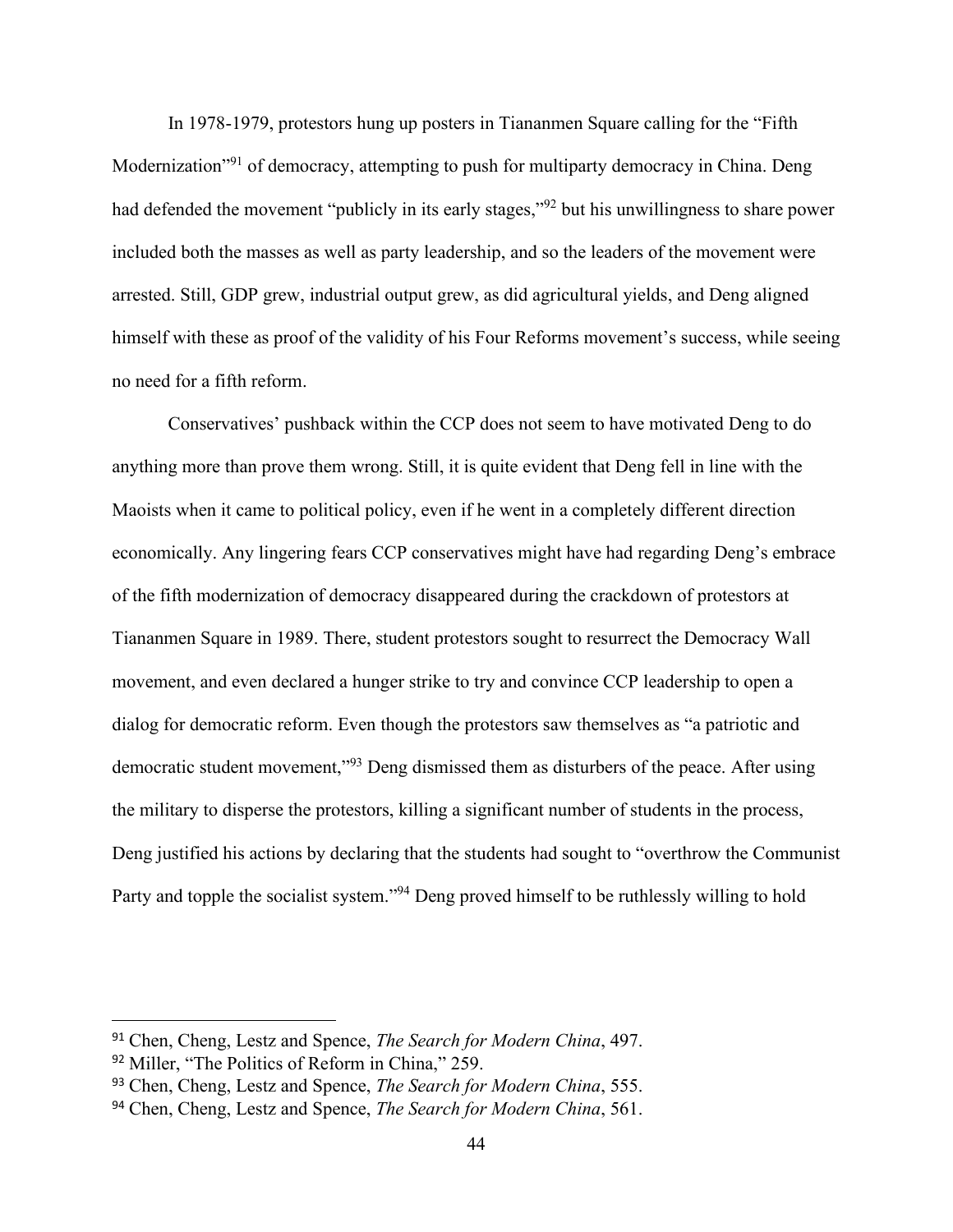onto power, and to keep others from touching it, while maintaining a strict pragmatism regarding economic policy.

Deng's economic reforms in the soybean market, however, didn't immediately shift from a state-sponsored command economy to a market-driven one, and there appears to have been some reluctance to make this radical of a shift. China's "continued reliance on nonprice solutions to address a price problem<sup>195</sup> never seemed to create a stable supply or lead in any way to the goal of agricultural independence. Price controls on China's domestic soybean market were changed, curtailed, enforced, and changed again as the success or failure of such policies became evident.

As Deng's economic reforms continued to create significant growth in China's economy, and as private property and the pursuit of profit grew, China's demand for pork began to grow, which created the need for more hogs and more feed for hogs. When China's economy grew, key products went up in price as demand went up and people had more money to spend. However, "the supply of pork lagged far behind the demand."<sup>96</sup> Price controls and state policies prevented the domestic market from reacting quickly enough to these market signals, which required varying amounts of imports to make up the difference. Sometimes crops were excellent, and sometimes they were not. In many cases, agricultural reforms led to improvements, but Deng's goal remained "to prevent growing dependence on imports."<sup>97</sup> Gradual reform and gradual growth, with quick fixes of imports or expenditures to ease the transition, were China's guiding principle, and the soybean import data reflects this policy.

<sup>95</sup> Terry Sicular, "Grain Pricing: A Key Link in Chinese Economic Policy," 482.

<sup>96</sup> Chu-yuan Cheng, "China's Economy: New Strategies and Dilemmas," 280.

<sup>97</sup> Deng Xiaoping, *Speeches and Writings* (Oxford: Pergamon Press, 1987), 110.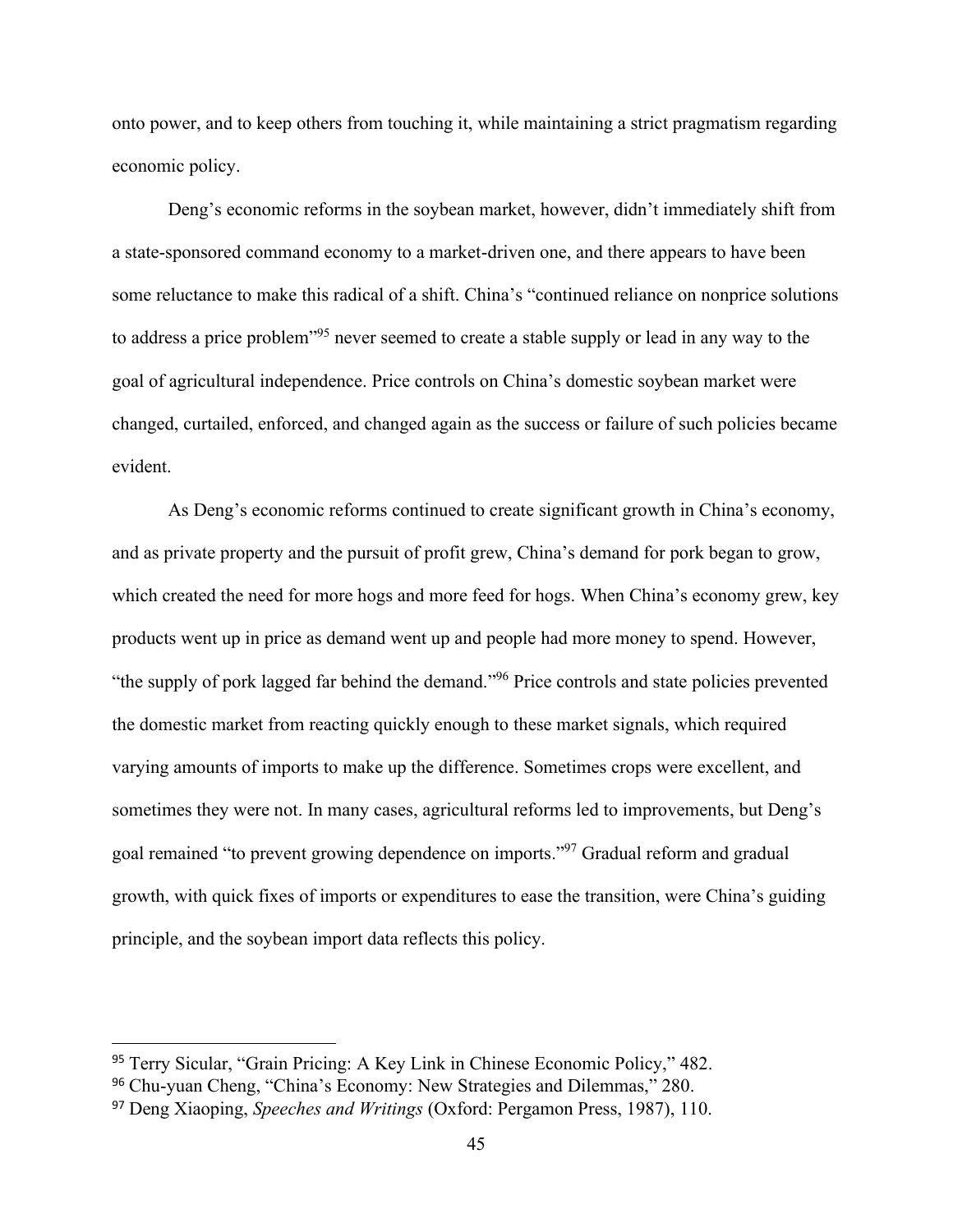The GATS data reflects historical events and policies, rather than market conditions. It is forgivable for Washington Consensus advocates to connect market incentives with Deng's market liberalization policies in China. It is possible that market incentives are responsible for such changes. However, government actions in both China and the US played a highly significant role. This is reflected in this data, and the trends of the next period reflect an entirely different strategy in China.

With the Soviet Union still present as a strategic and ideological adversary, it is possible to examine this period through a strictly ideological lens. However, ideology did not motivate either party. China sought growth, and US businesspeople sought markets. Ideological compromises on the part of Mao in allowing his communist nation to trade with the West, and Deng's near abandonment of Marxist-Leninist economics could lead to the conclusion that China compromised while the US pushed its ideology. But this is an oversimplification. China's policy never wavered during this period, even if its ideology did. The same was true of the US. This reveals the remarkable resilience of CCP leaders to focus on the greater goal, and the lack of an ideological motivation on the part of individual US businesspeople.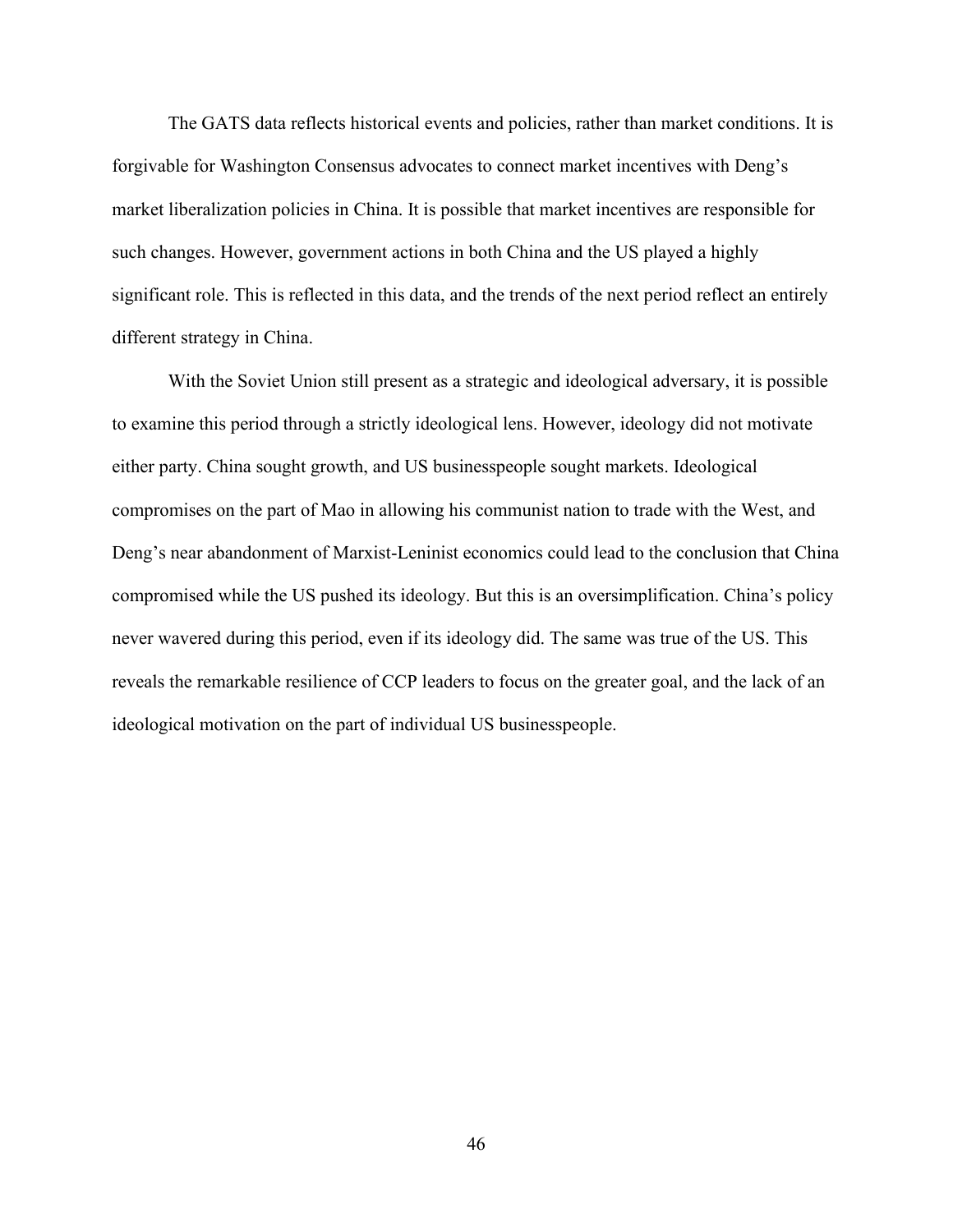## **THE STRATEGIC PERIOD (1992-2004)**

As China's economy grew, it grew in complexity. A new policy needed to be enacted to maintain China's ultimate goal of full industrialization and growth. US economic policy also grew in complexity, as the fall of the Soviet Union dissolved nearly every barrier to international trade and led to new opportunities for businesspeople. The US's ideology seemed to have succeeded and required no action beyond allowing what had already toppled communism to continue, while China actively sought ways to ensure its growth. As contacts grew, trade between the US and China did as well. Meanwhile, not only did US partners not advocate for democracy in China, it was considered a wiser course of action to explicitly choose not to do so.

Deng's reforms and economic liberalization had provided irrefutable dividends by the 1990s. The fall of the Soviet Union had also proven two things: first, the failure of Marxism-Leninism as an efficient system of economics. Second, that it was not just economic failures that had brought down Russia's communist party. Even Modernization Theorists admit that "old fashioned nationalism"<sup>98</sup> among satellite states and non-Russian regions, as well as *glasnost*, the Soviet Union's policy of being more open about its history and policies, played an important role. Seeing how their state compared to the west, and how "they were falling ever farther behind Western living standards,"<sup>99</sup> disillusioned the populace, and the Soviet Union's lack of will to use violence to put down protestors left it vulnerable to what became successful revolutions and uprisings. Deng no doubt witnessed, and learned from, these events. However, despite the

<sup>98</sup> Benjamin M. Friedman, "Capitalism, Economic Growth & Democracy," 46.

<sup>99</sup> Benjamin M. Friedman, "Capitalism, Economic Growth & Democracy," 48.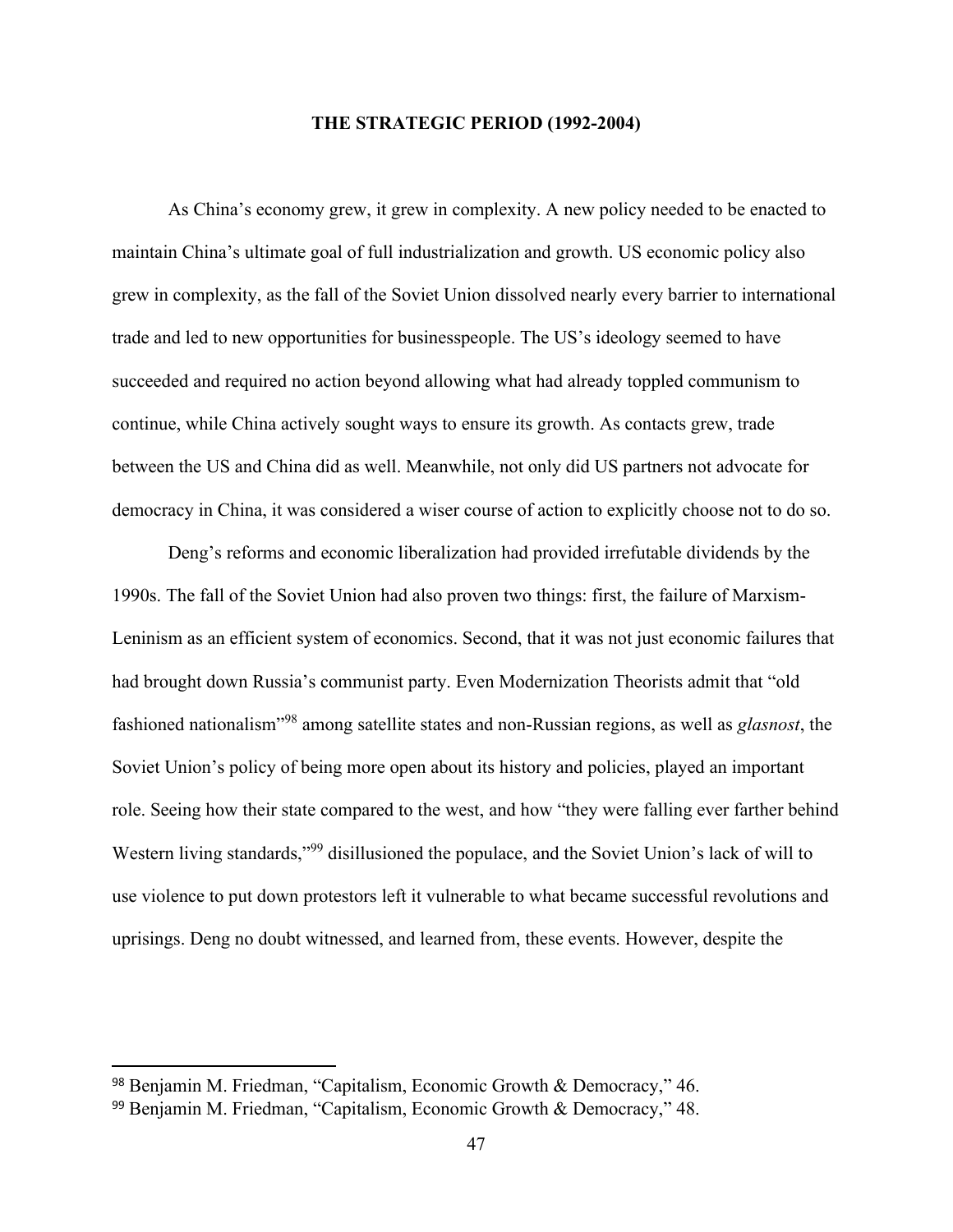violence of the 1989 Tiananmen crackdown, Deng was still considered a reformer, and economic liberalization continued in China.

While the Soviet Union fell apart and the Cold War ended, China continued to grow its GDP and allowed for greater and greater privatization and trade. Economic reforms continued, and Deng pushed hard to present China as a growing, fair trading partner that the world could do business with. In order to solidify this, he saw membership in the World Trade Organization (WTO) as the ultimate goal. China finally achieved membership in the WTO in 2001, after it had "pulled out all the stops to realise this great Dengian ideal."<sup>100</sup>

The WTO is the successor to the GATT (General Agreement on Tariffs and Trade) and was first established in 1993. It is not just a general agreement, but an institution that "presides over a rule-based trading system based on norms that are almost universally accepted and respected"<sup>101</sup> by its signatories, which now include China. The WTO serves a dual role as an international organization for the making of trade agreements, as well as "an international adjudicator deciding trade disputes."<sup>102</sup> The latter has become its most prominent, powerful role, and has significantly impacted policy decisions of a wide variety of nations. The guiding principle of the WTO is fair trade. That means few to no barriers, political and economic, between any countries. Most importantly, this means eliminating tariffs, which are taxes imposed on imports, quotas, which are limits in either dollar or quantity amounts of imports, and state involvement in private enterprise, including state ownership and subsidies.

<sup>100</sup> Han Yuhai, "Assessing China's Reforms." *Economic and Political Weekly* 41, no. 22 (Jun. 3- 9, 2006): 2209.

<sup>101</sup> Richard Baldwin, "The World Trade Organization and the Future of Multilateralism," *The Journal of Economic Perspectives* 30, no. 1 (Winter, 2016): 95.

<sup>102</sup>Joost Pauwelyn, Joel P. Trachtman and Debra P. Steger, "The Jurisdiction of the WTO is Limited to Trade," *Proceedings of the Annual Meeting (American Society of International Law)* 98 (Mar. 31-Apr. 3, 2004): 135.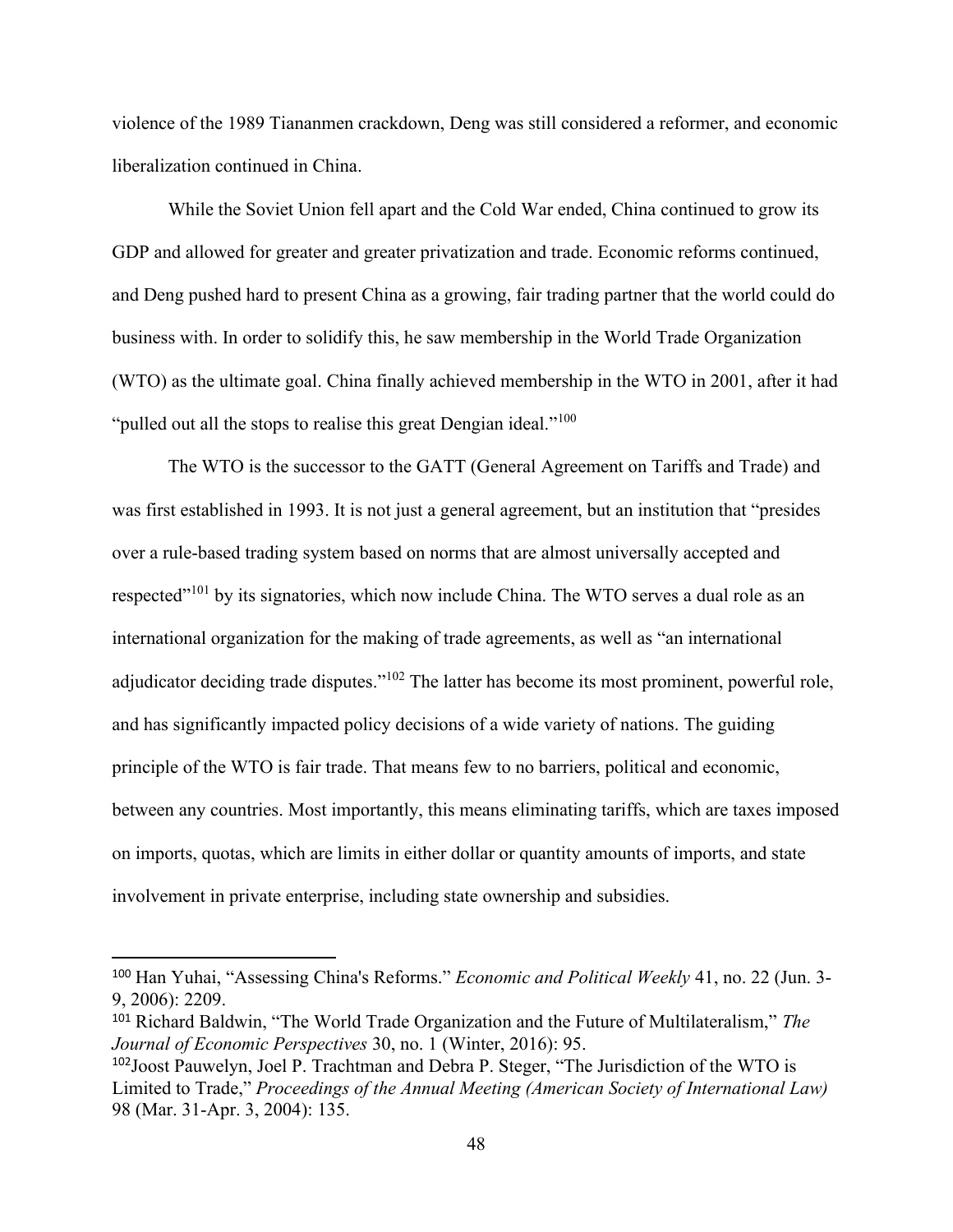The US has long been a GATT member, as well as a WTO member, despite having policies regarding farm subsidies that the WTO finds "hardly free and fair,"<sup>103</sup> including subsidies for soybean farmers. These did not prevent the US from joining the WTO, however, and countries like the US were more than willing to overlook China's own anti-free trade policies in order to admit them to the WTO. US President Bill Clinton personally advocated for this, and directly linked trade with China to political liberalization in China, going so far as to call liberty "the most contagious force in the world,"<sup>104</sup> and arguing that trade would inevitably create this contagion. All the while, China kept buying soybeans as domestic economic considerations, and China's economic policies, continued to evolve.

The evolution of the Bretton-Woods Agreement, the GATT, and the WTO seemingly followed the same pattern of advancement as Modernization Theory. However, the economic actors in these agreements did not include democracy, or political affairs of any kind, in these agreements. The WTO's own guidelines explicitly state that its legislative jurisdiction is "limited to trade relations."<sup>105</sup> GATT members were not forbidden from joining based on the framework of their governments, but on the framework of their trading policies. If a country joined the GATT, and later the WTO, and added significant trade barriers such as quotas or tariffs, or added significant subsidies to domestic industries, another member country affected by this policy could raise a complaint. WTO-run courts, potentially in concert with UN-based organizations or other NGO and privately-run arbiters, could rule between complaining parties. Thus, an enforcement mechanism was created to ensure free trade.

<sup>103</sup> Baldwin, "The World Trade Organization and the Future of Multilateralism," 111. <sup>104</sup> Lisa Van Dusen, "The Tragic Legacy of Bill Clinton's China Doctrine," Policy Magazine, August 10, 2020, https://www.policymagazine.ca/the-tragic-legacy-of-bill-clintons-chinadoctrine/.

<sup>105</sup> Pauwelyn, Trachtman and Steger, "The Jurisdiction of the WTO is Limited to Trade," 135.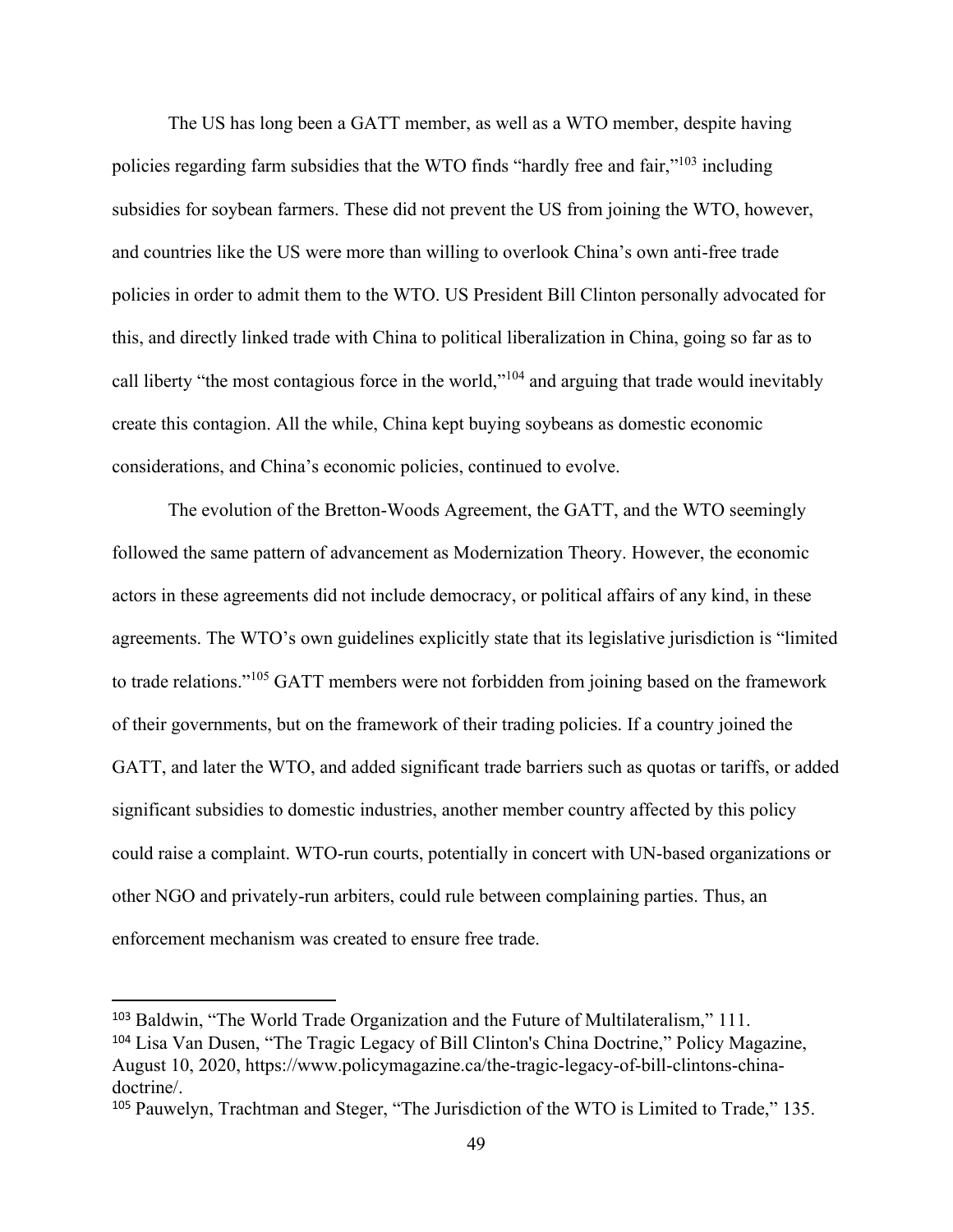No enforcement mechanism, however, was created by the WTO to encourage the democratic elements of an industrialized society. WTO guidelines state that its "international tribunals are courts of limited jurisdiction; they have no power to apply law beyond their mandate<sup>"106</sup> of preserving free and fair trade. And so, while Bretton-Woods neoliberal economists look like Modernization Theorists, they're not. The WTO claims only that free-trade economics creates the greatest wealth, but makes no claim on democracy or morality. WTObased analyses, and the institutions created by these, are strictly contained to how to efficiently and effectively create wealth. The primary concern is reducing global trade barriers, not encouraging democracy or the rule of law.

Modernization Theorists, however, merge the two theories. They see evidence of the success of WTO and GATT-supported free trade-oriented democracies compared to autocracies as proof of the symbiotic, and inevitable, causal link between the two. $107$  But throughout this period, there remained a significant barrier between the economics of the WTO, and the liberalization proposed in Modernization Theory, which meant that China, a single-party autocracy, faced little difficulty obtaining WTO membership and in preventing the adoption of democracy, since there was little active institutional or individual pressure to propel it in that direction.

## **China's Grain Policy**

When economic reforms raised the living standards of many people in China in the 1990s, one of the first products they sought to spend their new income on was pork. China's

<sup>106</sup> Pauwelyn, Trachtman and Steger, "The Jurisdiction of the WTO is Limited to Trade," 140. <sup>107</sup> Benjamin M. Friedman, "Capitalism, Economic Growth & Democracy," 48.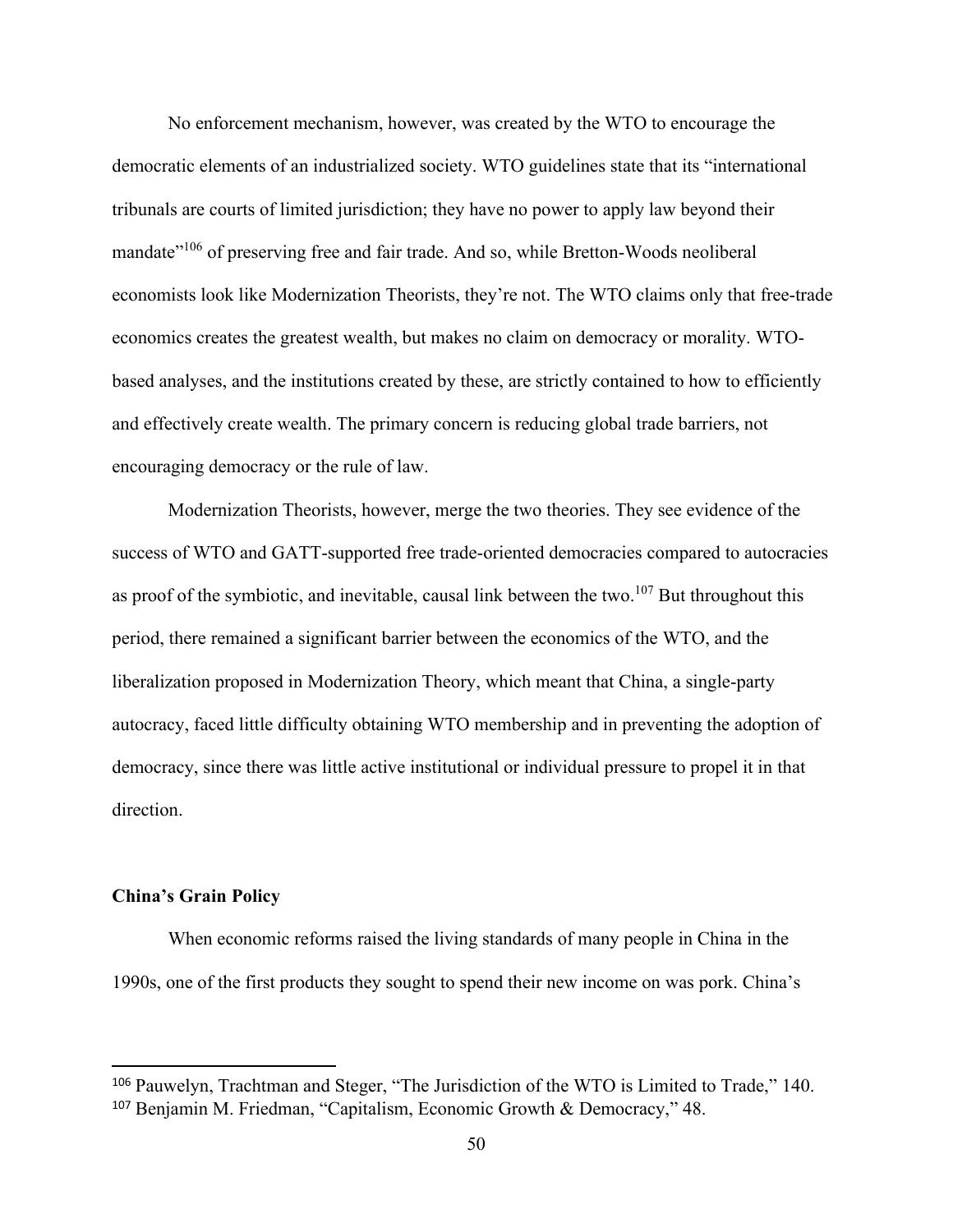"pork supply has vastly increased vis-à-vis the population, and pork has become a commodity potentially consumed daily,"<sup>108</sup> even though for many it was once considered a luxury item unattainable outside of annual festivals. Even a slight increase in overall individual annual consumption caused massive supply chain disruptions in China's pork industry. More demand for pork meant more demand for hog feed. Scraps weren't enough. An industrialized hog industry required a reliable supply of industrialized grain feed.

After a decade of easing price controls and after several decades of failure to obtain complete grain independence, China finally admitted defeat. Once CCP policymakers recognized "that China's soybean output could not keep up with the massive growth planned for the livestock industry, the government began to liberalize the soy sector in the 1990s, allowing imports to overtake both exports and domestic production."<sup>109</sup> This change in grain policy highlights a complete reversal of long-held CCP agricultural directives, and constitutes a clear strategy with multiple layers of benefits. It is also clearly seen in the GATS export data (see Table 2).

The primary challenge China faced was gaining a reliable source of animal feed grain without becoming too dependent on a single outside source. However, the goal of economic selfdeterminism still checked economic aspirations. Even though corn represented the lowest cost commodity option, the United States produced an overwhelming percentage of the global corn supply, and it "is sometimes referred to as the Saudi Arabia of corn because it grows 41% of the

<sup>108</sup> Ann Veeck, Hongyan Yu, and Gregory Veeck, "The Transformation of Pig Feasts in Rural Northeast China," *Gastronomica* 17, no. 3 (Fall, 2017): 60.

<sup>109</sup> Brian Lander, Mindi Schneider, and Katherine Brunson, "A History of Pigs in China: From Curious Omnivores to Industrial Pork," *The Journal of Asian Studies* 79, no. 4 (Nov., 2020): 13.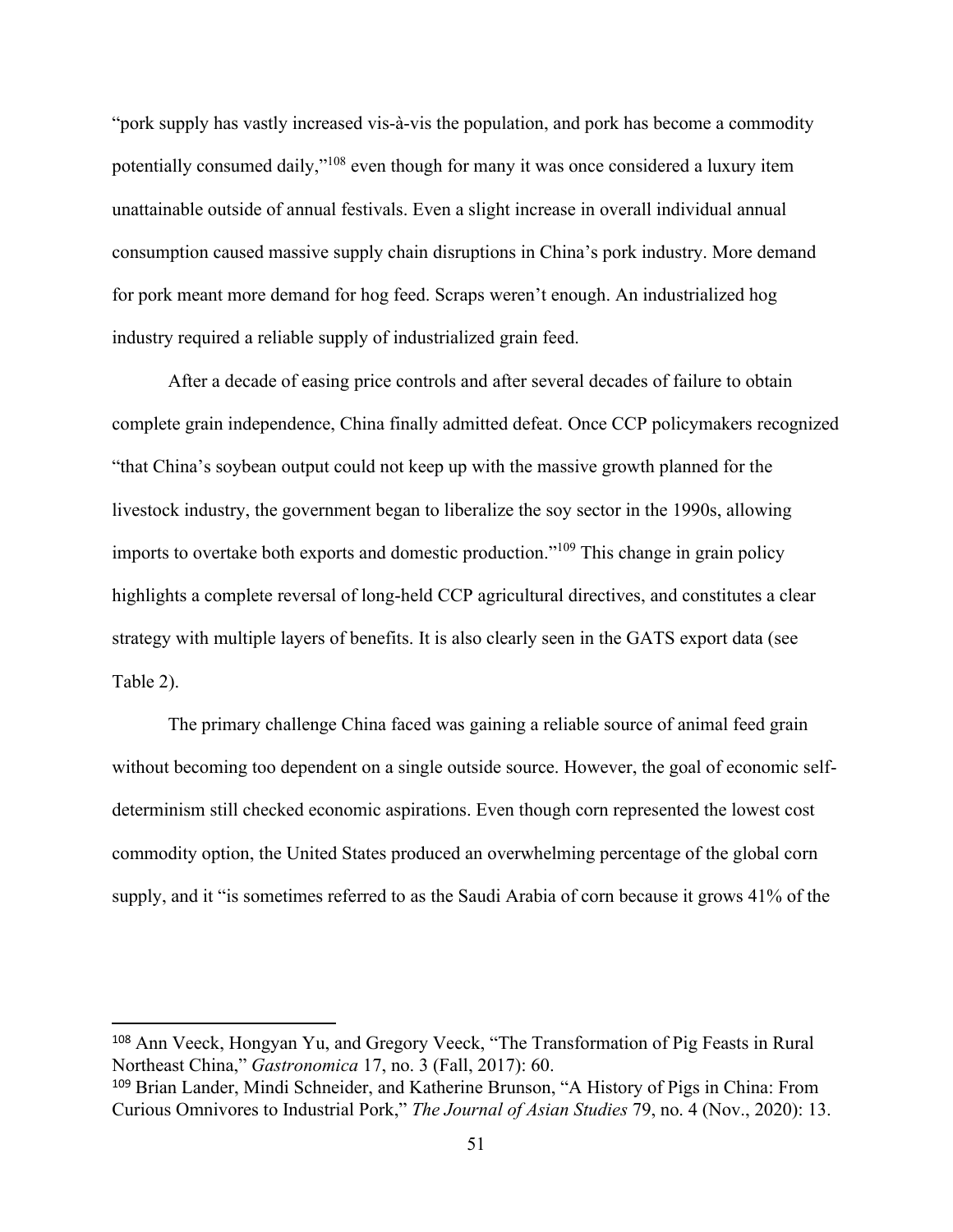| Year | Value     |  |  |
|------|-----------|--|--|
| 1992 | 29,682    |  |  |
| 1993 | 22,999    |  |  |
| 1994 | 8,645     |  |  |
| 1995 | 50,657    |  |  |
| 1996 | 414,476   |  |  |
| 1997 | 410,554   |  |  |
| 1998 | 273,508   |  |  |
| 1999 | 358,735   |  |  |
| 2000 | 1,007,653 |  |  |
| 2001 | 1,012,486 |  |  |
| 2002 | 995,837   |  |  |
| 2003 | 2,888,772 |  |  |
| 2004 | 2,328,762 |  |  |

Table 2. GATS Data of Value of US Soybean Exports in Thousands of US Dollars (1992- <sup>110</sup>

world's corn and accounts for 48% of the world's exports of corn."<sup>111</sup> A grain product with multiple suppliers would give China greater independence, since if any one country attempted to interfere in China's sovereignty, China could simply shift purchase volumes to a different

 "Global Agricultural Trade System," United States Department of Agriculture Foreign Agricultural Service, accessed August 24, 2020. https://apps.fas.usda.gov/gats/default.aspx. <sup>111</sup> Matthew Schaefer, "Promoting Commodity Exports Through Governor-Led Trade Missions: Governors' Constitutionally Permissible (and WTO Permissible) Role of Exporter-in-Chief," *Proceedings of the Annual Meeting (American Society of International Law)* 106 (2012): 275.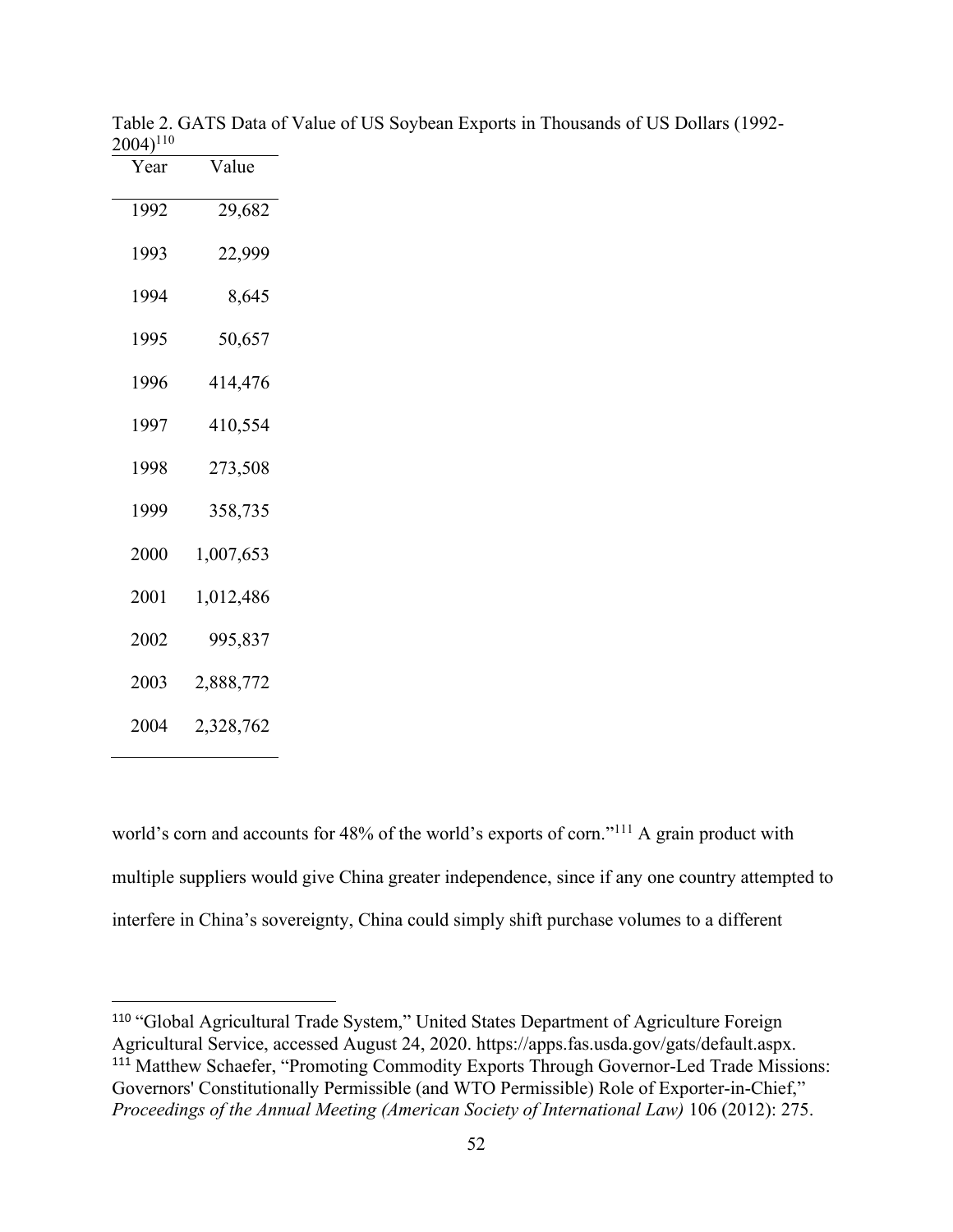supplier. This is basic supply chain common sense, but the goal was not just supply and price risk mitigation, it was high statecraft strategy focused on diplomatic self-determinism.

While the US's industrial farm techniques had evolved to the point that it has been "the world's leading soybean producer since 1941,"<sup>112</sup> Brazil had recently started growing soybeans in significant quantities. Soybeans also have more protein by weight than corn, and "by the bushel or by the ton are a higher value commodity than corn."<sup>113</sup> Economics, therefore, as well as ensuring that if China had "any geopolitical problems with the United States,"<sup>114</sup> it could shift purchases to other reliable suppliers, determined China's policy on which grain to commit to. It is the fact that it committed to becoming a long-term customer that separates this period from previous years.

The data in this period highlights this strategy. No longer would China purchase soybeans as needed. It became regular a customer, and built up infrastructure and policies around this. China lowered "import barriers for soybeans and then developed literally the world's most sophisticated and largest crush industry."<sup>115</sup> Even domestic crops were shifted to other supply chains, as subsidies and favorability toward soy imports meant many soybean farmers in China "switched to planting corn."<sup>116</sup>

The secondary benefit of committing to purchase imported US soybeans was that it publicly demonstrated China's willingness to become a customer of the US at a time when the

<sup>112</sup> Jia-Chen Fu, *The Other Milk: Reinventing Soy in Republican China* (Seattle, WA: University of Washington Press, 2018), 186.

<sup>113</sup> John Hensley, in discussion with the author.

<sup>114</sup> Paul Burke, in discussion with the author.

<sup>115</sup> Paul Burke, in discussion with the author.

<sup>116</sup> Shefali Sharma, "The Need for Feed: China's Demand for Industrialized Meat and its Impacts," *Institute for Agriculture and Trade Policy* (Feb., 2014), 10,

https://www.iatp.org/documents/need-feed-chinas-demand-industrialized-meat-and-its-impacts.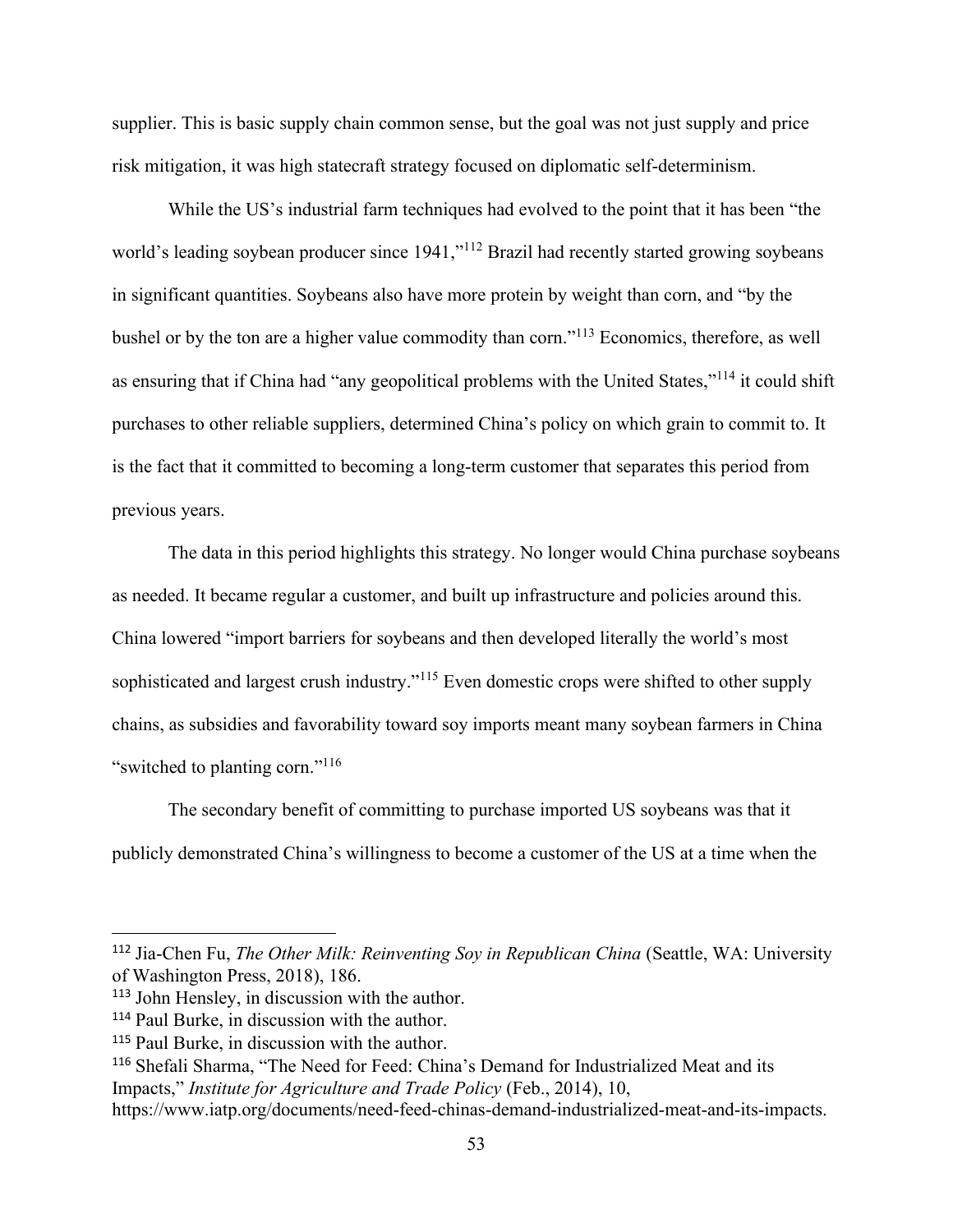balance of payments was rapidly shifting. China's economic reforms and industrialization had evolved to the point that they were able to manufacture consumer goods. Western companies, seeing the advantages of China's significantly lower labor costs and finding welcome encouragement from both Washington Consensus global market advocates in their own governments, as well as China seeking to increase its exports, shifted their supply chains to either purchase products made in China or to set up their own operations in China itself. This "general movement toward offshoring"<sup>117</sup> replaced a significant amount of US manufacturing. The adoption of the North American Free Trade Agreement, or NAFTA, in 1994 also highlights a changing US policy, not just in North America but globally, embracing the elimination of tariffs and allowing markets a free rein to guide supply chains.

US protective tariffs on everything from televisions to automobiles were lowered or eliminated, allowing more affordable imports made in China to soon supplant US-made alternatives. China was well aware that a country that imported huge volumes from one country but exported little to nothing in return would soon resent that situation, and even NAFTA faced such early criticisms in the US. So by committing to purchasing US soybeans, China was visibly demonstrating to "the US government and US society that trade's not a one-way street, that it's not all televisions going one way, that there are other things going the opposite<sup>"118</sup> direction. China wanted to make it clear that it was a reliable customer as well as a reliable supplier, and that the relationship between the two countries could be sustained for mutual benefit.

China demonstrated this commitment with publicly signed purchase contracts. State representatives would meet, sign documents in front of the press, and make public both the

<sup>117</sup> Justin Pierce and Peter K. Schott, "The Surprisingly Swift Decline of US Manufacturing Employment," *The American Economic Review* 106, no. 7 (Jul., 2016): 1640. <sup>118</sup> Paul Burke, in discussion with the author.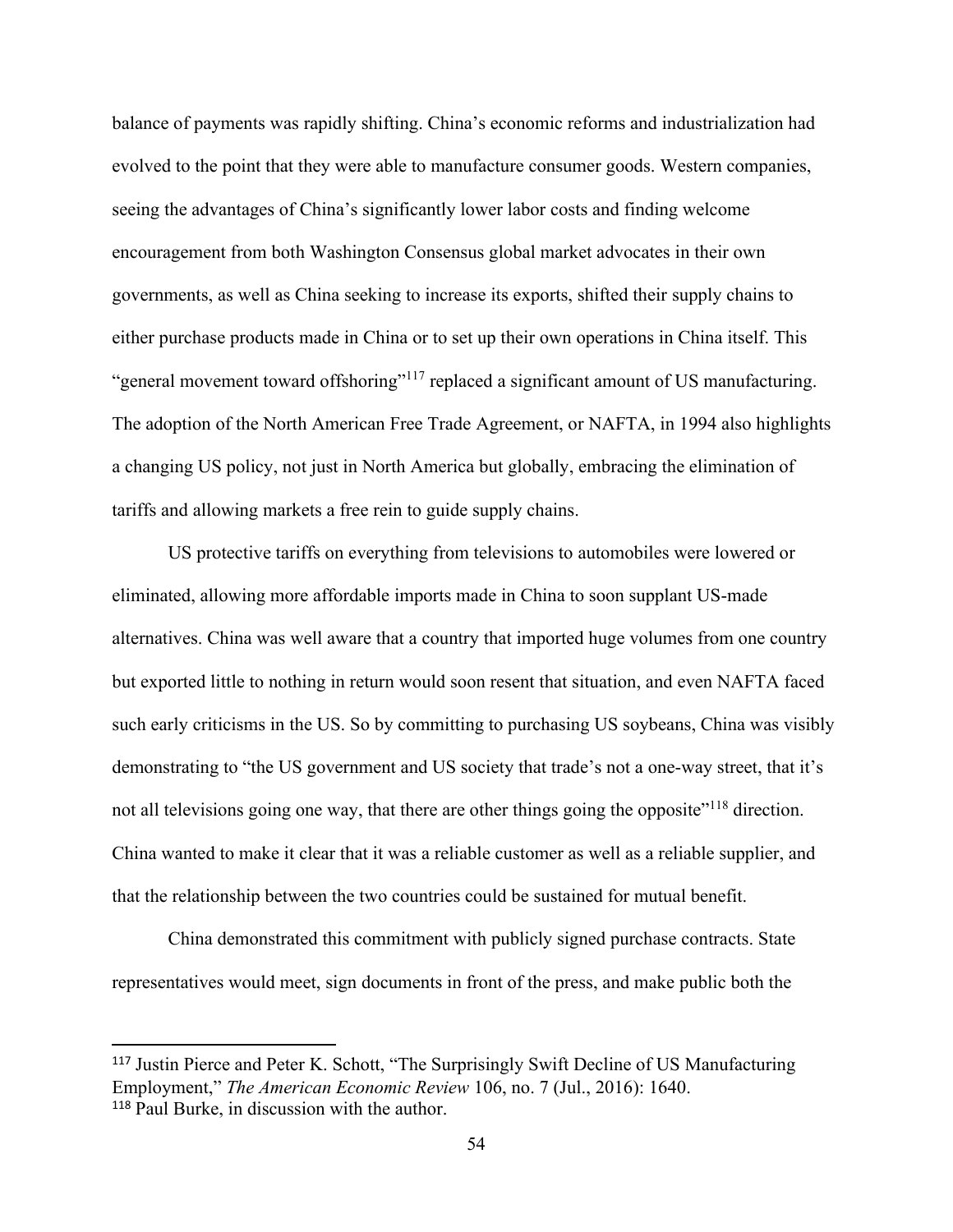volumes they would purchase and their demonstration as a good customer. But only in "the first year they did it they actually signed contracts,"<sup>119</sup> because these contracts created market signals that raised soybean prices. So the language of the declarations shifted to less formal, noncontractual commitments called Letters of Intention to Purchase. This allowed China to gain the benefit of the public demonstration that they were not just selling goods to the United States but also purchasing goods and could be a friendly trade partner, but avoided making too firm a market signal that would create unwanted price increases. However, USDA data showed "within three days the Chinese making commitments to purchase just about the volume"<sup>120</sup> they'd committed to importing during the public commitments. This makes the Letters of Intention to Purchase not just empty gestures meant to score political points, but signs of actual economic intent.

## **US Farm and Hog Industry**

The industrialization of US soybean and hog farming continued the trend of fewer, larger farms. Soybean farming increased in Missouri, due to growing export demands as well as the continuing benefit of alternating corn and soybeans. Hog farming fully embraced CAFO techniques, and small hog farms gradually disappeared, replaced by larger and larger facilities of pigs who remained indoors full-time. "Bulk feeder tanks mounted outside the hog facility"<sup>121</sup> fed crushed soybeans to the pigs, and holes in barn floors allowed for the easy and automatic disposal of waste and urine. The soybean supply chain grew in scale as well. The barges grew

<sup>119</sup> Paul Burke, in discussion with the author.

<sup>120</sup> *Ibid*.

<sup>121</sup> Chris Mayda, "Pig Pens, Hog Houses, and Manure Pits: A Century of Change in Hog Production," 37.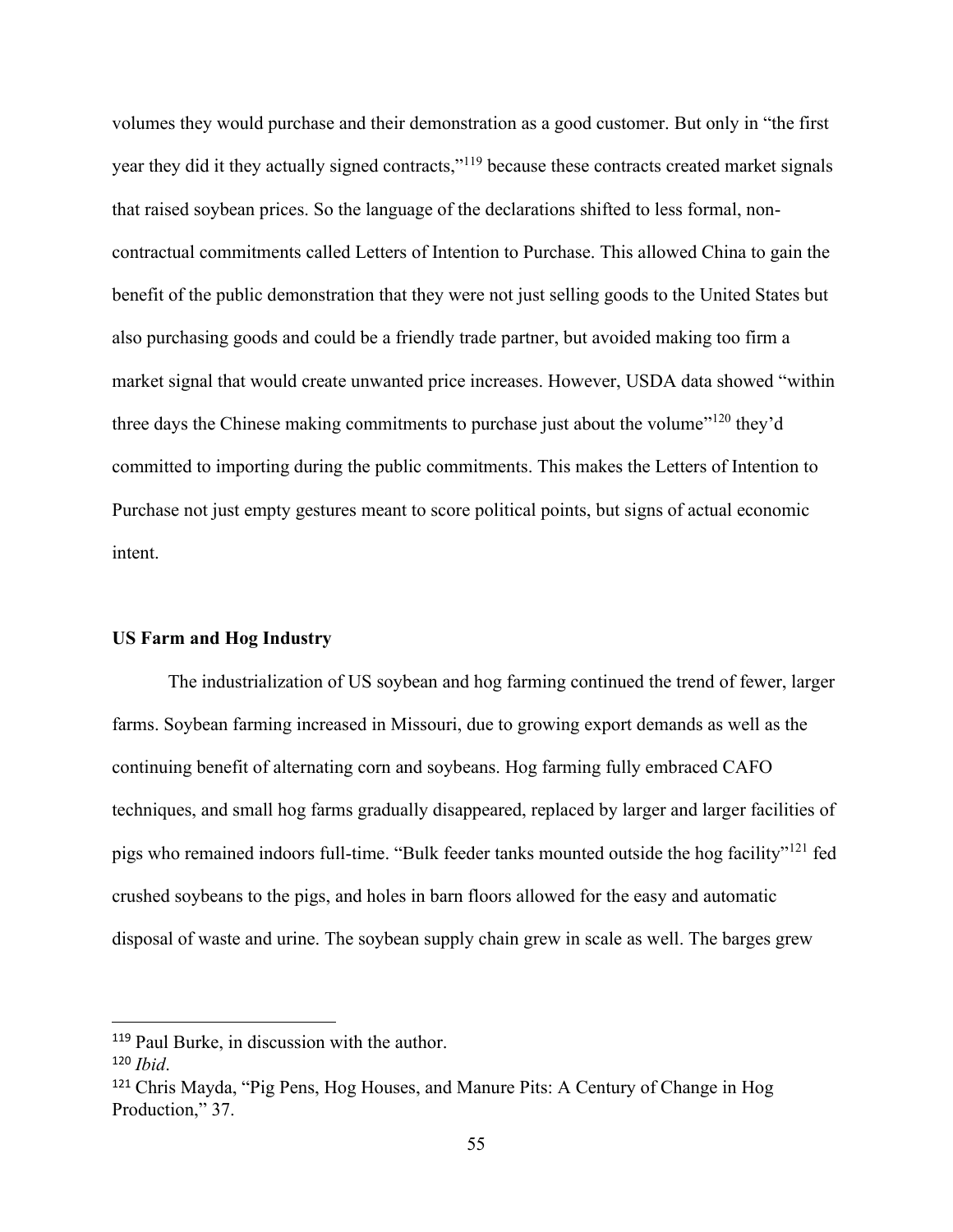larger, as did the silos, and the dry-bulk grain ships bound for China became enormous. "China became the world's largest soybean importer in 2003,"<sup>122</sup> but not just through market conditions. China's demand came partly from direct action on the part of US government and agricultural NGO actors.

## **US Export of Ideas**

As the US embraced CAFO techniques and chemical-based farming, Europe deliberately shifted away from these techniques. The cost advantages of CAFO farming were clear, but also were the quality and flavor differences in the meat, as well as the quality-of-life of the animal and the environmental damages CAFO farms caused. All the damage from "slatted floor leg injuries, lack of bedding, use of growth promoters and use of antibiotics has caused these techniques to be banned in the EU."<sup>123</sup> China, however, embraced the US model, partly due to US advocates.

US farming advocates and NGOs recognized the growth of soybean demand based on the growth of CAFO hog farming techniques in the US, and realized that if China had such an industry, the US would have an enormous customer. Beginning in the 1980s, the United States sent experts to educate members of China's growing hog industry on CAFO techniques, sharing not only expertise but technology. "US corn and soybean farmers really helped China develop that animal agriculture industry through a lot of technology transfer"<sup>124</sup> and knowledge sharing, with the explicit intent of creating a customer for US farmers. American farmers and traders

<sup>122</sup> Brian Lander, Mindi Schneider, and Katherine Brunson, "A History of Pigs in China: From Curious Omnivores to Industrial Pork," 13.

<sup>123</sup> Chris Mayda, "Pig Pens, Hog Houses, and Manure Pits: A Century of Change in Hog Production," 38.

<sup>124</sup> Paul Burke, in discussion with the author.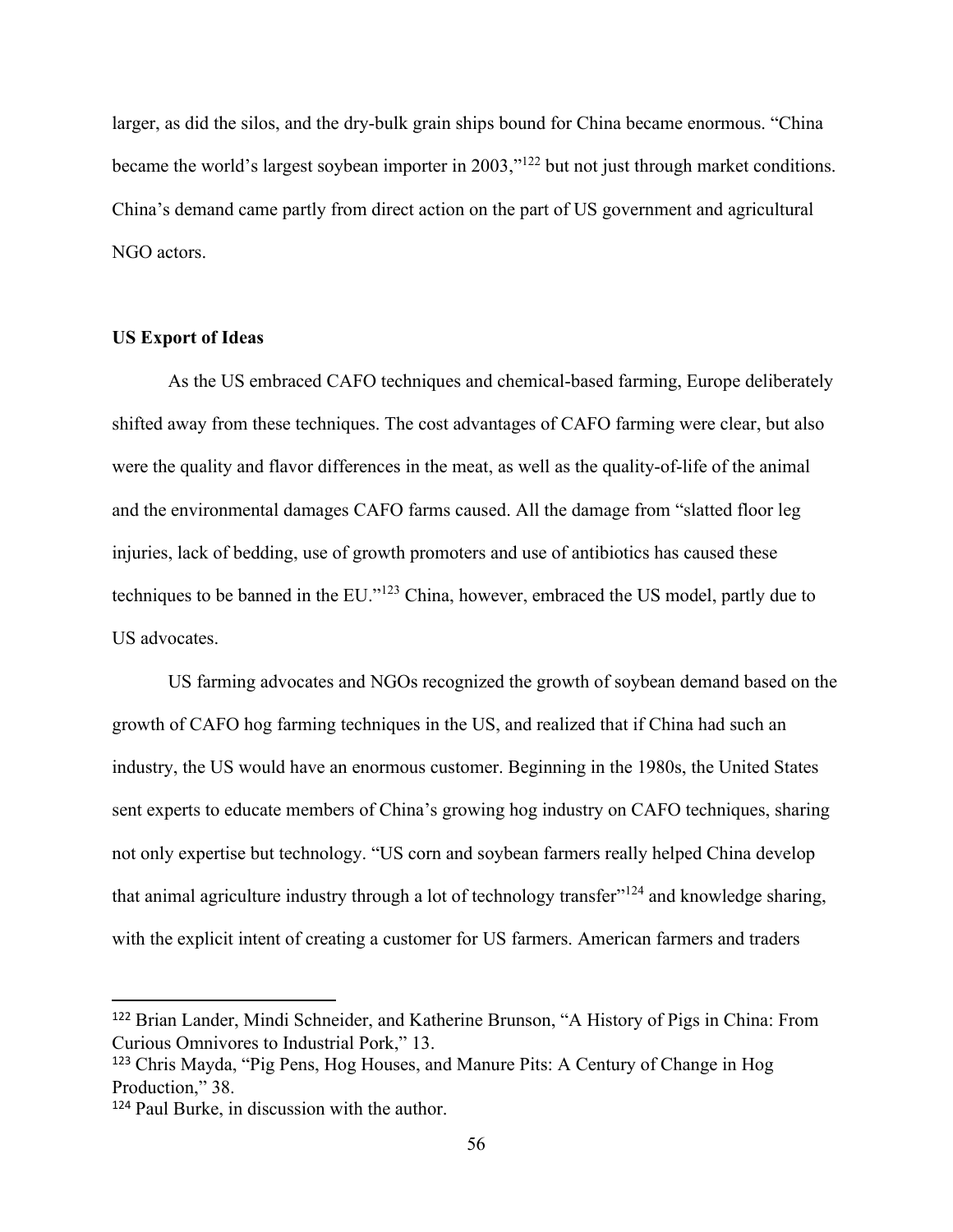profited from these investments, and China's economy profited from the utilization of a proven model as well as the increase in soybean and pork supplies.

Whether the European model of hog farming would have worked in China is an interesting question, but by embracing the US's CAFO model, China embraced and publicly showcased its role as an enormous buyer of US grain. The GATS data shows proof of China's steady commitment year after year to purchase large quantities of US soybeans in this period. More Chinese citizens gained more affluence and desired to eat more and more pork, and US farmers grew as much soybeans as China wanted, since they don't "care if it's corn or soy that the Chinese are buying as long as the Chinese are buying a crap load of it." $125$ 

The US soon offered China Permanent Normal Trade Relations, which "became effective upon China's accession to the WTO in December 2001."<sup>126</sup> Investment and trade exploded, while purchases of soybeans continued apace. Optimism derived from the benefits both sides of the Pacific Ocean received hinted at no limit to the growth of their economic interdependency. But a subtle shift in China's strategy laid the seeds for significant challenges.

Once again, China and the US's ultimate goals remained consistent during this period. China wanted growth and industrialization, and the US wanted to grow foreign markets. Once again, ideology did not interfere, and for the US, was explicitly avoided. By choosing not to use this unique opportunity, when China was joining the world order of international trade under the WTO, to actively promote the ideology of democracy, it was left to businesspeople to demonstrate the superior economic outcomes of a democracy. Not only did US businesspeople

<sup>125</sup> Paul Burke, in discussion with the author.

<sup>126</sup> Justin Pierce and Peter K. Schott, "The Surprisingly Swift Decline of US Manufacturing Employment," 1636.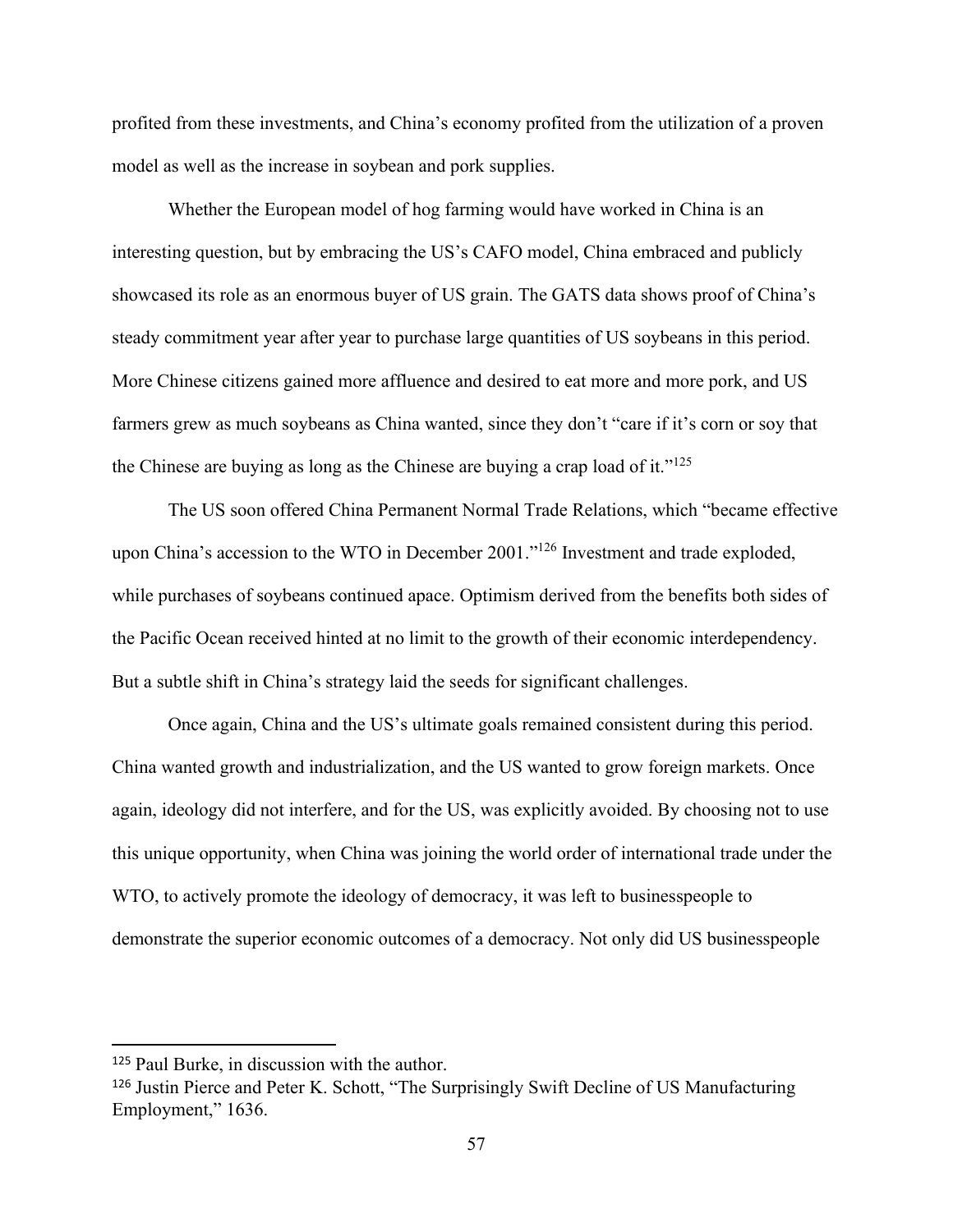express no interest in doing so, the lack of democracy in China in no way interfered with their ability to grow their markets.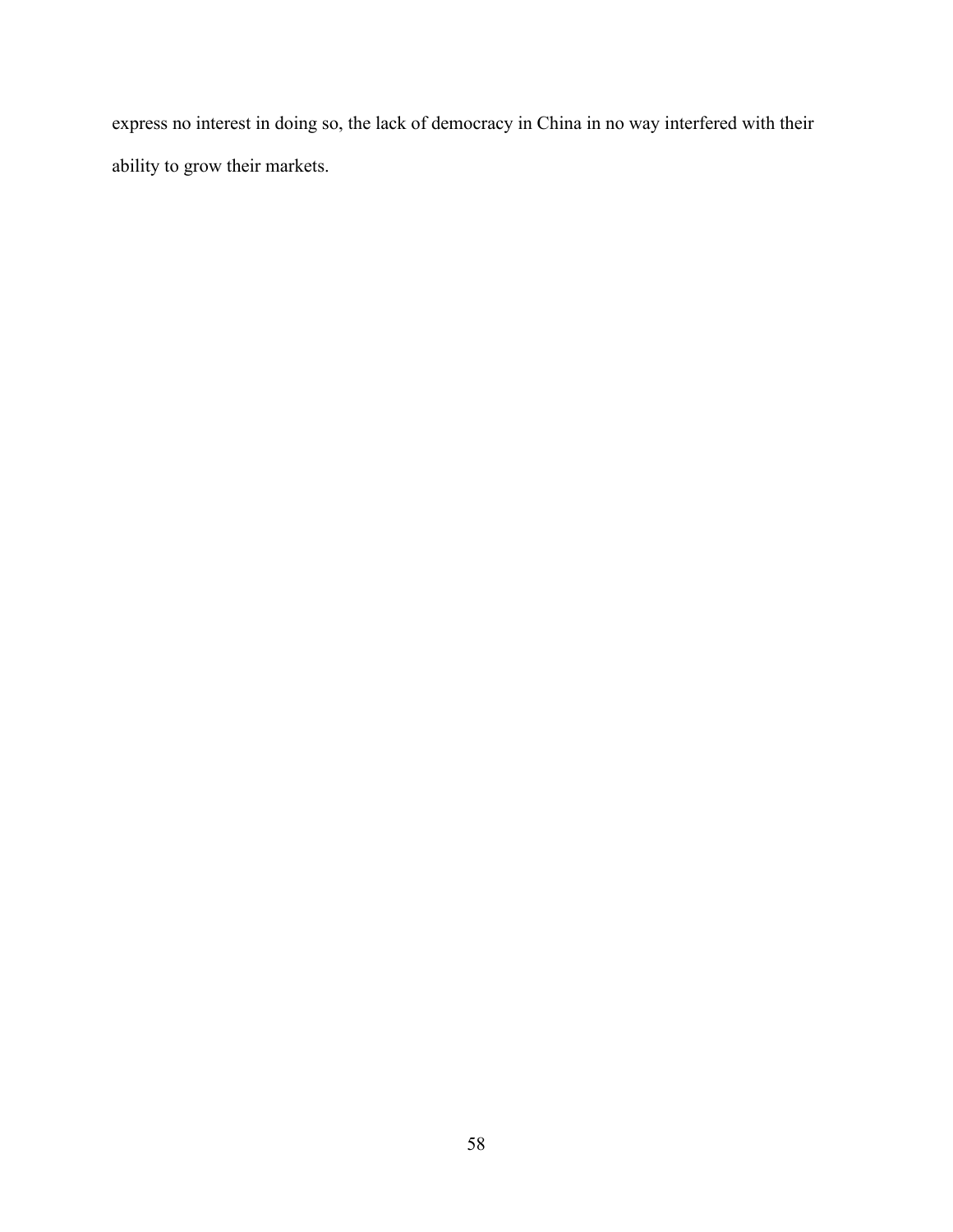#### **THE SOE PERIOD (2004-PRESENT)**

Once China succeeded in achieving near full industrialization and put itself on a path toward sustainable growth, its policies changed. In the Maoist period, overt governmental control seized private property and diminished the incentives for businesses to sustain themselves. However, a pragmatic realism had always guided the principal of "socialism with Chinese characteristics." With a growth in expertise and greater negotiating power in international transactions, the CCP of the early twenty-first century sought to assert greater control over China's economy. But their ultimate goal still never wavered, that of growth and industrialization. The US also never wavered in its ultimate goal of market growth. However, the US became aware of the challenges of a more assertive China. Those motivated by ideology saw this as a new, unexpected problem. Businesspeople who were motivated by self-interest, however, didn't seem to care, and in fact saw ideological conflict as acting against their own self-interest.

#### **State-Owned Enterprises**

In 2004, a small event had massive repercussions that signaled a shift in China's strategy around soybeans and grain imports. A privately-owned soybean crusher in China "defaulted on U.S. soy contracts — caught out in a price crash between their purchase contract and prevailing prices."<sup>127</sup> This can happen in international trade, where the fluctuating price of commodities can lead to massive losses if market prices fall after contract prices are locked in. However, locking

<sup>127</sup> Shefali Sharma, "The Need for Feed: China's Demand for Industrialized Meat and its Impacts," 17.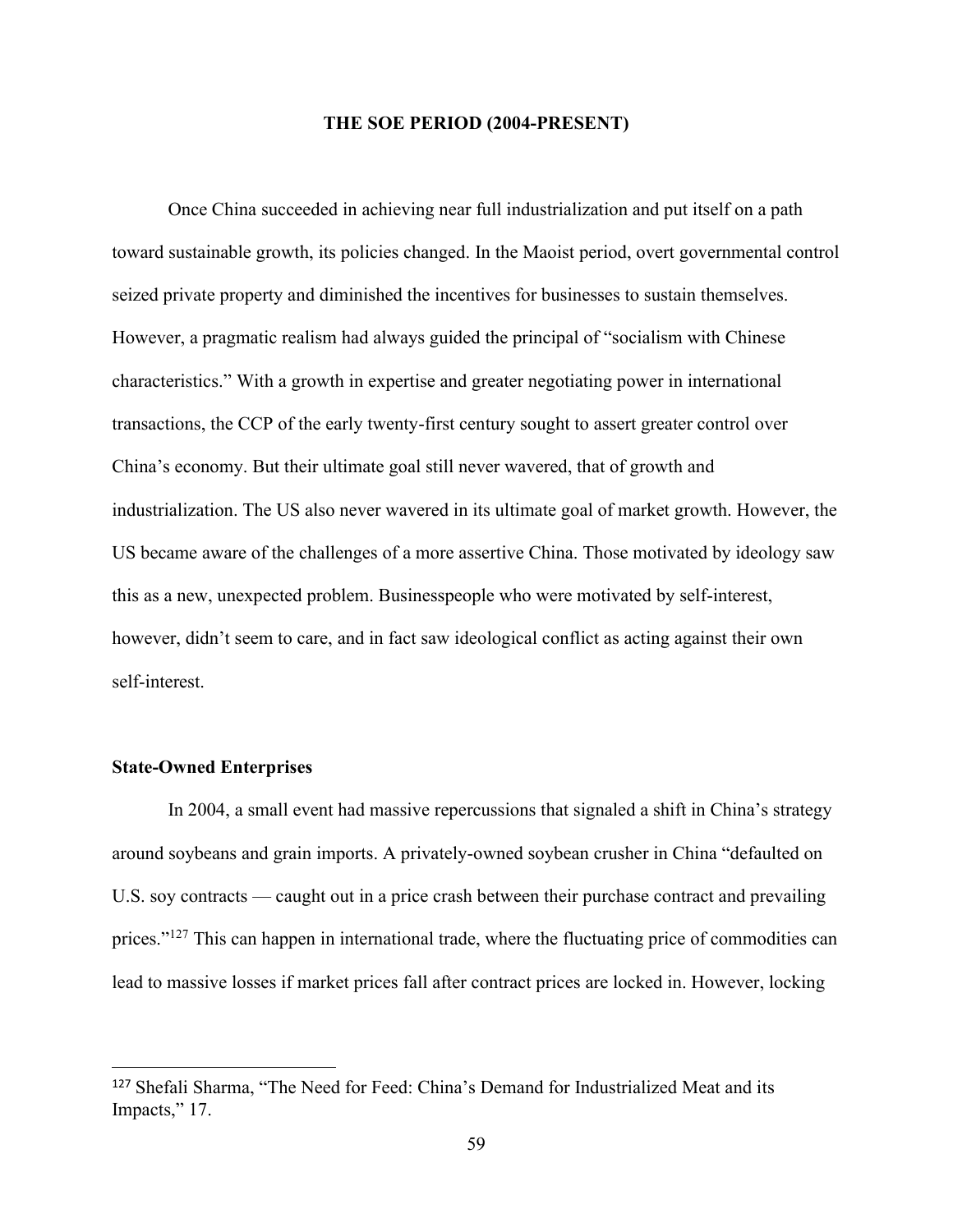in a price can protect against a potential price increase. Such are the risks of private exchanges, which occur with all international trade, not just between the US and China.

The WTO and the UN have established several organizations explicitly intended to help arbitrate and enforce decisions when such contract violations occur. In fact, acting as a court of arbitration is perhaps the most important, and most powerful aspect of the WTO, as it regularly "issues rulings that are universally followed even though it has no direct enforcement power."<sup>128</sup> Since China was now a member of the WTO, the private US company could bring the private Chinese importer to court. For this specific case, a commodities exchange association in London was used as a neutral arbiter, and "when U.S. traders took the Chinese crushers to arbitration at the Grain and Feed Association in London, Chinese crushers were required to pay large sums in compensation, forcing many of them out of business."<sup>129</sup>

China "subsequently put in place policies and incentives to support the domestic crushing industry with preferential financing and local government support and investments to"<sup>130</sup> large crushers, both state and privately owned. In addition, new, foreign-owned crushers were not allowed to be built. The newer, state-owned mills were much larger than the older, foreignowned crushers, and could therefore negotiate for lower prices. This is essentially the philosophy of Chinese State-Owned Enterprises (SOE), which form "the core of China's economic system."<sup>131</sup> Setting up any industrialized business requires a significant amount of up-front

<sup>128</sup> Baldwin, "The World Trade Organization and the Future of Multilateralism," 112. <sup>129</sup> Shefali Sharma, "The Need for Feed: China's Demand for Industrialized Meat and its

Impacts," 17.

<sup>130</sup> Shefali Sharma, "The Need for Feed: China's Demand for Industrialized Meat and its Impacts," 17.

<sup>&</sup>lt;sup>131</sup> L. Morris Bian, "The Sino-Japanese War and the Formation of the State Enterprise System in China: A Case Study of the Dadukou Iron and Steel Works, 1938-1945," *Enterprise & Society* 3, no. 1 (Mar., 2002): 81.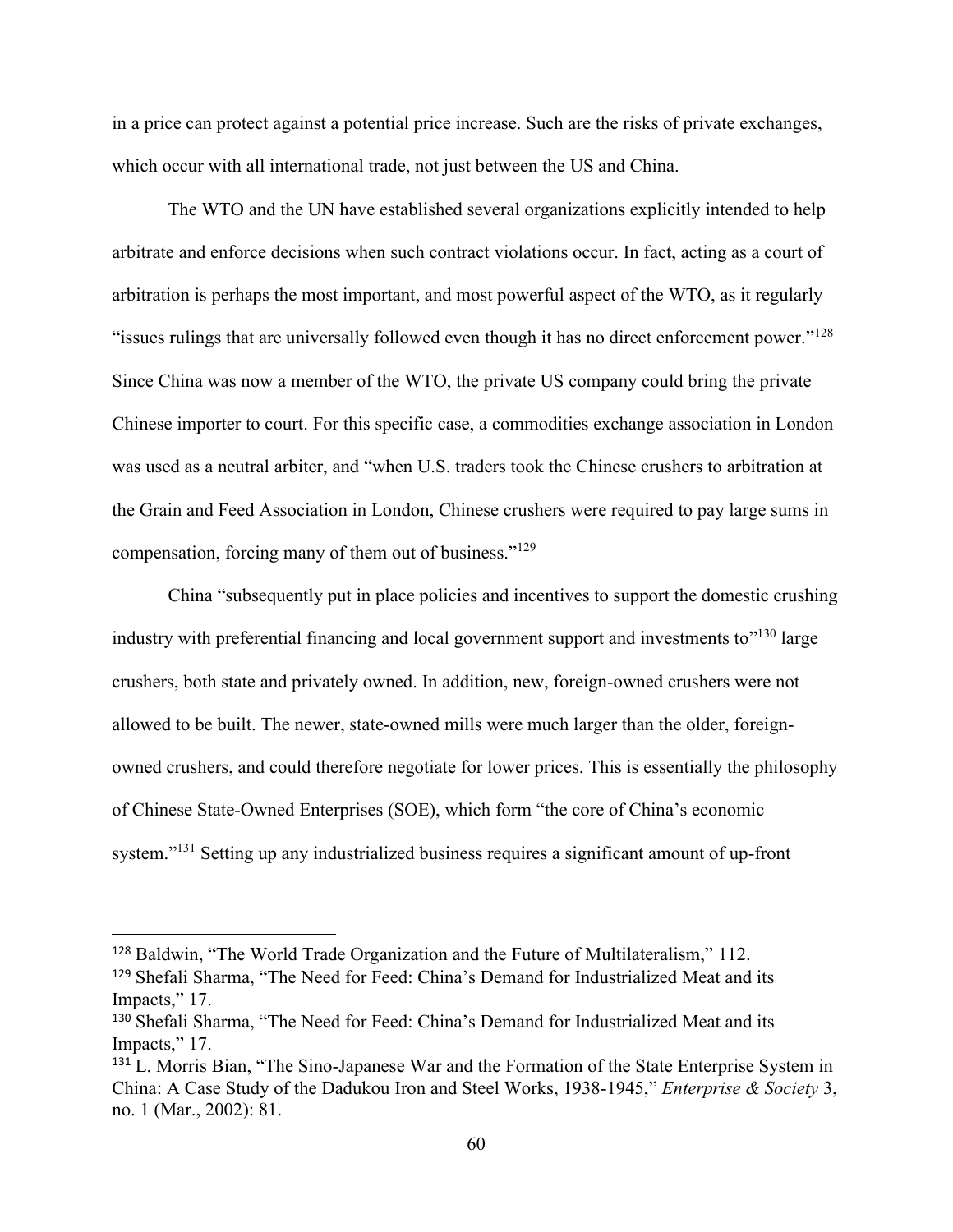capital. Credit limitations often mean privately-owned businesses can't get started, or have inefficiencies due to their small size, especially if a larger international competitor already exists. State funds can solve this problem, and also offer some cash flow buoyancy, allowing a fledgling business time to gain revenue while not worrying about paying off potentially high-interest loans or appeasing investors.

Chinese SOEs have had significant success. It would be inappropriate to compare them to state-owned communist enterprises in the Soviet Union, but they are also unlike western European utility and transportation businesses, since "many of them behave like free-market producers and respond to the productivity incentives of the market."<sup>132</sup> The major difference is that they have the backing and financial support of the Chinese government. In the case of the soybean crushers, it is difficult to ignore the outcomes of SOE investment and not assume intent.

The scale of the SOE crushers, such as the massive soy importer COFCO, meant that smaller Chinese crushers could not compete. They had no choice but to buy soybeans at higher prices, since they could not contract for the volumes of the SOEs. But American soybean exporters did not discriminate between SOEs and private importers. Soybean suppliers sold to whichever firm bought the largest volumes, and showed no interest in whether or not the customer was state-owned. US soybean advocates claim that they're "pretty much as nonpolitical as we can get, you know; we want markets,"<sup>133</sup> nothing more and nothing less.

All these circumstances eventually led to a large amount of privately-owned soybean crushers in China declaring bankruptcy or selling their businesses to SOEs, with the market share of foreign-owned crushers shrinking significantly and forcing them to "work in collaboration

<sup>132</sup> Alice Shiu, "Efficiency of Chinese Enterprises," *Journal of Productivity Analysis* 18, no. 3 (Nov., 2002): 255.

<sup>133</sup> John Hensley, in discussion with the author.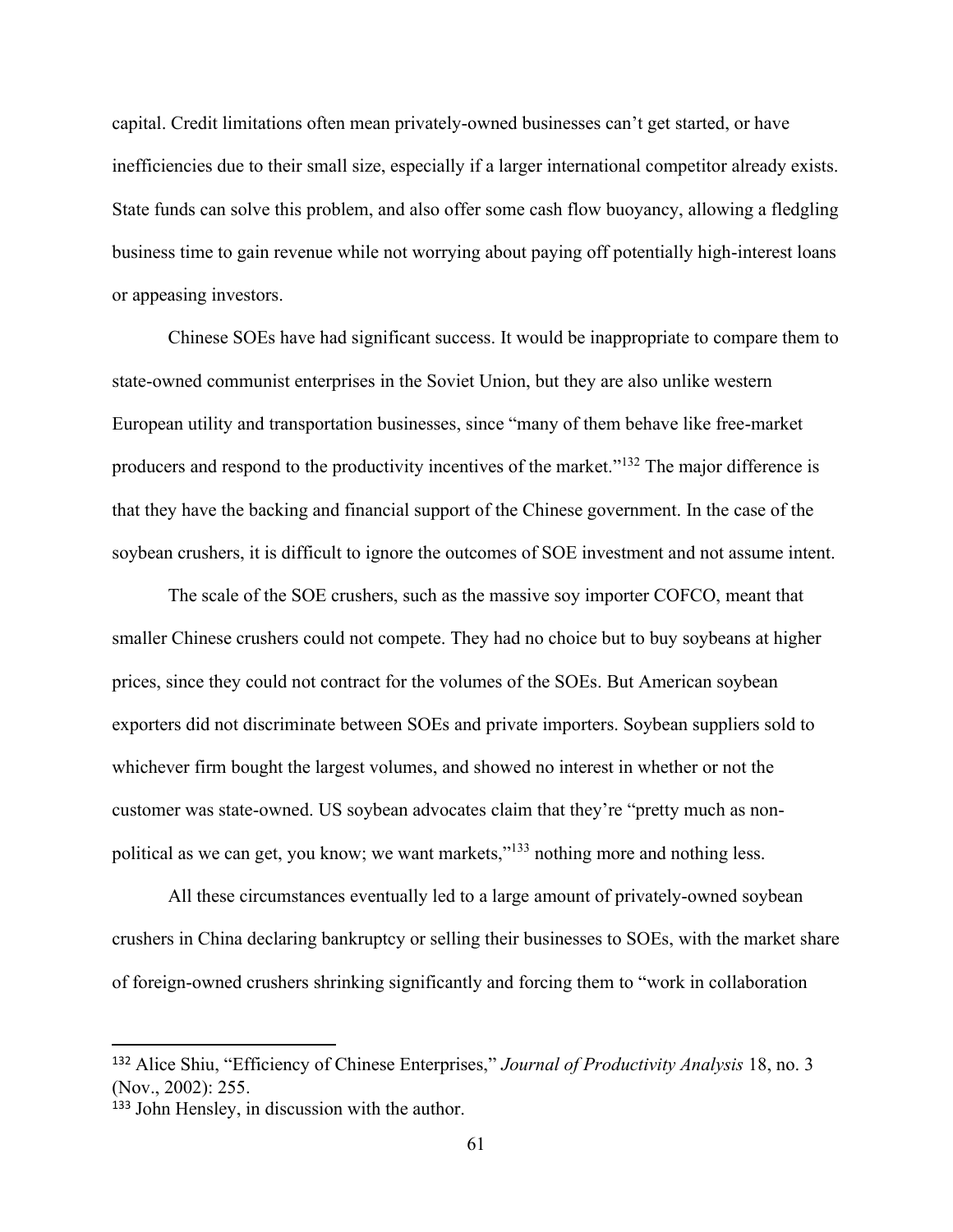with Chinese firms, both state and privately owned."<sup>134</sup> This shift in SOEs from inefficiently bloated bureaucracies to "sophisticated companies,"<sup>135</sup> along with the support strategies behind them, clearly separates this period from the others. No longer did China seek to simply grow its international trade, but to control it (see Table 3).

## **Missouri Soybean Exports**

2007 was the first year GATS data separated Missouri soybean exports from the overall national totals. The vast majority of these numbers were soybeans gathered in silos with other states' crops along the Mississippi and Missouri Rivers, delivered on barges to the port of New Orleans, and exported to China in dry-bulk cargo ships. This limitation makes the above data somewhat unreliable, since it is quite likely that any trend visible is due to poor separation of the weight count for Missouri-grown soybeans and other states' soybeans, since they were all gathered at the same silos and delivered on the same ships. The national trends, by and large, match those of the state, and are much more reliable when examining the impact of both state and private actions in trade negotiations (see Table 4).

The trend line for soybean growth continues and shows remarkable similarity to the trend line for China's GDP Per-Capita growth over this same time period (see Figure 1). This reinforces the concept that as more Chinese households gained more income for luxuries like pork, the demand for soybeans increased. The major exception was the massive drop in US soybean exports to China that occurred in 2018, which had a direct, political cause (see Figure 2).

<sup>134</sup> Shefali Sharma, "The Need for Feed: China's Demand for Industrialized Meat and its Impacts," 17.

<sup>135</sup> Paul Burke, in discussion with the author.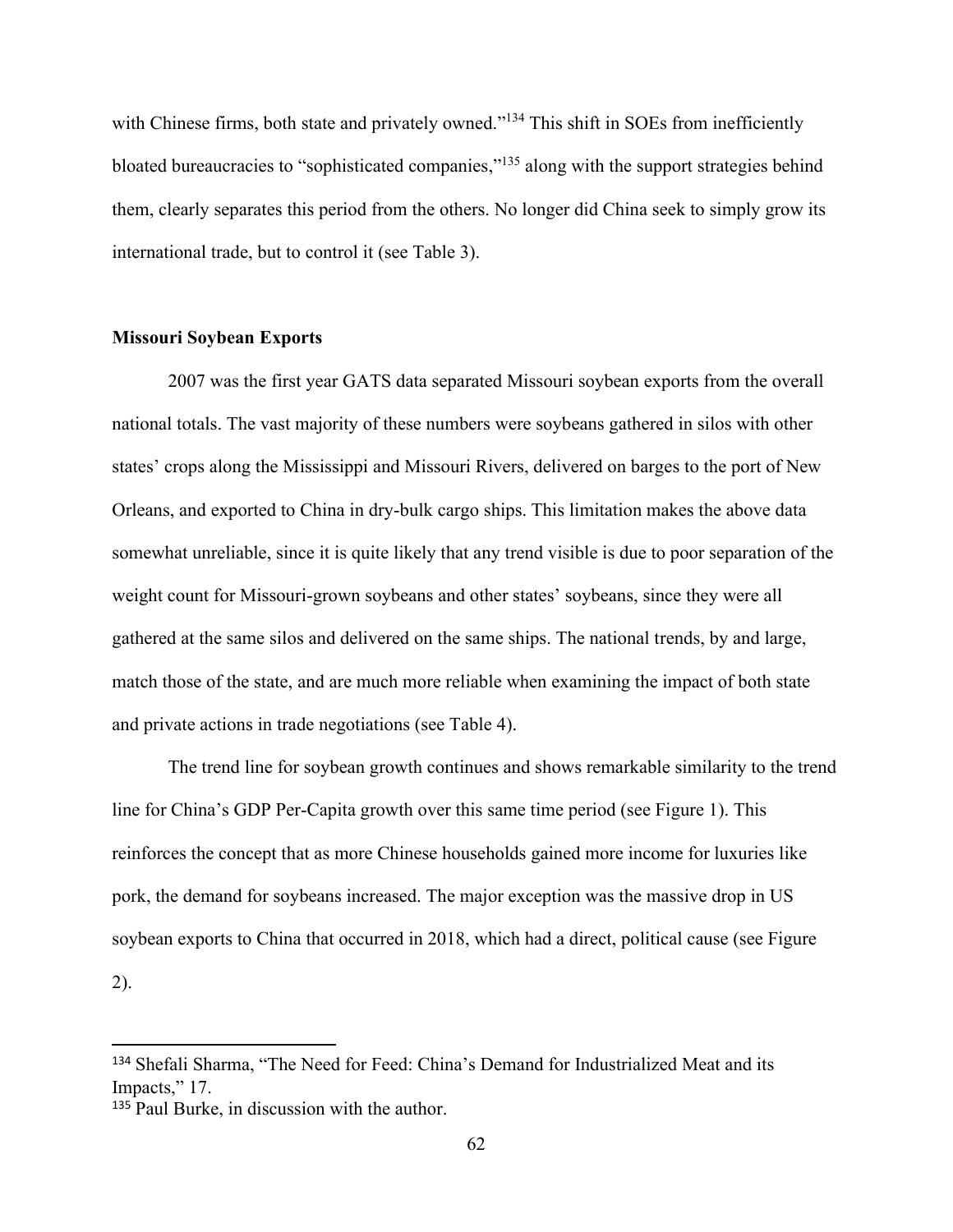| Year            | Value          |
|-----------------|----------------|
| 2004            | 0              |
| 2005            | $\overline{0}$ |
| 2006            | $\overline{0}$ |
| 2007            | 107,434        |
| 2008            | 48,833         |
| 2009            | 981            |
| 2010            | 26,141         |
| 2011            | 23,788         |
| 2012            | 486            |
| 2013            | $\overline{0}$ |
| 2014            | $\overline{0}$ |
| 2015            | 780            |
| 2016            | 2,584          |
| 2017            | 2,952          |
| 2018            | 3,258          |
| 2019            | 0              |
| Jan-Jun<br>2020 | $\overline{0}$ |

Table 3. GATS Data of Value of Missouri Soybean Exports in Thousands of US Dollars (2004-  $(2020)^{136}$ 

"Global Agricultural Trade System," accessed August 24, 2020.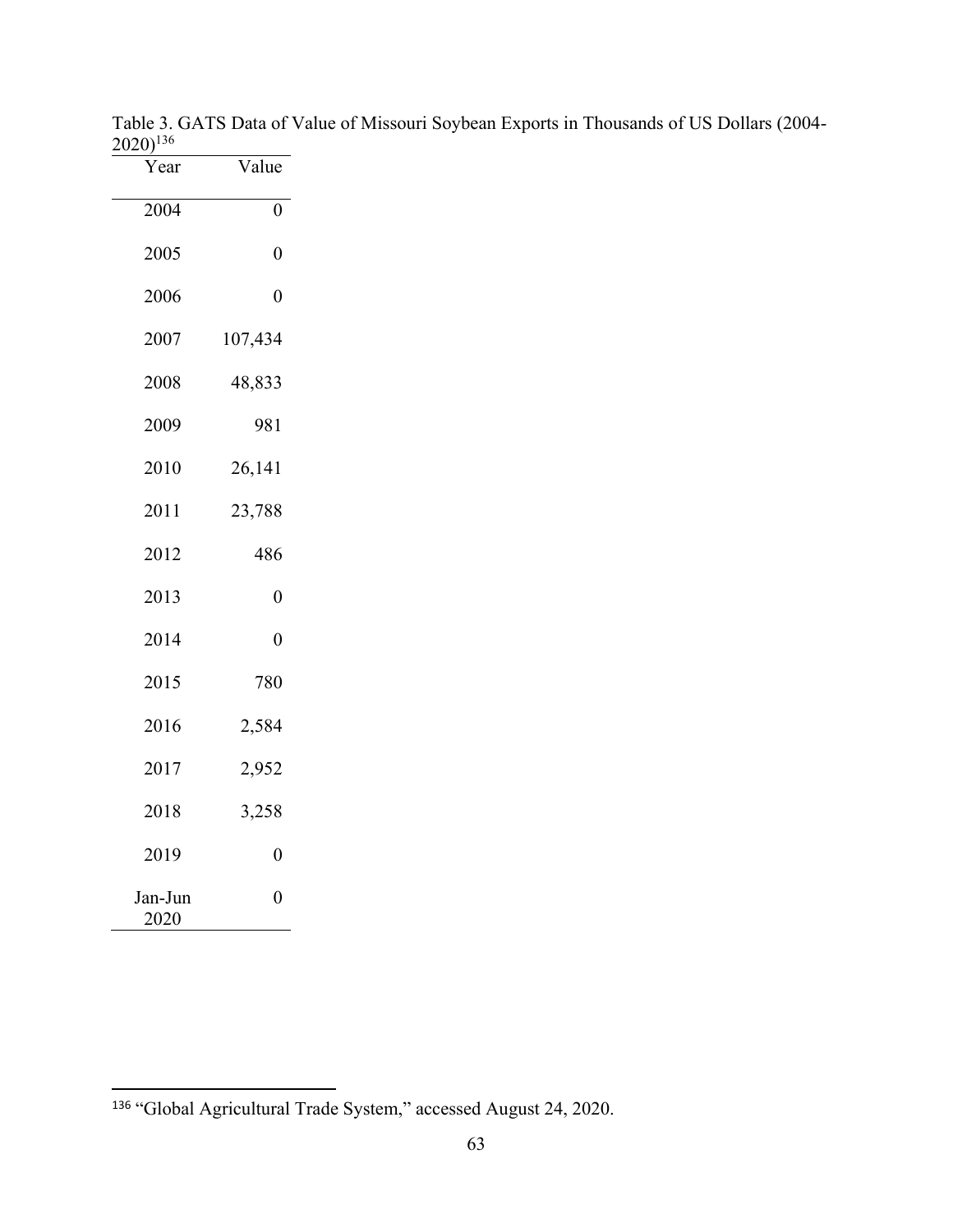| Year            | Value      |
|-----------------|------------|
| 2005            | 2,248,983  |
| 2006            | 2,531,853  |
| 2007            | 4,117,405  |
| 2008            | 7,259,676  |
| 2009            | 9,193,671  |
| 2010            | 10,863,827 |
| 2011            | 10,507,644 |
| 2012            | 14,877,641 |
| 2013            | 13,299,868 |
| 2014            | 14,476,293 |
| 2015            | 10,488,691 |
| 2016            | 14,202,579 |
| 2017            | 12,224,418 |
| 2018            | 3,119,229  |
| 2019            | 8,004,857  |
| Jan-Jun<br>2019 | 2,945,328  |
| Jan-Jun<br>2020 | 1,364,254  |

Table 4. GATS Data of Value of US Soybean Exports in Thousands of US Dollars (2005-  $(2020)^{137}$ 

"Global Agricultural Trade System," accessed August 24, 2020.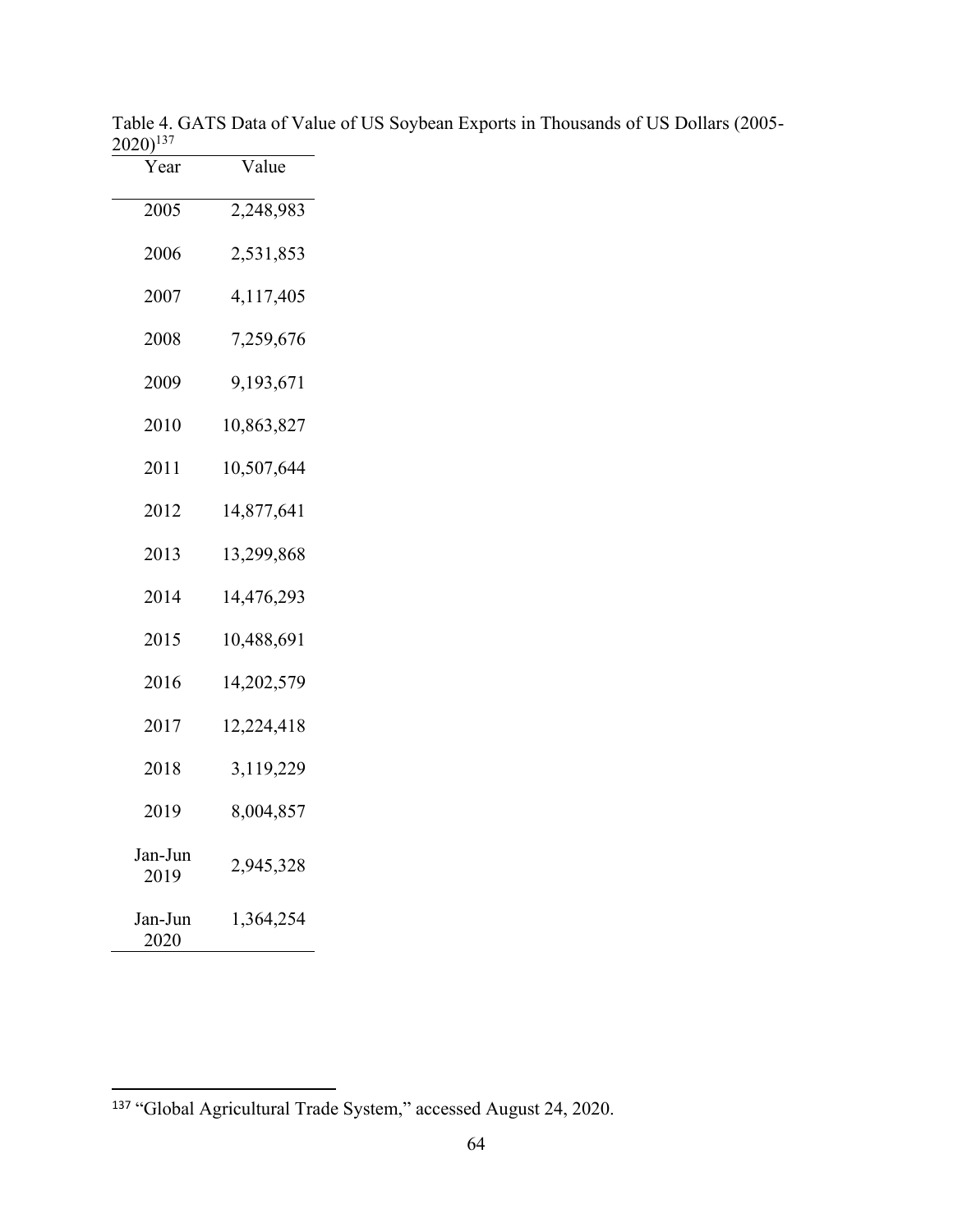

Figure 1. China GDP Per-Capita<sup>138</sup>



Figure 2. Value of US-China Soybean Exports<sup>139</sup>

"GDP per capita," World Bank, accessed July 12, 2021.

https://data.worldbank.org/indicator/NY.GDP.PCAP.CD?locations=CN.

<sup>&</sup>lt;sup>139</sup> "Global Agricultural Trade System," accessed August 24, 2020.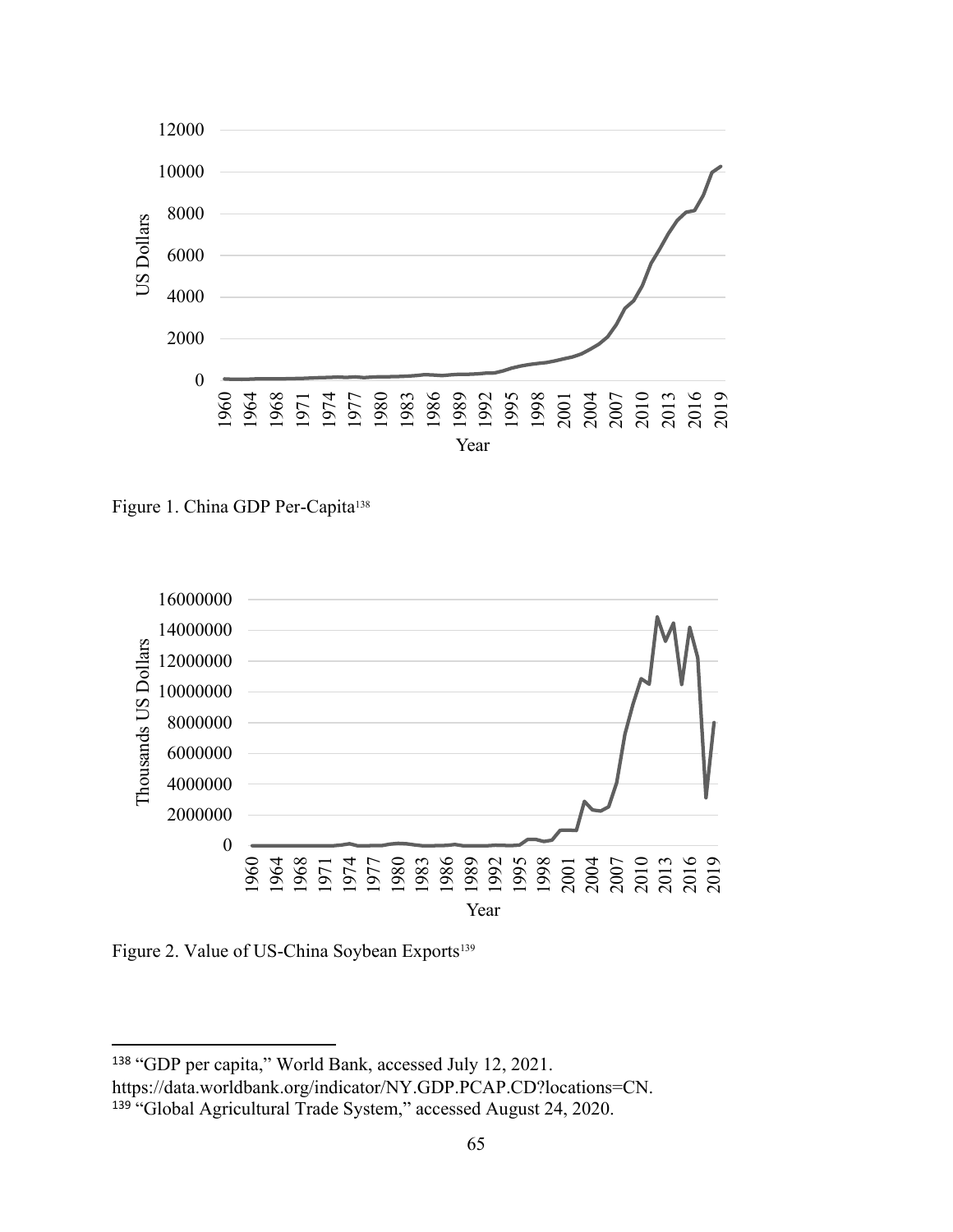# **A New Nixon Goes to China**

In 2011, Missouri and a large part of the United States was still recovering from the 2008financial crisis. Politicians saw job creation as a mandate to their election and sought export markets to accomplish this. With its enormous economic growth and marginal penetration by US companies, China was seen as a great opportunity for Missouri business exports, and a major part of Governor Jeremiah 'Jay' Nixon's plan for economic growth in the state. And so, the governor carried out a trade mission to China, where "it was his goal to bring jobs to Missouri and to increase trade from Missouri farmers."<sup>140</sup> Agricultural commodity representatives from the beef, soybean, tree grower, and black walnut industries, and even Bass Pro Shops retailers joined the expedition. While "the main purpose of governor-led trade missions is not to change the regulatory behavior of the foreign government, but rather to secure commercial contracts for businesses and growers within the governor's state,"<sup>141</sup> regulatory barriers were addressed.

The biggest challenge was the fact that US beef was barred from entry into China at this time. This was partly due to an outbreak of disease in US cattle in 2005, but also due to the US banning imports of Chinese cooked chicken. China wanted this ban overturned in exchange for US beef to be allowed, and cited similar health concerns, all of which were seen as a negotiating tactic. To Missouri farmers, Chinese regulators "use little gimmicks like health codes or this or that to say this beef can't come in or that beef, but really it has to do with whether or not they want to buy your beef and it's all strategic."<sup>142</sup> To overturn China's ban on US beef without requiring a reciprocal overturning of the US's cooked chicken ban would be a huge political and

<sup>140</sup> Jon Hagler, in discussion with the author.

<sup>&</sup>lt;sup>141</sup> Matthew Schaefer, "Promoting Commodity Exports Through Governor-Led Trade Missions," 276.

<sup>142</sup> Jon Hagler, in discussion with the author.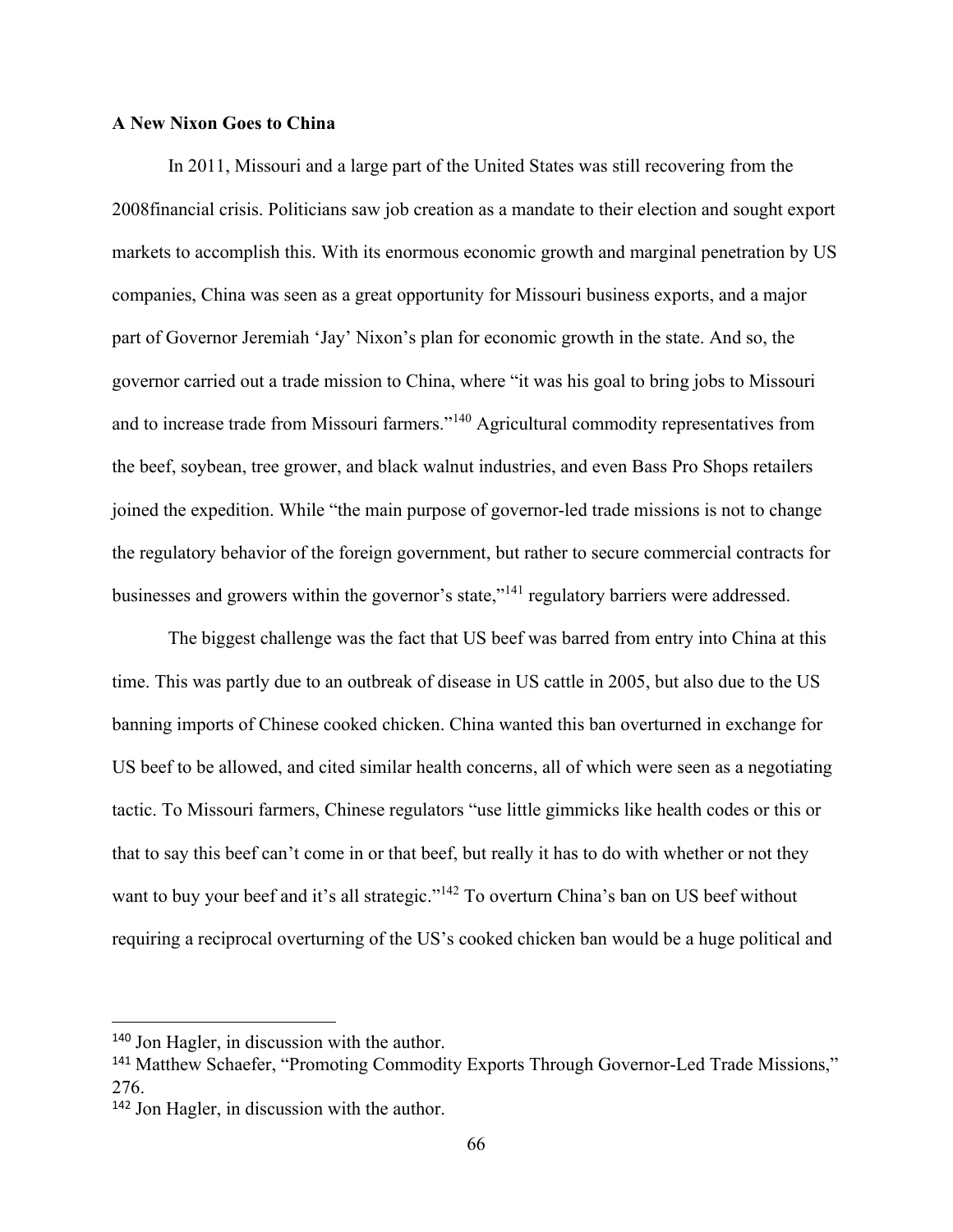economic win for Jay Nixon, but at the very least both parties sought a publicly signed economic agreement on imports of US grain commodities. This would be similar to previously signed Letters of Intention to Purchase, with the added publicity of a US governor being present in China at the signing.

The state of Hebei was chosen as the destination, since Missouri and Hebei are sister states. The governor of Hebei, Zhang Qingwei, and Missouri Governor Jay Nixon met in Shijiazhuang following several meetings between private business representatives, where they signed a "\$200 million export and investment agreement."<sup>143</sup> During a press conference, while commenting on the mutual friendship and joint economic opportunities that could be had from trade cooperation, Zhang commented that he was concerned about terrorist activities taking place in Missouri. A visibly flustered Jay Nixon stated that he was sure such activities would be dealt with. Following a lunch, Governor Nixon assembled his executive team to an unscheduled meeting that was held in a men's restroom. There, a "fired up"<sup>144</sup> Nixon stated that Zhang could not tell him how to run his state.

The terrorist activity the Hebei governor referred to was in regard to the sizable amount of Falun Gong who had settled in St. Louis, Missouri. Falun Gong is a semi-religious organization, but past protests against the Chinese government have led them to be persecuted. The US State Department "sharply criticizes China for its suppression of Falun Gong."<sup>145</sup> While

<sup>143</sup> Kelsey Volkmann, "Nixon Signs \$200 Million Chinese Trade Deal," *St. Louis Business Journal*, October 26, 2011, https://www.bizjournals.com/stlouis/news/2011/10/26/nixon-signs-200m-chinese-trade-deal.html.

<sup>144</sup> Jon Hagler, in discussion with the author.

<sup>145</sup> Richard Madsen, "Understanding Falun Gong," *Current History* 99, no. 638 (Sept., 2000): 247.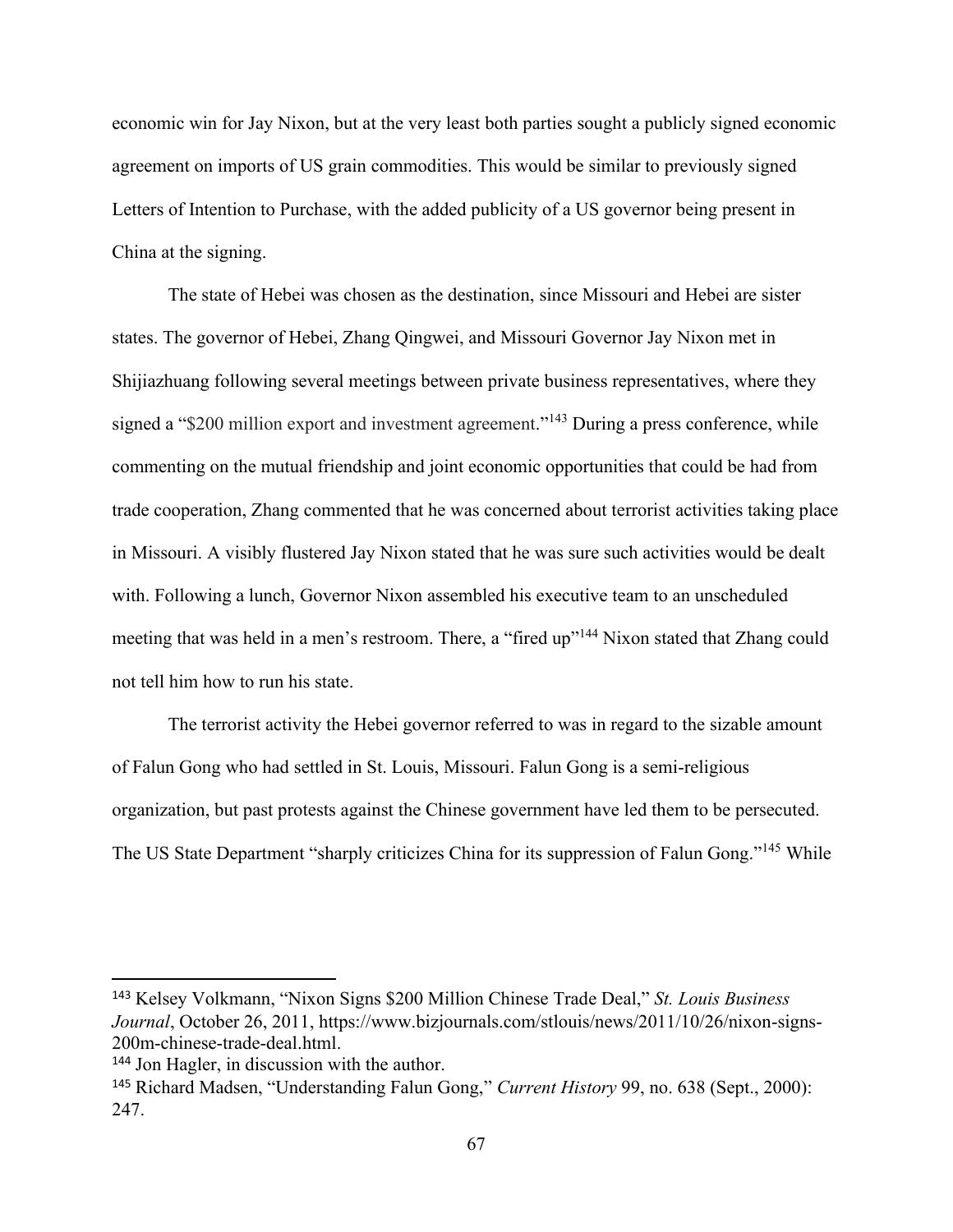the Hebei governor expressed a willingness to eliminate the ban on beef imports on Missouri's behalf during the press conference, this never came about.

John Hagler, the Missouri Director of Agriculture at the time, was present for both meetings, and could not recall whether the Missouri governor was furious due to the Falun Gong situation, or if he was upset about his upcoming trade mission to Taiwan, which had been cancelled. Hagler stated that Chinese government officials, "like to let you know that they know, that you're not getting away with anything that they know, and if you want to continue to do business with them there's a certain way to do it and there's a certain way not to do it."<sup>146</sup> This private and public disapproval did not come with terms that economic opportunities were being held hostage, or that cancelling the trip to Taiwan would ease Missouri's exports into China. It was feared that "the visit could 'anger' the Chinese government,"<sup>147</sup> but this was never publicly declared as the reason for the trip's cancellation. Nevertheless, the trip was cancelled.

Government entities, employees, and NGO members certainly would have reason to focus on the larger, political picture underlying trade. However, the actual people involved in these negotiations, the businesspeople, the salespeople, the logisticians, bankers, etc. showed a remarkable degree of disinterest regarding the politics of US-China trade. Data suggests that supply chain stability, efficiency and effectiveness, and other inflationary pressures<sup>148</sup> are their primary decision drivers. Statistical data regarding the attitudes of private businesspeople in exchanges implies the complete opposite, in fact, of what Modernization Theorists and their proponents argue, that self-interest will propel developing nations to become more democratic.

<sup>146</sup> Jon Hagler, in discussion with the author.

<sup>147</sup> Michael Cole, "US Governor Nixes Visit Due to China," *Taipei Times*, Dec 12, 2010, https://www.taipeitimes.com/News/taiwan/archives/2010/12/12/2003490751. <sup>148</sup> David Hammons, Jenifer Skiba, and Carly Pierson, "Supply Chain Disruption: U.S. and China Trade," *Global Journal of Business Disciplines*, 5, no. 1 (Dec., 2021): 72-87.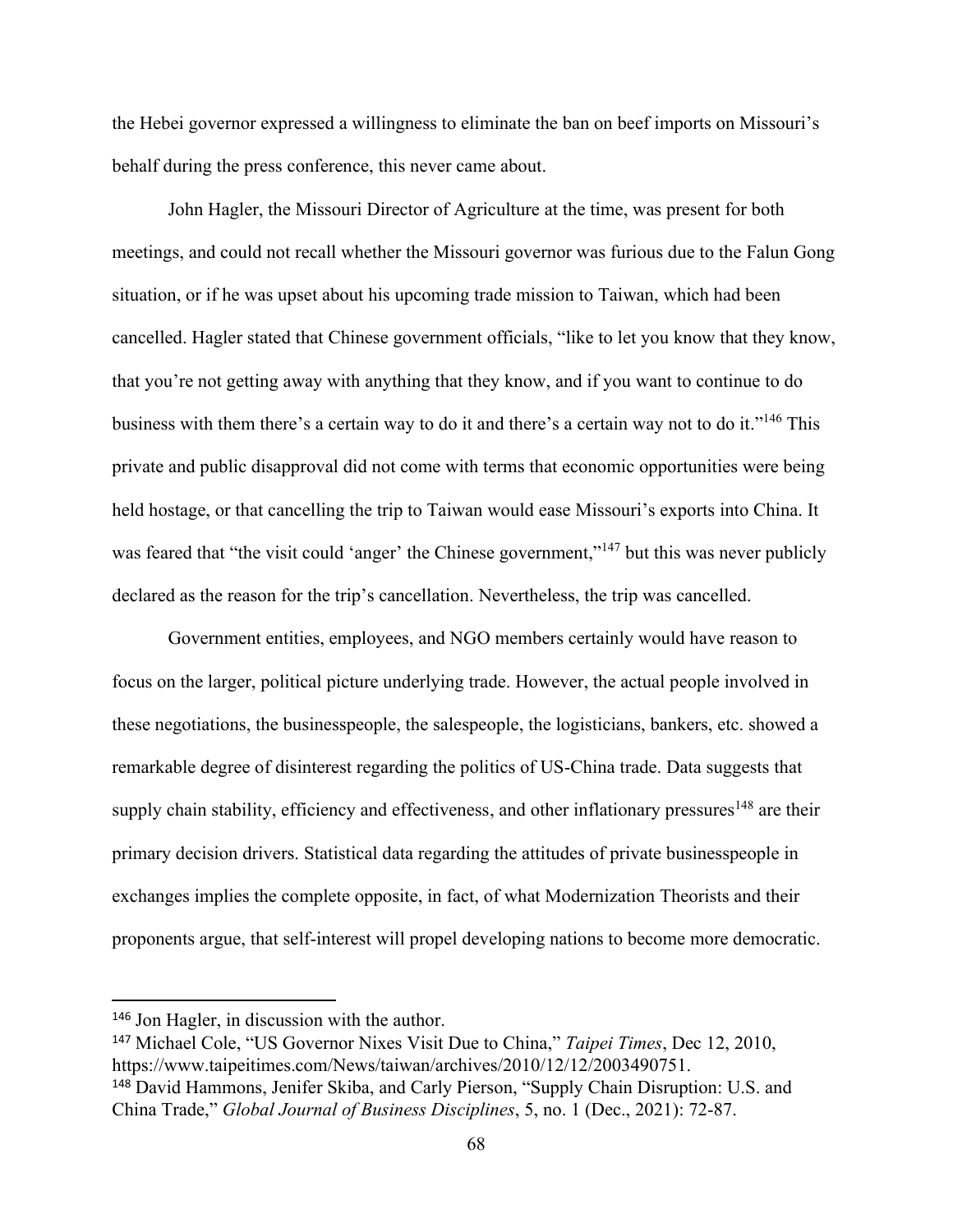An exceptional apathy is present in this data, and is corroborated by multiple individuals. Two such individuals are Joseph Eiger, Senior Vice President, and Josh Cherin, Vice President of Supply Chain, at GMPC, a contract manufacturer that makes clothing for store brands and other brands, referred to as a 'private label' manufacturer. Both have extensive experience in manufacturing, and in doing business with China. Mr. Eiger has worked with apparel manufacturers in China going back to the late nineties and has overseen operations in many other East Asian nations. Mr. Eiger has a very politically uninterested perspective on his history there, and has sought out Taiwanese, Cambodian, Vietnamese, Bangladeshi, and other suppliers, acting only out of interest in finding the most capable, lowest-cost supplier, which is often not China, due to rising labor costs. When Mr. Eiger states that "capitalism and democracy are not intertwined,"<sup>149</sup> he is doing so out of an abundance of experience with multiple regimes in multiple economic and political systems.

Mr. Cherin first served as a Reuters reporter in China, and transitioned into the apparel industry. He is passionate about the democracy issue. He was on the ground during the period of the nineties when "the taxi drivers in Shanghai used to make 1200 renminbi (\$150) or so a month,"<sup>150</sup> and has seen the monetary gains of Chinese citizens not lead to a desire for democracy. Mr. Cherin claims that the freedoms Americans enjoy, from a Chinese perspective, do not lead to a better life. In fact, high crime rates, examples of comparatively poor infrastructure, and a general sense of anxiety and confusion over American politics, has led Chinese citizens to not want to become like the supposed pinnacle of modernization that America is. Mr. Cherin witnessed the perceived evolution of prosperity in China compared to

<sup>149</sup> Joseph Eiger (Senior VP, GMPC) in discussion with the author, December 2020.

<sup>150</sup> Josh Cherin (VP Supply Chain, GMPC) in discussion with the author, December 2020.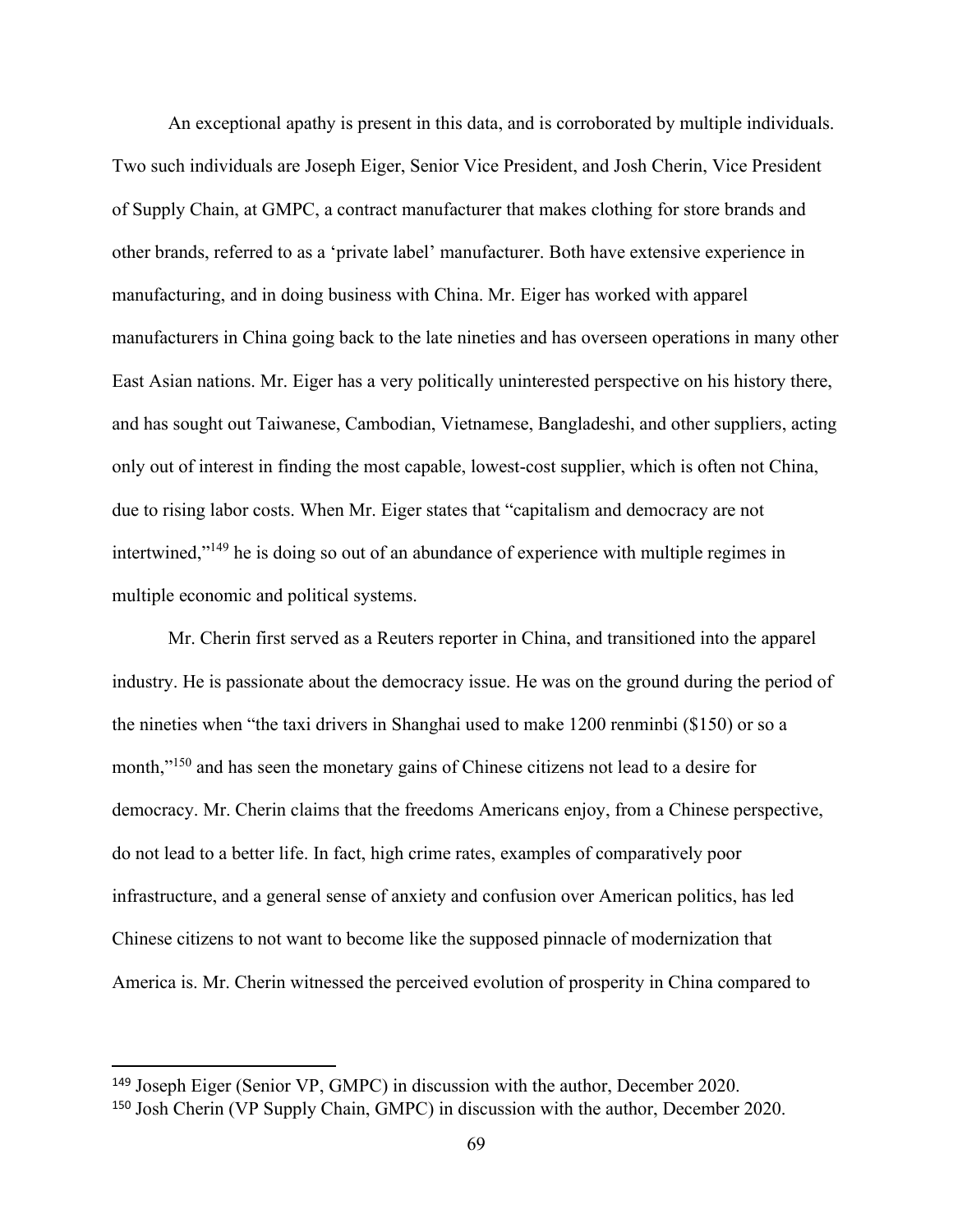chaos in the US, and passionately laments the failure of the US to act. According to Mr. Cherin, the opportunity to act in China was twenty years ago, when the Chinese people "were very interested in freedom, however, the freedom to make money, and the freedom to have… a strong social safety net to them outweighs being able to carry a gun."<sup>151</sup> Self-interest then, according to Cherin, has led the Chinese people away from democracy, not toward it.

Despite his clear passions for liberty and the ability to operate as he sees fit, Mr. Cherin, as well as Mr. Eiger, have not altered their operations based on their personal beliefs. They are clearly able to separate their business dealings from their political views, which seems to be a common feature of American businesspeople. These political issues did not interfere with negotiations between private enterprises, and even the raising of such issues made conversations "get very uncomfortable very quickly."<sup>152</sup> But why should American businesspeople want to bring up these issues? They are serving their self-interest by seeking out markets and suppliers. According to Modernization Theory, this is the very force that would propel China toward democracy. But Mr. Cherin's perspective is the opposite of Modernization Theory, that making China a democracy would require an active effort on the part of the US, and perhaps even the US government. An active effort, operating with agency, is not a natural force. Choosing to do nothing is in itself an act of individual agency, and by doing nothing regarding the political makeup of China, the US exercised agency, while hoping that a natural force, which did not require agency, would operate on its own.

Self-interest, of course, works both ways in an exchange. One would not expect a Chinese businessperson to sacrifice their own self-interest as a way of achieving a political gain

<sup>151</sup> Josh Cherin (VP Supply Chain, GMPC) in discussion with the author, December 2020. <sup>152</sup> Joseph Eiger (Senior VP, GMPC) in discussion with the author, December 2020.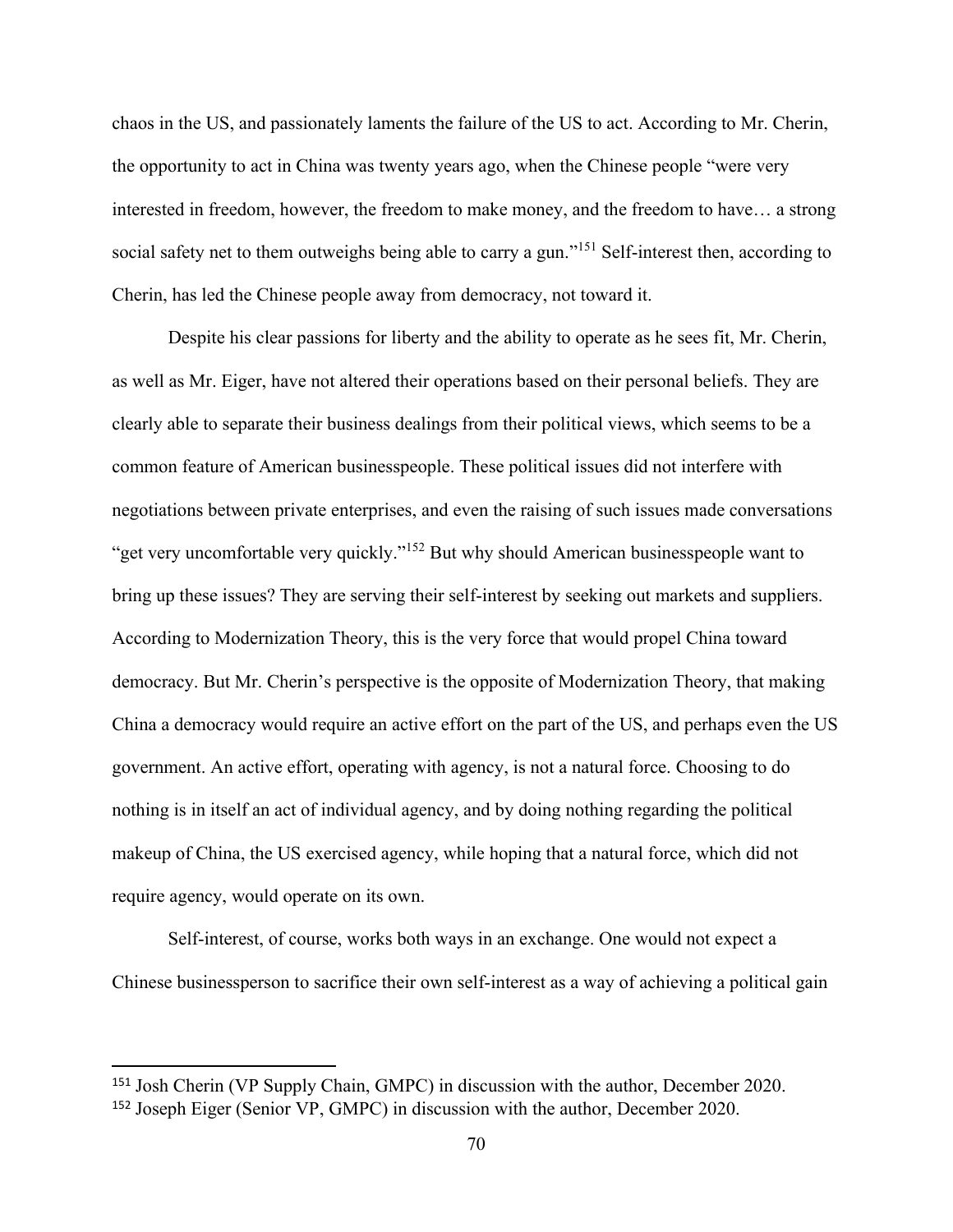unless they were motivated by ideology. However, if self-interest is the driver of the DMF, then it is actually Chinese businesspeople, even more than American businesspeople, whom Modernization Theorists would expect to see advocating for democracy.

Shirley Kwun, a self-professed "Hong Kong girl," had much experience importing and exporting food commodities and ingredients during her time at the Shanghai-based company George Foods, as both a buyer and as eventual owner of the family-run business. She has hosted dinners with traders from Spain, Japan, and the US all at the same table, all attempting to sell George Foods their commodities. It is extremely rare to hear from a private business, whether Chinese or American, that politics came into these discussions, since, as Mrs. Kwun put it, "both sides are just trying to make money."<sup>153</sup> This does not make individuals like Mrs. Kwun apolitical actors. Far from it. Mrs. Kwun eventually married a Japanese man, and left Hong Kong after the Chinese government's political crackdowns of 2020. Now living in Japan, she has made it clear that she does not want to disparage China in any way, and has no criticisms of the regime regarding interference in her private business dealings.

Businesspeople like Mrs. Kwun and Mr. Cherin typically see regulations as a part of the environment in which they operate, and while taxes, tariffs, even corruption and lengthy paperwork requirements can be criticized as a barrier, a Chinese and American businessperson's overarching goal is always to try and make money, and such barriers exist even to the Chinese businessperson wanting to do business in America.<sup>154</sup> If, during a trade deal, a Chinese businessperson such as Mrs. Kwun learned of difficult and corrupt governmental policies that

<sup>153</sup> Shirley Kwun (former owner, George Foods, Shanghai) in discussion with the author, November 2020.

<sup>154</sup> Shirley Kwun (former owner, George Foods, Shanghai) in discussion with the author, November 2020.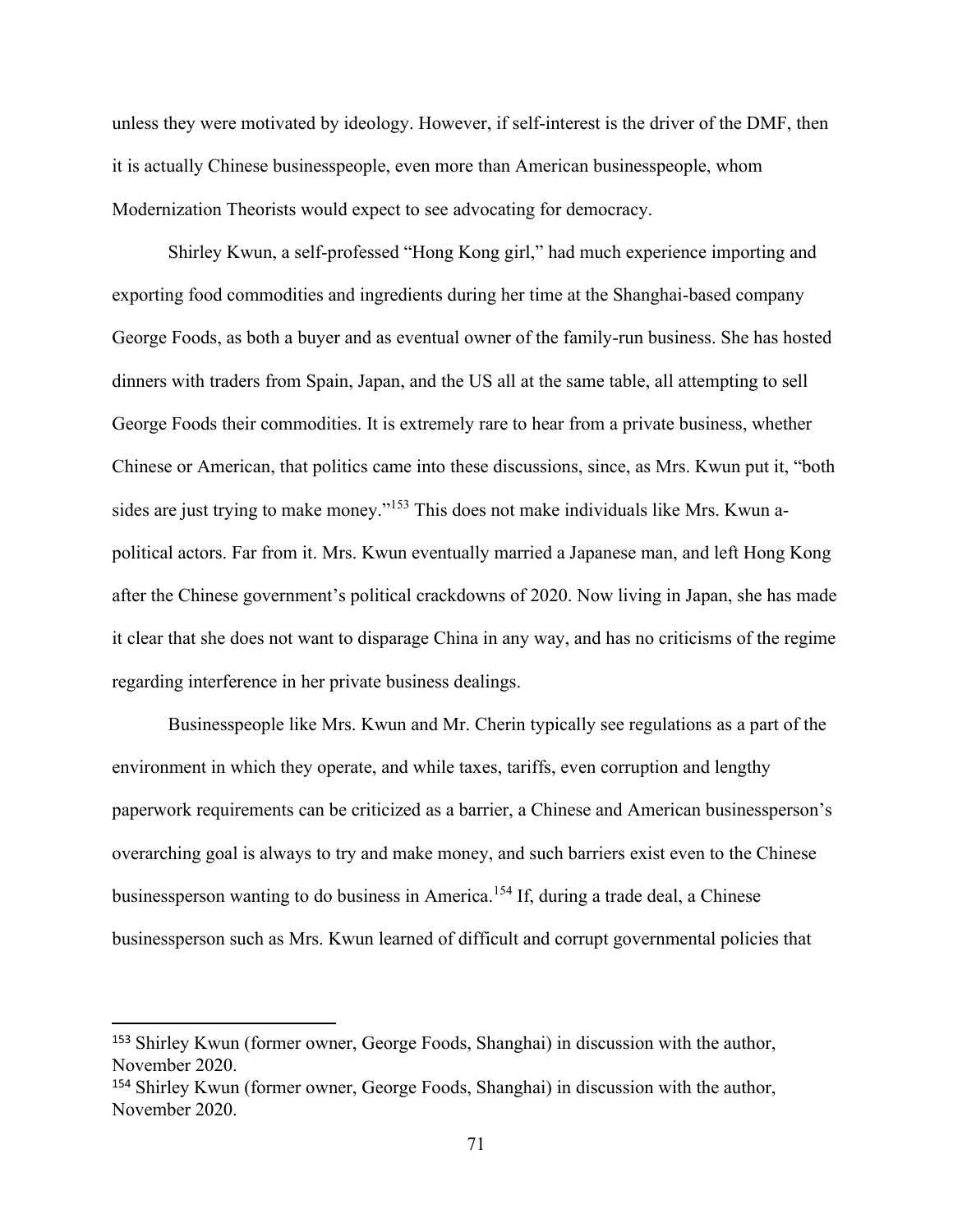limited their ability to make money, and that they lacked the tools to advocate for change that are found in a democracy, Modernization Theorists propose that the DMF of self-interest would lead them to advocate for democracy. The sum total of millions of people acting on this self-interest would, presumably, be unstoppable in shifting China toward a democracy. And yet, this has not happened.

Only on the governmental side were issues of democracy raised. For the most part, private companies could continue their trade either ignorant of political discussions or only reacting to governmental policies that affected them, such as safety regulations and tariff levels or even intellectual property protection. Economic metrics like costs and revenues drove business negotiations, not issues such as the Falun Gong or Taiwan or democracy.

### **The Rise of Xi Jinping**

Xi Jinping became Party General Secretary and Chairman of the Central Military Commission in China in 2011. Unlike his predecessors, Xi has taken a more assertive stance when it comes to China's foreign relations, and has shown no interest in willfully turning over the position of President. Xi claims he's launched a new era, concluding what he sees as China's three modern stages: "the standing-up stage accomplished by Mao, the growing-rich stage achieved by Deng Xiaoping, and the becoming-strong stage that he now promised to deliver."<sup>155</sup> Xi repeatedly references China's grievances of Western dominance, starting with the Opium Wars in the mid nineteenth century, and seeks to reassert what he considers China's rightful place of wealth and power. In addition, Xi has shifted China's domestic policy "from

<sup>155</sup> Feng Zhang, "The Xi Jinping Doctrine of China's International Relations," *Asia Policy* 14, no. 3 (Jul, 2019): 13.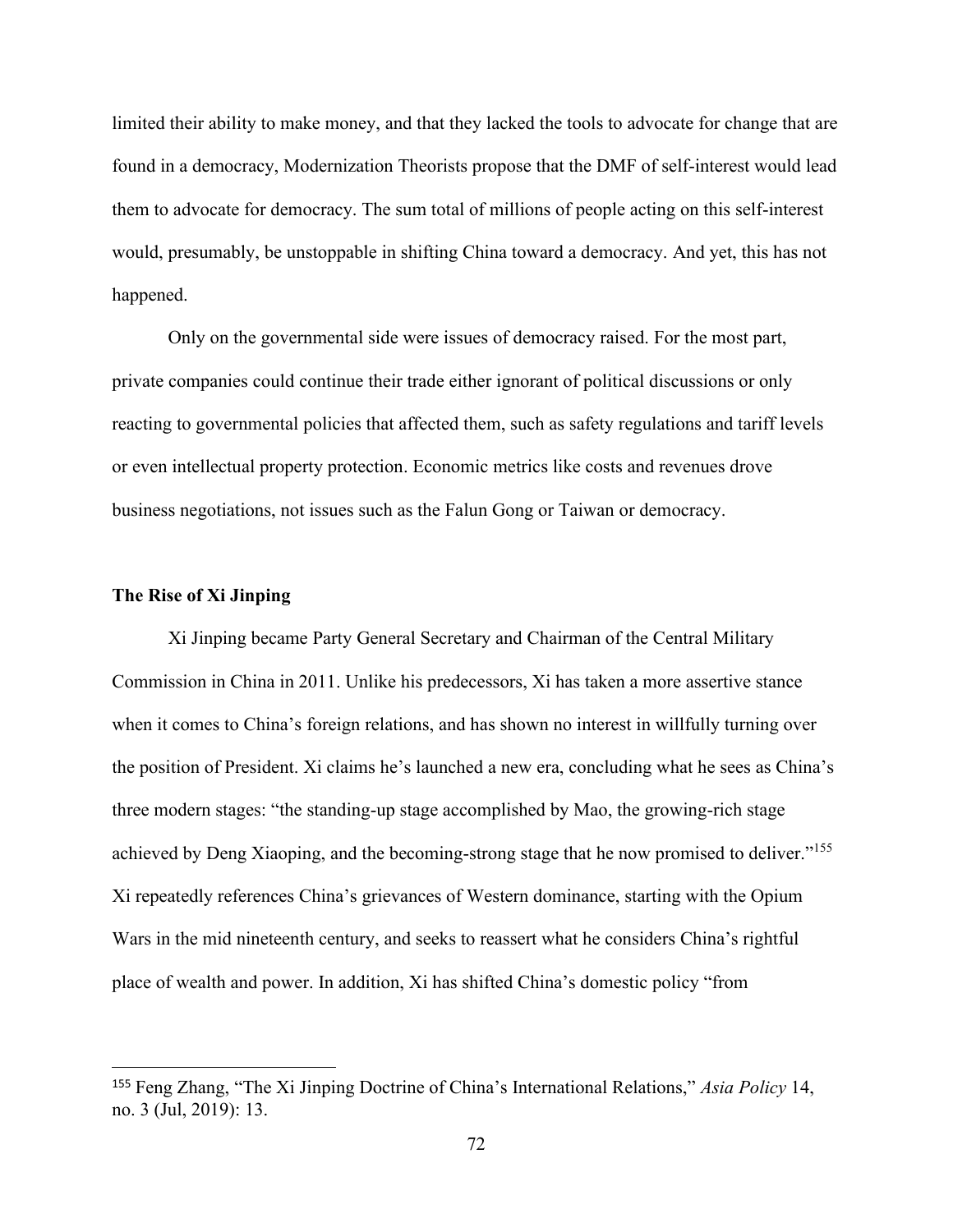authoritarianism to a totalitarian approach<sup>"156</sup> in a way that has not been seen in China since Deng or Mao.

To claim, however, that Xi is solely responsible for China not becoming a democracy is flawed. He certainly shows no interest in adopting democracy. However, the rise of SOEs and the trade with soybeans are not Xi's sole responsibility, but the result of many other CCPdirected decisions. Unlike Hu Jintao, Xi's predecessor, who openly discussed China becoming a democracy<sup>157</sup> while not actively pursuing it, Xi makes no such gestures of adopting a Western model of democracy. This seems more a revealing of long-held CCP principles, rather than a new policy directive. Even so, if Xi were solely responsible for halting China's adoption of democracy, it would disprove Modernization Theory, since such individual actors are thought to be unable to have sufficient power to stop the inevitable rise of democracy.

### **The Trade War**

One key event is visible in the GATS data. In 2018, exports of US soybeans to China dropped 291%. This is significantly higher than any other change in export levels since China began its strategic period of purchases, and the shift lacks any environmental or market origin. US President Trump had promised to make adjustments to the significant trade deficit that existed between the United States and China, and imposed tariffs on Chinese imports. In retaliation, China added tariffs onto US exports. The "tariff rate of China on soybean imports is shown to have severely affected the soybean trade and production between the United States and

<sup>156</sup>Angela Stanzel, Jérôme Doyon, Heike Holbig, Jean Christopher Mittelstaedt, and Yevgen Sautin, "China's "New Era" With Xi Jinping Characteristics," *European Council on Foreign Relations* (2017): 2.

<sup>157</sup> Hu Jintao and Luc Guo, *Selected works of Hu Jintao: 2001-2012*, 70-71.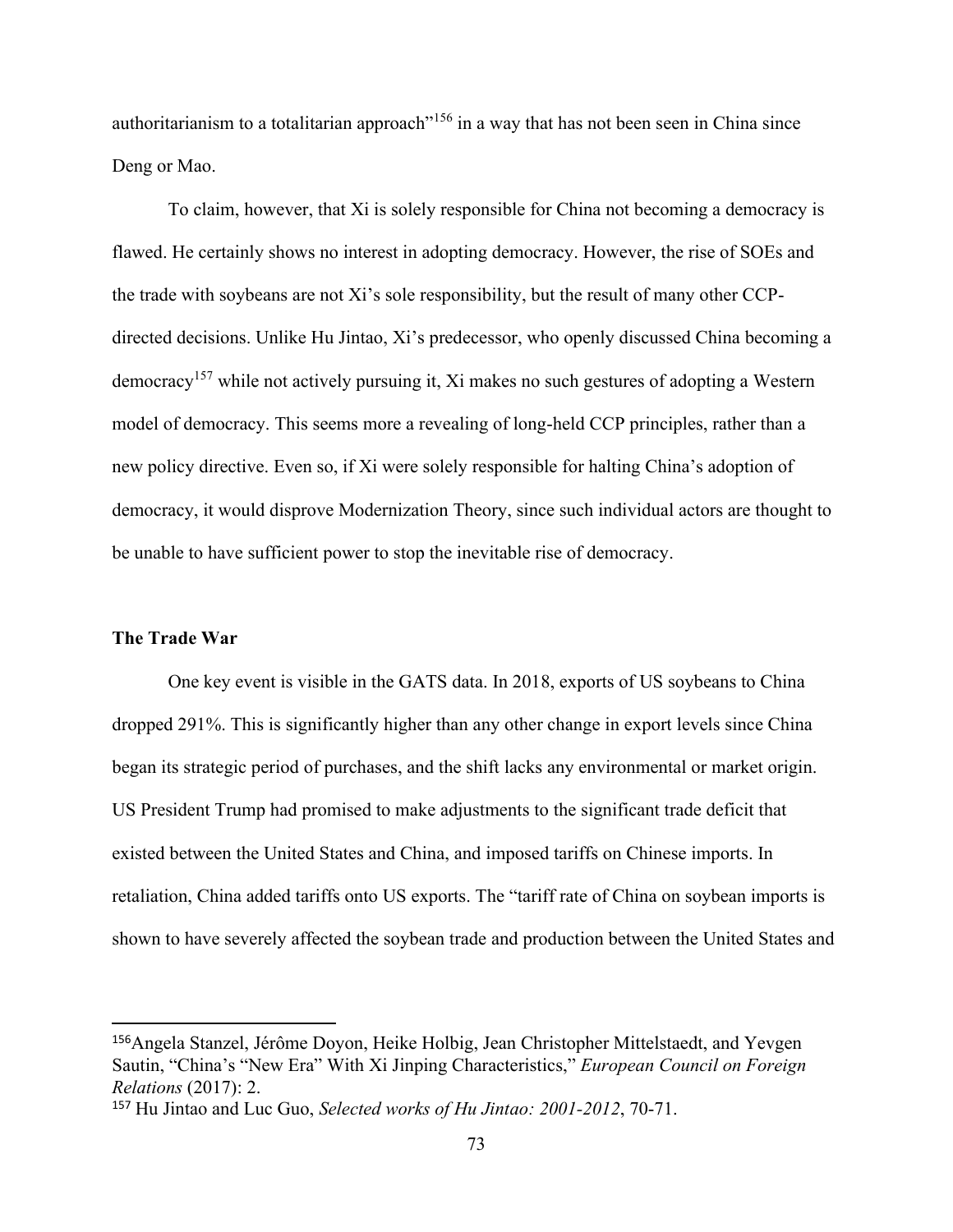China,"<sup>158</sup> and is evident in the export data. China also sought to replace any products it purchased in the US with suppliers in other nations. The tit-for-tat raising of tariffs and efforts to economically damage each other became commonly referred to as a Trade War.

This seems to be China's long-term planning in the Strategic Period bearing fruit. They didn't have to rely on the US for all of their soybeans. They had developed a supplier relationship with Brazil, and made efforts "at establishing large-scale agribusiness operations in the Brazilian soybean complex and agribusiness sector."<sup>159</sup> However, Brazil could not completely replace the United States. Even with the addition of Argentinian soybeans, "early expert forecasts were that the Chinese appetite exceeded the world's supply without the United States,"<sup>160</sup> and while US exports to China went down, they still existed in significant numbers.

US and Missouri soybean farmers found themselves in the unique position of being pawns in a political game. The trade imbalance might have led to the closure of US factories, with Chinese labor replacing American labor, but US farmers had benefited from closer economic ties with China, and agricultural advocates had spent decades cultivating and supporting this market. And yet, there was little push-back from farmers against the Trade War. This was partly due to subsidies the Trump administration gave US farmers to make up for the significant loss of their export markets. "Farmers would rather have markets than have

<sup>158</sup> Xijian Hao, "The US-China Trade War: The Effects on the Soybean Industry" (MS thesis, Kansas State University, 2019), 21.

<sup>159</sup> Gustavo Oliveira, "Chinese Land Grabs in Brazil? Sinophobia and Foreign Investments in Brazilian Soybean Agribusiness," *Globalizations* 15, no. 1 (2018): 126.

<sup>160</sup> Ken Roberts "It Looks Like Soybean Shenanigans As China Demand Plummets, Overall Demand Increases," *Forbes*, October 8, 2018,

https://www.forbes.com/sites/kenroberts/2018/10/08/it-looks-like-soybean-shenanigans-aschina-demand-plummets-overall-demand-increases/?sh=670446941fbd.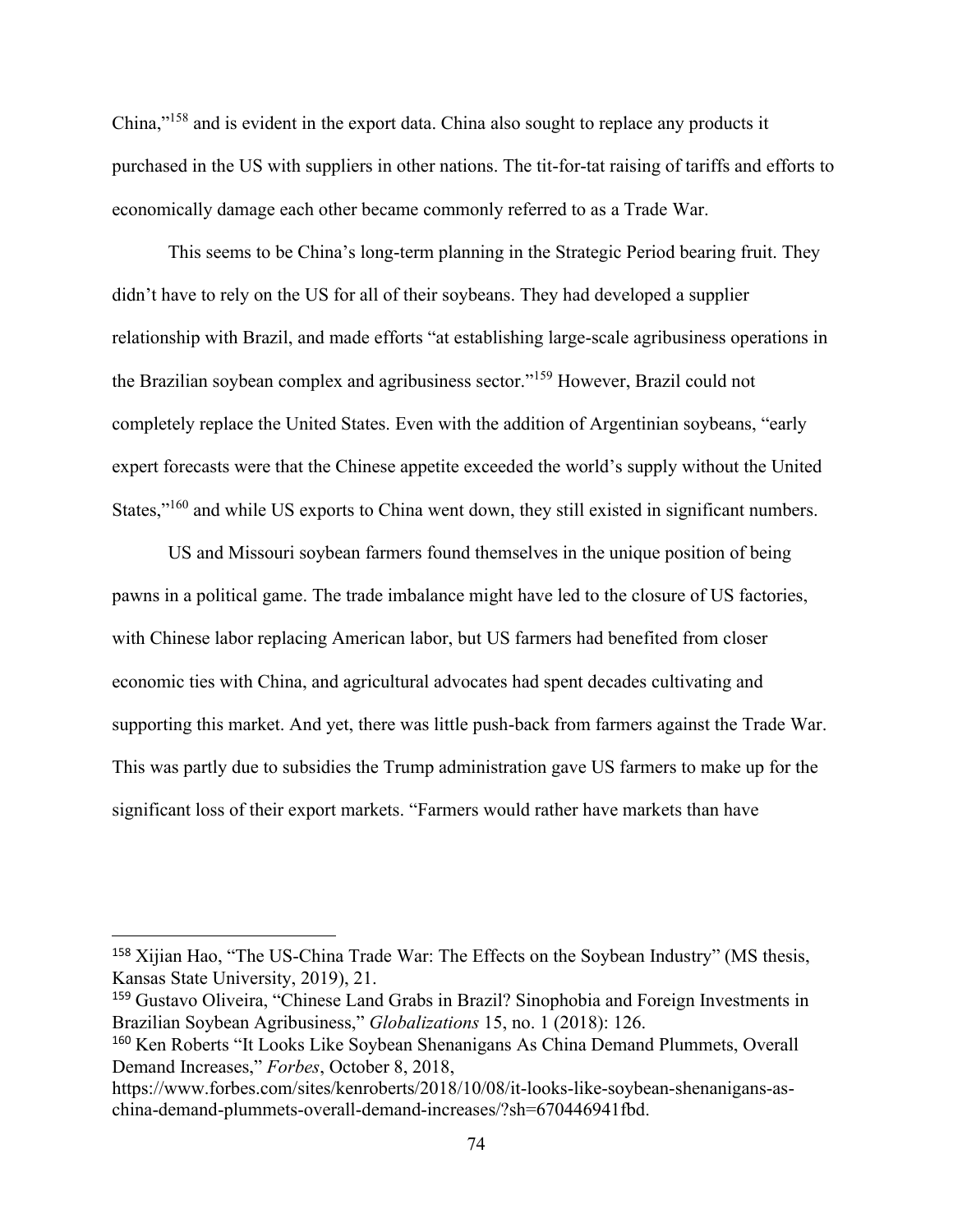payments,"<sup>161</sup> but "they understand that China has been treating its trading partners unfairly,"<sup>162</sup> and that other American laborers required their temporary market disruption in order to make this happen. It is uncertain whether or not farmers would have continued to have this attitude if the soybean market had continued to face the same level of disruption, or if they hadn't received payments, but they did not have to wait long.

In December 2019, President Trump and Chinese President Xi Jinping signed an agreement intended to end the escalating trade war, or at the very least call a "truce."<sup>163</sup> Phases were outlined to allow for better political and market acceptance of the changes. Phase One included an agreement that the US would lower several of the tariffs it had imposed on Chinese imports, and that China would commit to purchasing a significant volume of US agricultural products. The Covid-19 Pandemic disrupted China's commitments, but the export data suggests that they have for the most part returned to pre-Trade War soybean import volumes, and there is little to indicate that these numbers will not continue.

The Trade War did not accomplish its goals for the US, and it has yet to completely end. US manufacturing did not return in significant numbers during the Trade War, nor did US supply chains shift to non-Chinese locations.<sup>164</sup> Cost increases brought on by the tariffs were not enough to encourage significant change, at least in the short-term. US manufacturing still relies heavily on imports from China, and China still relies on the US for soybeans, while its people continue to demand more and more pork. The trade war "is still ongoing despite an interim "Phase 1"

<sup>161</sup> John Hensley, in discussion with the author.

<sup>162</sup> Paul Burke, in discussion with the author.

<sup>163</sup> Lawrence J. Lau, "The Impacts of the Trade War and the Covid-19 Epidemic on China-U.S. Economic Relations," *China Review* 20, no. 4 (Nov., 2020): 2.

<sup>164</sup> Hammons, Skiba, and Pierson, "Supply Chain Disruption: U.S. and China Trade," 72-87.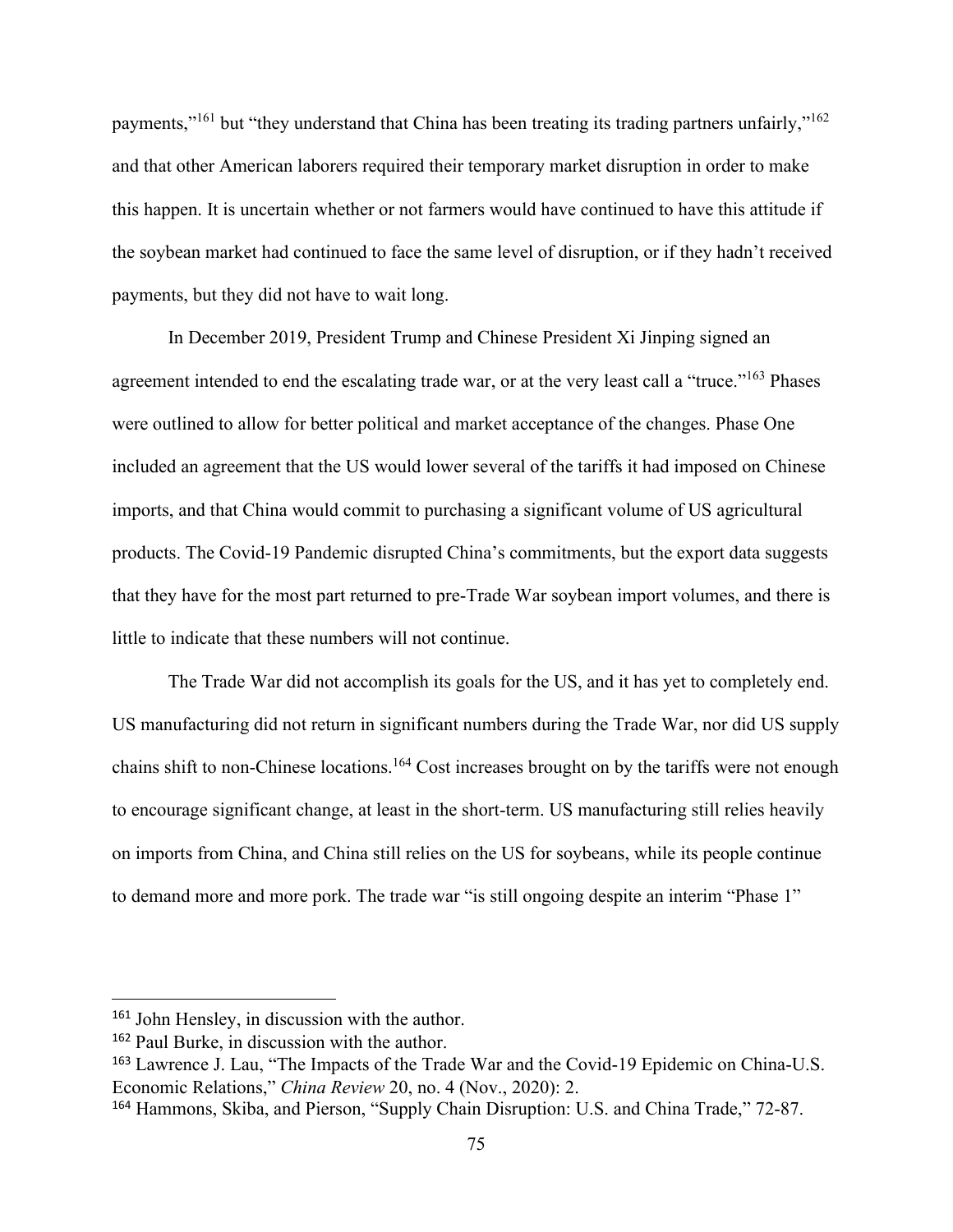truce,"<sup>165</sup> and supply chain disruptions brought on by the Covid-19 Pandemic have added further complications.

The results of the Trade War run contrary to expectations of self-interest. If sourcing from Chinese manufacturers suddenly became more expensive, a rational economic actor would seek out alternative suppliers. If the Trump administration wanted to shift suppliers away from China, they did not explicitly command them to do so. Not only would this be legally difficult in the US, and certainly raise complaints within the WTO, but it was likely considered unnecessary. Washington Consensus economists, in general, tend to focus on predicting behavior based on self-interested, rational actions. Similarly, US economic policy orients around rewarding the behavior the US wants, and providing a negative outcome for behavior it does not. In this instance, the US made it more expensive to export products manufactured in China as a way to direct self-interest to desirable outcomes. So why did this not happen?

US companies did not suddenly act out of something other than self-interest. The reason so few companies left China once tariffs made manufacturing there more expensive is that supply chains are much more complex than they appear, and raising a single cost is not necessarily enough to shift them.<sup>166</sup> Tariffs are certainly a cost, and self-interested companies have made many efforts to avoid them. However, risk is also considered a cost, according to modern supply chain management theorists. Shifting manufacturing away from China carries many risks: risk of delays, risk of costs being higher elsewhere, and simply the risk of changing what is already a highly complex supply chain. If, for instance, a company no longer manufactured in China and shifted that work to US factories, and there was a delay caused by the

<sup>165</sup> Lau, "The Impacts of the Trade War and the Covid-19 Epidemic on China-U.S. Economic Relations," 2.

<sup>166</sup> Hammons, Skiba, and Pierson, "Supply Chain Disruption: U.S. and China Trade," 72-87.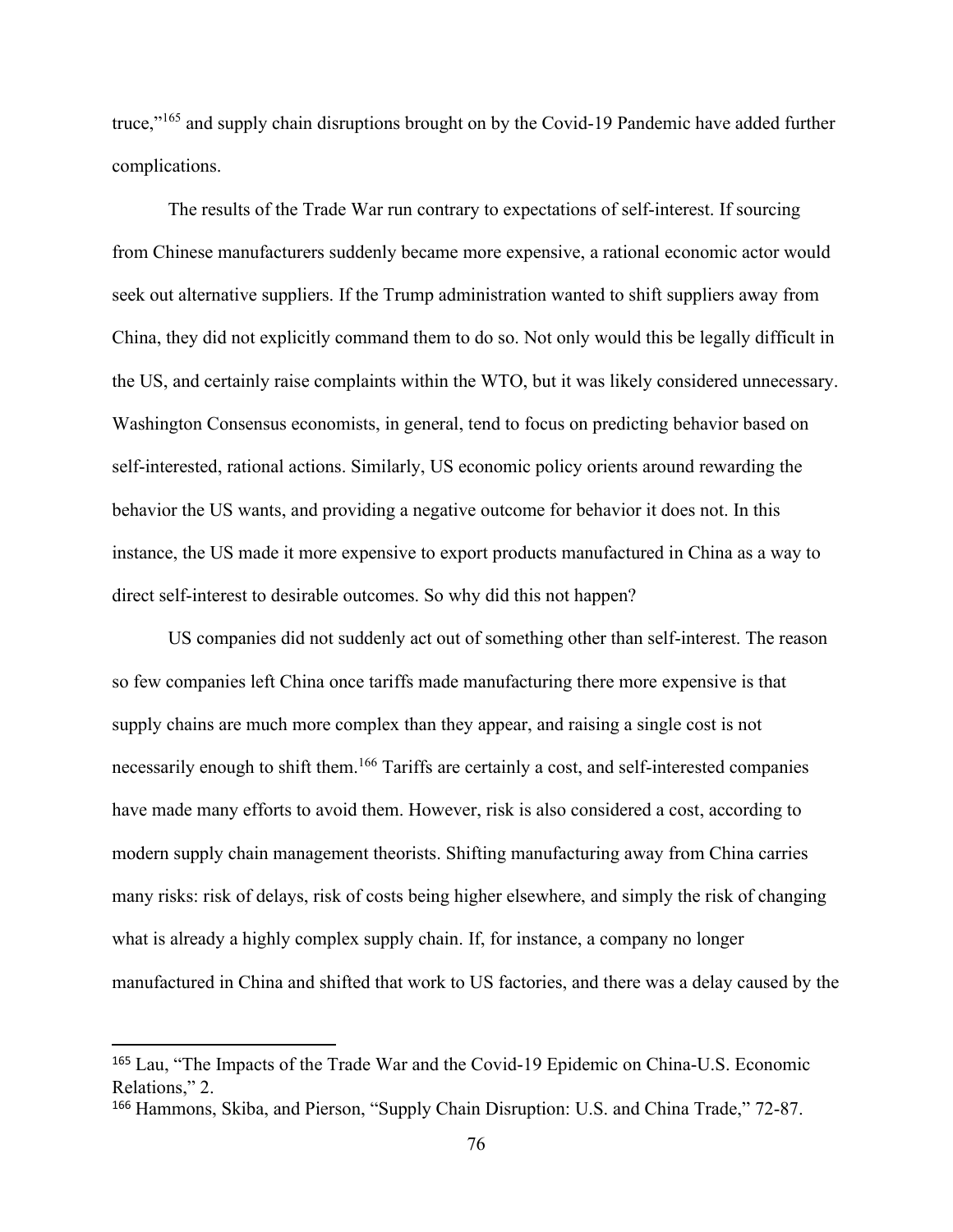training and hiring of employees, purchasing and installation of machinery, and the acquisition of necessary materials, that delay could lead to lost sales. Customers would not receive orders, and might purchase from a company's competitors. Similarly, there might be quality issues, as the new factory would potentially be unfamiliar with manufacturing the product according to company specifications. Many companies considered the costs of these risks to far outweigh the added costs of simply absorbing the tariffs, and either raised prices or accepting decreased, but not terribly decreased, profits.<sup>167</sup> This is considering that shifting manufacturing away from China was even feasible. In many instances it wasn't, at least in the short term, due to a lack of capacity and a lack of knowledge or resources in certain manufacturing capabilities.<sup>168</sup>

Self-interest guided behavior during the Trade War, though not in the way the Trump administration desired. Simply put, doing nothing cost less than doing something, and so selfinterested companies did nothing. In fact, the disruptions of the Covid-19 Pandemic have done more to make companies reexamine their China manufacturing than the Trade War. When China shut down whole cities and ports to contain viral outbreaks, US companies were unable to receive finished goods and component parts made in China. These delays often meant that factories had to shut down, creating expensive idle time, or to suffer lost sales and upset customers. US companies saw these costs as worth the risk of finding alternative suppliers. This did not mean either using domestic or Chinese suppliers, but "focusing on the diversification of the supply base"<sup>169</sup> to include a variety of global suppliers. Disruption risk, therefore, is a major complication that modifies predictions of rational behavior, and one of many costs rational

<sup>167</sup> Hammons, Skiba, and Pierson, "Supply Chain Disruption: U.S. and China Trade," 72-87.

<sup>168</sup> Joseph Eiger (Senior VP, GMPC) in discussion with the author, December 2020.

<sup>169</sup> Prashant Yadav, "Trade, Manufacturing, and Critical Supply Chains: Lessons from Covid-19," *Center for Global Development* (2020): 6.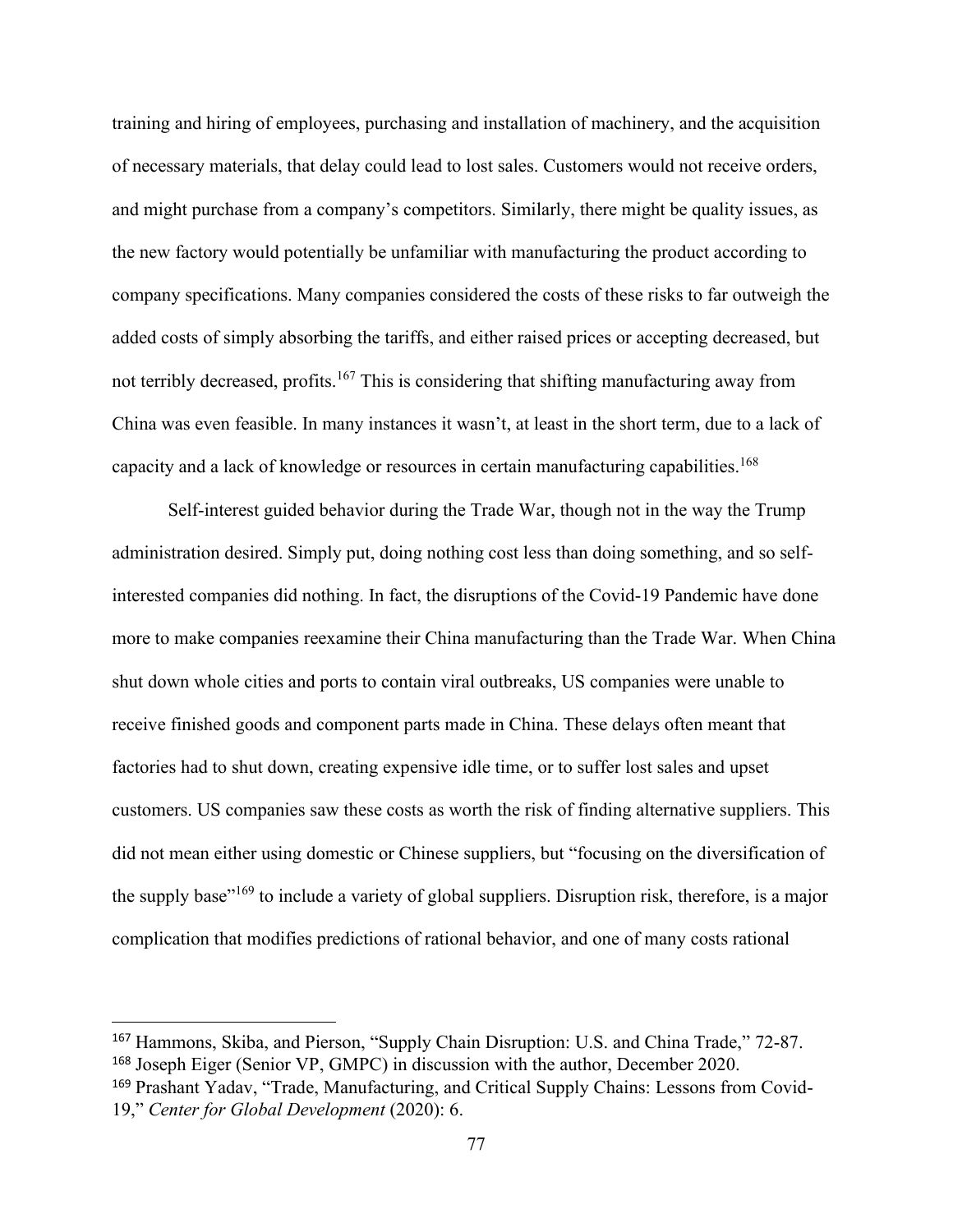business decision-makers consider. Still, the main problems the Trade War attempted to address remain largely unresolved. All the while, China has remained under autocratic rule.

The self-interest guiding business decisions only requires an ideology that benefits that self-interest. When a change in ideology does not improve self-interest, why should it be expected that such a change will occur? Who benefits? Neither Chinese nor American soybean traders benefitted from introducing ideological conflict into their exchanges, even as their governments engaged in ideological antagonism. The American trader in this period looks like a selfish fool to Modernization Theorists, ignoring the long-term consequences of their actions. The Chinese trader resembles a naïve, irrational fool, ignoring the potential gains to be made by asserting the need for democracy. However, if neither saw the gain in advocating for democracy, why should they be expected to do so? In this period, the US finally woke up to the fact that if it wanted China to become a democracy, it would require an active, ideologically focused effort.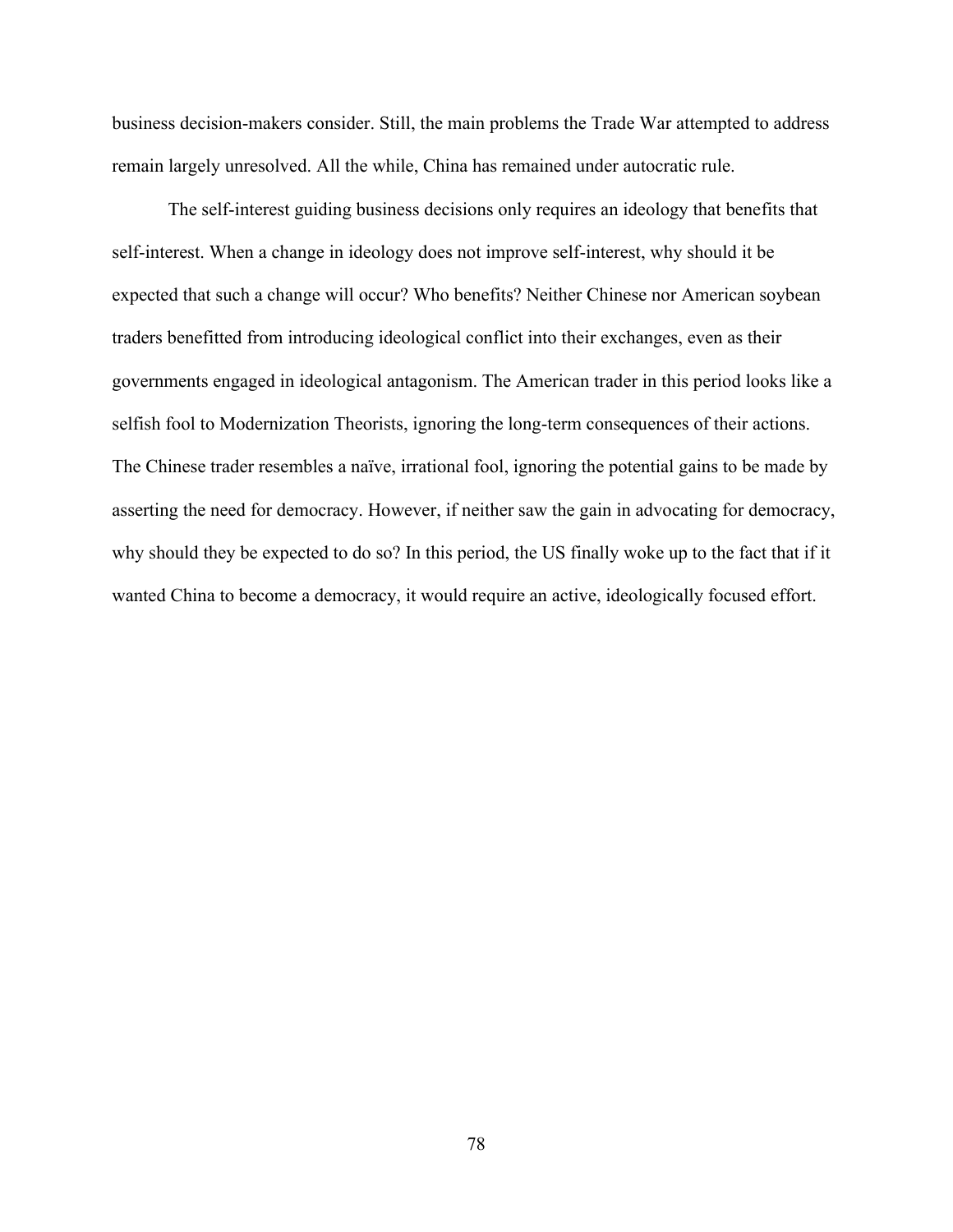## **THE MYTH OF THE DEMOCRATIZING MARKET FORCE**

Determinism's simplicity and predictability makes it comforting, especially when the conclusions benefit and congratulate those developing the deterministic theory. The quasideterministic nature of Modernization Theory, and its self-congratulatory praises of US economic and political policy, make it attractive to all sorts of Americans. However, Americans have also shown a remarkable history of attraction toward self-interested value gain, and this motivation would have to intersect with any force that would drive Modernization Theory. Since it doesn't necessarily do so, the Democratizing Market Force is a myth.

### **Why China Hasn't Become a Democracy**

In many ways, those who thought that raising tariff costs during a Trade War would convince self-interested economic actors to move manufacturing away from China shared a lack of underestimating of the complexity of the economies they were examining with Modernization Theorists. Both inaccurately claimed that self-interest would produce a certain outcome, but without considering the totality of the drivers of self-interest. Companies want to reduce costs, yes, but tariffs are just one of many costs they have to consider. And China wants to develop and grow its economy, yes, but that is far from China's only goal. If a company did not move its supply chain during a trade war, they were not acting irrationally. Cost drivers other than tariffs directed their self-interest. And so, when China did not shift its political apparatus to that of a democracy, it was either acting irrationally, or there was some self-interest Modernization Theorists missed motivating their continued autocracy.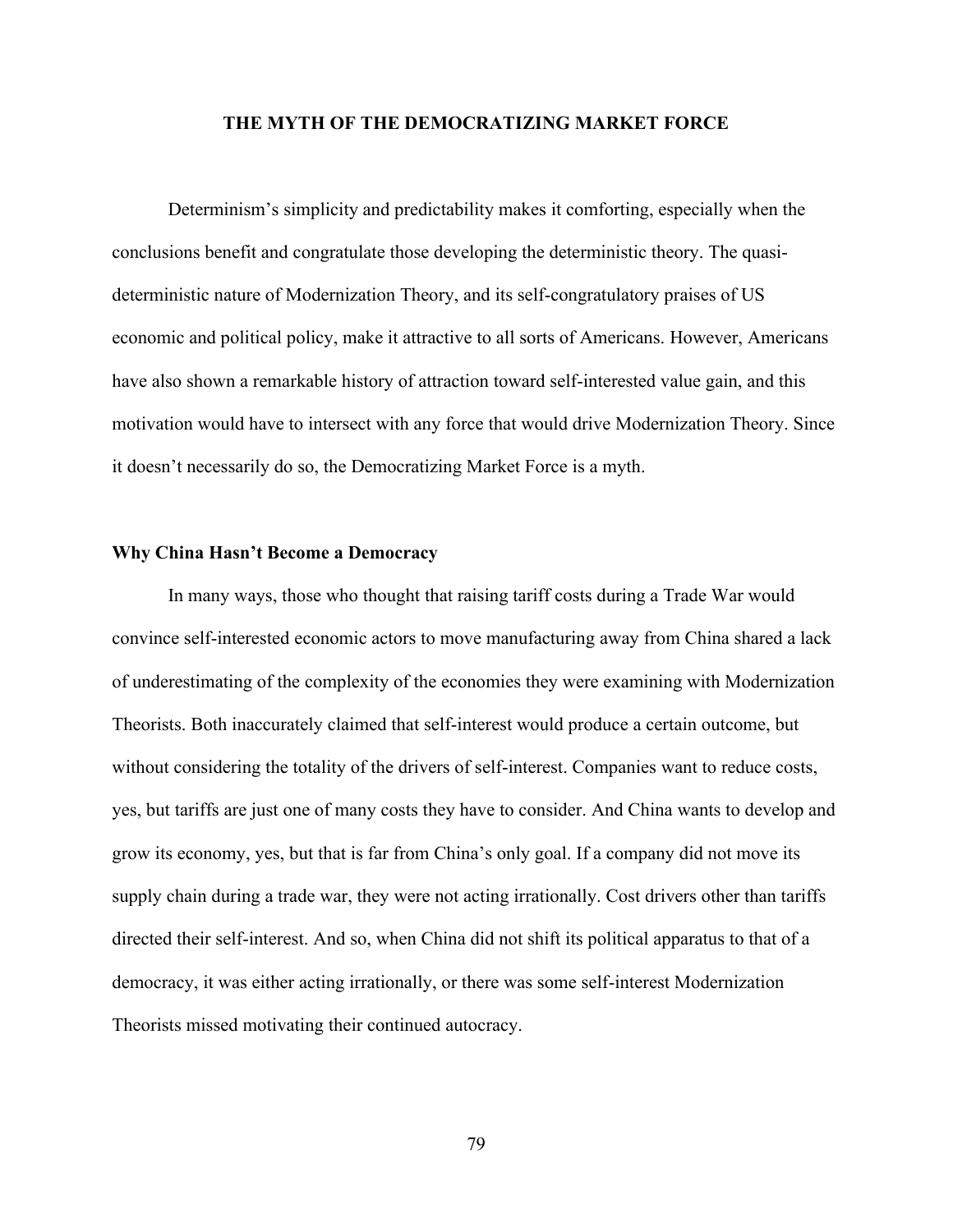The key element regarding democracy in China is simply that the CCP doesn't want China to become a democracy. To narrowly define China's self-interest as being aligned with the adoption of democracy is to not consider the myriad other priorities China has a self-interest in addressing. China's government has prioritized stability and growth over individual liberty. China's citizens seem to be comfortable with this exchange. The CCP "positioned the government as a trustworthy partner"<sup>170</sup> that could deliver the things that a rational member of a capitalistic society would want, such as a stable income, leisure time, the ability to accumulate wealth, and the ability to freely use it. What they asked in return was the loss of such liberties as freedom of speech, judicial independence, and multi-party elections. One might argue that this is merely the result of propaganda, characterizing the US as chaotic because of its democracy and China as stable because of its autocracy. But rationality is not based on an objective measurement of what is best, but on the subjective opinions of the members of the exchange.

For example, economist do not dismiss the adoption of VHS tapes in American households as the result of propaganda. Starting in the late 1970s, technology advanced to the point where it became economically feasible for Americans to purchase some form of home video playing platform, with the option of choosing either VHS or Betamax. Both were "closely comparable in cost,"<sup>171</sup> but from a picture quality standpoint, "VHS did not have a reputation as being superior to Beta, and the truth may indeed have been the opposite."<sup>172</sup> Objectively speaking, Betamax was the obvious, rational choice. However, through a combination of

<sup>170</sup> Josh Cherin (VP Supply Chain, GMPC) in discussion with the author, December 2020. <sup>171</sup>Michael A. Cusumano, Yiorgos Mylonadis and Richard S. Rosenbloom, "Strategic Maneuvering and Mass-Market Dynamics: The Triumph of VHS over Beta," *The Business History Review* 66, no. 1 (Spring, 1992): 67.

<sup>172</sup> Cusumano, Mylonadis and Rosenbloom, "Strategic Maneuvering and Mass-Market Dynamics: The Triumph of VHS over Beta," 77.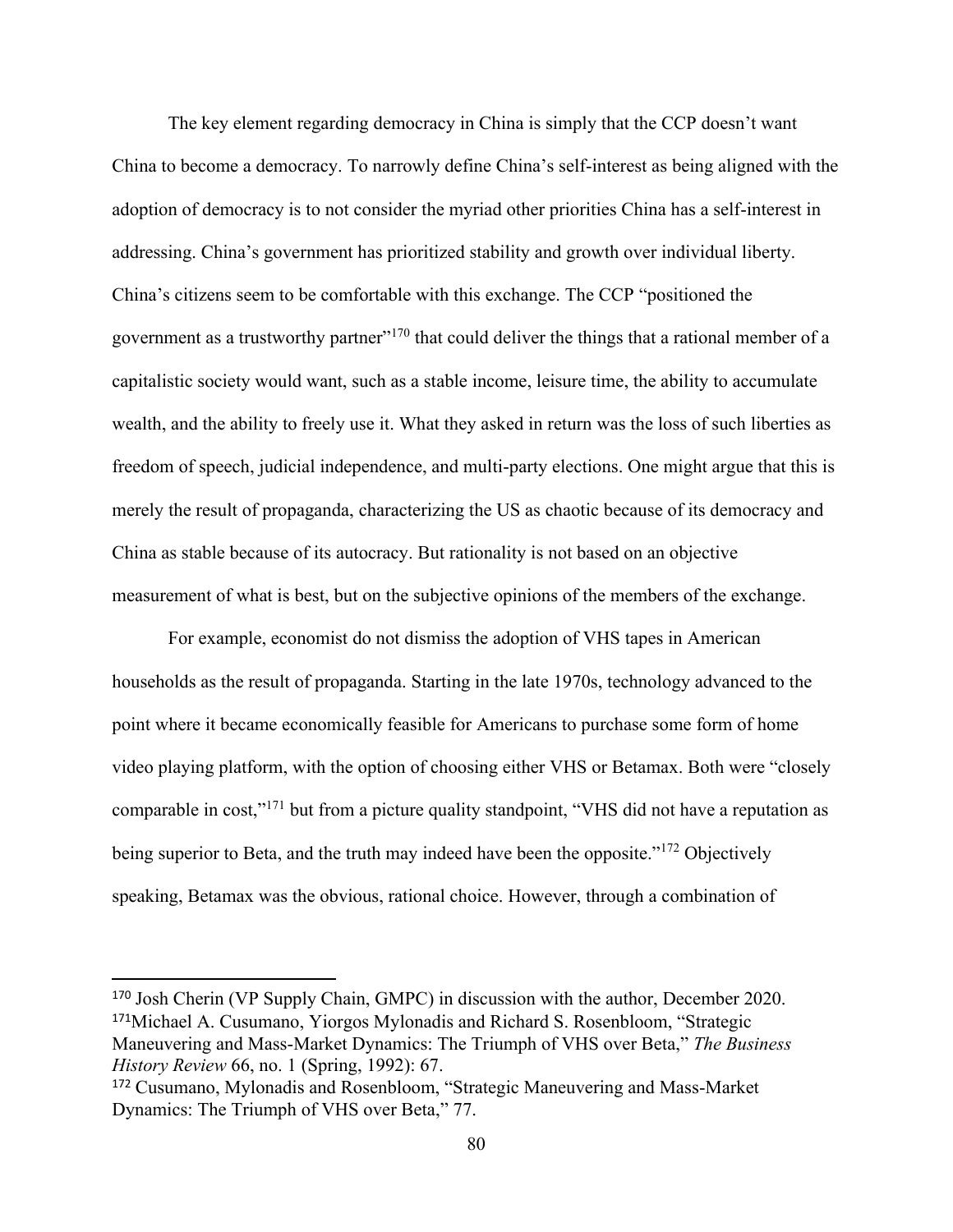advertising and promotion efforts, along with an intense distribution strategy,  $173 \text{ VHS}$ manufacturers convinced Americans to purchase VHS platforms. An economist would still consider this to be rational behavior, however, because VHS advertising efforts caused Americans to value VHS more than Betamax. Do we call these advertisements propaganda? Do we dismiss them as evil? Economists don't. While the connection between the rise of VHS tapes and Modernization Theory might seem strange, it illustrates how rational it might be for someone to make an exchange that is seemingly irrational to an outside observer.

Whether it is propaganda or not, Chinese citizens seem to be comfortable with the exchange of democracy for stability. In essence, they value economic security and growth more than they value liberty. They 'give' liberty and 'get' economic security. Is this not a rational exchange? Describing it as anything but would require an ideological intrusion into a material exchange. If this value exchange exists, then we see two self-interests at work. The first is the ruling party. CCP members certainly see it as in their self-interest to avoid losing their governmental authority and positions of power to a democratic challenger. Individuals also see this as a necessary cost to give them a chance at achieving economic success. Both consumers and the government are aligned in their fears of the disruption risks of a transition to a democratic government. Autocracy is a cost, just like trade war-imposed tariffs. But as we have seen with the rational actors who simply absorbed tariff costs and kept their factories in China, disruption risk is also a cost. And so, self-interest does not universally align with democracy, and therefore someone else would need to advocate for it, someone with ideological, rather than material, interests.

<sup>173</sup> Cusumano, Mylonadis and Rosenbloom, "Strategic Maneuvering and Mass-Market Dynamics: The Triumph of VHS over Beta,"86.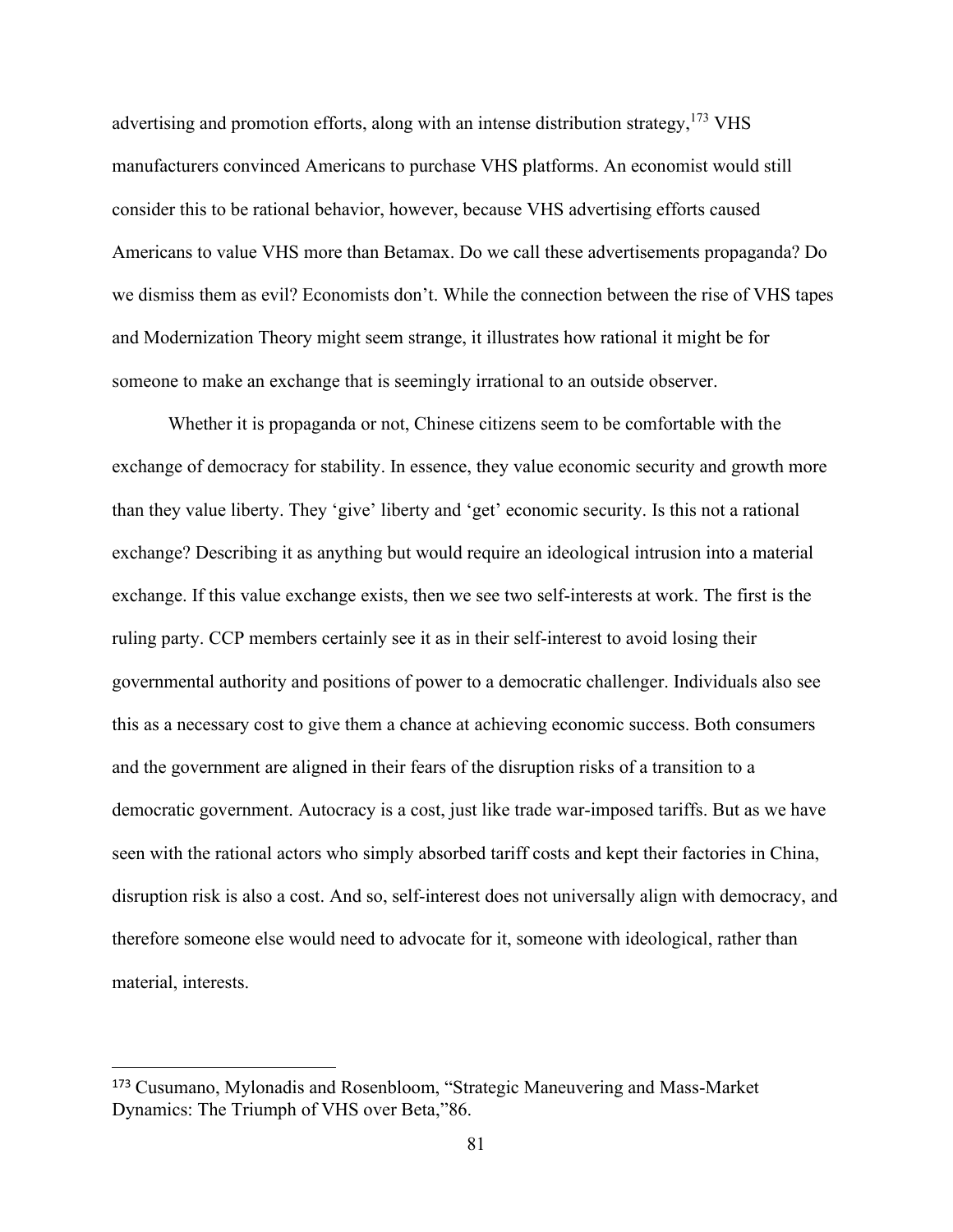Proponents of Modernization Theory would argue that China will still eventually become a democracy, that prolonged capitalistic exchanges will inevitably lead to changes, that "it's going to happen in degrees, it will take time,"<sup>174</sup> but that it will happen even without "demanding that China change."<sup>175</sup> There is little evidence to suggest that future economic exchanges between American soybean exporters and Chinese importers will have any impact on China's democratic status. Farmers expressed more interest in selling to markets than in taking a political position. Exporters showed no preference between state-owned or private firms. Politics seems to have never entered the negotiating table in exchanges between private actors in the soybean industry, even with Chinese SOEs. Individuals in these firms acted according to economic metrics, not political ideology. And yet these are the very actors Modernization Theory proposes will be the key drivers of delivering democracy to China.

How can politically neutral actors create a political outcome? Modernization Theory proposes that it is through market incentives that democracy will eventually come to China. But how can this be so if a profitable state-owned enterprise participates in that market? Modernization Theory assumes that SOEs will inevitably fail, largely due to their reliance on failed Soviet industries as a model. Such models do not apply to China. It is forgivable when examining "how unsophisticated Chinese companies were thirty years ago or twenty years ago,"<sup>176</sup> but now Chinese SOEs are highly capable, highly sophisticated businesses. Still, Modernization Theory doesn't actually require the failure of an industry for democracy to gradually take hold. It merely requires that private actors respond to incentives.

<sup>174</sup> Bob Holden, in discussion with the author, October 2020.

<sup>&</sup>lt;sup>175</sup> Bob Holden, in discussion with the author, October 2020.

<sup>176</sup> Paul Burke, in discussion with the author.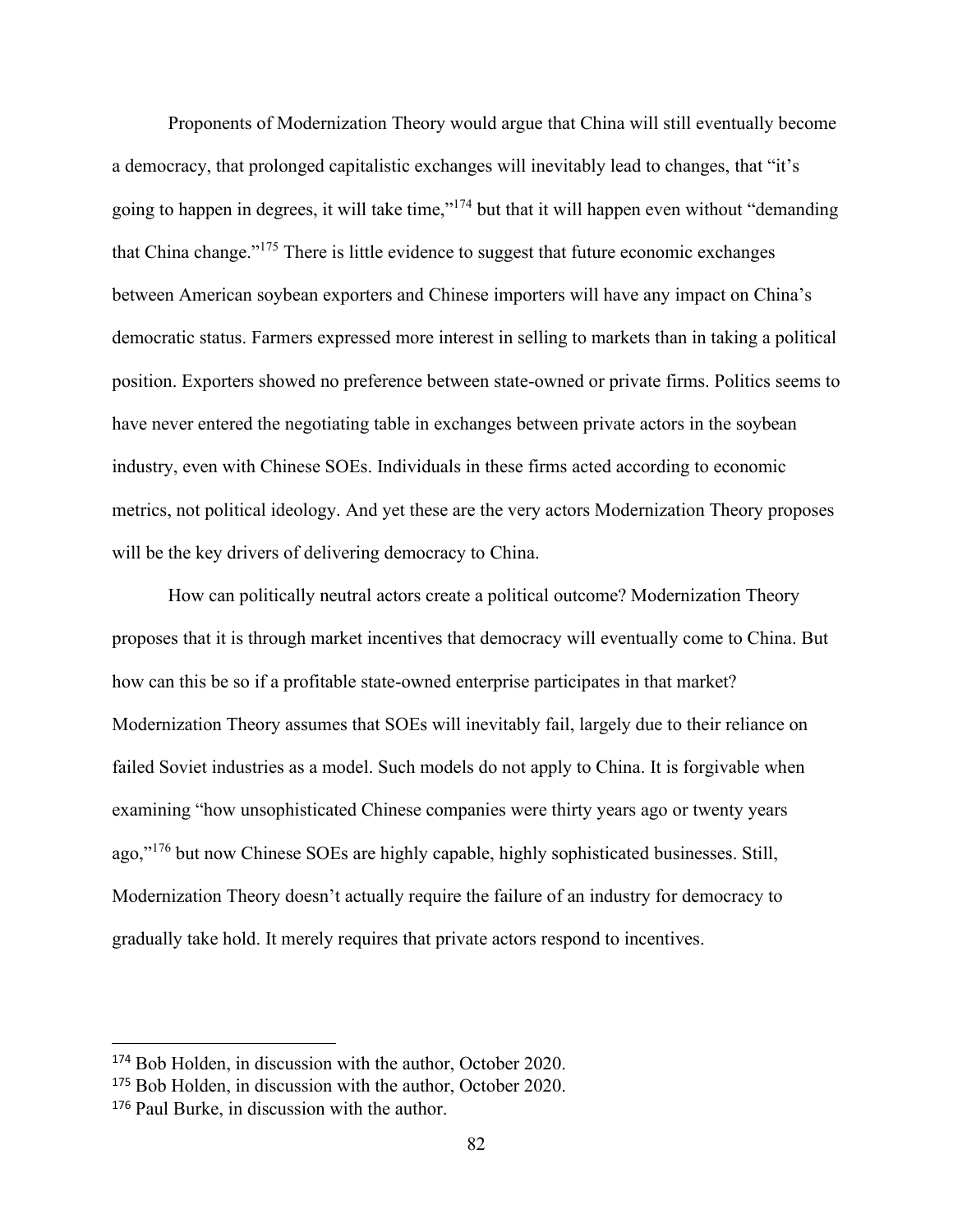What Modernization Theory does not allow for is the success of autocratic pushback against democratization. The force of autocracy resisting democracy is quite evident in China. The oppression of the Falun Gong and pushback against Missouri's governor allowing such followers to live freely in his state is alone evidence of China's government putting energy behind preventing democratic change. But Modernization Theory is almost dismissive of such anti-democratic forces when compared to the power of the market to incentivize democratic change. In China, it was theorized that "growth would redound to everyone's advantage and lead to democracy sooner or later."<sup>177</sup> The market is far more powerful than any autocratic effort, so Modernization Theory proposes. The implication is that there exists a Democratizing Market Force that can survive any autocratic resistance. But where does it come from?

## **The Myth of the Democratizing Market Force**

Market incentives are expressed in the actions of actors participating in private exchanges. These individuals act according to their own self-interest. The DMF proposes that this self-interest is incentivized toward democracy due to its superior efficiency in facilitating such exchanges.<sup>178</sup> This mechanism is the free market, which supposedly creates the DMF. But what if neither of the actors in such an exchange find any resistance in an autocratic society? What if they find just as much efficiency in an autocracy as in a democracy? Such is the case in China, with profitable SOEs, and US soybean exporters happily finding a market for their goods. Self-interest incentives are satisfied, so how can they create a force for political change?

<sup>177</sup> Edmund S. K. Fung, "Socialism, Capitalism, and Democracy in Republican China: The Political Thought of Zhang Dongsun," 426.

<sup>178</sup> Benjamin M. Friedman, "Capitalism, Economic Growth & Democracy," 48.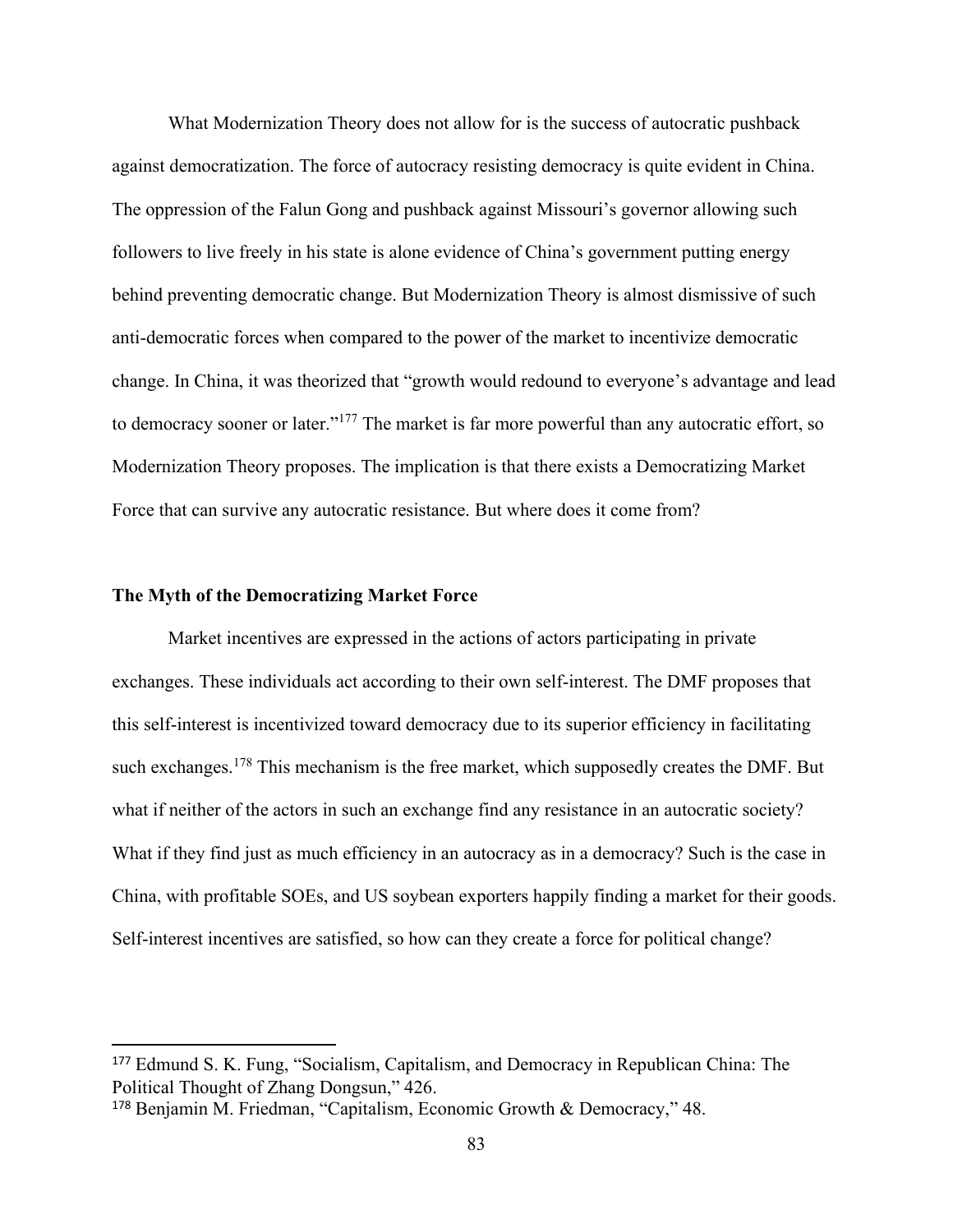Further complicating matters, self-interest is perhaps driving many of the decisionmakers in these exchanges in a different direction from democracy. If a CEO of an SOE saw democratization as reducing their wealth, they would be self-interested in preserving the current autocratic regime. Modernization Theorists would propose that this is irrational, since the CEO would actually gain more wealth under a democracy, since the rule of law would protect their financial interests. However, the reaction of US manufacturers to the 2018 Trade War proves that risk, and the perception of risk, complicates self-interested behavior. If the CEO perceived the risk of creating a democracy, such as allowing a new competitor to emerge, any potential bribery or corruption they've likely participated in being prosecuted, or even the general unknown turmoil that comes with any major governmental change, as being a greater cost than the potential gains they would acquire under a democracy, then that CEO is acting rationally by not advocating for democracy.

Modernization Theory therefore misses two important complications. First, the cultural subjectivity related to self-interest. Second, the myriad complexities related to costs and subjective perceptions of risk amongst all rational economic actors. To claim that China's differences in culture are to blame for their differences in self-interested rationality would perhaps be dismissive and demeaning. Economics, however, do not account for such variations in their core principals of rationality. But cultural differences in self-interest can certainly affect behavior. To claim that a person who is willing to accept a lesser economic gain in return for greater security is acting irrationally is to claim that US companies that did not divest from Chinese factories due to tariffs were also acting irrationally. The point of rationality versus irrationality is not that it follows a specific behavioral pattern, but that it is behavior that maximizes value for the individual, and that value is entirely subjective.

84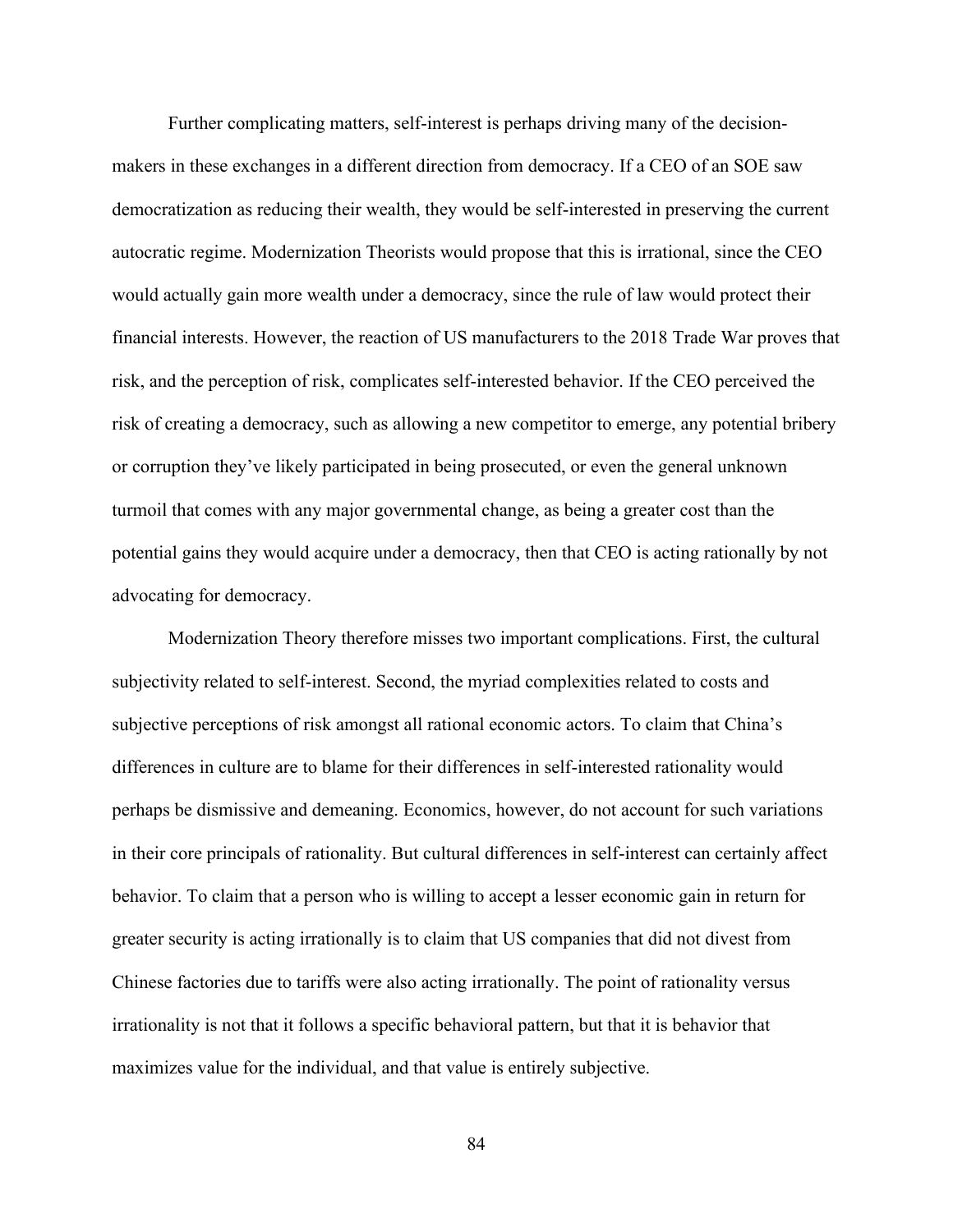This means that the cost of risk versus the value of gain changes depending on the subjective perspective of the decision-maker. And so, when Modernization Theorists point out that a system that lacks corruption creates greater wealth, this might be true, but there are rational actors who would lose value in such a system, as well as individuals who would see changing this system as a risk. To claim that these individuals are not acting rationally is essentially complaining that they are not acting according to a Modernization Theory-derived definition of rationality. Acceptance of corruption and bribery as a part of culture, perceptions of risk in relation to individual liberty versus security, all vary in different cultures. To say that the US's definition of individual liberty is the only definition of rationality is not only demeaning, it makes any theory derived from such a definition useless anywhere outside of the United States.

In essence, in order for the DMF to exist, it would require Chinese citizens to be culturally aligned with Americans. The universalism of Modernization Theory's proposed definition of rationality complicates its formula. If a nation is to become a democracy, it would either require active effort, or contextualized justifications in order to succeed. If self-interest is the driver, then that self-interest needs to be shifted toward democracy somehow. The DMF doesn't naturally appear within the context of self-interest. If, however, contextualized justifications are required, then the universalism understood to drive self-interested economic actors toward democracy is not universal, making Modernization Theory only useful in the analysis of nations that possess those characteristics, and useless for those that don't.

The other requirement for the DMF to exist would be a universal self-interest in the creation of a democracy. In fact, this is the bedrock of Modernization Theory. By examining China's economic exchanges, and the attitudes of its people, one can easily dismiss the idea that

85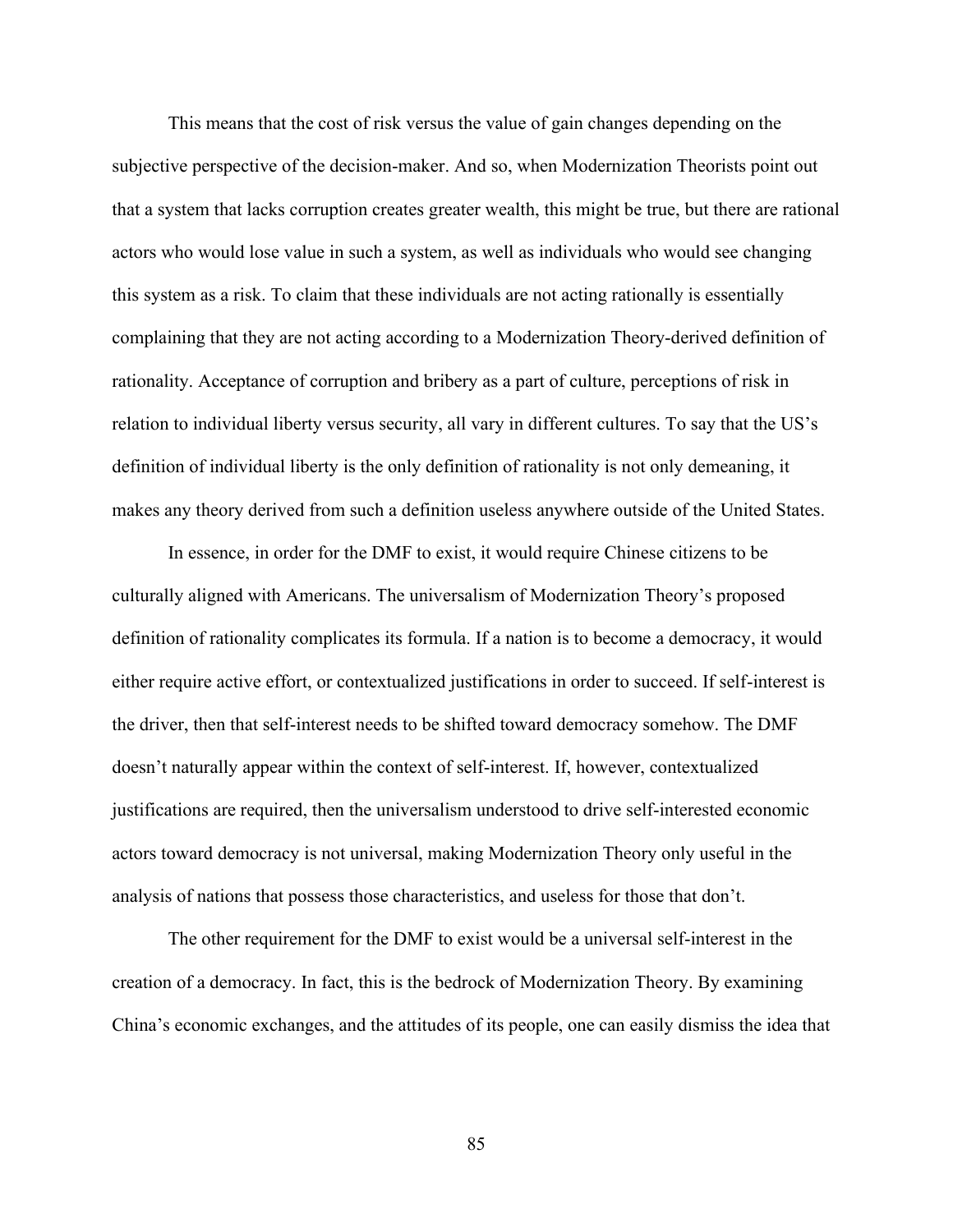all Chinese citizens currently view democracy as in their own material self-interest.<sup>179</sup> And if self-interest isn't universally guided toward democracy, then the foundations of Modernization Theory are flawed, and the DMF is based at least partially in ideology, which Modernization Theory dismisses as irrelevant.

With the lack of a self-interested material incentive, a gradual trend toward democratization would require an ideological shift in China. But where would such a shift originate if neither of the actors in a private exchange attempted to assert their ideology? In China, "there's not missionaries coming over there trying to spread the religion of democracy."<sup>180</sup> But Modernization Theory proposes no need for such missionaries. The idea that any ideological energy is necessary is itself a violation of Modernization Theory's core principle. Market exchanges and incentives alone are said to be sufficient to create an inevitable drive toward democracy. If a natural force requires active effort, it is not a natural force. And if it is not a natural force, then the principles of the DMF are false. The fact that any ideological effort is at all required is enough to prove that there is no Democratizing Market Force present in Sino-American trade relations.

### **Flawed US Strategy**

Modernization Theory exists not just with social scientists in economically oriented institutions. It would be reasonable to expect those who benefitted from free trade to be proponents of a principle that equated free trade with democratic liberalization. However, academics, NGOs, and high-level government officials have written about, made statements

<sup>179</sup> Josh Cherin (VP Supply Chain, GMPC) in discussion with the author, December 2020. <sup>180</sup> Joseph Eiger (Senior Vice President, GMPC) in discussion with the author, December 2020.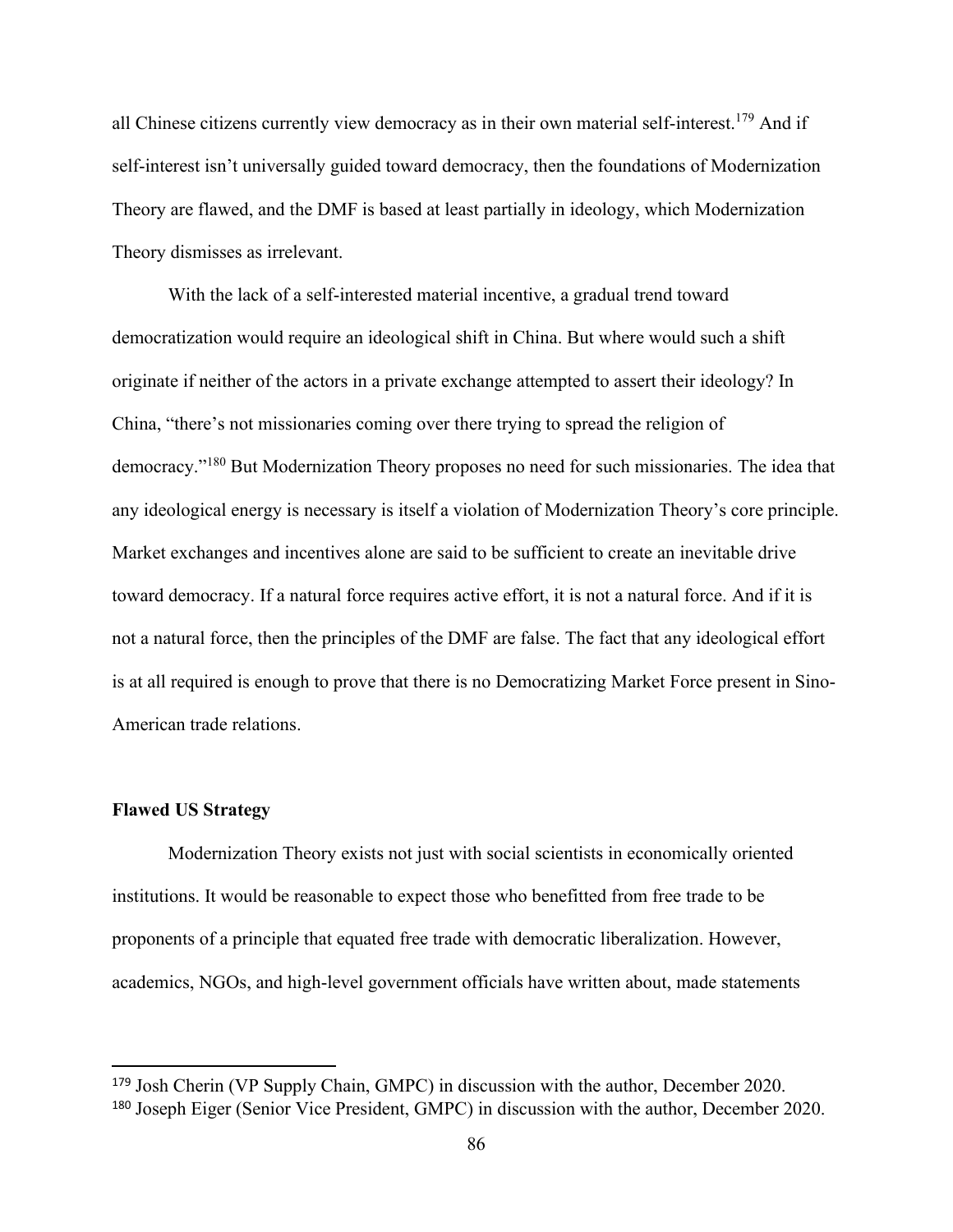concerning, and crafted policy around the idea "that China's economic liberalization and the new affluence it generated would bring political liberalization."<sup>181</sup>

US President Clinton himself hinted at the ideology underlying Modernization Theory. In a March, 2000 speech regarding whether or not China would succeed in its efforts to censor democratic pressures on the internet, President Clinton said that doing so would be "like trying to nail Jello to the wall."<sup>182</sup> This attitude is characteristic of US policy and Modernization Theorists' belief regarding China. They are almost patronizing with their dismissal of any efforts to fight what is considered the inevitable tide of history. Now that the CCP has proven it is perfectly capable of nailing Jello to the wall and censoring the internet, along with other modes of free speech that might encourage grassroots democratic efforts, President Clinton's quote comes across as hopelessly naïve. Whether or not there is a clear written statement of this being the US's strategy, public sentiments like President Clinton's are common enough to constitute a strategy.

Throughout the trade history between the US and China, "China's course of action has been if anything consistent."<sup>183</sup> This is why the chapters of this paper are oriented around China's policy regarding soybeans, not US policy. There was no US soybean export strategy beyond selling more. The CCP knows what they want from their trade with the US, and this strategy is controlled from the highest echelons of their government. The US, however, only had

<sup>181</sup> Peter Berkowitz, "The Pattern and Purpose of China's Actions," *RealClear Politics*, October 25, 2020,

https://www.realclearpolitics.com/articles/2020/10/25/the pattern and purpose of chinas actio ns\_144522.html.

<sup>182</sup> Bethany Allen-Ebrahimian, "The Man Who Nailed Jello to the Wall," Foreign Policy (June 29, 2016), https://foreignpolicy.com/2016/06/29/the-man-who-nailed-jello-to-the-wall-lu-weichina-internet-czar-learns-how-to-tame-the-web/.

<sup>183</sup> Joseph Eiger, in discussion with the author, December 2020.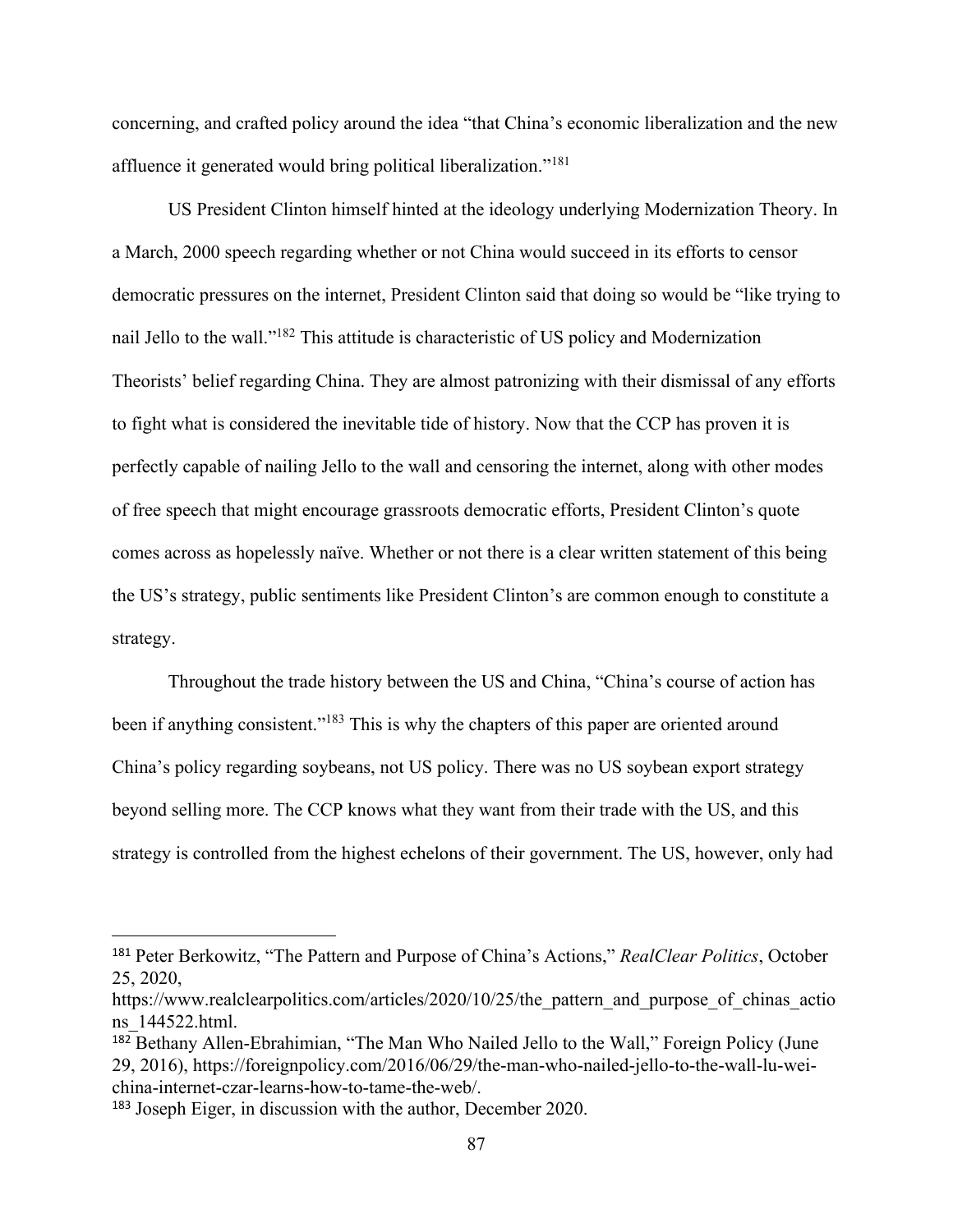a single intentional strategy with China, and that was to break it away from the Soviet Union. "That very narrow goal having been accomplished early on, American purposes in developing ties with China have yet to be clearly defined."<sup>184</sup> If the US could be said to have a strategy, that strategy is intentional inaction. Chinese leaders actually encouraged this, which undoubtedly contributed to the justification of this lack-of-a-strategy strategy.

Chinese President Hu Jintao stated that China would "need to improve the institutions for democracy, diversify its forms and expand its channels."<sup>185</sup> In a 2011 luncheon in the US, President Hu Jintao essentially outlined a Modernization Theorist's concept of how China would one day become a democracy. In his opinion, "The friendly exchanges between the Chinese and American people have contributed not only to their own cultural progress, but also to the exchanges and mutual learning between the Eastern and the Western civilizations. And they have given a strong boost to the overall progress of human civilization."<sup>186</sup> This echoes the sentiment of Missouri Governor Bob Holden, who stated that "over a period of time, I think we can move China philosophically to our point of view and we'll pick up and learn some things from them."<sup>187</sup>

These encouragements succeeded in two ways. They placated democracy advocates who wished to see China become a democracy by assuring them that they only needed to be patient. They also labeled any direct action to drive China toward a democracy as interventionist and even hostile. It became thought that "you don't change China by demanding that China change, you change China by letting young Chinese see the value and importance of what we bring to the

<sup>184</sup> John Bryan Starr, "Sino-American Relations," 302.

<sup>185</sup> Hu Jintao and Luc Guo, *Selected works of Hu Jintao: 2001-2012*, 70-71.

<sup>186</sup> Hu Jintao and Luc Guo, *Selected works of Hu Jintao: 2001-2012*, 156.

<sup>187</sup> Bob Holden, in discussion with the author, October 2020.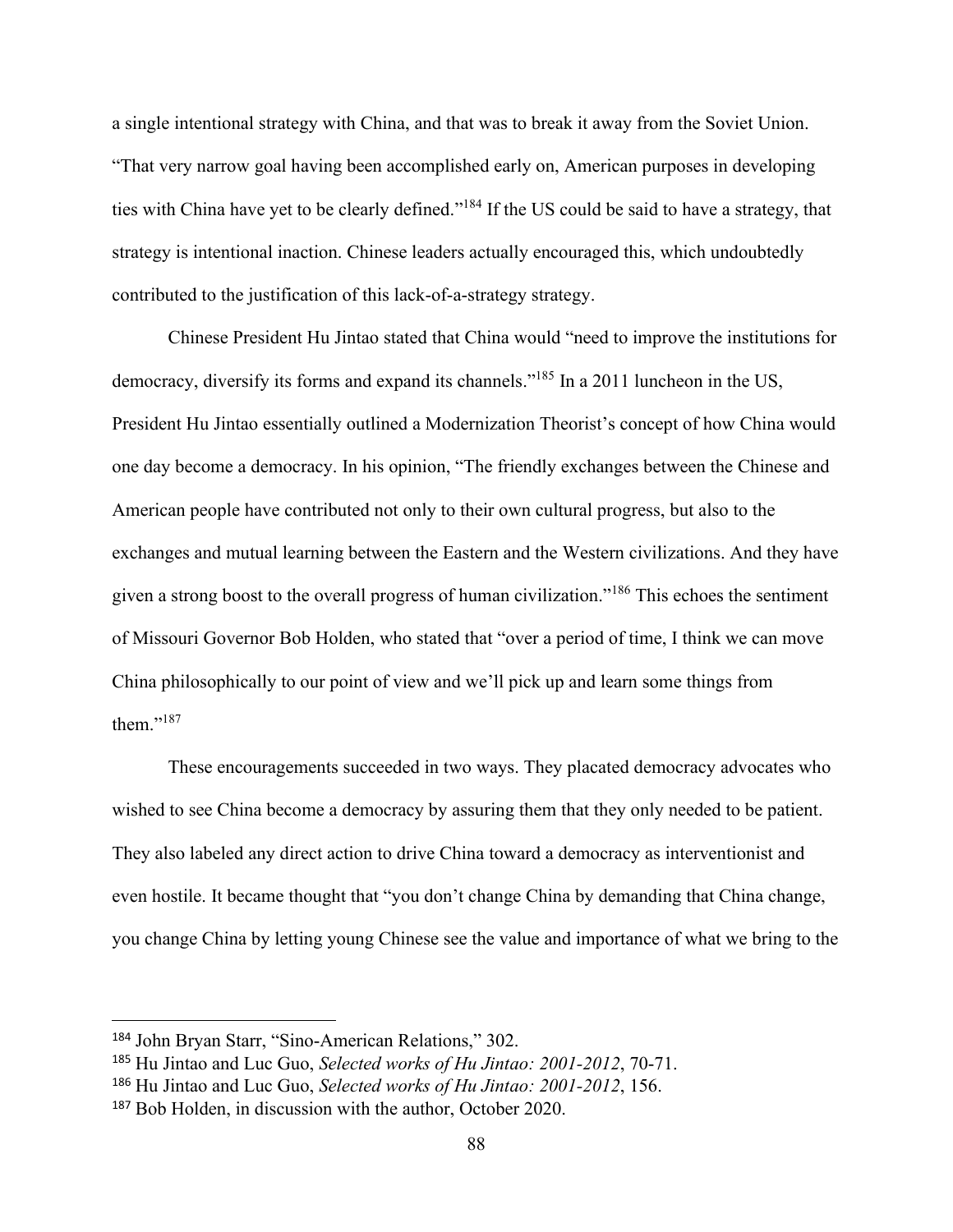table."<sup>188</sup> This philosophy only makes sense if you consider democracy to be Jello. Doing anything to it, shaking it, nailing it to the wall, has no effect, and so trying to stop it is just as pointless as trying to push it. Direct action could only disrupt this inevitable path to democracy, and so action was not only not required, it was actively discouraged.

# **The Myth of the Market as a Self-Isolated Force**

A prevailing myth tangentially related to Modernization Theory is that the market alone is sufficient to create significant political change. In the case of the soybean market, this is false. The soybean market in the United States only exists in its current form due to significant government, university, and NGO intervention. Researchers at universities developed agronomy plot techniques in the early 1900s.<sup>189</sup> Wartime government strategy drove enormous growth in the industry, with government officials using government money to push for greater and greater crop plantings.<sup>190</sup> Agricultural NGOs and government agricultural advocates cultivated an export market for soybean farmers, going so far as to educate hog farmers in China with the explicit intention of allowing private US farmers to benefit from the creation of such a market.<sup>191</sup> Entrepreneurial energy and responses to market signals most definitely existed to grow the market, but its development and scale, both in the US and in China's hog industry, are owed to intentional non-market actions.

This idea of a market being created through intentional action is an important clarification when examining the validity of Modernization Theory. The foundational

<sup>188</sup> Bob Holden, in discussion with the author, October 2020.

<sup>189</sup> William L. Cavert, "The Technological Revolution in Agriculture, 1910-1955 (In Part with Special Reference to the North Central States)," 20.

<sup>190</sup> Alvin A. Munn, "Production and Utilization of the Soybean in the United States," 223. <sup>191</sup> Paul Burke, in discussion with the author.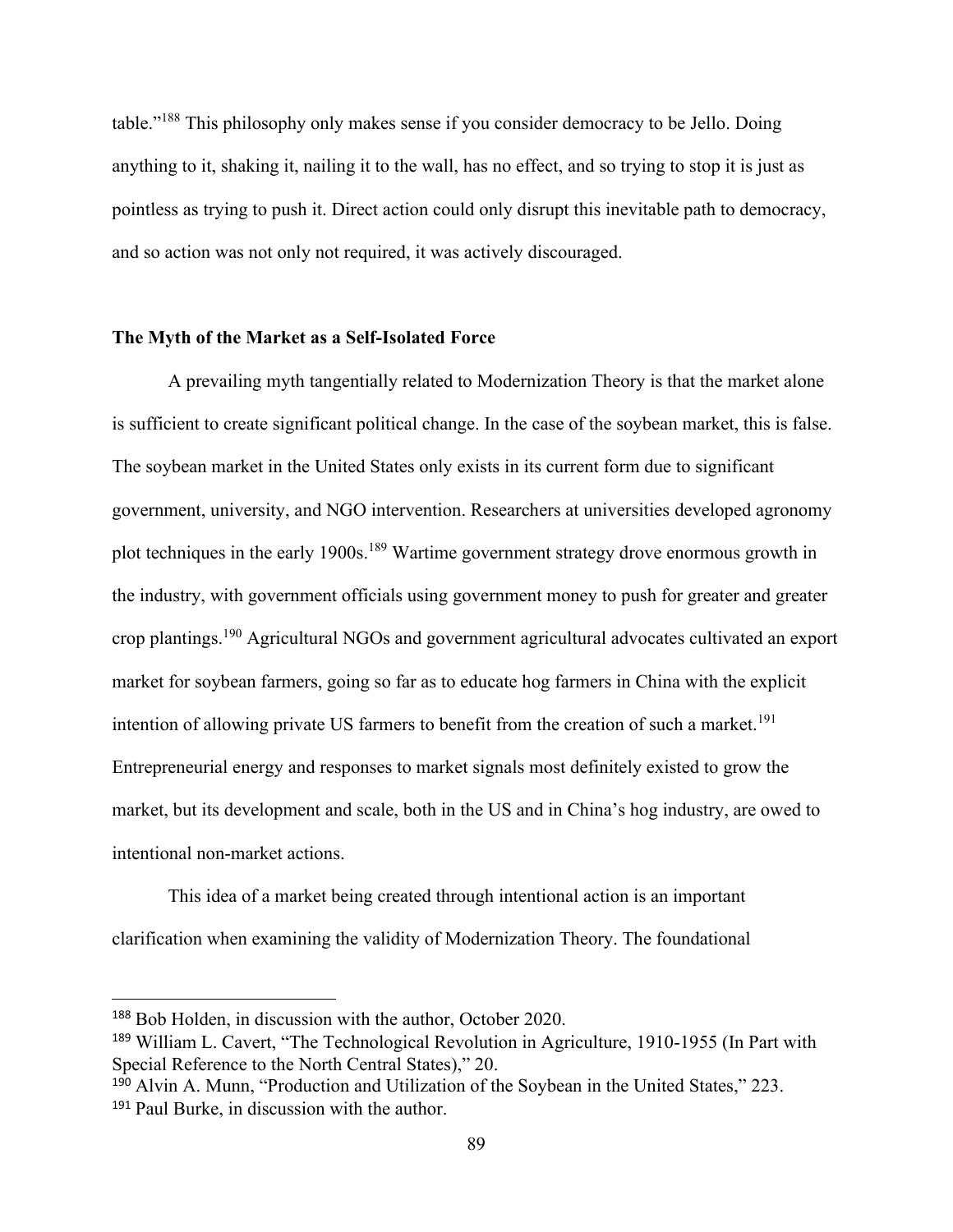understanding of this deterministic model is that no intentional action is required, that natural responses to market incentives alone will drive change. But how can such changes be created within a market that itself was not created through natural responses to market signals?

To insist that private individuals in the soybean market can in any way create democracy in China is to put them into a position that they neither desire nor are capable of executing. Government, University, and NGO actions created the arena in which private businesses operate. Those private businesses benefit from the marketplace of the arena itself, but their actions are confined to within "the regulatory framework"<sup>192</sup> that the government provides. The soybean marketplace has had a symbiotic relationship with governments, and its history shows that it requires active maintenance and forward planning in order to create desired outcomes. How could substantial enough a change as turning an autocracy into a democracy come about without any intentional action?

<sup>192</sup> John Hensley, in discussion with the author.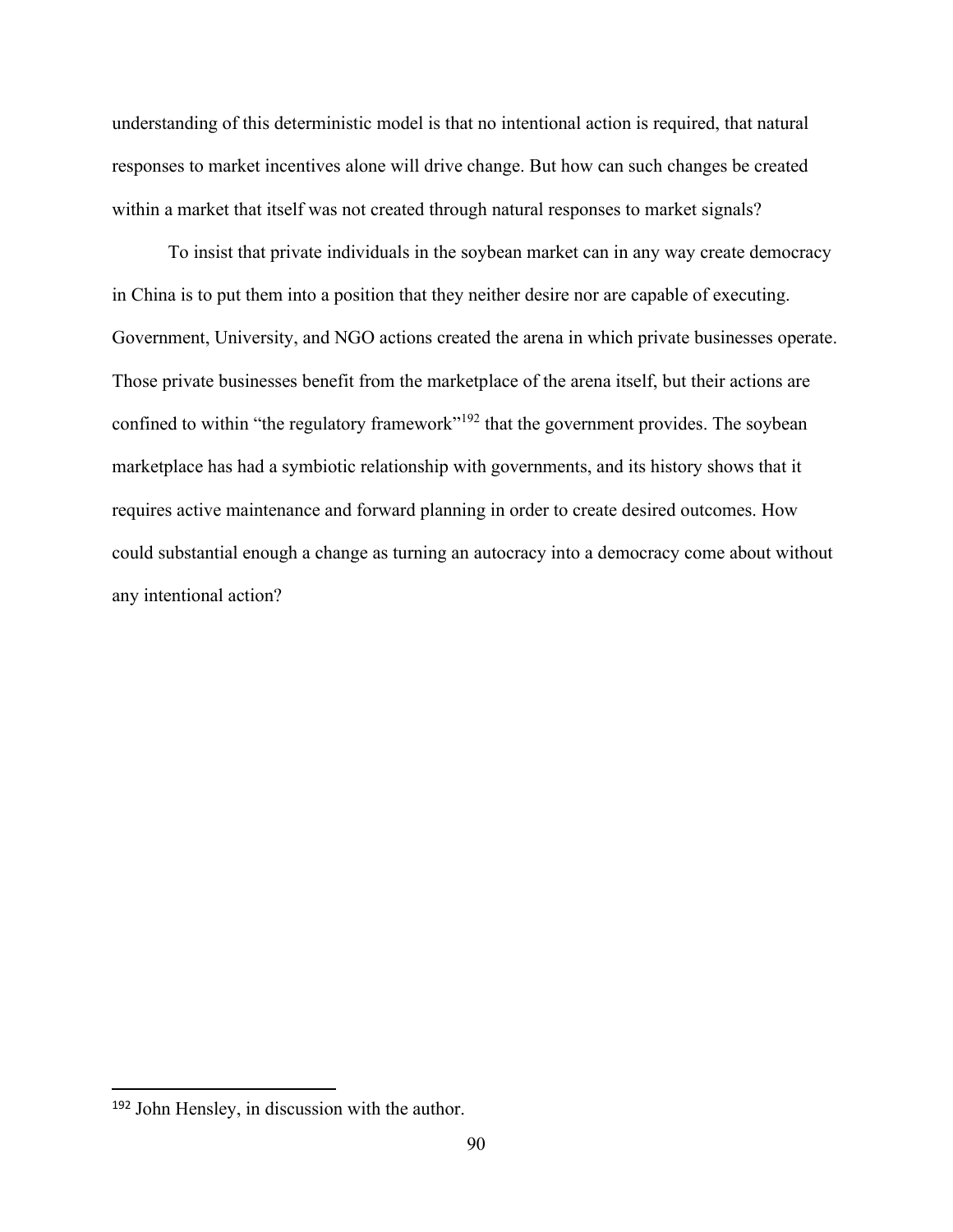## **CONCLUSION**

Two separations occurred during the history of the soybean trade between Missouri and China: social scientists from economists, and businesspeople from governments. Economists examined events as they were happening and sought rationales to justify this behavior. Efficiency and effectiveness alone guided their efforts at crafting theories and disciplines that would maximize profits, which practitioners executed with relatively little deviation, while providing new data that economists used to continually modify their rationales. Social scientists, however, seemed to have had a lingering desire to fit the world into a universal trend.

While Modernization Theory was not universally embraced by historians and social scientists during this time period, it was not sufficiently criticized to be eliminated from the halls of US statecraft. Marxist historians driven by ideology could not promote a critique that could dismantle Modernization Theory, partly due to the loss of credibility of such ideologies after the fall of the Soviet Union. Economists fit the past into good and bad decisions to learn lessons that could maximize future returns, while social scientists attempted to predict the ideologies of the future. Economists did not promote an ideological framework, simply a way of maximizing economic return. This left an ideological vacuum, which Modernization Theory proponents happily filled. Social scientists seemed to have assumed that economics was the primary driver of change, and therefore associated all sorts of ideological changes with it. Economists themselves, meanwhile, as well as economic practitioners, are not driven by ideology. In fact, business decision-makers cite it as something that gets in the way.<sup>193</sup> This disconnect has led to errors, such as aligning self-interest with a Democratizing Market Force.

<sup>193</sup> Joseph Eiger, in discussion with the author, December 2020.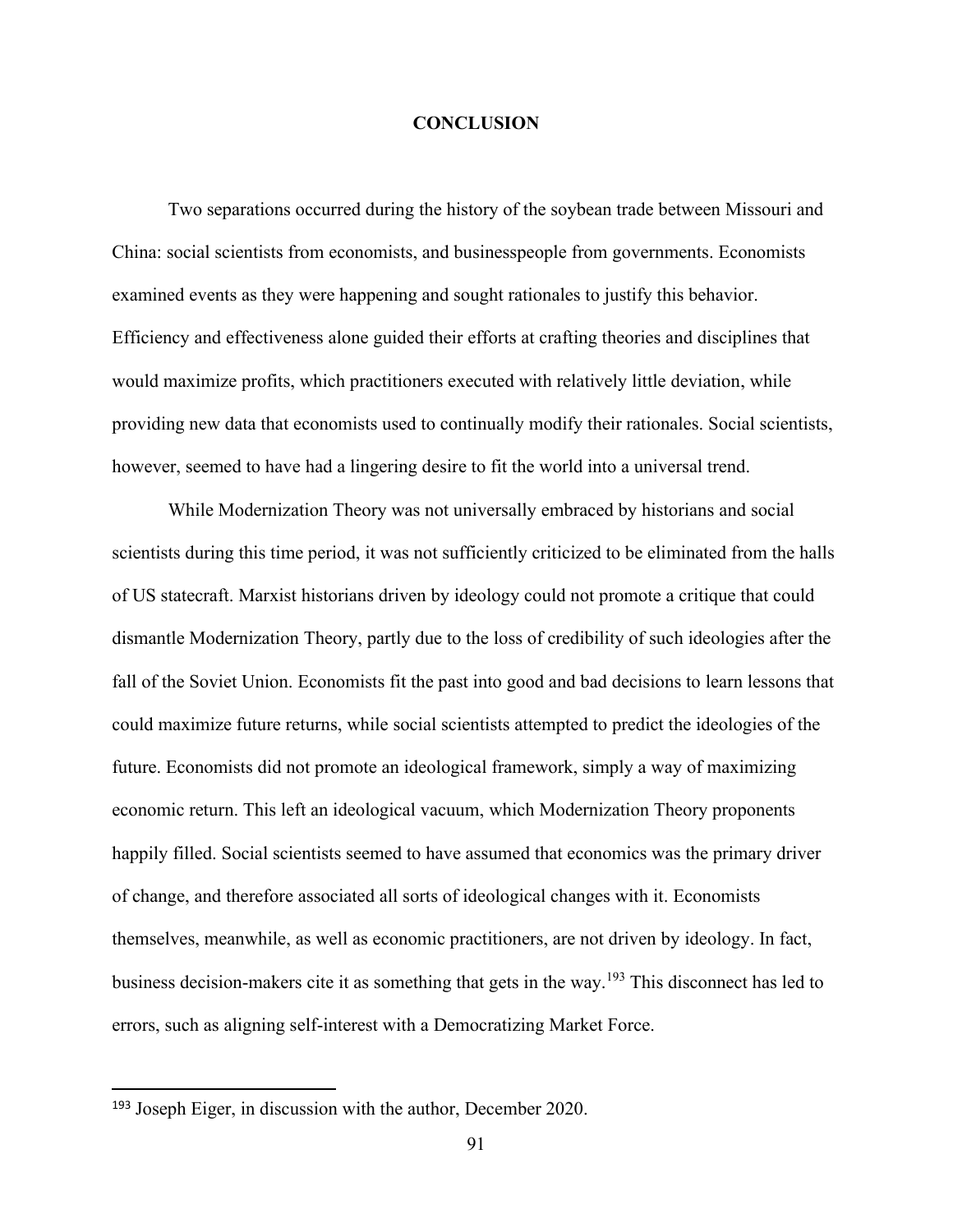The second separation is not entirely a separation, since lobbying efforts and government involvement in businesses, especially in the soybean industry, has long been practiced and continues to this day. However, an ideological separation exists between foreign policy decisionmakers and business decision-makers. The foreign policy of the United States is not to promote an ideology of democracy, at least not explicitly. However, enough public comments and decisions have been made by prominent US leaders to characterize the US as oriented toward a pro-democracy foreign policy. If this is the goal, however, they have not communicated this with business decision-makers. Business decision-makers do not want to be democracy evangelists, or ideological foreign agents.<sup>194</sup> They want to participate in value-added market exchanges. If they were expected to promote an ideology, no one told them. The trouble is, the government seemed to expect this to happen.

Social scientists and economists, especially businesspeople, don't seem to communicate terribly well. While Modernization Theory is derived from the implication that it costs more to do business in an autocracy than in a democracy, and that therefore a democracy will inevitably be adopted due to self-interested behavior, its proponents do not seem to have analyzed the cost drivers that business decision-makers consider. An autocracy is supposed to create two key inefficiencies: an inefficient allocation of resources based on a command-control economy, and the inability to protect wealth and entrepreneurism derived from a biased, non-independent system of law. In China's case, the data regarding its economy allows the first to be dismissed. In any case, its embrace of a mostly capitalistic economy makes it nothing like the communist economy of the Soviet Union that inspired much thought regarding Modernization Theory. The

<sup>194</sup> Joseph Eiger, in discussion with the author, December 2020.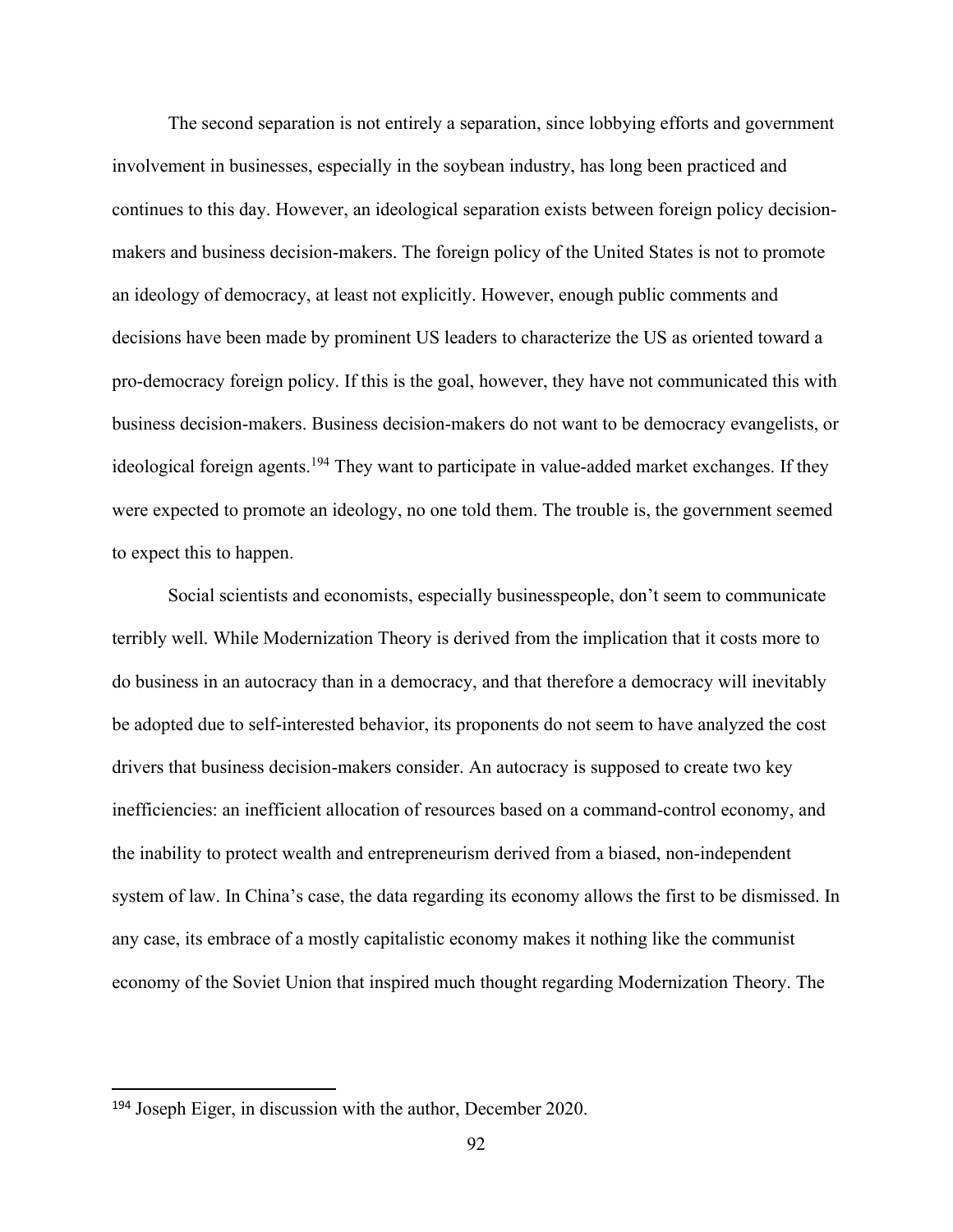second, however, is very much present in China, and is a key complaint of many US businesspeople.<sup>195</sup> However, it is simply a cost.

When making a rational exchange, business decision-makers consider the costs and benefits. By selling and buying goods in China's market, the benefits of hundreds of millions of customers and the labor pool of this population are substantial. The costs include a less developed infrastructure compared to the US, port bottlenecks, the risk of intellectual property theft, the risk of an inability to take a non-paying customer to court and collect payment, harsh regulations, and myriad other challenges. Modernization Theory allows for such businesses to continue to operate in this manner, but to advocate for the cost reductions found in democracy, since it is in their self-interest to do so.<sup>196</sup> However, businesspeople have created several ways to mitigate these costs.

In the case of non-payment, US businesses utilize banking guarantees like Letters of Credit. In the case of intellectual property theft, US businesses have continued to advocate for these to be respected by the autocratic regime, and have made substantial gains. The UN and WTO have independent arbitration organizations that allow US and Chinese businesses to settle disputes completely independent of either government. And regulatory compliance is a challenge in every country, regardless of its status as a democracy. The key element is that an independent judiciary is just one of many costs businesspeople consider when doing business in another country. In fact, due to the many bank, UN, and WTO-based institutions that offer risk mitigation services, businesses have effectively side-stepped the risks of doing business with an

<sup>195</sup> Paul Burke, in discussion with the author.

<sup>196</sup> Benjamin M. Friedman, "Capitalism, Economic Growth & Democracy," 48.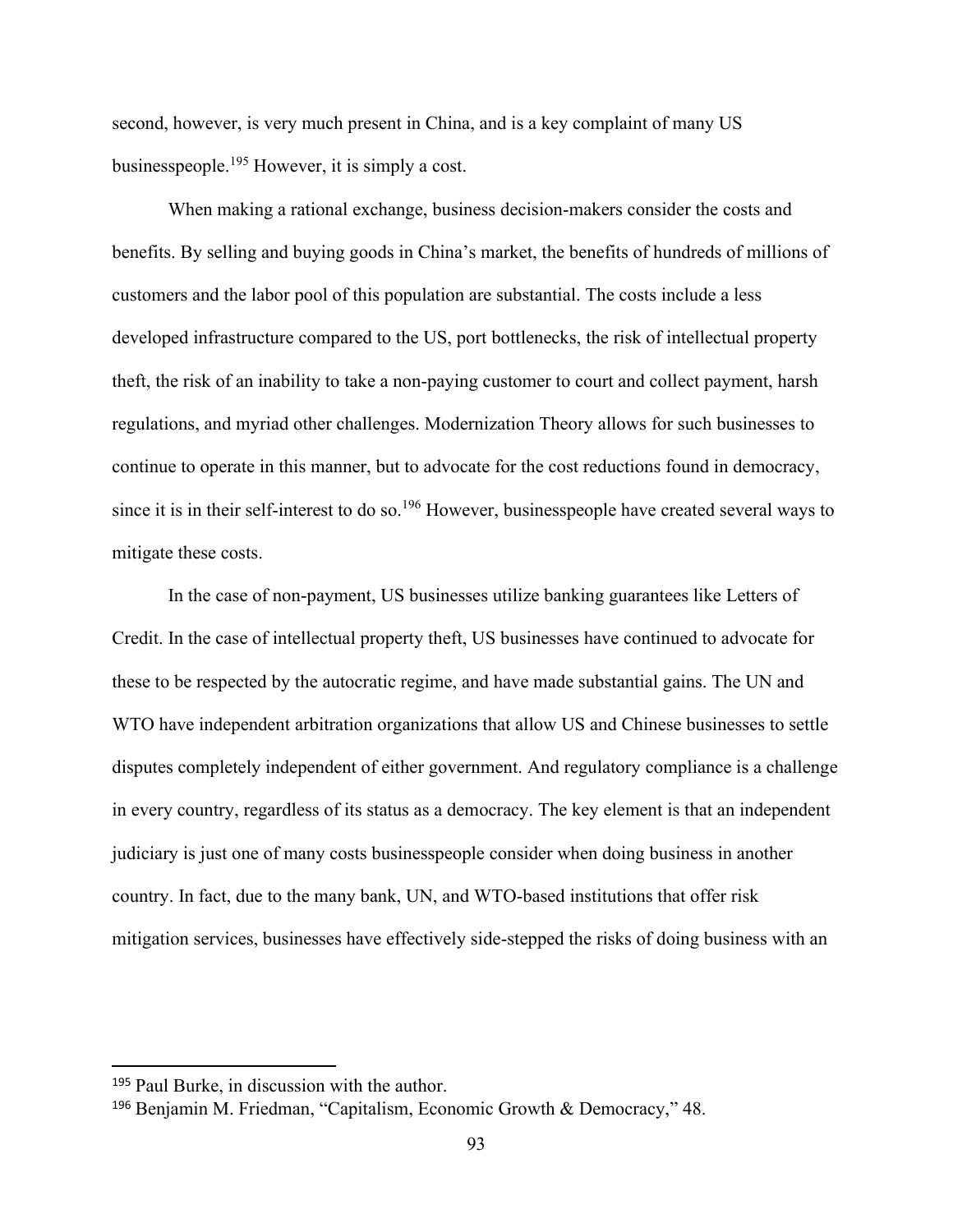autocracy, or at least diminished them to the point where they are simply one of many costs to consider.

To contemporary supply chain management professionals and logisticians, a country's system of law is considered a part of its infrastructure. Infrastructure, then, is not just roads and bridges, but all parts of a nation that allow for the easy movement of goods, capital, and information. Essentially, infrastructure is the structures that make doing business more efficient. In the chapter on infrastructure in a contemporary International Logistics textbook, an analysis of transportation-based infrastructure is thirty-five pages in length. An analysis of legal and regulatory infrastructures occupies less than three pages.<sup>197</sup> In other words, to the US businessperson trading with a Chinese businessperson, the costs of dealing with transportation are more substantial, challenging, and complex than dealing with China's legal framework.

One of the key indicators of the ease of doing business in a country is the Logistics Performance Index, developed by the World Bank. This ranking factors in transportation infrastructure, as well as the varying banking, legal, and regulatory environments, including a general assessment of efficiency in getting goods through customs and into the market. Germany is ranked number one, and the US is ranked number ten. China is ranked number twenty-seven, which is not as good, but Portugal is ranked number twenty-eight, and many other democratic nations are ranked lower than China.<sup>198</sup> Modernization Theorists would not propose that Portugal adopt China's system, and yet business professionals consider it harder to do business in Portugal than in autocratic China. Businesses have mitigation efforts they can utilize, and other

<sup>197</sup> Pierre A. David, *International Logistics: The Management of International Trade Operations*, 70-112.

<sup>198</sup> "Aggregated LPI." The World Bank. Accessed February 4, 2022.

https://lpi.worldbank.org/international/aggregated-ranking.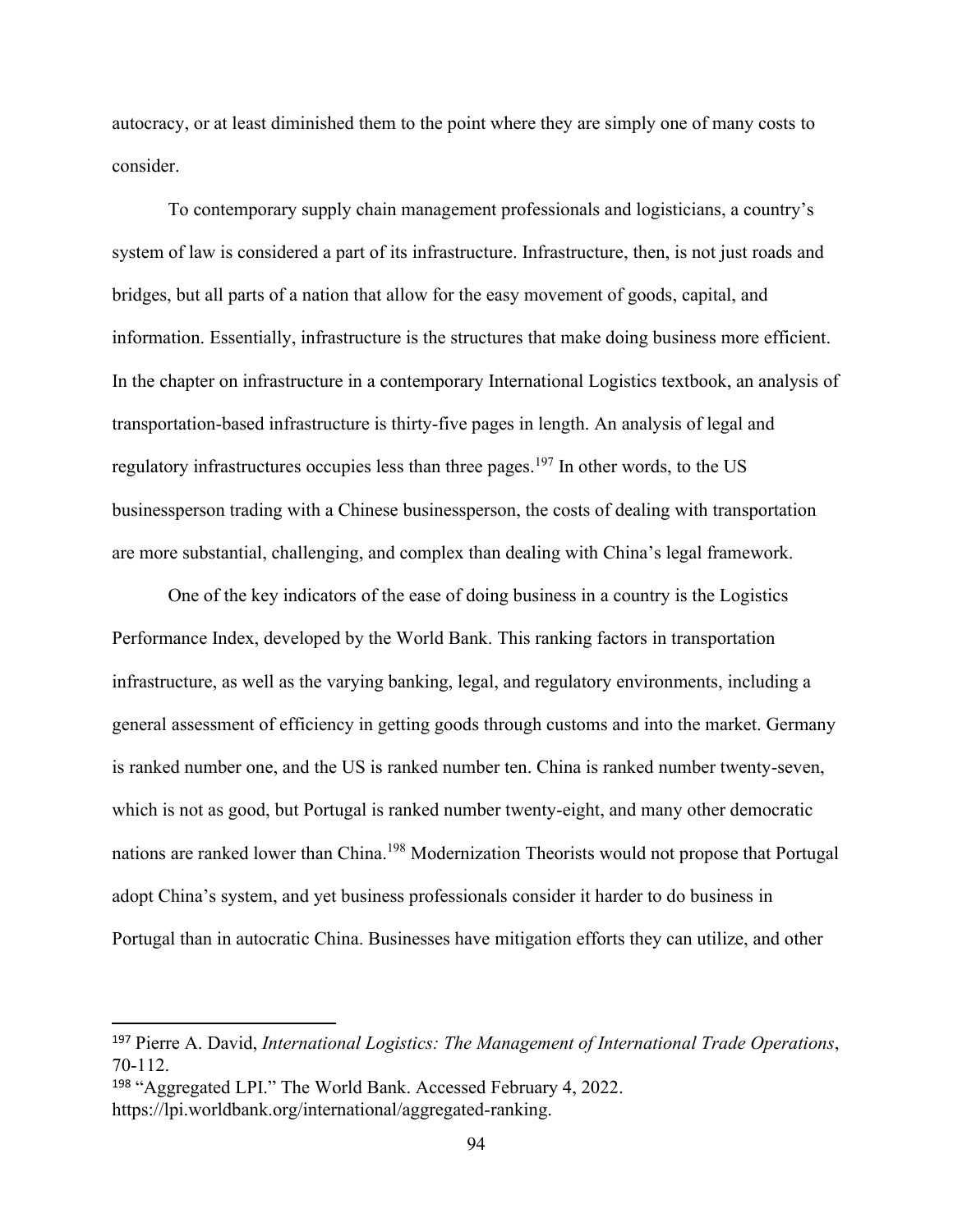cost priorities than the costs of autocracy. And yet, these are the people that Modernization Theorists claim will use their self-interest to propel China toward a democracy.

Self-interest and the DMF are not the same thing. Democratization is not in the universal self-interest of all market participants, nor is there an inevitable trend that a significant enough number of market participants will see democratization as in their self-interest to overcome the self-interest of those who don't. Self-interest is not ideologically driven. However, it can be shaped by ideology. Propaganda can certainly change what an individual values, and therefore change their self-interest. If the ideology of democratization was to be promoted in China through market-based value-added exchanges, it would have required the active promotion of that ideology within those exchanges.

With China continuing to be an autocracy while benefiting the US soybean industry, what market signal would spur members of this industry to make any change? Some have pointed out that China is now more democratic than it was in the past, since regional representatives act in council much more than they used to, and this means that democratization "did occur it just reached a limit"<sup>199</sup> where autocratic pushback halted its progress. But this is not enough to justify the belief that China's path to democracy is inevitable. If an autocracy can successfully push back against democracy while still maintaining a largely capitalistic, market-based economy, this is a clear violation of Modernization Theory. Such deterministic theories are founded upon the belief that rational, natural human behavior is sufficient to create significant change. But if the change from autocracy to democracy requires strategic and intentional action, this change is not driven by a natural force, and therefore the Democratizing Market Force is a myth, and Modernization Theory itself is likely a myth. The natural human behavior exhibited in the

<sup>199</sup> Jon Hagler, in discussion with the author.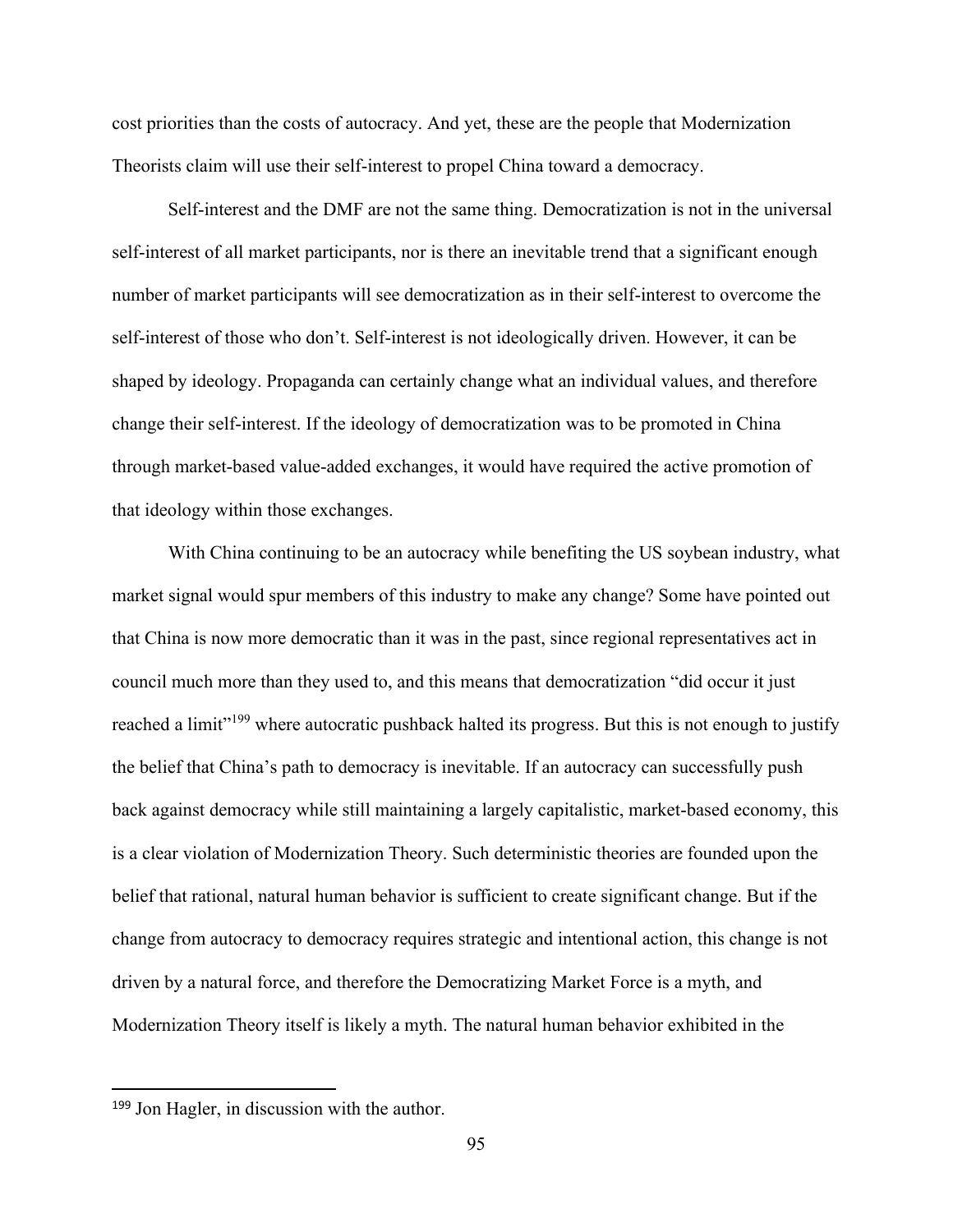history of the soybean trade between Missouri and China indicates that members of these exchanges will not on their own force China to become a democracy.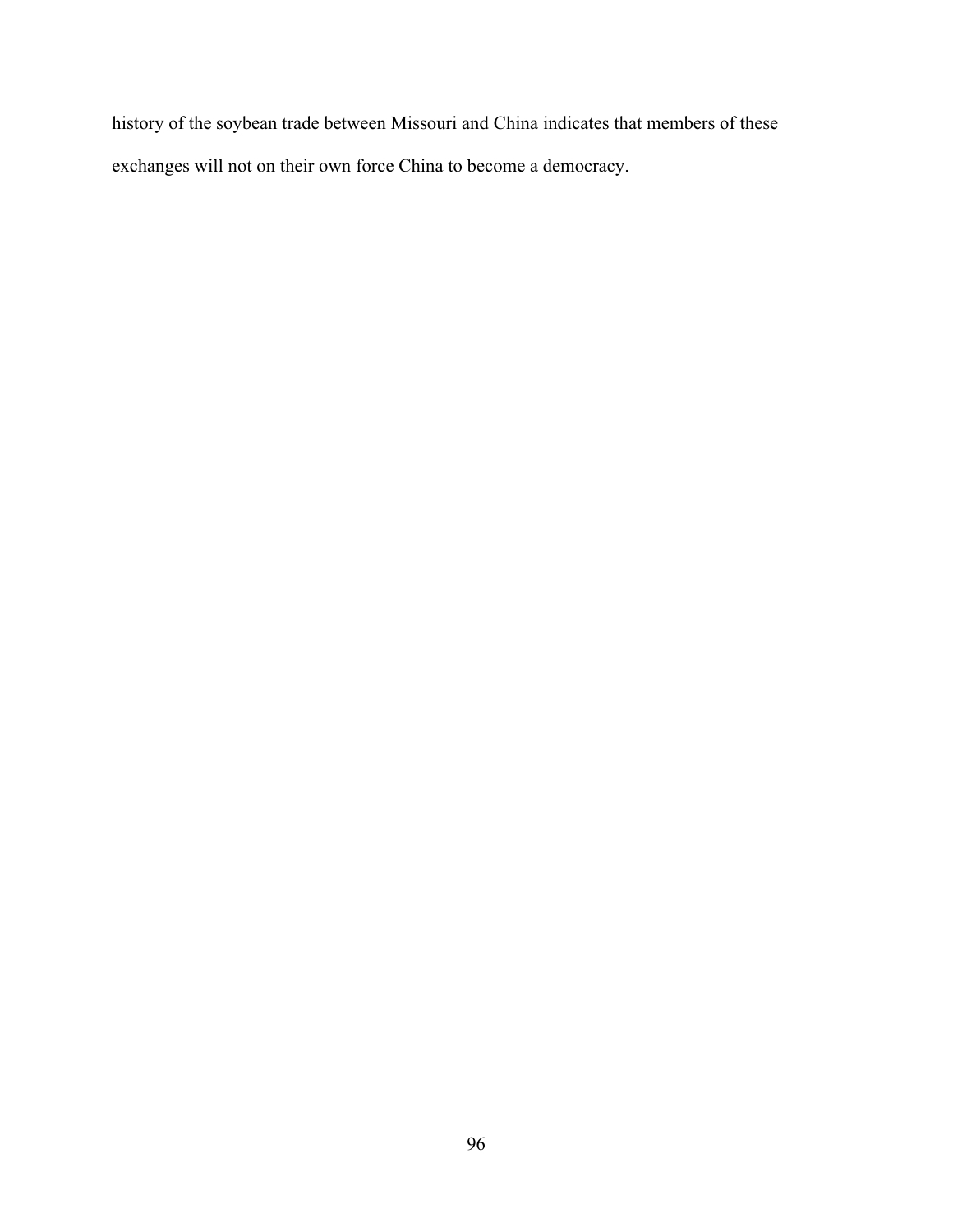### **BIBLIOGRAPHY**

- "Aggregated LPI." The World Bank. Accessed February 4, 2022. https://lpi.worldbank.org/international/aggregated-ranking.
- Allen-Ebrahimian, Bethany. "The Man Who Nailed Jello to the Wall." Foreign Policy, June 29, 2016. https://foreignpolicy.com/2016/06/29/the-man-who-nailed-jello-to-the-wall-lu-weichina-internet-czar-learns-how-to-tame-the-web/.
- Arat, Zehra F. "Democracy and Economic Development: Modernization Theory Revisited." *Comparative Politics* 21, no. 1 (Oct., 1988): 21-36.
- Baldwin, Richard. "The World Trade Organization and the Future of Multilateralism." *The Journal of Economic Perspectives* 30, no. 1 (Winter, 2016): 95-115.
- Berkowitz, Peter. "The Pattern and Purpose of China's Actions." *RealClear Politics*, October 25, 2020. https://www.realclearpolitics.com/articles/2020/10/25/the pattern and purpose of china s actions 144522.html.
- Bian, L. Morris. "The Sino-Japanese War and the Formation of the State Enterprise System in China: A Case Study of the Dadukou Iron and Steel Works, 1938-1945." *Enterprise & Society* 3, no. 1 (Mar., 2002): 80-123.
- Butterfield, Herbert. *The Whig Interpretation of History*. New York, NY: Norton, 1965.
- Cavert, William L. "The Technological Revolution in Agriculture, 1910-1955 (In Part with Special Reference to the North Central States)." *Agricultural History* 30, no. 1 (Jan., 1956): 18-27.
- Chen, Janet, Cheng, Pei-Kai, Lestz, Michael and Spence, Johnathan D. *The Search for Modern China*. New York: W. W. Norton & Company, Inc., 2014.
- Chen, Kuan-I. "Agricultural Reform in China." *Current History* 80, no. 467 (Sept., 1981): 263- 267, 276-277.
- Cheng, Chu-yuan. "China's Economy: New Strategies and Dilemmas." *Current History* 87, no. 530 (Sept., 1988): 253-256, 281, 302-304.
- Chou, S. H. "China's Foreign Trade." *Current History* 71, no. 419 (Sept., 1976): 68-72, 84-88.
- Chou, S. H. "The Pattern of China's Trade." *Current History* 75, no. 439 (Sept, 1978): 65-68, 78, 89-90.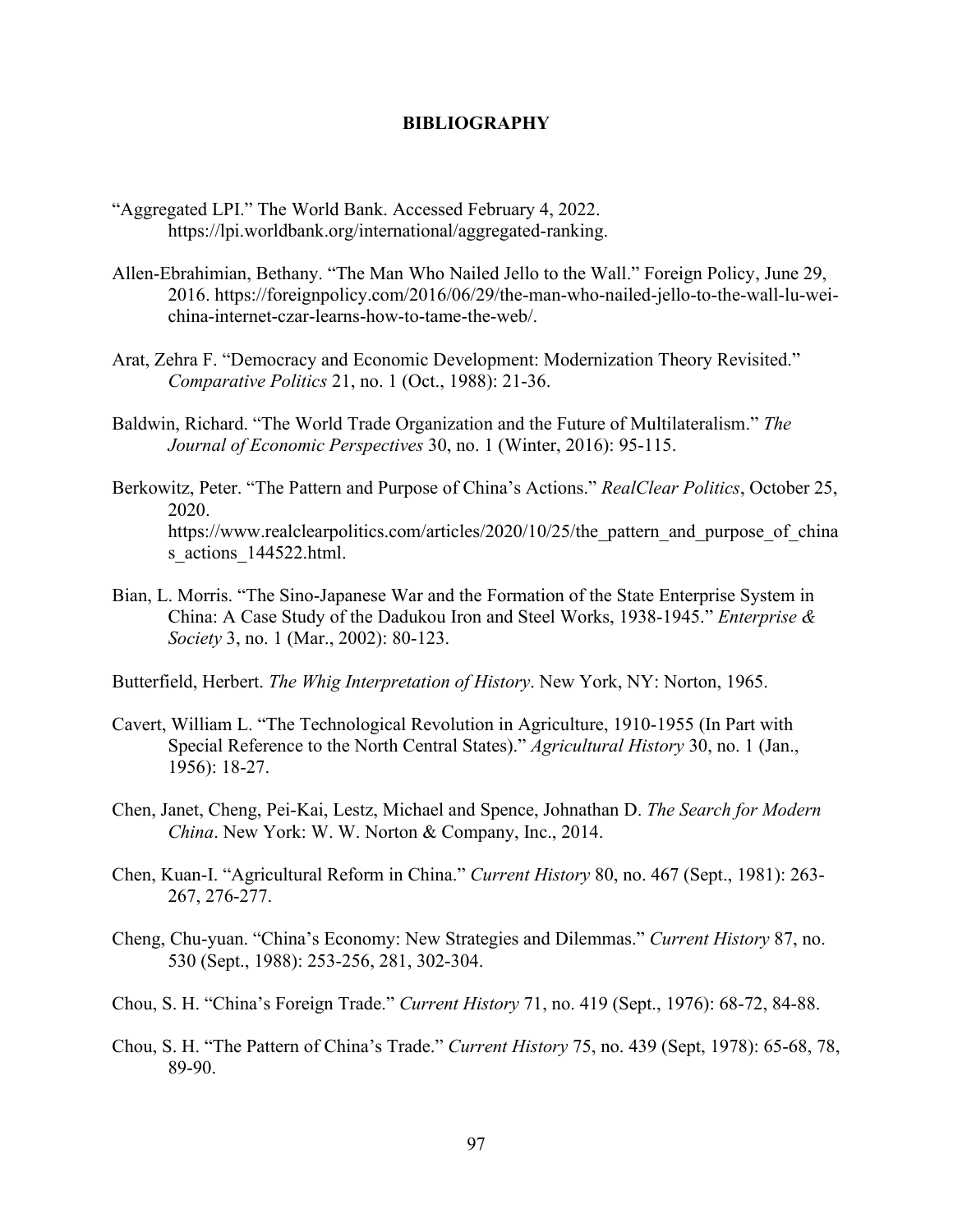- Cole, Michael. "US Governor Nixes Visit Due to China." *Taipei Times*, Dec 12, 2010. https://www.taipeitimes.com/News/taiwan/archives/2010/12/12/2003490751.
- Cusumano, Michael A., Mylonadis, Yiorgos and Rosenbloom, Richard S. "Strategic Maneuvering and Mass-Market Dynamics: The Triumph of VHS over Beta." *The Business History Review* 66, no. 1 (Spring, 1992): 51-94.
- David, Pierre A. *International Logistics: The Management of International Trade Operations.*  Berea, OH: Cicero Books LLC, 2021.
- Davis, Kevin E. and Trebilcock, Michael J. "The Relationship between Law and Development: Optimists versus Skeptics." *The American Journal of Comparative Law* 56, no. 4 (Fall, 2008): 895-946.
- Deng, Xiaoping. *Selected Works of Deng Xiaoping (1975-1982)*. Translated by Hsiao-Ping Teng. San Francisco, CA: China Books & Periodicals, 1985.
- Deng, Xiaoping. *Speeches and Writings*. Oxford: Pergamon Press, 1987.
- Evans, John W. "The General Agreement on Tariffs and Trade." *International Organization* 22, no. 1 (Winter, 1968): 72- 98.
- Fehr, Ernst and Tyran, Jean-Robert. "Individual Irrationality and Aggregate Outcomes." *The Journal of Economic Perspectives* 19, no. 4 (Autumn, 2005): 43-66.
- Friedman, Benjamin M. "Capitalism, Economic Growth & Democracy." *Daedalus* 136, no. 3 (Summer, 2007): 46-55.
- Fornari, Harry D. "The Big Change: Cotton to Soybeans." *Agricultural History* 53, no. 1 (Jan., 1979): 245-253.
- Fu, Jia-Chen. *The Other Milk: Reinventing Soy in Republican China*. Seattle, WA: University of Washington Press, 2018.
- Fung, Edmund S. K. "Socialism, Capitalism, and Democracy in Republican China: The Political Thought of Zhang Dongsun." *Modern China* 28, no. 4 (Oct., 2002): 399-431.
- Goh, Evelyn. "Nixon, Kissinger, and the "Soviet Card" in the U.S. Opening to China, 1971- 1974." *Diplomatic History* 29, no. 3 (Jun., 2005): 475-502.
- Hammons, David, Skiba, Jennifer and Pierson, Carly. "Supply Chain Disruption: U.S. and China Trade." *Global Journal of Business Disciplines*, 5, no. 1 (Dec., 2021): 72-87.
- Han, Yuhai. "Assessing China's Reforms." *Economic and Political Weekly* 41, no. 22 (Jun. 3-9, 2006): 2206-2212.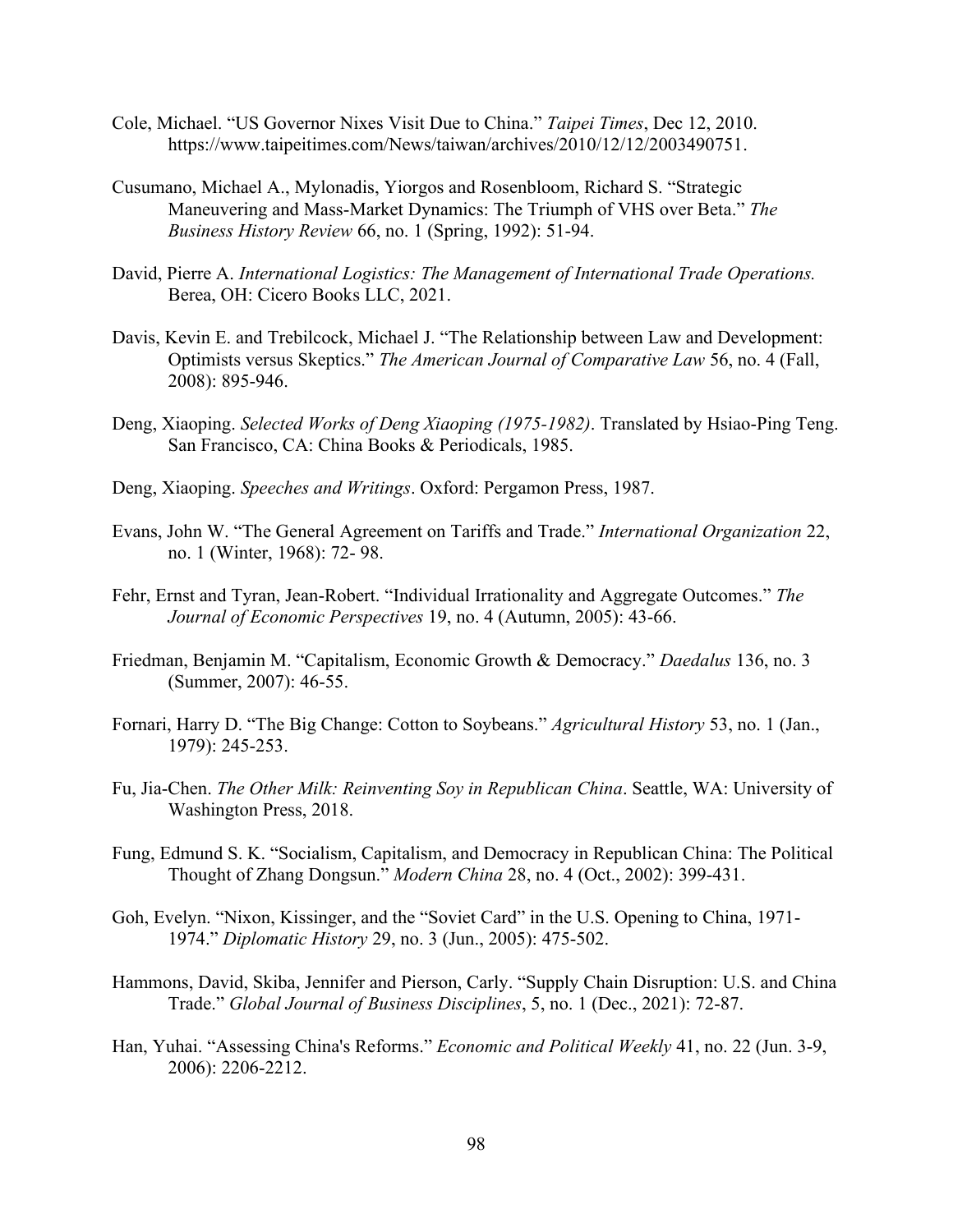- Hao, Xijian. "The US-China Trade War: The Effects on the Soybean Industry." MS thesis, Kansas State University, 2019.
- Hu, Jintao. *Selected Works of Hu Jintao: 2001-2012*. Edited by Luc Guo. Scotts Valley, CA: Createspace Independent Pub, 2012.
- Huang, Yasheng. "Debating China's Economic Growth: The Beijing Consensus or The Washington Consensus." *Academy of Management Perspectives* 24, no. 2 (May, 2010): 31-47.
- Jachertz, Ruth. "The World Food Crisis of 1972-1975." *Contemporanea* 18, no. 3 (Jul.-Sept., 2015): 425-443.
- James, Harvey S. Jr. and Rassekh, Farhad. "Smith, Friedman, and Self-Interest in Ethical Society." *Business Ethics Quarterly* 10, no. 3 (Jul., 2000): 659-674.
- Lander, Brian, Schneider, Mindi, and Brunson, Katherine. "A History of Pigs in China: From Curious Omnivores to Industrial Pork." *The Journal of Asian Studies* 79, no. 4 (Nov., 2020): 865-889.
- Langthaler, Ernst. "The Soy Paradox: The Western Nutrition Transition Revisited, 1950-2010." *Global Environment* 11, no. 1 (Nov., 2018): 79-104.
- Latham, Michael E. *The Right Kind of Revolution*. Ithaca, NY: Cornell University Press, 2011.
- Lau, Lawrence J. "The Impacts of the Trade War and the Covid-19 Epidemic on China-U.S. Economic Relations." *China Review* 20, no. 4 (Nov., 2020): 1-38.
- Li, Wei and Yang, Dennis Tao. "The Great Leap Forward: Anatomy of a Central Planning Disaster." *Journal of Political Economy* 113, no. 4 (Aug., 2005): 840-877.
- MacFarquhar, Roderick. "Mao's Last Revolution." *Foreign Affairs* 45, no. 1 (Oct., 1966): 112- 124.
- Madsen, Richard. "Understanding Falun Gong." *Current History* 99, no. 638 (Sept., 2000): 243- 247.
- Marx, Karl and Engels, Friedrich. *The Communist Manifesto*. New York, NY: Simon and Schuster, 1964.
- Mayda, Chris. "Pig Pens, Hog Houses, and Manure Pits: A Century of Change in Hog Production." *Material Culture* 36, no. 1 (Spring, 2004): 18-42.
- Miller, Lyman H. "The Politics of Reform in China." *Current History* 80, no. 467 (Sept., 1981): 258-262, 273.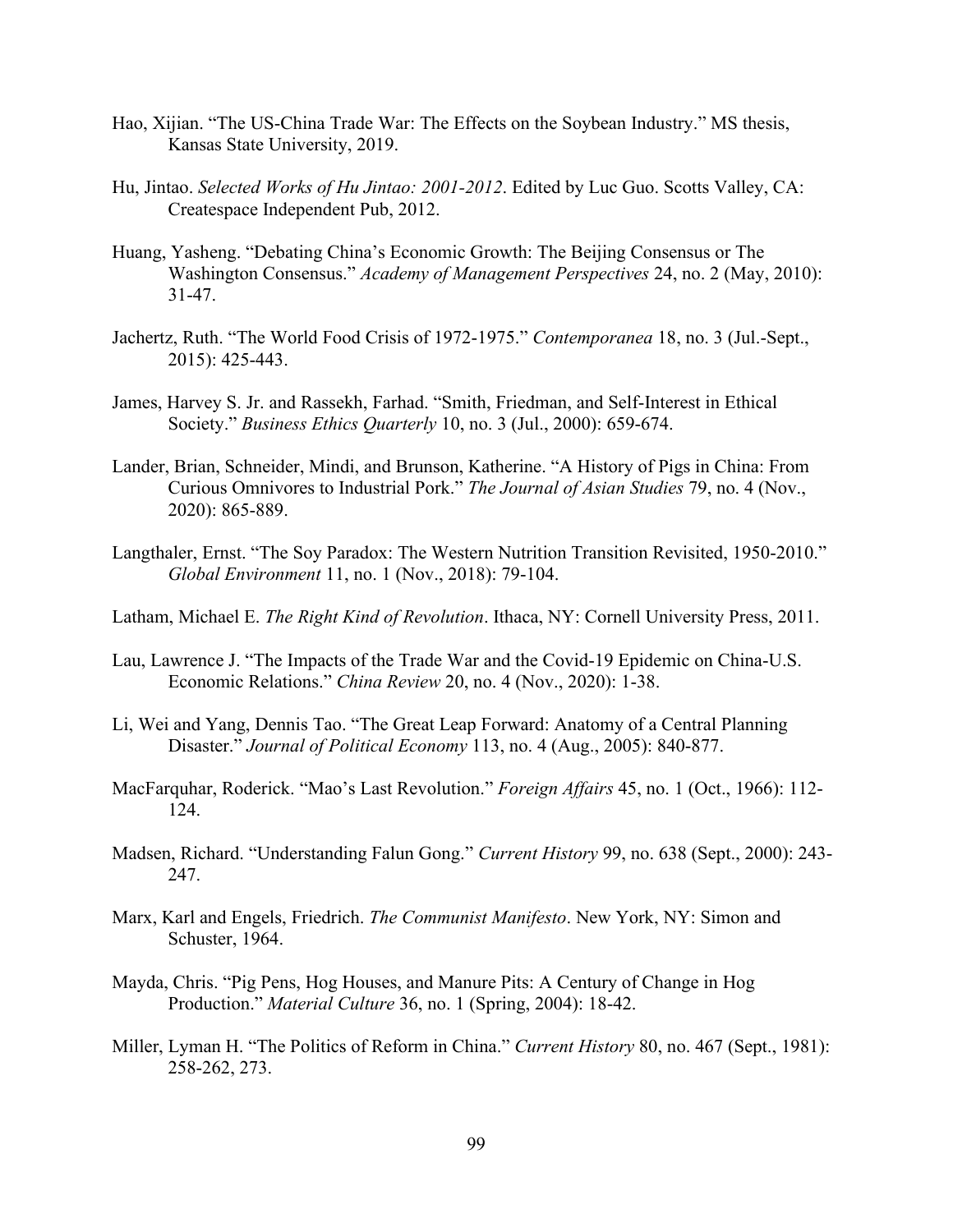- Munn, Alvin A. "Production and Utilization of the Soybean in the United States." *Economic Geography* 26, no. 3 (Jul., 1950): 223-234.
- Nelson, Scott Reynolds. "Who Put their Capitalism in My Slavery?" *Journal of the Civil War Era* 5, no. 2 (Jun., 2015): 289-310.
- O'Byrne, Shannon Kathleen. "Economic Justice and Global Trade: An Analysis of the Libertarian Foundations of the Free Trade Paradigm." *The American Journal of Economics and Sociology* 55, no. 1 (Jan., 1996): 1-15.
- Oliveira, Gustavo. "Chinese Land Grabs in Brazil? Sinophobia and Foreign Investments in Brazilian Soybean Agribusiness." *Globalizations* 15, no. 1 (2018): 114-133.
- Pauwelyn, Joost, Trachtman, Joel P. and Steger, Debra P. "The Jurisdiction of the WTO is Limited to Trade." *Proceedings of the Annual Meeting (American Society of International Law)* 98 (Mar. 31-Apr. 3, 2004): 135-146.
- Pierce, Justin and Schott, Peter K. "The Surprisingly Swift Decline of US Manufacturing Employment." *The American Economic Review* 106, no. 7 (Jul., 2016): 1632-1662.
- Porter, Michael. "The Competitive Advantage of Nations." Harvard Business Review, August 1, 2014. https://hbr.org/1990/03/the-competitive-advantage-of-nations.
- Ricardo, David. *On the Principles of Political Economy, and Taxation*. London: Woodfall, 1819.
- Roberts, Ken. "It Looks Like Soybean Shenanigans As China Demand Plummets, Overall Demand Increases." *Forbes*, October 8, 2018. https://www.forbes.com/sites/kenroberts/2018/10/08/it-looks-like-soybean-shenanigansas-china-demand-plummets-overall-demand-increases/?sh=670446941fbd.
- Romalis, John. "Factor Proportions and the Structure of Commodity Trade." *The American Economic Review* 94, no. 1 (Mar., 2004): 67- 97.
- Rothschild, Emma. "Adam Smith and the Invisible Hand." *The American Economic Review* 84, no. 2 (May, 1994): 319-322.
- Schaefer, Matthew. "Promoting Commodity Exports Through Governor-Led Trade Missions: Governors' Constitutionally Permissible (and WTO Permissible) Role of Exporter-in-Chief." *Proceedings of the Annual Meeting (American Society of International Law)* 106 (2012): 273-278.
- Schoppa, R. Keith. *Revolution and its Past: Identities and Change in Modern Chinese History*. New York: Routledge, 2020.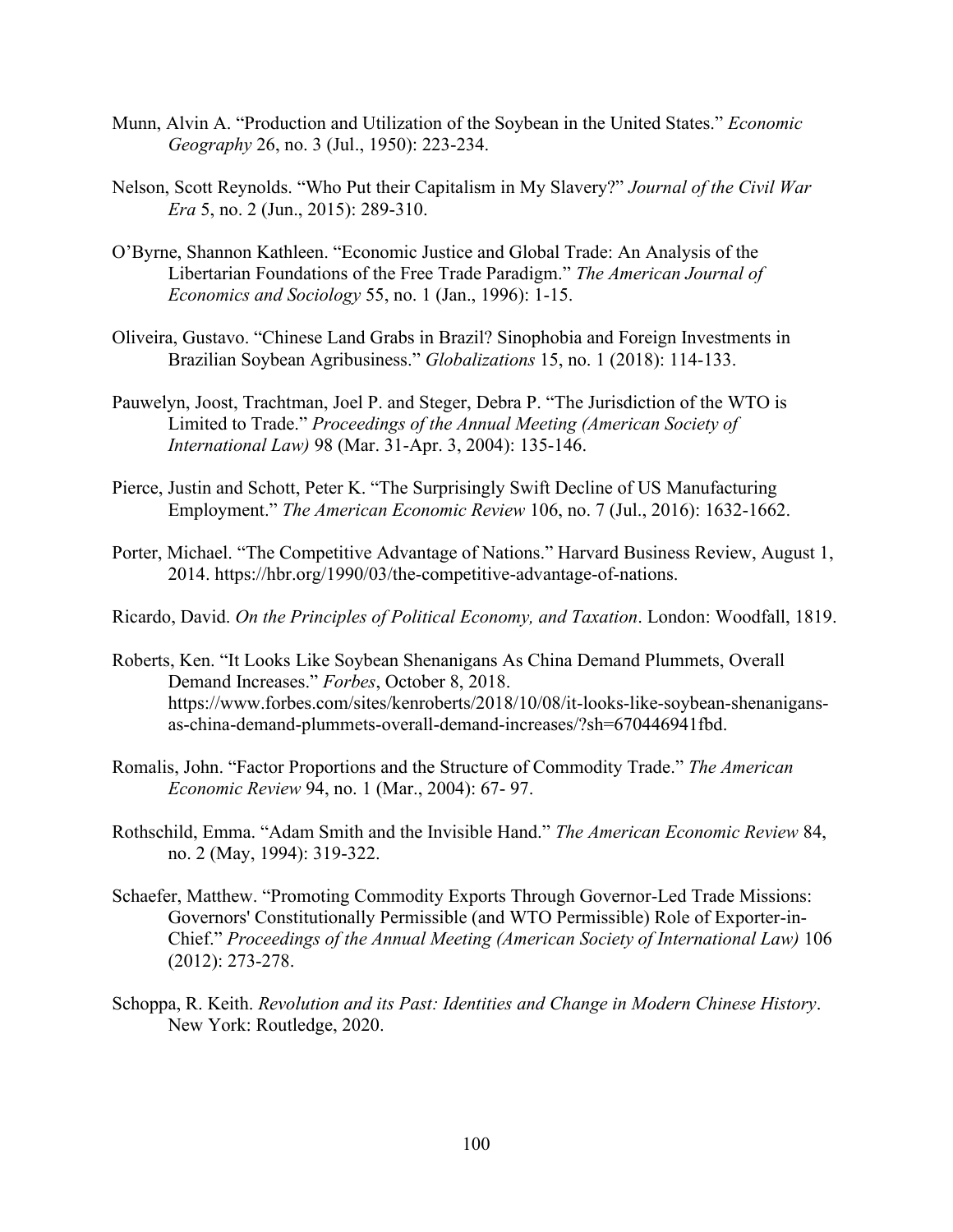- Sharma, Shefali. "The Need for Feed: China's Demand for Industrialized Meat and its Impacts." *Institute for Agriculture and Trade Policy* (Feb., 2014). https://www.iatp.org/documents/need-feed-chinas-demand-industrialized-meat-and-itsimpacts.
- Shaw, Earl B. "Swine Industry of China." *Geography* 14, no. 4 (Oct., 1938): 381-397.
- Shiu, Alice. "Efficiency of Chinese Enterprises." *Journal of Productivity Analysis* 18, no. 3 (Nov., 2002): 255-267.
- Sicular, Terry. "Grain Pricing: A Key Link in Chinese Economic Policy." *Modern China* 14, no. 4 (Oct., 1988): 451-486.
- Singh, Rai. "Chinese Brand of Socialism." *India Quarterly* 58, no. 1 (Jan.-Mar., 2002): 177-196.
- Smil, Vaclav. "Food in China." *Current History* 75, no. 439 (Sept., 1978): 69-72, 82-84.
- Smith, Adam. *An Inquiry into the Nature and Causes of the Wealth of Nations, Volume I*. Hertfordshire, England: Wordsworth Editions, 2013.
- Smith, *An Inquiry into the Nature and Causes of the Wealth of Nations, Volume II*. Edited by James E. Thorold Rogers. Oxford: Clarendon Press, 1869.
- Stanzel, Angela, Doyon, Jérôme, Holbig, Heike, Mittelstaedt, Jean Christopher, and Sautin, Yevgen. "China's "New Era" With Xi Jinping Characteristics." *European Council on Foreign Relations* (2017): 1-16.
- Starr, John Bryan. "Sino-American Relations." *Current History* 87, no. 530 (Sept., 1988): 241- 244, 270, 301-302.
- Stern, Ernest H. "The Agreements of Bretton Woods." *Economica* 11, no. 44 (Nov., 1944): 165- 179.
- Strayer, Robert W. and Nelson, Eric. *Ways of the World: A Brief Global History*. Boston: Bedford/St. Martin's, 2016.
- Tse-Tung, Mao. *Quotations from Mao Tse Tung*. Edited by Brian Baggins and David Quentin. Pattern Books, 2020.
- Tu, Wei-ming. "Intellectual Effervescence in China." *Daedalus* 121, no. 2 (Spring, 1992): 251- 292.
- United States Department of Agriculture Foreign Agricultural Service. "Global Agricultural Trade System." Accessed August 24, 2020. https://apps.fas.usda.gov/gats/default.aspx.